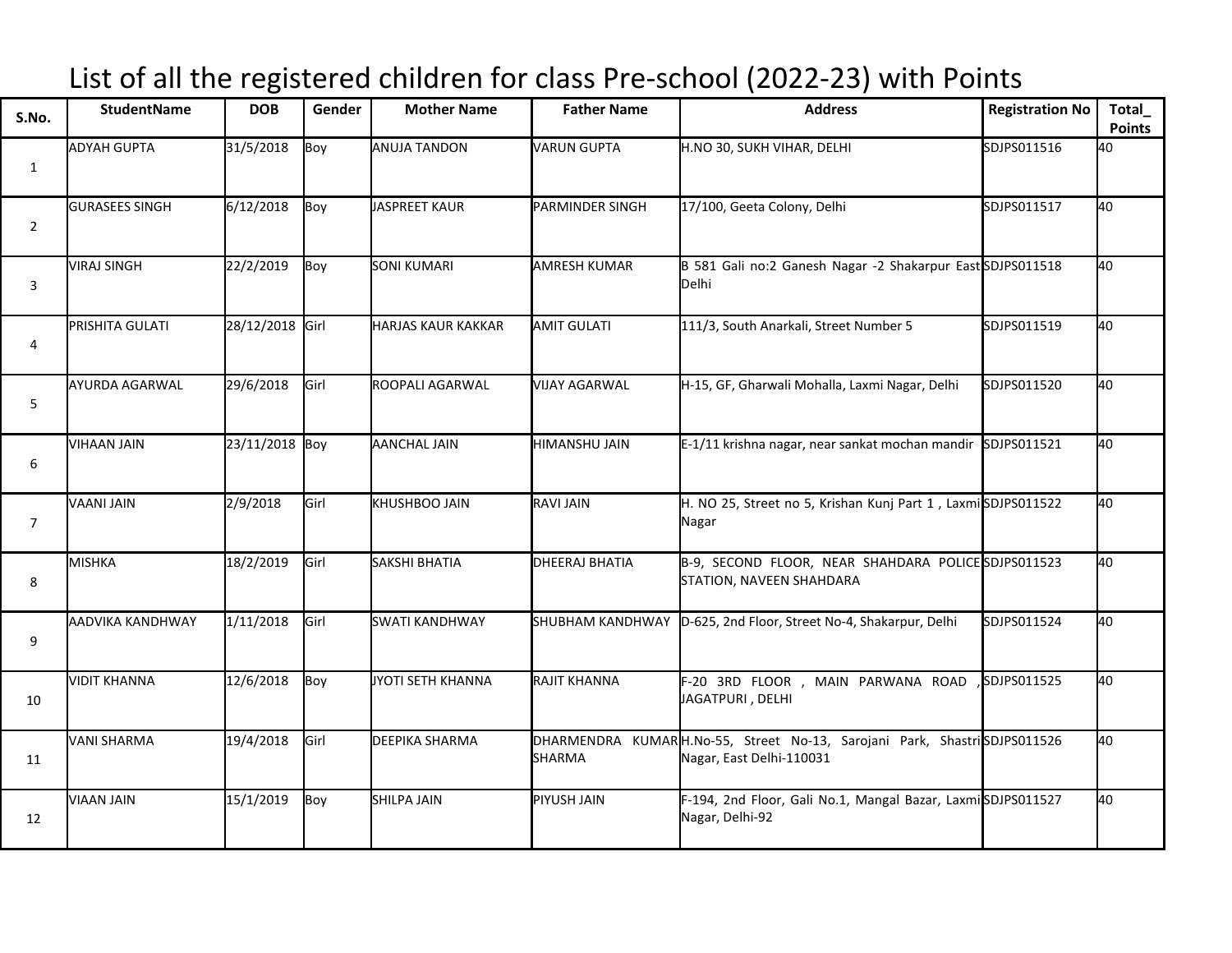| 13 | <b>MANJOT SINGH</b>   | 27/3/2019       | Boy  | HARPREET KAUR            | <b>AMARJEET SINGH</b>   | 22, BALDEV PARK, GALI NO-2, PARWANA ROAD, SDJPS011528<br>KRISHNA NAGAR, DELHI             |              | 40 |
|----|-----------------------|-----------------|------|--------------------------|-------------------------|-------------------------------------------------------------------------------------------|--------------|----|
| 14 | AMOGH JAIN            | 28/1/2019       | Boy  | <b>SONIA JAIN</b>        | <b>ABHISHEK JAIN</b>    | A-109 PREET VIHAR                                                                         | SDJPS011529  | 40 |
| 15 | <b>ATHARV JAIN</b>    | 17/11/2018 Boy  |      | <b>VARSHA JAIN</b>       | <b>RISHABH JAIN</b>     | X/3436, Gali no.1, Raghubar Pura no.2, GandhiSDJPS011530<br>Nagar                         |              | 40 |
| 16 | VAISHNAVI KAUSHAL     | 13/8/2018       | Girl | KOMAL GUPTA              | <b>MANISH KAUSHAL</b>   | 229/38, FLOOR-2, STREET-2, second Floor, Railway SDJPS011531<br>Colony, Mandawali, Delhi- |              | 40 |
| 17 | <b>KEYAAN KUMAR</b>   | 12/7/2018       | Boy  | SANGEETA MAITY           | <b>VARUN KUMAR</b>      | 13-A, West Guru Angad Extension, Laxmi Nagar                                              | SDJPS011532  | 40 |
| 18 | <b>SAMAKSH SARKAR</b> | 10/4/2018       | Boy  | <b>MEGHA SARKAR</b>      | <b>SUBHANKAR SARKAR</b> | WB-11, 4TH Floor, Gali no-1, Near AggarwalSDJPS011533<br>Sweets, Shakarpur                |              | 40 |
| 19 | <b>SAMAIRA AHUJA</b>  | 17/9/2018       | Girl | MANSI AHUJA              | <b>DEEPAK AHUJA</b>     | 463/A JHEEL KHURANJA KRISHNA NAGAR EASTSDJPS011534<br>DELHI                               |              | 40 |
| 20 | <b>RENEE CHITKARA</b> | 10/4/2018       | Girl | ANJU CHITKARA            | <b>HARKESH CHITKARA</b> | 4/806, Gali No. 15, Bhola Nath Nagar, Shahadara                                           | SDJPS011535  | 40 |
| 21 | <b>TAVISH BHATIA</b>  | 22/7/2018       | Boy  | KIRTI KAKKAR BHATIA      | <b>SUMIT BHATIA</b>     | F-92/G-1, GROUND FLOOR DILSHAD GARDENSDJPS011536<br><b>DELHI</b>                          |              | 30 |
| 22 | <b>MEHER CHITKARA</b> | 10/4/2018       | Girl | ANJU CHITKARA            | <b>HARKESH CHITKARA</b> | 4/806, Gali No. 15, Bhola Nath Nagar, Shahadara                                           | SDJPS011537  | 40 |
| 23 | <b>ADHRIT BISHT</b>   | 19/3/2019       | Boy  | <b>KANCHAN BISHT</b>     | <b>DEEPAK BISHT</b>     | A-48, West Vinod Nagar, Block North, Delhi<br>110092                                      | -SDJPS011538 | 40 |
| 24 | NAISHA FIALOK         | 12/11/2018 Girl |      | <b>I</b> SHUBHANGI VERMA | <b>VIKAS FIALOK</b>     | H-6 street no. 9 New Reliance Fresh East Chander SDJPS011539<br>Nagar krishna Nagar Delhi |              | 40 |
| 25 | YUG SETHI             | 10/2/2019       | Boy  | ISHA GULATI              | <b>ALOK SETHI</b>       | D-1, NEW GOBIND PURA, STREET NO.9, DELHI                                                  | SDJPS011540  | 40 |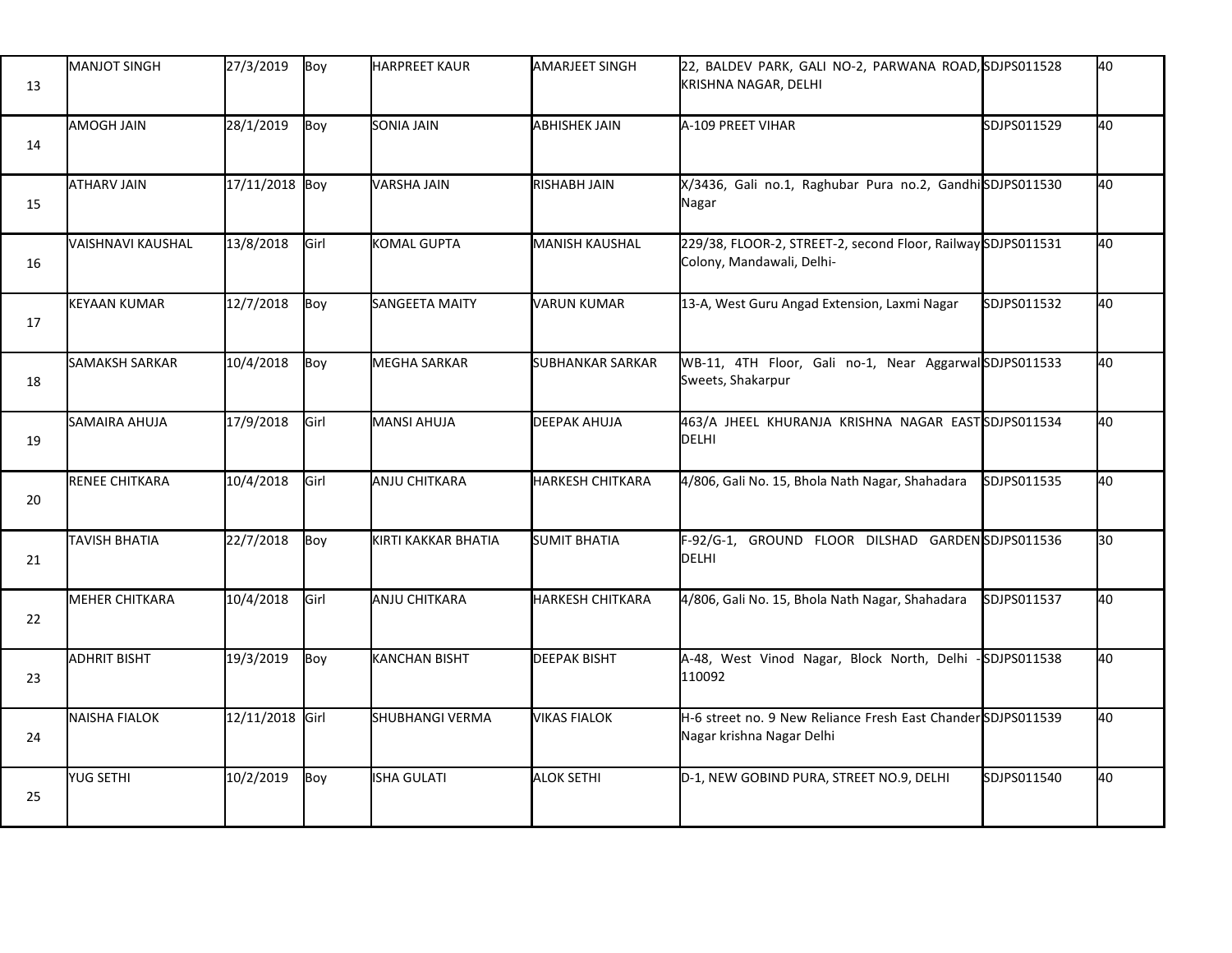| 26 | <b>DITYA ROY</b>      | 28/8/2018      | Girl | PRATIBHA             | <b>SANJAY KUMAR</b>      | FLAT NO D-507, DMRC STAFF QUARTERS, METROSDJPS011541<br>VIHAR, SHASTRI PARK, DELHI-110053 |             | l30             |
|----|-----------------------|----------------|------|----------------------|--------------------------|-------------------------------------------------------------------------------------------|-------------|-----------------|
| 27 | AMAYRA SHARMA         | 24/7/2018      | Girl | SHRADDHA SHARMA      | <b>SHUBHAM SHARMA</b>    | 26/59 GALI NO.-11 VISHWAS NAGAR SHAHDARASDJPS011542<br>NORTHEAST DELHI-110032             |             | 40              |
| 28 | <b>HITANSH TAYAL</b>  | 18/3/2019      | Boy  | PAYAL                | <b>NIKHIL TAYAL</b>      | C41/614, 3rd Floor, Street No.3, Ganesh Nagar II, SDJPS011543<br>Shakarpur                |             | 40              |
| 29 | MOHAMMAD YUSUF        | 26/4/2018      | Boy  | ZENUB                | MOHAMMAD SHADAB          | D-337, TOP FLOOR Ganesh nagar, PANDAV NAGARSDJPS011544<br><b>COMPLEX DELHI</b>            |             | 40              |
| 30 | <b>ARNAV VERMA</b>    | 11/10/2018 Boy |      | <b>BHARTEE VERMA</b> | <b>ANIL VERMA</b>        | E-417, STREET NO.7, WEST VINOD NAGAR                                                      | SDJPS011545 | 40              |
| 31 | SAANVI                | 27/8/2018      | Girl | RINI                 | SUMIT                    | 162EAST AZAD NAGAR STREET NO 5                                                            | SDJPS011546 | 40              |
| 32 | <b>TANISHQ MEHTA</b>  | 28/12/2018 Boy |      | POOJA THAKUR         | PANKAJ MEHTA             | B-45 Govind Park Jagatpuri Krishna Nagar East SDJPS011547<br>Delhi Delhi -                |             | 40              |
| 33 | <b>ANISHKA SHARMA</b> | 4/10/2018      | Girl | WAISHALI SHARMA      | PRIYANK SHARMA           | c-11/111 YAMUNA VIHAR                                                                     | SDJPS011548 | I <sub>20</sub> |
| 34 | JEEVA DEOPA           | 30/3/2019      | Girl | <b>HEMA DEOPA</b>    | NARENDRA<br><b>DEOPA</b> | SINGHC-126/A Street No. 9 West Vinod Nagar Delhi                                          | SDJPS011549 | 40              |
| 35 | <b>KANISHK VARUN</b>  | 11/7/2018      | Boy  | ANITA                | <b>SACHIN VARUN</b>      | House No. 119, Sector 2A, Vaishali, Ghaziabad                                             | SDJPS011550 | 30              |
| 36 | KIANA GAUTAM          | 11/7/2018      | Girl | NEHA SHARMA          | <b>KARAN GAUTAM</b>      | FLAT NO. 99 PRASHANT APPT. PATPAR GANJ, I.PSDJPS011551<br><b>EXT NEW DELHI92</b>          |             | 40              |
| 37 | PRIYANSH SAINI        | 20/8/2018      | Boy  | MEENU RANI SAINI     | <b>DEEPAK SAINI</b>      | 139/2 SHIV MANDIR GALI MANDAWALISDJPS011552<br>IA-<br><b>FAZALPUR DELHI</b>               |             | 40              |
| 38 | KIYAAN SHARMA         | 29/10/2018 Boy |      | SUNAYANA SHARMA      | <b>SAURABH SHARMA</b>    | 45, Vijaylaxmi Apartment, IP Extension, Delhi                                             | SDJPS011553 | 40              |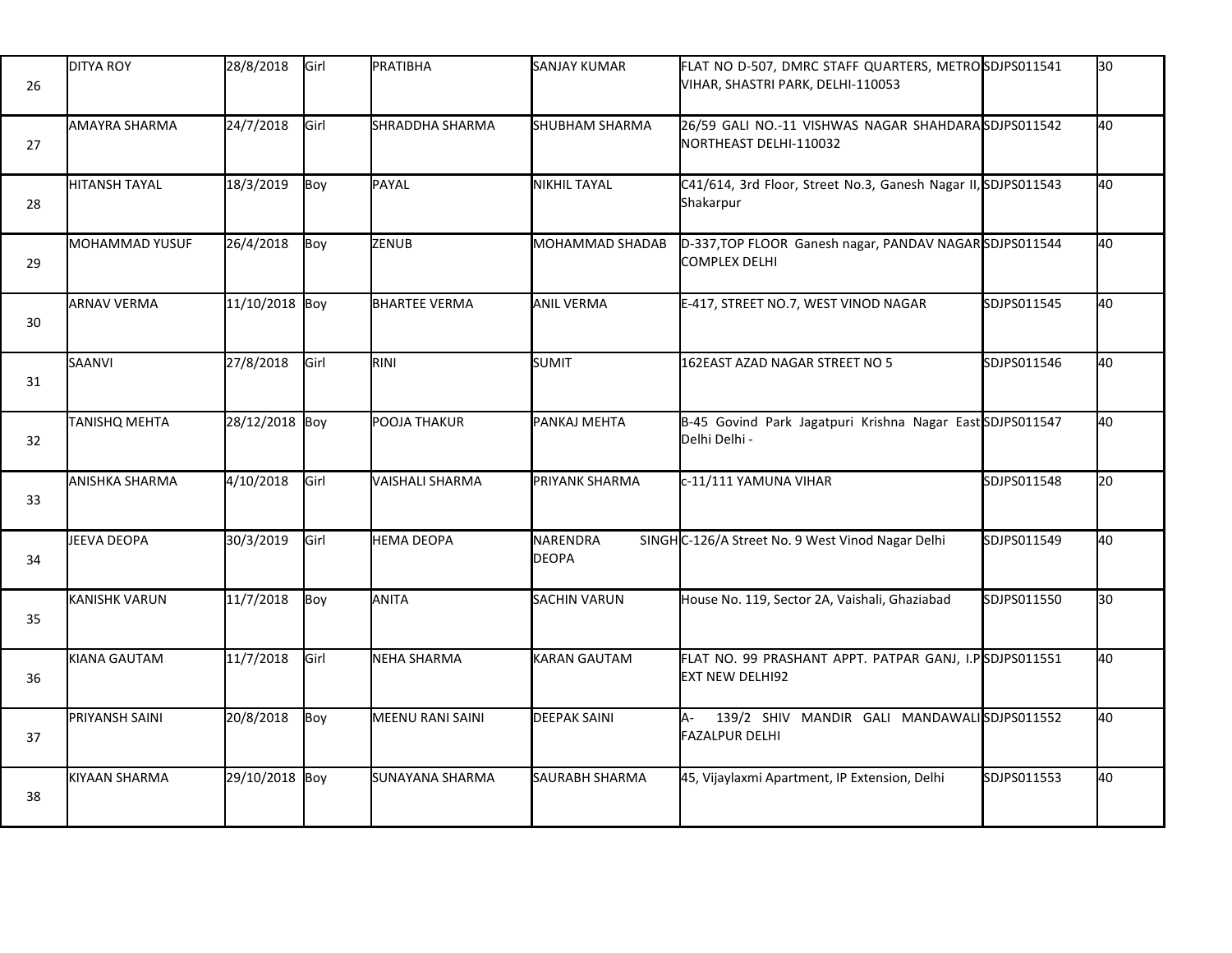| 39 | <b>SARTHAK DHINGRA</b>  | 14/12/2018 Boy |      | <b>UPASANA SURI</b>       | <b>VARUN DHINGRA</b>   | 8/42 Block 8 Geeta Colony                                                                                | SDJPS011554  | 40  |
|----|-------------------------|----------------|------|---------------------------|------------------------|----------------------------------------------------------------------------------------------------------|--------------|-----|
| 40 | <b>TANISHKA PANDEY</b>  | 6/2/2019       | Girl | PRIYA PANDEY              | <b>VARUN PANDEY</b>    | L-44, LAXMI NAGAR, DELHI                                                                                 | SDJPS011555  | 40  |
| 41 | <b>NIVANYA PIPIL</b>    | 20/8/2018      | Girl | PLABITA                   | <b>HIMANSHU PIPIL</b>  | H-3A LAXMI NAGAR                                                                                         | SDJPS011556  | 40  |
| 42 | <b>ARSHBIR NIGAM</b>    | 8/9/2018       | Boy  | JUHI ANKUSH NIGAM         | <b>ANKUSH NIGAM</b>    | 118 ANKUR APARTMENT PLOT NO 7 I<br>EXTENSION PATPAR GANJ OPPOSITE MOTHER<br>DAIRY DELHI                  | PSDJPS011557 | 40  |
| 43 | <b>KIYANSH KATPALIA</b> | 30/10/2018 Boy |      | SONIA KATPALIA            | RAJEEV KATPALIA        | H.n.-106\107, street no.-5, South Anarkali, SDJPS011558<br>Krishana Nagar, New Delhi.                    |              | l80 |
| 44 | <b>HRITVIK KWATRA</b>   | 27/11/2018 Boy |      | <b>MEGHA KWATRA</b>       | <b>HIMANSHU KWATRA</b> | <b>B 7 NAVEEN SHAHDARA</b>                                                                               | SDJPS011559  | 40  |
| 45 | DAIWIK SHARMA           | 8/2/2019       | Boy  | <b>SHWETA SHARMA</b>      | <b>SUMIT SHAMRA</b>    | 102 New Layal Pur IInd floor                                                                             | SDJPS011560  | 40  |
| 46 | HARSHITA BAID           | 17/3/2019      | Girl | <b>BHAGYASHREE BAID</b>   | <b>MUKESH BAID</b>     | MUKESH BAID, S/O PAN MAL BAID, 3RD FLOOR, F-SDJPS011561<br>8/1, F-BLOCK, KRISHNA NAGAR.EAST DELHI, DELHI |              | 40  |
| 47 | NITYAM KHOSLA           | 2/5/2018       | Boy  | <b>DISHA KHOSLA</b>       | <b>MOHIT KHOSLA</b>    | F-3/28, KRISHNA NAGAR, EAST DELHI, DELHI                                                                 | SDJPS011562  | 40  |
| 48 | TASHI BISHT             | 28/5/2018      | Girl | PAYAL BISHT               |                        | SURENDER SINGH BISHT C-103/1, Street No 8, West Vinod Nagar                                              | SDJPS011563  | 40  |
| 49 | <b>TVISHA GIRIA</b>     | 28/5/2018      | Girl | KARISHMA CHORARIA         | <b>PULKIT GIRIA</b>    | Extension - 113, Upper Second Floor, LaxmiSDJPS011564<br>Nagar, Delhi                                    |              | 40  |
| 50 | SAISH SAXENA            | 2/10/2018      | Boy  | ANUKRITI<br><b>SAXENA</b> | BHATNAGAR ANKUR SAXENA | H-202, ARUNA APARTMENTS, 33, IP EXTENSION, SDJPS011565<br>PATPARGANJ, DELHI - 110092                     |              | 40  |
| 51 | <b>RUDRANSH BISHT</b>   | 2/4/2018       | Boy  | (LT) PUSHPA BISHT         | KAILASH SINGH BISHT    | S - 40 Pandav Nagar Gali No 11 S Block Delhi                                                             | SDJPS011566  | 40  |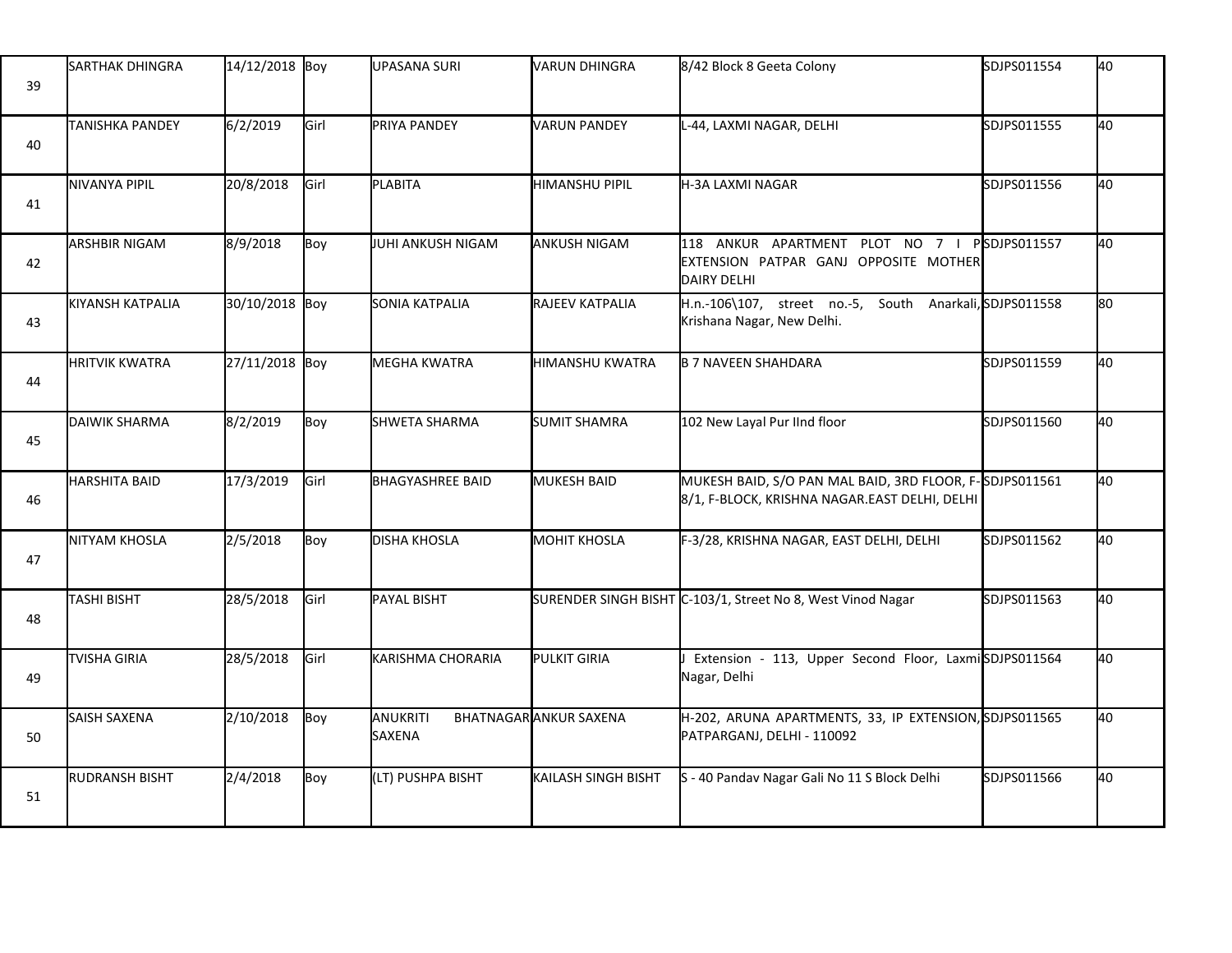| 52 | <b>PRAVIT JAIN</b>     | 24/5/2018       | Boy           | <b>PALLAVI JAIN</b>       | <b>PRATEEK JAIN</b>      | B-20, Radhey Puri, Krishna Nagar, Delhi                                                          | SDJPS011567 | 40  |
|----|------------------------|-----------------|---------------|---------------------------|--------------------------|--------------------------------------------------------------------------------------------------|-------------|-----|
| 53 | <b>RUDRA GUPTA</b>     | 8/10/2018       | Boy           | RUCHIKA GUPTA             | DHEERAJ GUPTA            | 168-B New Layal Pur Som Bazar Delhi-110051                                                       | SDJPS011568 | 40  |
| 54 | LAVISHA MALHOTRA       | 20/12/2018 Girl |               | DEEPALI MALHOTRA          | <b>MANU MALHOTRA</b>     | 11/A new krishna nagar gali no.5                                                                 | SDJPS011569 | 40  |
| 55 | DIVYANSHI SINGHAL      | 17/7/2018       | Girl          | <b>PREETI SINGHAL</b>     | SOURABH SINGHAL          | 2976, Shalimar park, shahdara                                                                    | SDJPS011570 | 40  |
| 56 | <b>AVANYA SHARMA</b>   | 9/10/2018       | <b>I</b> Girl | RAKHI SHARMA              | <b>GAURAV SHARMA</b>     | 41/45 A, GALI NO - 1, GURUNANAK PURA, LAXMISDJPS011571<br>NAGAR (NEAR DARA REGENCY BANQUET HALL) |             | 40  |
| 57 | <b>KEERAT KAUR</b>     | 16/1/2019       | Girl          | <b>APRA SHARMA</b>        | KULMOHAN SINGH           | C-4/25A,THIRD FLOOR,ACHARYA NIKETAN,MAYURSDJPS011572<br><b>VIHAR PHASE-1</b>                     |             | lso |
| 58 | AARUSH BHARDWAJ        | 31/7/2018       | Boy           | PARUL BHARDWAJ            | <b>ABHISHEK BHARDWAJ</b> | A 30 GIRI MARG MANDAWALI DELHI                                                                   | SDJPS011573 | 40  |
| 59 | <b>REYANSH KANODIA</b> | 17/8/2018       | Boy           | <b>DEEPSHIKHA KANODIA</b> | <b>GAURAV KANODIA</b>    | 13/162, GEETA COLONY                                                                             | SDJPS011574 | 40  |
| 60 | YASH AGGARWAL          | 26/3/2019       | Boy           | PREETI AGGARWAL           | <b>GOURAV AGGARWAL</b>   | 9/4213 AJIT NAGAR CHOWK GALI NO 11 GANDHISDJPS011575<br>NAGAR EAST DELHI 110031                  |             | 40  |
| 61 | JASVIK SETHI           | 3/2/2019        | Boy           | SAKSHI SETHI              | <b>GOURAV SETHI</b>      | 18/13, 1ST FLOOR, GEETA COLONY                                                                   | SDJPS011576 | 40  |
| 62 | ABDUL AHAD IQBAL       | 22/4/2018       | Boy           | SHABNAM IQBAL             | MOHD IQBAL               | House No-182/183, block-B, Old Seemapuri                                                         | SDJPS011577 | 30  |
| 63 | VIVAAN                 | 9/8/2018        | Boy           | SULEKHA BHARDWAJ          | <b>ANKIT JAIN</b>        | FLAT NO 219 PARSHVA VIHAR APPARTMENT, I.P. SDJPS011578<br><b>EXTENSION, DELHI</b>                |             | 40  |
| 64 | <b>AYANSH TIWARI</b>   | 13/10/2018 Boy  |               | RUPIKA SINGH              | <b>SURENDRA TIWARI</b>   | 229/29H, Galino-19, Railway colony, mandawali                                                    | SDJPS011579 | 40  |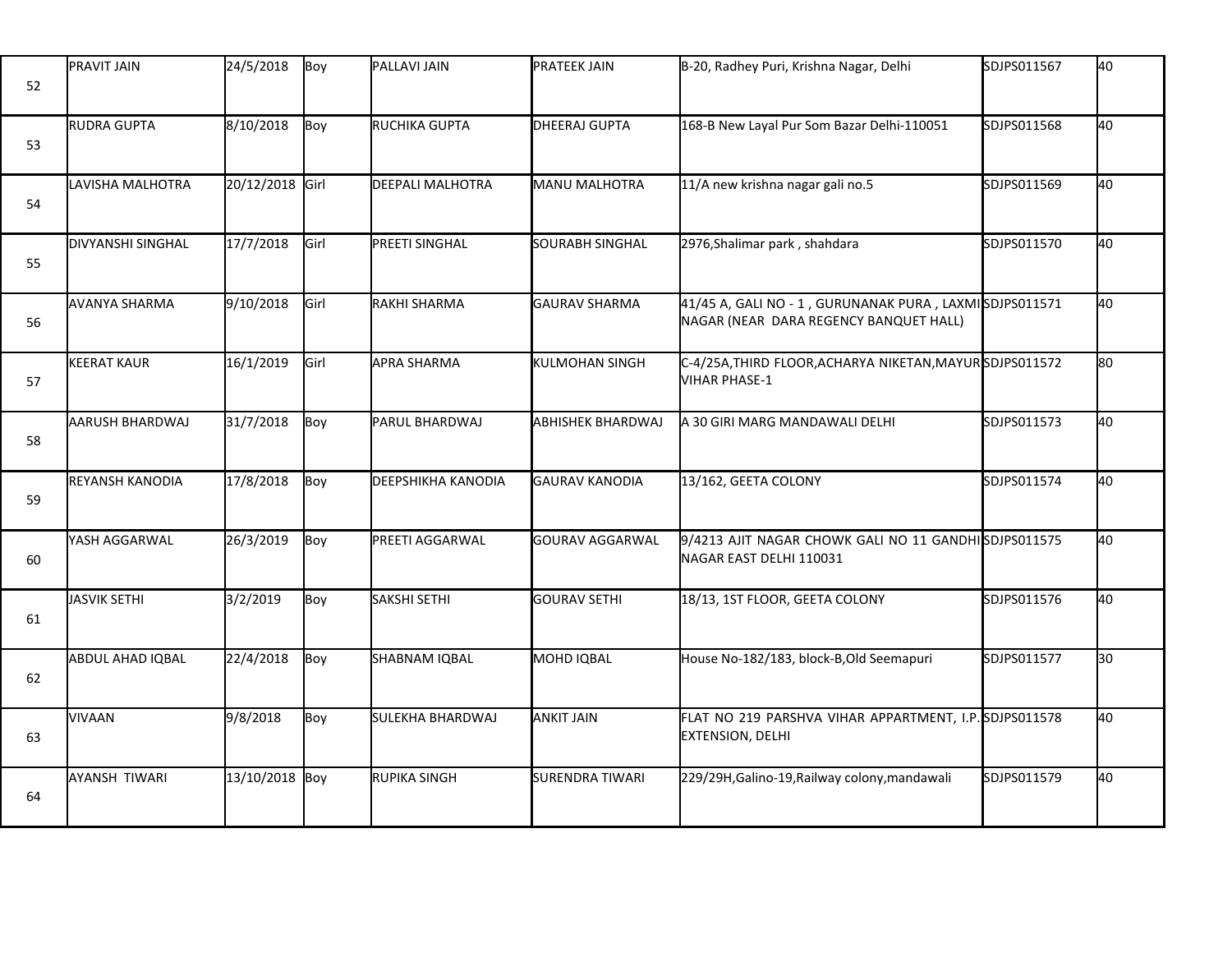| 65 | <b>REYANSH JAIN</b>    | 29/4/2018 | Boy  | SONAM JAIN          | VAIBHAV JAIN                    | A142 ground floor surya nagar Ghaziabad                                                                | SDJPS011580       | 40 |
|----|------------------------|-----------|------|---------------------|---------------------------------|--------------------------------------------------------------------------------------------------------|-------------------|----|
| 66 | <b>MAYRA SINGH</b>     | 29/5/2018 | Girl | PREETI              | <b>JITENDER KUMAR</b>           | D-428/A WEST VINOD NAGAR NEAR MAHESH SDJPS011581<br><b>HOSPITAL DELHI</b>                              |                   | 40 |
| 67 | <b>VIVAAN GUPTA</b>    | 17/5/2018 | Boy  | NEESHU GUPTA        | SUMIT GUPTA                     | 3/118, Karan Street, Vishwas Nagar, Shahdara                                                           | SDJPS011582       | 40 |
| 68 | <b>ANAY JAIN</b>       | 6/8/2018  | Boy  | <b>SHALU KOLI</b>   | <b>SUMIT JAIN</b>               | 4/2665 street no 6 bihari colony SHAHDARA delhi                                                        | SDJPS011583       | 40 |
| 69 | <b>AANSHI UPADHYAY</b> | 4/6/2018  | Girl | JYOTI SHARMA        | <b>AMIT UPADHYAY</b>            | 87 baldev park near parwana road delhi 51                                                              | SDJPS011584       | 40 |
| 70 | <b>ISMAEEL SIRAJ</b>   | 21/9/2018 | Boy  | DR. NOOREEN KHAN    | DR. SIRAJ ALAM                  | C 72 MANDAWALI UNCHEPAR DELHI                                                                          | SDJPS011585       | 40 |
| 71 | <b>DISHITA SHARMA</b>  | 23/2/2019 | Girl | UPASANA SHARMA      | <b>ROHIT SHARMA</b>             | 43-C, MIG DDA FLATS, SHIVAM ENCLAVE, NEARSDJPS011586<br>GINGER HOTEL AND SURAJMAL VIHAR PARK,<br>DELHI |                   | 40 |
| 72 | KANISHKA KUWARBI       | 19/1/2019 | Girl | <b>GEETA SINGH</b>  | DAYAL SINGH                     | B-203 3rd Floor New Ashok Nagar New Delhi near SDJPS011587<br>to roget public school                   |                   | 30 |
| 73 | VAIDANSH CHAUHAN       | 25/1/2019 | Boy  | KAMLESH CHAUHAN     | <b>VISHAL</b><br><b>CHAUHAN</b> | SINGH30/126-A GALI NO 6 NEAR SHIV MANDIRSDJPS011588<br>VISHWAS NAGAR SHAHDARA DELHI                    |                   | 40 |
| 74 | RAYANSH GUPTA          | 10/7/2018 | Boy  | POOJA GUPTA         | <b>AMAN GUPTA</b>               | MB-12,<br><b>MASTER</b><br><b>BLOCK, STREET</b><br>SHAKARPUR, DELHI                                    | NO-1, SDJPS011589 | 40 |
| 75 | INAAYA KUMAR           | 5/7/2018  | Girl | <b>HEENA JAIN</b>   | <b>TARUN KUMAR</b>              | 106, 1 FLOOR, DAYANAND VIHAR                                                                           | SDJPS011590       | 40 |
| 76 | GAURANSH GUPTA         | 1/10/2018 | Boy  | <b>DEEPTI GUPTA</b> | GAURAV GUPTA                    | E-14/6 KRISHNA NAGAR                                                                                   | SDJPS011591       | 40 |
| 77 | MISHIKA GUPTA          | 3/9/2018  | Girl | PRIYANKA GUPTA      | <b>PRASHANT GUPTA</b>           | B-18, Street -3, Rajgarh Colony                                                                        | SDJPS011592       | 40 |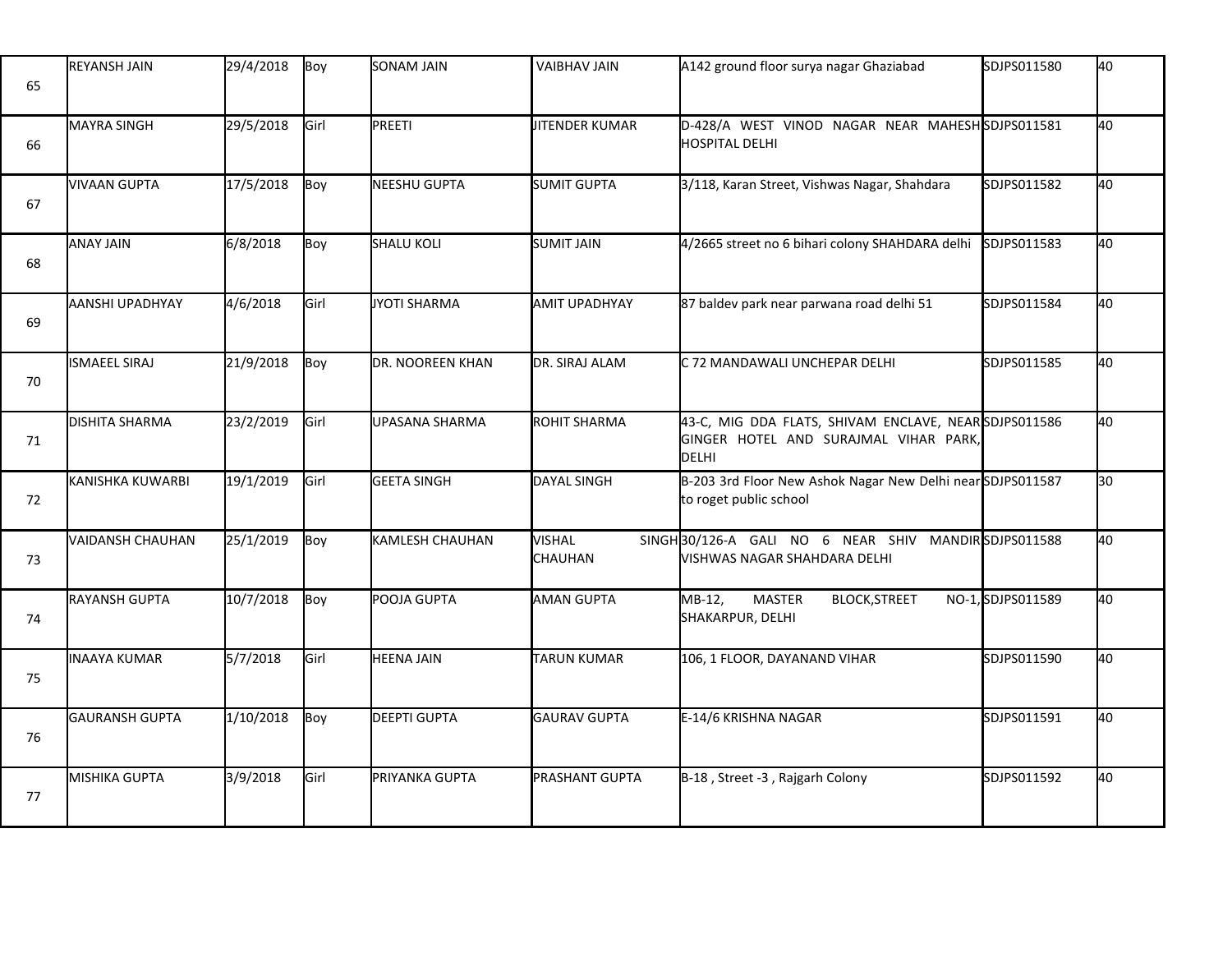| 78 | <b>VIHAAN JAIN</b>    | 26/11/2018 Boy  |      | MRS. SHILPA JAIN   | LATE. MR. PULKIT JAIN    | 2/62, EAST AZAD NAGAR, NEAR-KRISHNA NAGAR                                                                                | <b>SDJPS011593</b> | 40 |
|----|-----------------------|-----------------|------|--------------------|--------------------------|--------------------------------------------------------------------------------------------------------------------------|--------------------|----|
| 79 | SAANVI AGGARWAL       | 7/2/2019        | Girl | ANSHU MAHESHWARI   | PUNKAJ<br>AGGARWAL       | KUMARC-29 2nd Floor WEST GORAKHPARK EXTENSION SDJPS011594<br>DDA COLONY Shahdara                                         |                    | 40 |
| 80 | <b>DEVAKSH DHAWAN</b> | 23/10/2018 Boy  |      | SHIVANI            | <b>LALIT KUMAR</b>       | HNO-56 BLOCK-15 GEETA COLONY DELHI                                                                                       | SDJPS011595        | 40 |
| 81 | <b>TANISHKA JAIN</b>  | 18/8/2018       | Girl | RICHA JAIN         | <b>ANUJ JAIN</b>         | 98 STREET NO 7 BHOLANATH<br>SHAHDARA DELHI                                                                               | NAGARSDJPS011596   | 40 |
| 82 | AVYAAN AGGARWAL       | 27/2/2019       | Boy  | KHYATI AGGARWAL    | ANSHUL AGGARWAL          | <b>146 SAVITA VIHAR DELHI</b>                                                                                            | SDJPS011597        | 40 |
| 83 | <b>SHIVAAY DUA</b>    | 7/5/2018        | Boy  | DIVYA DUA          | <b>GUNJAN DUA</b>        | F-6/31, KRISHNA NAGAR                                                                                                    | SDJPS011598        | 40 |
| 84 | <b>AGAMJOT SINGH</b>  | 3/1/2019        | Boy  | <b>SIMRAN KAUR</b> | <b>INDERJEET SINGH</b>   | F-45/B, Street No.5/3. West Chander Nagar, Delhi                                                                         | SDJPS011599        | 40 |
| 85 | <b>ADWIK GARG</b>     | 20/7/2018       | Boy  | NEHA GARG          | SANDEEP GARG             | 200, agcr enclave, opp karkarduma court, delhi                                                                           | SDJPS011600        | 40 |
| 86 | JIYANSH NIGAM         | 3/3/2019        | Boy  | <b>SEEMA RANI</b>  | <b>ROHIT KUMAR</b>       | USB - 169, Mandawali Fazalpur                                                                                            | SDJPS011601        | 40 |
| 87 | <b>GURSEERAT KAUR</b> | 31/10/2018 Girl |      | PUSHVINDER KAUR    | <b>ARVINDER SINGH</b>    | S - 604 SCHOOL BLOCK SHAKARPUR STREET NO 5. SDJPS011602<br>DELHI                                                         |                    | 40 |
| 88 | <b>RITIK SAHAY</b>    | 20/1/2019       | Boy  | REECHA             | <b>RITU RANJAN</b>       | RITU RANJAN, A-106, SECOND FLOOR, PANDAVSDJPS011603<br>NAGAR, NEAR D TYPE PARK, DELHI-110092                             |                    | 40 |
| 89 | SHIVANSH SHARMA       | 28/8/2018       | Boy  | RIYA SHARMA        | <b>MR. GAURAV SHARMA</b> | B-96 1st Floor Jhilmil Colony                                                                                            | SDJPS011604        | 40 |
| 90 | LAVYA GUPTA           | 8/7/2018        | Girl | AARTI GUPTA        | <b>DILIP GUPTA</b>       | C-71 HANS APARTMENT EAST ARJUN NAGARSDJPS011605<br>SHAHDARA KARKAR DOOMA east arjun nagar<br>Shahdara Delhi India 110032 |                    | 40 |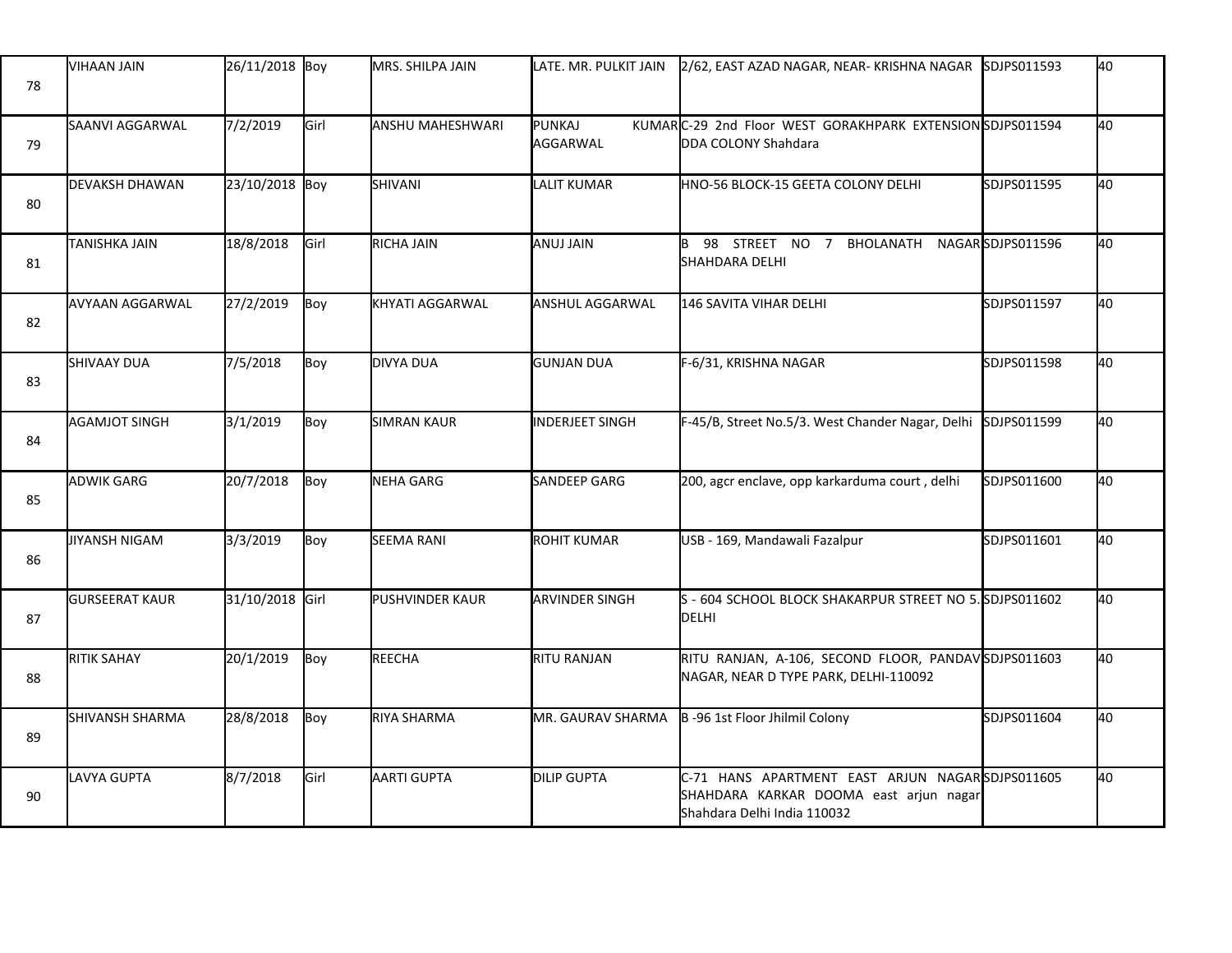| 91  | <b>ADRISHA GUPTA</b>     | 18/7/2018       | Girl | RATIKA GUPTA         | RATNESH<br><b>GUPTA</b> | KUMARFLAT. NO-15 TYPE-4 AMBEDKAR POLYTECHNICSDJPS011606<br><b>CAMPUS SHAKARPUR NEW DELHI</b> |                | 40 |
|-----|--------------------------|-----------------|------|----------------------|-------------------------|----------------------------------------------------------------------------------------------|----------------|----|
| 92  | <b>I</b> KAVYANSH BANSAL | 30/10/2018 Boy  |      | <b>JYOTI</b>         | <b>ANKIT BANSAL</b>     | 1/9867 FF Street No 1 D West Gorakh Park SDJPS011607<br>Shahdara Delhi                       |                | 30 |
| 93  | <b>BHUMIKA SHARMA</b>    | 26/7/2018       | Girl | SACHIN KUMAR SHARMA  | SACHIN<br>SHARMA        | KUMAR25 NEW LAYAL PUR COLONY KRISHNA NAGARSDJPS011608<br>DELHI                               |                | 40 |
| 94  | <b>SAMYUKTA DASH</b>     | 12/4/2018       | Girl | LAXMI KUNJ           | SAUMYA KANTA DASH       | 700A, GALI NO-2, GANESH NAGAR-II, SHAKARPUR                                                  | SDJPS011609    | 40 |
| 95  | KIARA JAIN               | 5/11/2018       | Girl | <b>ROBBY KHANEJA</b> | <b>VIPUL JAIN</b>       | 84, 1st Floor, Chitra Vihar                                                                  | SDJPS011610    | 40 |
| 96  | SAMRIDHI JAIN            | 21/7/2018       | Girl | PAYAL JAIN           | <b>NITISH JAIN</b>      | D2 LG 7 AASHIWAD APPRTMENT DILSHADSDJPS011611<br><b>COLONY DELHI</b>                         |                | 40 |
| 97  | <b>HITASHI</b>           | 3/10/2018       | Girl | <b>KIRAN KUMARI</b>  | <b>ANIL KUMAR</b>       | 15/84 GEETA COLONY DELHI                                                                     | SDJPS011612    | 40 |
| 98  | PIHOO VERMA              | 9/7/2018        | Girl | PRIYA VERMA          |                         | PAWAN KUMAR VERMA 527 A, Street No. 2, Vishwas Nagar, Delhi                                  | SDJPS011613    | 40 |
| 99  | SHANAYA GUPTA            | 15/8/2018       | Girl | KALPANA GUPTA        | <b>VIPIN GUPTA</b>      | 361-A, AMBEDKAR BHAWAN GALI NO<br>MANDAWALI, DELHI                                           | 2, SDJPS011614 | 40 |
| 100 | <b>VIAAN GUPTA</b>       | 15/8/2018       | Boy  | KALPANA GUPTA        | <b>VIPIN GUPTA</b>      | 361-A, AMBEDKAR BHAWAN GALI NO 2, SDJPS011615<br>MANDAWALI, DELHI                            |                | 40 |
| 101 | <b>HARGUN KAUR</b>       | 21/10/2018 Girl |      | JASPREET KAUR        | JASPREET SINGH          | C-246, PANDAV NAGAR                                                                          | SDJPS011616    | 40 |
| 102 | <b>DAKSH JAIN</b>        | 14/12/2018 Boy  |      | <b>SWATI JAIN</b>    | <b>GAURAV JAIN</b>      | 75, BAHUBALI ENCLAVE, NEAR JAIN MANDIR, SDJPS011617<br>RISHABH VIHAR, DELHI-110092           |                | 40 |
| 103 | RITIKA HANDA             | 25/8/2018       | Girl | <b>VINITA HANDA</b>  | <b>VIPIN HANDA</b>      | G 93 JAGAT PURI NEAR GAGAN VIHAR DELHISDJPS011618<br>110051                                  |                | 40 |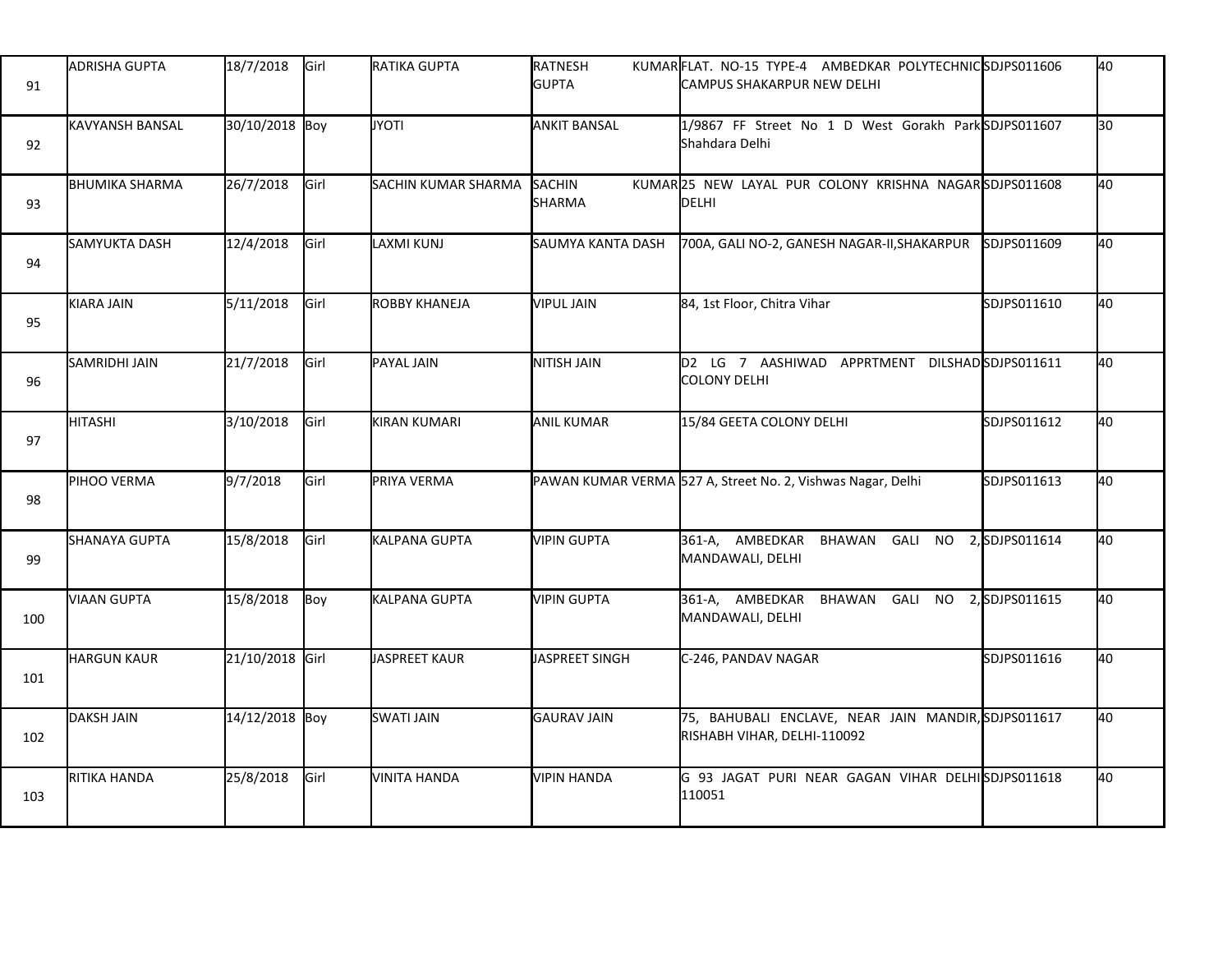| 104 | AMYRA TALGOTRA           | 20/8/2018       | <b>Girl</b> | <b>SWATI ARORA</b>  | ASHISH TALGOTRA         | 107/4, EAST AZAD NAGAR, STREET NO-7                                                                     | SDJPS011619  | 40 |
|-----|--------------------------|-----------------|-------------|---------------------|-------------------------|---------------------------------------------------------------------------------------------------------|--------------|----|
| 105 | <b>RITVI JAIN</b>        | 19/10/2018 Girl |             | KOMAL JAIN          | SOM CHAND JAIN          | 46D, FIRST FLOOR, STREET NO 16, EAST AZADSDJPS011620<br>NAGAR, KRISHNA NAGAR                            |              | 40 |
| 106 | <b>NEHA GUPTA</b>        | 12/11/2018 Girl |             | NEHA GUPTA          | <b>VIKAS GUPTA</b>      | 91 C J AND K POCKET DILSHAD GARDEN                                                                      | SDJPS011621  | 30 |
| 107 | <b>DEVANSH SHUKLA</b>    | 5/5/2018        | Boy         | SANJU SHUKLA        | ALKHA RAM SHUKLA        | Master Block-138/139, street no.5, Shakarpur, SDJPS011622<br>east delhi                                 |              | 40 |
| 108 | DOYELL SACHDEVA          | 24/4/2018       | <b>Girl</b> | RAHIL SACHDEVA      | VIKAS SACHDEVA          | 8/41, GEETA COLONY, DELHI                                                                               | SDJPS011623  | 40 |
| 109 | <b>ANSH DHANUKA</b>      | 10/6/2018       | Boy         | <b>SHRUTI GARG</b>  | <b>ANKIT DHANUKA</b>    | F 95B IIIRD FLOOR GALI NO 5 MANGAL BAZAR <b>İ</b> SDJPS011624<br>LAXMINAGAR                             |              | 40 |
| 110 | SAMAYRA SHARMA           | 29/10/2018 Girl |             | VINITA SHARMA       | <b>ANKIT SHARMA</b>     | C-310, SURAJMAL VIHAR                                                                                   | SDJPS011625  | 40 |
| 111 | <b>PRATYAKSH KOCHHAR</b> | 29/12/2018 Boy  |             | RUPALI CHOPRA       | <b>ASHUTOSH KOCHHAR</b> | 10-1266, SATSANG MARG, RAJGARH COLONY, SDJPS011626<br>NEW DELHI                                         |              | 40 |
| 112 | DAKSH VERMA              | 8/2/2019        | Boy         | <b>SONI VERMA</b>   | <b>MOHIT VERMA</b>      | 13/278 GEETA COLONY DELHI 110031                                                                        | SDJPS011627  | 40 |
| 113 | NAVYA VERMA              | 3/1/2019        | Girl        | <b>BHAWNA</b>       | MITHLESH KUMAR          | B-87, Street No. 10, Shashi Garden, Mayur ViharSDJPS011628<br>Phase 1, New Delhi 110091                 |              | 40 |
| 114 | YESHWIN MALIK            | 31/1/2019       | Boy         | MRS. GAURANGI MALIK | MR PRASHANT MALIK       | Flat no-8, Block-D, Delhi Administrative Flats<br>Karkardooma, Shakarpur, East Delhi, DELHI<br>110092"" | ,SDJPS011629 | 40 |
| 115 | <b>CHIRAG KAMRA</b>      | 14/1/2019       | Boy         | PARUL KAMRA         | <b>NIKHIL KAMRA</b>     | 78 VIGYAN VIHAR DELHI                                                                                   | SDJPS011630  | 40 |
| 116 | <b>MADHAV GUPTA</b>      | 25/10/2018 Boy  |             | <b>ANKIT GUPTA</b>  | <b>ANKIT GUPTA</b>      | 4/2640 7 BIHARI COLONY BIHARI COLONY VivekSDJPS011631<br>Vihar Shahdara Delhi India 110032              |              | 80 |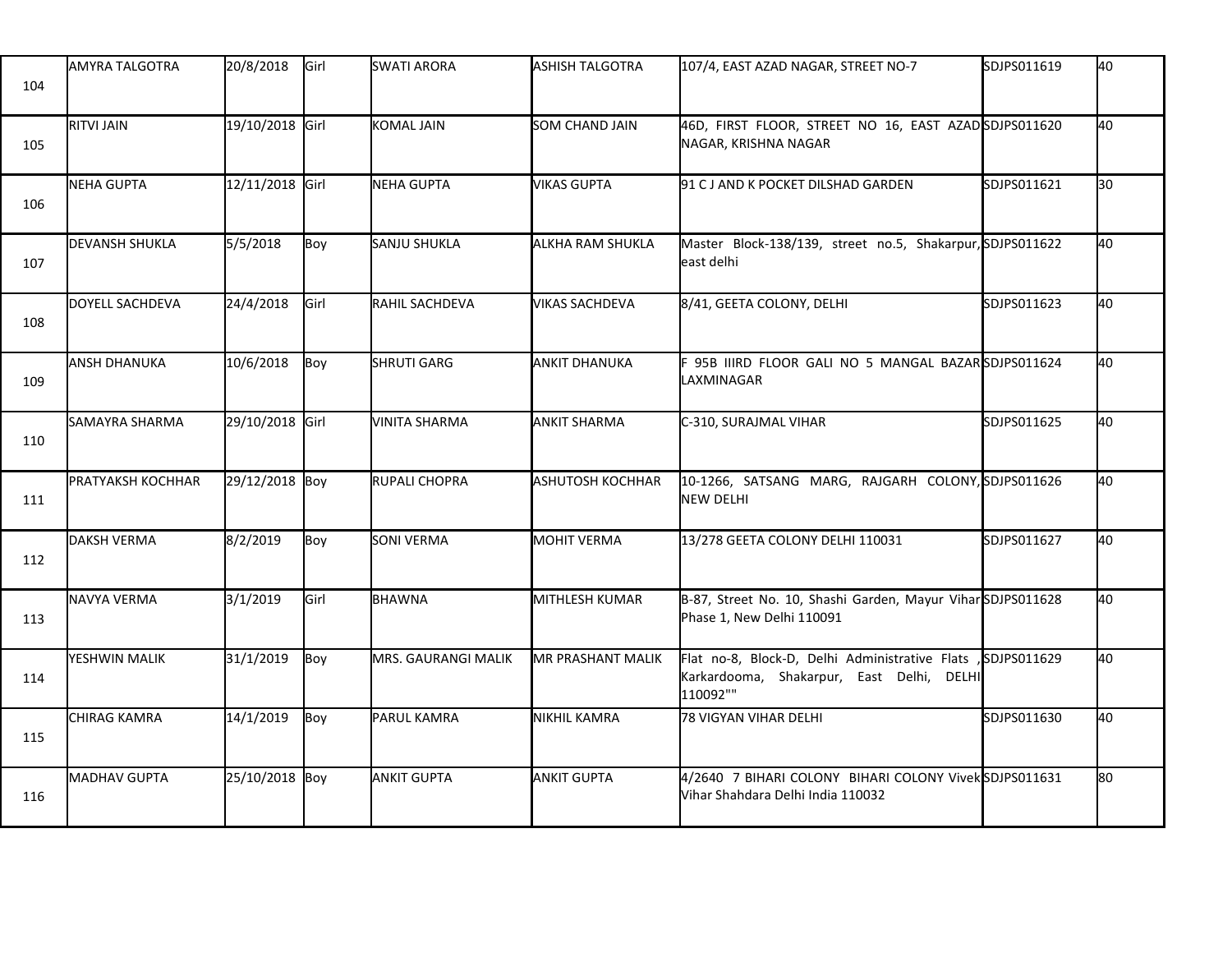| 117 | <b>KASHVI SINGH</b>           | 30/9/2018       | Girl | JANKI SINGH          | ANURAG<br><b>BHUMIHAR</b> | SINGH 81/a, guru angad extn, laxmi nagar                                                     | SDJPS011632            | 80 |
|-----|-------------------------------|-----------------|------|----------------------|---------------------------|----------------------------------------------------------------------------------------------|------------------------|----|
| 118 | <b>VANYA GUPTA</b>            | 27/1/2019       | Girl | <b>GUNJAN GUPTA</b>  | <b>ABHISHEK GUPTA</b>     | D-10 IInd floor street no-3 radhey puri                                                      | SDJPS011633            | 40 |
| 119 | <b>ARIHANT JAIN</b>           | 24/8/2018       | Boy  | NEHA JAIN            | RAHUL KUMAR JAIN          | C-123 GANESH NAGAR PANDAV NAGAR COMPLEX SDJPS011634                                          |                        | 40 |
| 120 | <b>KAVYA VERMA</b>            | 20/1/2019       | Girl | <b>KAVITA</b>        | VIKAS VERMA               | 1/6272, STREET NO.3, EAST ROHTASH NAGAR, SDJPS011635<br>SHAHDARA DELHI - 110032              |                        | 40 |
| 121 | ELINA GARG                    | 14/8/2018       | Girl | SONALI JAIN          | PRIYANK SUMIL GARG        | H. NO. 41/19, SECOND FLOOR, GALI NO. 1, EASTSDJPS011636<br>AZAD NAGAR, DELHI-110051          |                        | 40 |
| 122 | ADYA GOYAL                    | 7/3/2019        | Girl | ANMOL JOHRI          | <b>ANKIT GOYAL</b>        | 176, Ankur Appartment, I.P.<br>Patparganj, New Delhi                                         | Extension, SDJPS011637 | 40 |
| 123 | <b>CHITRANSH JAIN</b>         | 9/3/2019        | Boy  | CHHAVI JAIN          | <b>RAHUL JAIN</b>         | C-228/6, HARDEV PURI, SHAHDARA, DELHI<br>110093, OPPOSITE VIKAS BAL BHARTI PUBLIC<br>SCHOOL. | $-$ SDJPS011638        | 30 |
| 124 | <b>AAVYA TANEJA</b>           | 14/8/2018       | Girl | <b>MEGHNA TANEJA</b> | JAY TANEJA                | W-5, NEEL KANTH BHAWAN, NAVEEN SHAHDARA, SDJPS011639<br><b>DELHI</b>                         |                        | 40 |
| 125 | RUDRAANSH<br><b>CHOUDHARY</b> | 14/7/2018       | Boy  | KOMAL BHURIA         | NITIN CHOUDHARY           | HOUSE NO 77 SHIV PURI CHANDER NAGAR DELHISDJPS011640<br>110051                               |                        | 40 |
| 126 | <b>DAKSH SAREEN</b>           | 5/10/2018       | Boy  | MANSI                | SAHIL                     | Block 5 Street no 8 House no 10 Geeta Colony SDJPS011641<br><b>Delhi</b>                     |                        | 40 |
| 127 | <b>ANVAY JAIN</b>             | 30/10/2018 Boy  |      | MANILA JAIN          | CHIRAG JAIN               | HOUSE NO 1, VIJAY BLOCK, LAXMI NAGAR                                                         | SDJPS011642            | 80 |
| 128 | INAYA JAIN                    | 19/9/2018       | Girl | SONIKA JAIN          | <b>MOHIT JAIN</b>         | 1/10402/2A ugf street no.3 mohan park NaveenSDJPS011643<br>Shahdara delhi                    |                        | 40 |
| 129 | JASNOOR KAUR                  | 14/11/2018 Girl |      | NAVLEEN KAUR         | JASP SINGH                | B56 kirpal Appartment, plot 44 ip extension SDJPS011644<br>patpar ganj                       |                        | 40 |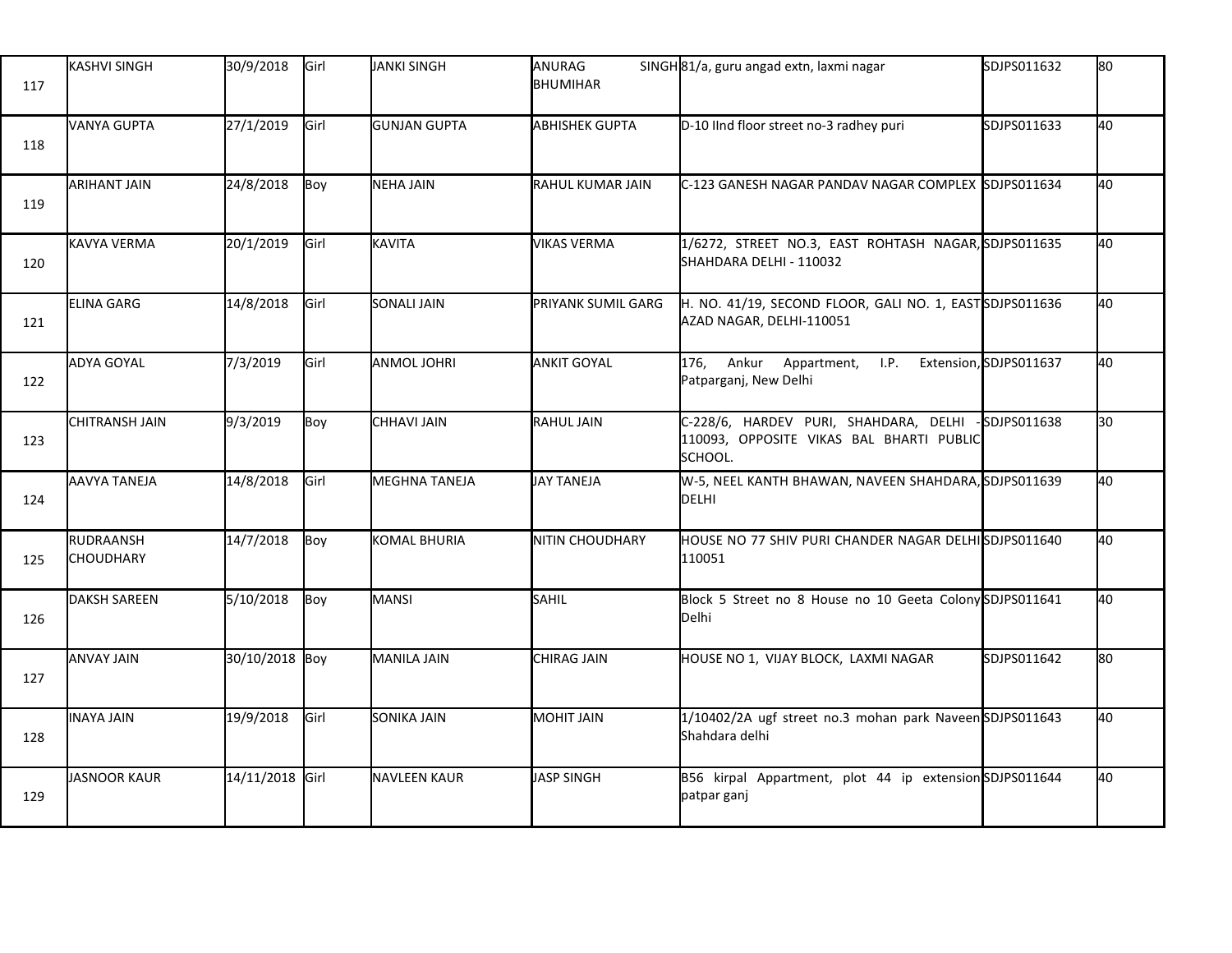| 130 | <b>KIYAAN SHARMA</b>              | 4/9/2018        | Boy   | SARITA SHARMA         | RAHUL SHARMA          | F-14/19, Krishna Nagar , Delhi                                                                  | SDJPS011645 | 40 |
|-----|-----------------------------------|-----------------|-------|-----------------------|-----------------------|-------------------------------------------------------------------------------------------------|-------------|----|
| 131 | <b>EHA MALU</b>                   | 26/10/2018 Girl |       | ANKITA MALU           | <b>VINEET MALU</b>    | 4/1678, 3rd floor Gali no 2, mahaveer block, SDJPS011646<br><b>BHOLANATH NAGAR, SHAHDARA</b>    |             | 40 |
| 132 | <b>AADYA HANS</b>                 | 15/5/2018       | Girl  | <b>MRS. MINI HANS</b> | <b>MR. AKASH HANS</b> | HOUSE NO-81, SAROJINI PARK, SHASTRI NAGAR, SDJPS011647<br>STREET NO-2, NEW DELHI                |             | 40 |
| 133 | <b>JASLEEN KAUR</b>               | 10/9/2018       | Girl  | <b>ANKITA SAPRA</b>   | <b>SATNAM SINGH</b>   | 28A Gali No.1 Shivpuri Extn                                                                     | SDJPS011648 | 40 |
| 134 | <b>MAHIRA RASTOGI</b>             | 19/12/2018 Girl |       | <b>SWATI RASTOGI</b>  | <b>CHARIT RASTOGI</b> | Flat - 361 RPS DDA Flats, Mansarovar Park, SDJPS011649<br>Shahdara 110032, Delhi, India, 110032 |             | 30 |
| 135 | <b>GAURANSH CHOPRA</b>            | 13/11/2018 Boy  |       | DR AKANKSHA CHOPRA    | <b>DHRUV CHOPRA</b>   | E Block, House number-7, Ground Floor, PreetSDJPS011650<br>Vihar                                |             | 40 |
| 136 | SHIVANSH MANCHANDA 21/12/2018 Boy |                 |       | RUPALI MANCHANDA      | ANOOP MANCHANDA       | FLAT NO 46 PLOT NO 110 VRINDAVANSDJPS011651<br>APARTMENTS PATPARGANJ DELHI                      |             | 80 |
| 137 | PRISHA THAKUR                     | 29/11/2018 Girl |       | PREETI SHARMA         |                       | RITESH KUMAR THAKUR A3/208, 2nd Floor, Ekta Gardens, I.P. Extension, SDJPS011652<br>Delhi       |             | 40 |
| 138 | <b>IRSHEEN KAUR</b>               | 4/3/2019        | Girl  | <b>GURLEEN KAUR</b>   | <b>VINEET SINGH</b>   | 7/76 Geeta Colony                                                                               | SDJPS011653 | 40 |
| 139 | SHIVIN PAVAN KUMAR                | 9/6/2018        | Boy   | RICHA VARSHNEY        | PAVAN KUMAR SINGH     | FLAT NO - 40 POCKET - D MAYUR VIHAR PHASE-2 SDJPS011654                                         |             | 40 |
| 140 | SHARVIN PAVAN KUMAR 9/6/2018      |                 | Boy   | RICHA VARSHNEY        | PAVAN KUMAR SINGH     | FLAT NO - 40 POCKET - D MAYUR VIHAR PHASE-2SDJPS011655<br><b>NEW DELHI</b>                      |             | 40 |
| 141 | RAMA VOHRA                        | 17/8/2018       | Girl  | SAPNA VOHRA           | <b>VINOD VOHRA</b>    | 7B, Ground Floor, Ganesh Nagar-II, Shakar Pur, SDJPS011656<br>Delhi                             |             | 40 |
| 142 | R K YUVAVENBA                     | 24/7/2018       | lGirl | <b>ELAVARASI</b>      | IR RAJESHKANNAN       | C70, 1ST FLOOR URJA VIHAR, MANDAWALI                                                            | SDJPS011657 | 40 |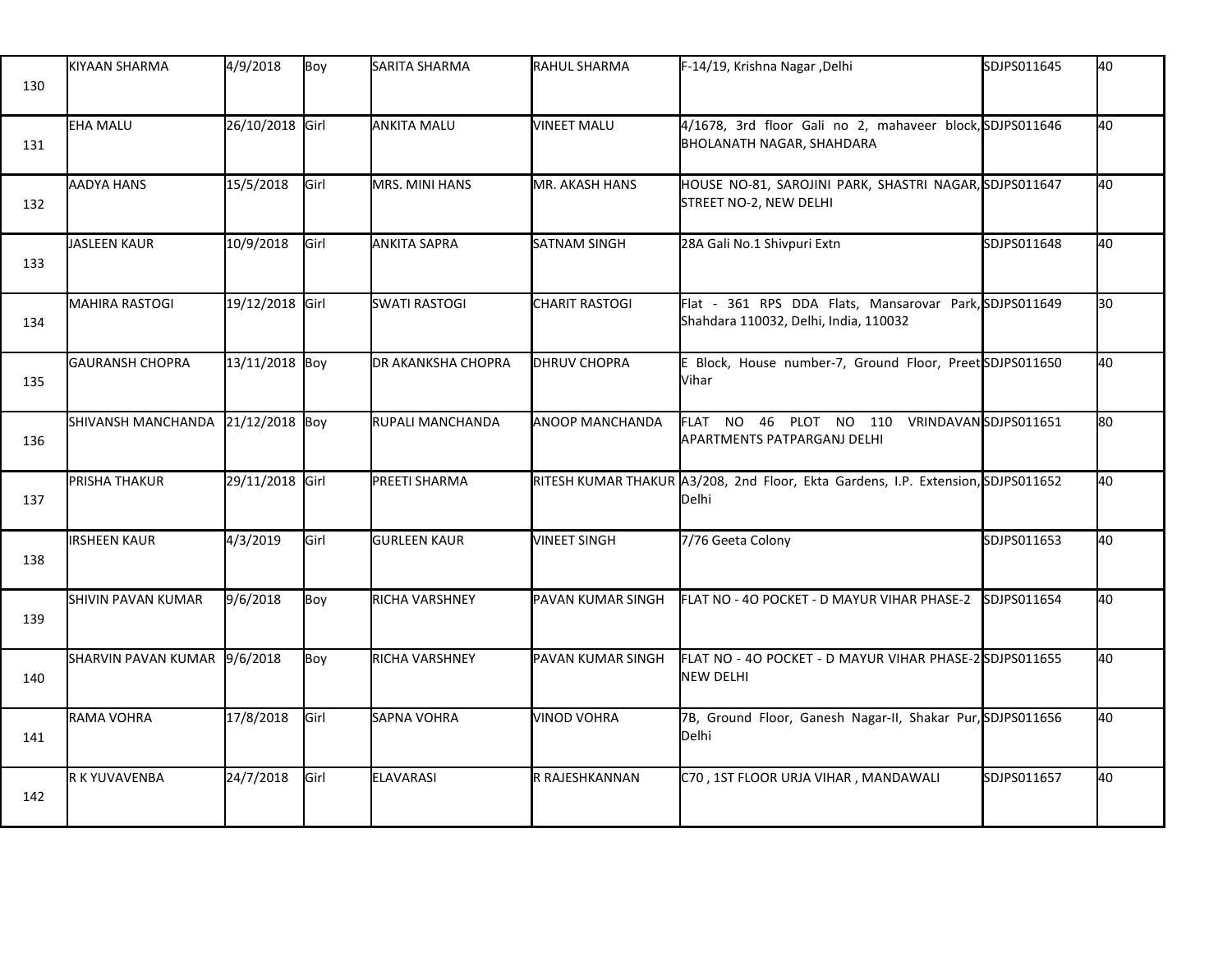| 143 | <b>TAPSEE GARG</b>    | 27/5/2018       | Girl | <b>GUNJAN GUPTA</b>  | <b>AKSHAT GARG</b>    | A-89, SWASTHYA VIHAR                                                                                    | SDJPS011658 | 60  |
|-----|-----------------------|-----------------|------|----------------------|-----------------------|---------------------------------------------------------------------------------------------------------|-------------|-----|
| 144 | <b>TANUJ JHAWAR</b>   | 14/9/2018       | Boy  | <b>SUNITA JHAWAR</b> | RITESH JHAWAR         | C-11, VIVEK VIHAR                                                                                       | SDJPS011659 | 40  |
| 145 | YUVAAN BHARDWAJ       | 23/7/2018       | Boy  | DIVYA SHARMA         | YUVRAJ BHARDWAJ       | 462 e durga gali east babarpur shahdara                                                                 | SDJPS011660 | l30 |
| 146 | JASRAJ ARORA          | 10/10/2018 Boy  |      | KOMAL ARORA          | <b>JATIN ARORA</b>    | House Number: 595/1785 Upper ground floor, SDJPS011661<br>Moti Ram Road, Shahdara. Near Jindal Oil Mill |             | 40  |
| 147 | <b>MANNAT KAUR</b>    | 23/11/2018 Girl |      | <b>HARPREET KAUR</b> | MANVEER SINGH         | B-74, NEW GOBING PURA STREET NO 14 NEAR SDJPS011662<br><b>CHANDER NAGAR</b>                             |             | 40  |
| 148 | <b>SHANAYA TYAGI</b>  | 8/7/2018        | Girl | SHALU TYAGI          | RAVI TYAGI            | u-152 c shakarpur delhi--110092                                                                         | SDJPS011663 | 40  |
| 149 | <b>ANIKA SHARMA</b>   | 26/6/2018       | Girl | <b>SWATI SHARMA</b>  | PRADEEP SHARMA        | 4/2797 LANE NO 3 BIHARI COLONY SHAHDARA SDJPS011664<br>DELHI                                            |             | 40  |
| 150 | HIMANI GUPTA          | 20/5/2018       | Girl | RACHANA GUPTA        | <b>HARSH GUPTA</b>    | House 94, Upper Ground Floor, Street 5, South SDJPS011665<br>Anarkali Colony, Delhi                     |             | 40  |
| 151 | KIYAAN GOYAL          | 28/10/2018 Boy  |      | <b>EKTA GOYAL</b>    | <b>VIPUL GOYAL</b>    | 61 east end enclave, priyadarshini vihar, laxmiSDJPS011666<br>nagar, delhi-110092                       |             | 40  |
| 152 | <b>ADVIK DEWAN</b>    | 21/7/2018       | Boy  | SHILPA DEWAN         | RAHUL DEWAN           | G-222 preet vihar delhi                                                                                 | SDJPS011667 | 40  |
| 153 | <b>ARNIKA KAINTH</b>  | 12/11/2018 Girl |      | <b>MAMTA KAINTH</b>  | <b>ASHWANI KAINTH</b> | E8A/9 KRISHNA NAGAR DELHI                                                                               | SDJPS011668 | 40  |
| 154 | <b>KRITARTH SINGH</b> | 25/5/2018       | Boy  | SIMRANPREET KAUR     | JASMINDER SINGH       | D-21a, south anarkali, gali 4, delhi - 110051                                                           | SDJPS011669 | 40  |
| 155 | <b>INAYA GUPTA</b>    | 10/7/2018       | Girl | ISHA GUPTA           | NA                    | 4/2903, Street No-1-B, Bihari Colony, Shahdara, SDJPS011670<br>Delhi                                    |             | 40  |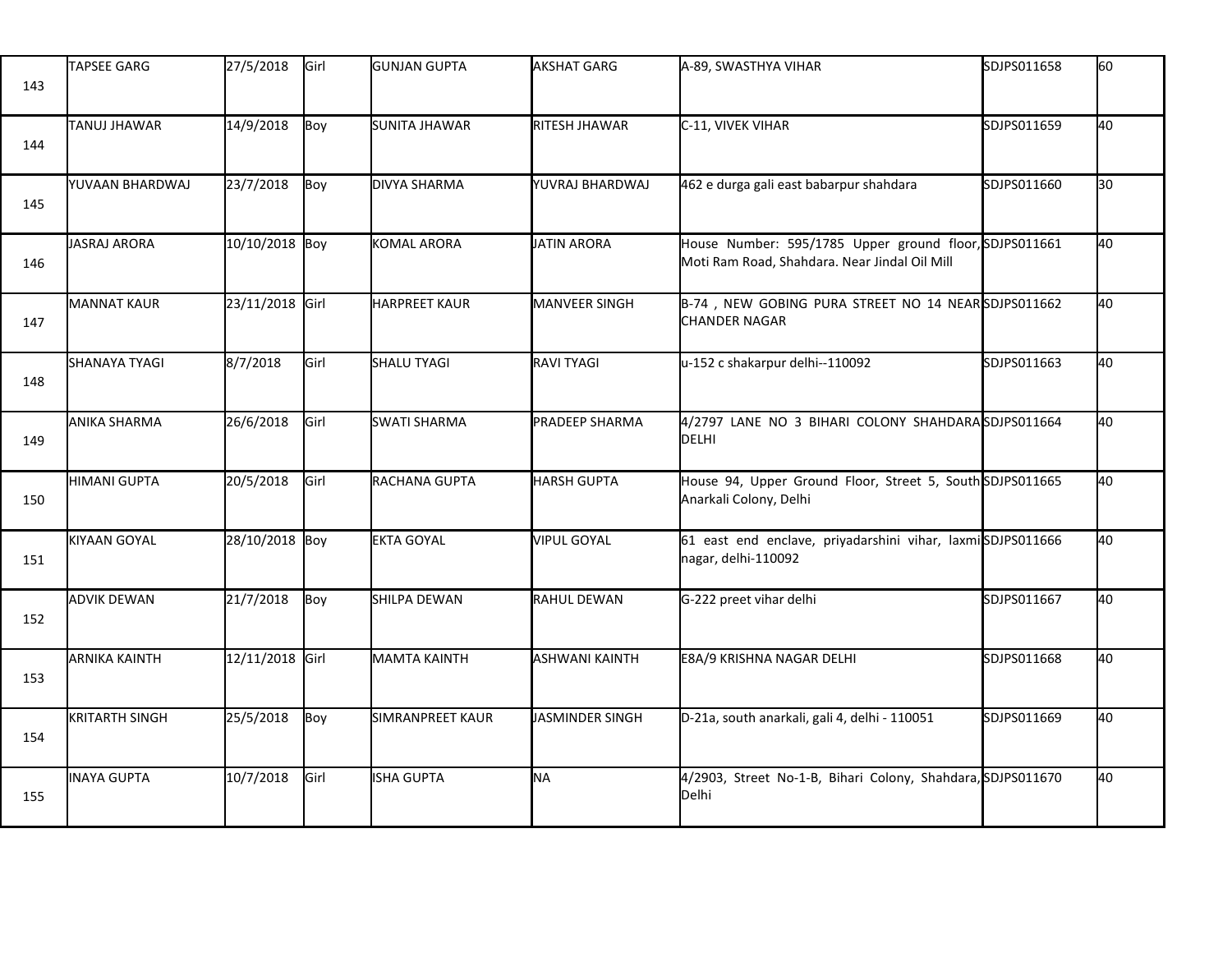| 156 | <b>KAVISH BHATIA</b>   | 14/3/2019      | Boy         | <b>SHWETA RANI</b>   | <b>TARUN BHATIA</b>            | A-2, First Floor, Street No. 23, Old Govind Pura, SDJPS011671<br>Krishna Nagar         |                    | 40 |
|-----|------------------------|----------------|-------------|----------------------|--------------------------------|----------------------------------------------------------------------------------------|--------------------|----|
| 157 | <b>ARNAV BHANOT</b>    | 5/1/2019       | Boy         | <b>ANCHAL SHARMA</b> | <b>NITISH BHANOT</b>           | 2/1-A/3 EAST AZAD NAGAR STREET NO 6 DELHISDJPS011672<br>110051                         |                    | 40 |
| 158 | <b>AMYRA GARG</b>      | 28/8/2018      | Girl        | RUHI GARG            | <b>VISHAL GARG</b>             | 103<br>AGCR<br><b>ENCLAVE</b><br>SECOND<br>KARKARDOOMA DELHI                           | FLOORSDJPS011673   | 40 |
| 159 | <b>HITANSH ARORA</b>   | 27/11/2018 Boy |             | PRIYA ARORA          | <b>TARUN ARORA</b>             | 73 old anarkali krishna nagar delhi                                                    | SDJPS011674        | 40 |
| 160 | <b>BRINDA VALLECHA</b> | 18/1/2019      | <b>Girl</b> | SHIVANI VALLECHA     | NEERAJ VALLECHA                | 1/9336, gali no 2/3, 2nd floor west rohtash nagar, SDJPS011675<br>shadhara             |                    | 30 |
| 161 | AAVYA KHULLAR          | 28/2/2019      | Girl        | MRIDU<br>KHULLAR     | <b>BUDHIRAJA VARUN KHULLAR</b> | 253-B STREET NO.5<br>BHOLANATH<br>SHAHDARA, DELHI                                      | NAGAR, SDJPS011676 | 40 |
| 162 | <b>IDHAYAN KAPOOR</b>  | 26/7/2018      | Boy         | SOMYA KAPOOR         | <b>MAYANK KAPOOR</b>           | K-38 Naveen Shahdara, Behind Shyamlal college, SDJPS011677<br>New Delhi                |                    | 40 |
| 163 | <b>REYANSH PRADHAN</b> | 26/6/2018      | Boy         | RITU KUMARI          | <b>ANKUSH PRADHAN</b>          | 247-D, POCKET-C, MAYUR VIHAR PHASE-2, NEARSDJPS011679<br>NEELAM MATA MANDIR            |                    | 40 |
| 164 | <b>ADVIK GUPTA</b>     | 31/10/2018 Boy |             | KRITI GUPTA          | NITIN KUMAR GUPTA              | 470, Circular Road, Shahdara, Delhi-32                                                 | SDJPS011680        | 40 |
| 165 | JASNEER SINGH          | 25/2/2019      | Boy         | <b>DEEPTI BHATIA</b> | <b>KAWALJEET SINGH</b>         | 3/47, TOP FLOOR, BLOCK 3, GEETA COLONY                                                 | SDJPS011681        | 40 |
| 166 | PAVNI SACHDEVA         | 26/1/2019      | Girl        | RITIKA HANS SACHDEVA | <b>ABHISHEK SACHDEVA</b>       | 95-A GAGAN VIHAR EXTENTION, NEAR DAV SDJPS011682<br>SCHOOL MAUSAM VIHAR, STREET NO - 3 |                    | 40 |
| 167 | <b>RIDIT JAIN</b>      | 3/7/2018       | Boy         | <b>SRISHTI JAIN</b>  | RISHABH JAIN                   | 18 shanti vihar karkardooma opposite Gitanjali SDJPS011683<br>apartment Delhi          |                    | 40 |
| 168 | <b>VIHAAN JAIN</b>     | 15/12/2018 Boy |             | SWATI JAIN           | <b>VIRAT JAIN</b>              | 177, agcr enclave, ground floor                                                        | SDJPS011684        | 80 |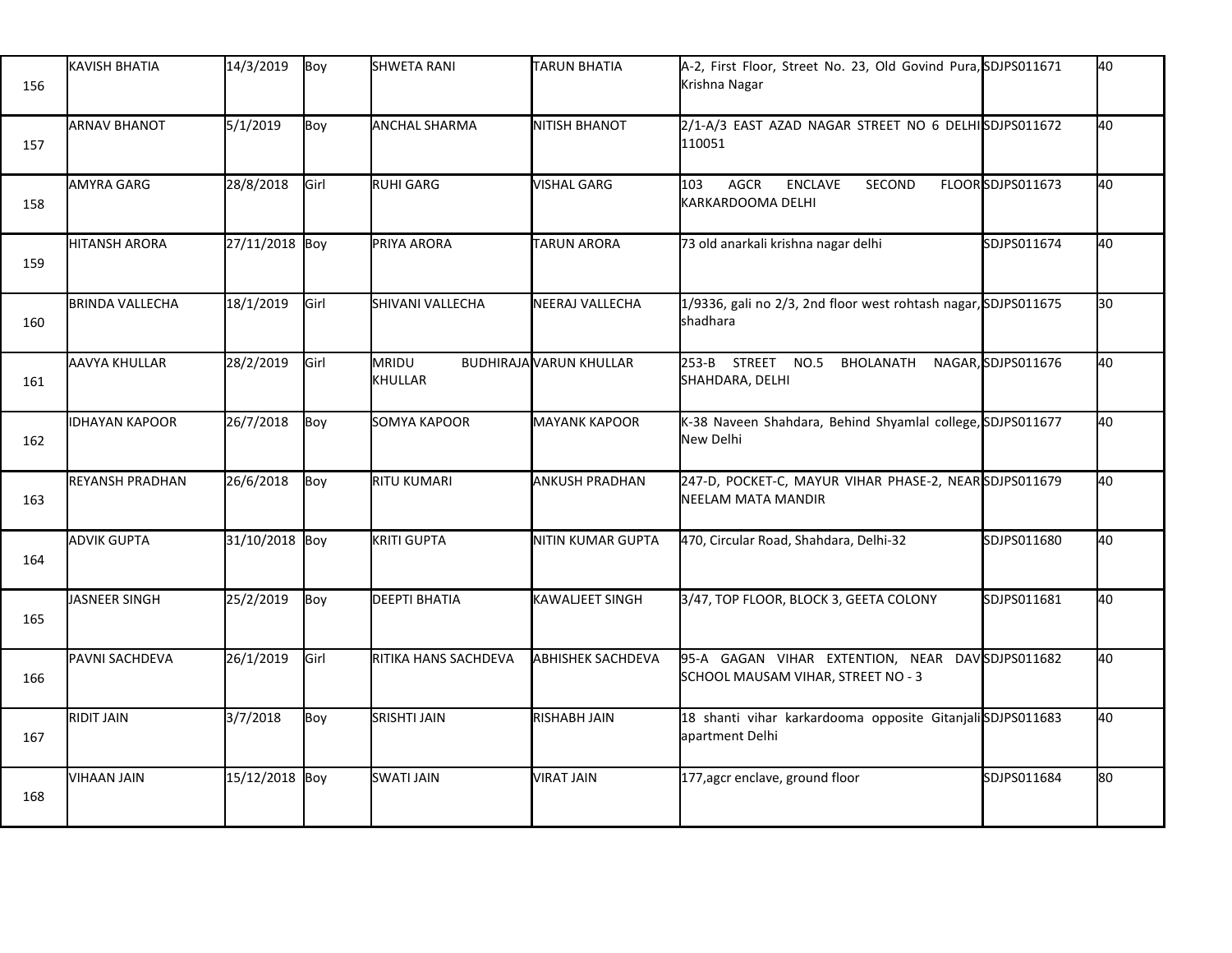| 169 | <b>DIVYANSH BISHT</b> | 16/12/2018 Boy  |      | ASHA BISHT                           | <b>MANOJ BISHT</b>       | C-221B THIRD FLOOR PANDAV NAGAR NEARSDJPS011685<br><b>MOTHER DAIRY DELHI</b>                                                   |                      | 40 |
|-----|-----------------------|-----------------|------|--------------------------------------|--------------------------|--------------------------------------------------------------------------------------------------------------------------------|----------------------|----|
| 170 | PARAM MIGLANI         | 11/7/2018       | Boy  | CHESTA MIGLANI                       | <b>VARUN MIGLANI</b>     | G-309, Shiv Mandir Square, Preet Vihar, Delhi                                                                                  | SDJPS011686          | 40 |
| 171 | <b>KYRA GUPTA</b>     | 21/9/2018       | Girl | SHAIFALI GUPTA                       | <b>DHEERAJ GUPTA</b>     | WB-212 A GALI<br>$NO-3$<br>GANESH<br><b>SHAKARPUR DELHI</b>                                                                    | NAGARSDJPS011687     | 40 |
| 172 | <b>ANANT AHUJA</b>    | 20/11/2018 Boy  |      | <b>KRITIKA AHUJA</b>                 | <b>DEEPANKAR AHUJA</b>   | 27/96/1 JWALA NAGAR SHAHDARA DELHI                                                                                             | SDJPS011688          | 40 |
| 173 | <b>KIYAN NARANG</b>   | 14/6/2018       | Boy  | MUSKAN NARANG                        | <b>SUNNY NARANG</b>      | 11/343 second floor main road side Geeta colony                                                                                | SDJPS011689          | 40 |
| 174 | <b>ANVIT JAIN</b>     | 23/8/2018       | Boy  | VIBHA AGRAWAL                        | <b>SACHIN JAIN</b>       | 4509, Trilok Bhawan, 7, Ansari Road, Darya Ganj, SDJPS011690<br>New Delhi                                                      |                      | 30 |
| 175 | YUVAAN KUKRETI        | 21/6/2018       | Boy  | PALLAWEE TRIPATHU                    | <b>SHASHANK KUKRETI</b>  | 153 amarpali apartment ip extension patparganjSDJPS011691<br>delhi                                                             |                      | 40 |
| 176 | AISHWARYA             | 5/4/2018        | Girl | VIJAYARAJE<br><b>SURAJBALI YADAV</b> | LAXMINAVNEET<br>YADAV    | KUMARD-221, D-Block, Street No-9, Laxmi Nagar, EastSDJPS011692<br>Delhi, Delhi                                                 |                      | 40 |
| 177 | <b>HIMANSH MUNJAL</b> | 29/10/2018 Boy  |      | POOJA MUNJAL                         | <b>MANISH MUNJAL</b>     | A-39, Jagat puri, Street No -3, Delhi                                                                                          | SDJPS011693          | 40 |
| 178 | <b>VEDANSHI VERMA</b> | 23/10/2018 Girl |      | MEENAKSHI VERMA                      | <b>VISHAL VERMA</b>      | H NO 175, STREET NO-5, 3RD FLOOR, NEAR LAKHISDJPS011694<br><b>PUBLIC</b><br>SCHOOL, SARPANCH<br>КA<br><b>BARA</b><br>MANDAWALI |                      | 40 |
| 179 | AADVIKA CHOUDHARY     | 18/9/2018       | Girl | PRIYANKA CHOUDHARY                   | <b>AADVIKA CHOUDHARY</b> | GALI<br>H.N-166,<br>GANGARAM,<br>SHAHDARA                                                                                      | TELIWARA,SDJPS011695 | 40 |
| 180 | <b>SMAYRA SHARMA</b>  | 3/5/2018        | Girl | NEHA SHARMA                          | <b>ABHINAV SHARMA</b>    | 238/2 Gali no - 4 Mani ram mandir road bholaSDJPS011696<br>nath nagar shahdara Delhi                                           |                      | 40 |
| 181 | <b>MANYA ANAND</b>    | 17/7/2018       | Girl | PREETI ANAND                         | <b>VARUN ANAND</b>       | A-66, GALI NO. 2, SHYAM NAGAR, DELHI-110051                                                                                    | SDJPS011697          | 40 |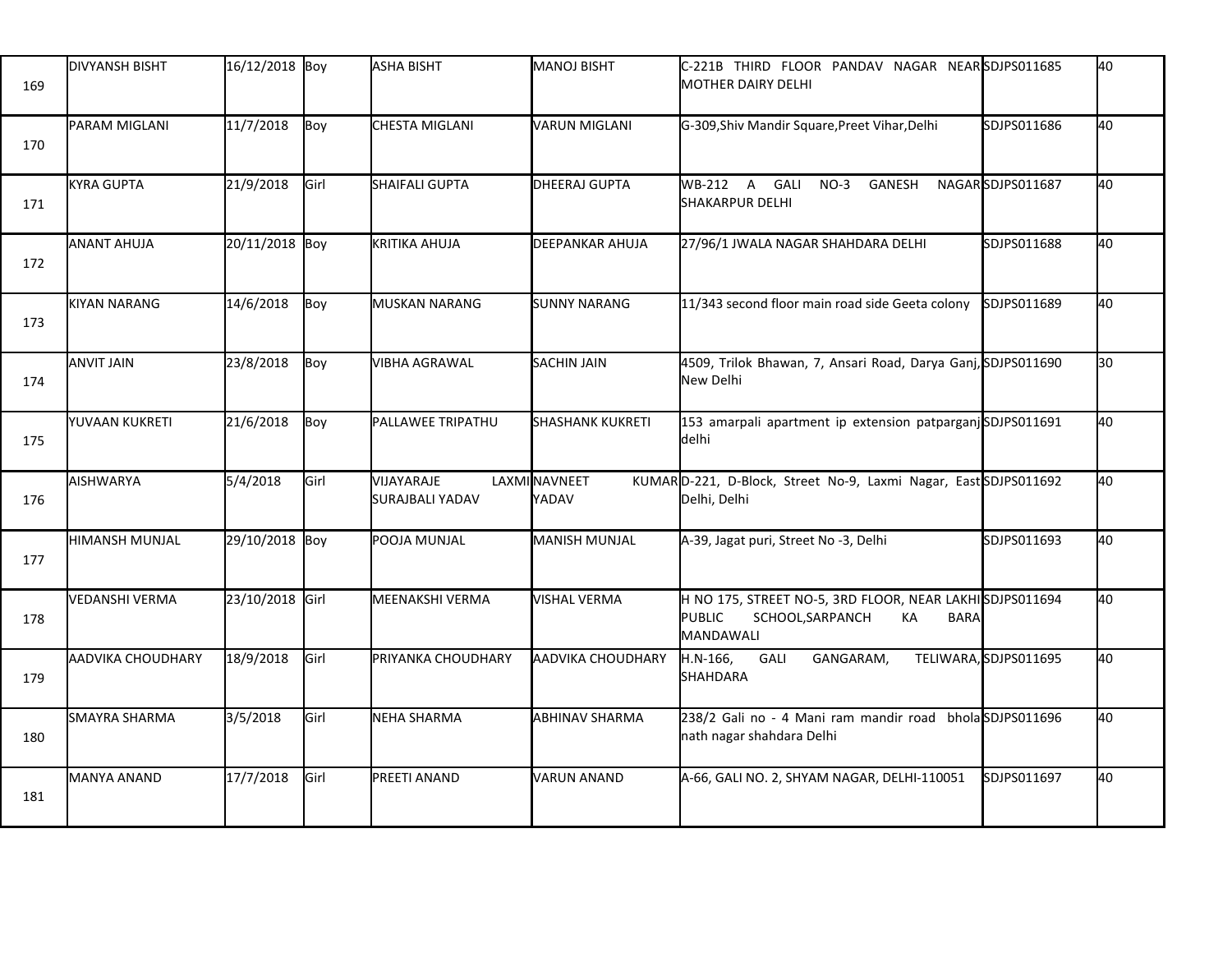| 182 | <b>MOKSHIL MITTAL</b> | 7/10/2018      | Boy  | RUCHI MITTAL         | <b>ROHIL MITTAL</b>   | 16, 2nd floor, Gali no 1, Baldeve park, Parwana SDJPS011698<br>road, DELHI 110051                      |             | 40  |
|-----|-----------------------|----------------|------|----------------------|-----------------------|--------------------------------------------------------------------------------------------------------|-------------|-----|
| 183 | PRANIKA VIJ           | 4/11/2018      | Girl | SWATI VIJ            | <b>JANKIT VIJ</b>     | 16/61, GEETA COLONY                                                                                    | SDJPS011699 | 40  |
| 184 | <b>AVYANA BHATIA</b>  | 17/1/2019      | Girl | SHIKHA BHATIA        | VAIBHAV BHATIA        | B-55, OLD GOVIND PURA, PARWANA ROAD<br>KRISHNA NAGAR, EAST DELHI, DELHI                                | SDJPS011700 | 40  |
| 185 | SHIVANSH SHARMA       | 5/8/2018       | Boy  | DEEPIKA SHARMA       | NEERAJ SHARMA         | House no - 155 NEW RAJDHANI ENCLAVE<br>PREET VIHAR VIKAS MARG                                          | SDJPS011701 | 40  |
| 186 | <b>MERANSH JAIN</b>   | 22/5/2018      | Boy  | <b>SWATI JAIN</b>    | <b>GAURAV JAIN</b>    | C-3/144 Yamuna Vihar Delhi-110053                                                                      | SDJPS011702 | 30  |
| 187 | <b>AKSHAT SHARMA</b>  | 24/7/2018      | Boy  | SHWETA SHARMA        | ROHIT SHARMA          | D-278, Street no-11, Laxmi Nagar, Delhi-92                                                             | SDJPS011703 | 40  |
| 188 | <b>MEHARJOT KAUR</b>  | 15/8/2018      | Girl | <b>BALJEET KAUR</b>  | AMRIT PAL SINGH       | 341, Ram Nagar, ext-2nd, Krishna Nagar, nearSDJPS011704<br>Laxmi Narayan Mandir, Machili wali gali     |             | l80 |
| 189 | <b>ATHARV GUPTA</b>   | 6/2/2019       | Boy  | PRIYANKA GUPTA       | RAHUL GUPTA           | F-181, Mahalaxmi Apartment, Upper Second Floor, SDJPS011705<br>Mangal Bazar, Laxmi Nagar, Delhi-110092 |             | 40  |
| 190 | <b>SHRIKA KAUSHIK</b> | 22/2/2019      | Girl | RACHNA VATSA KAUSHIK | <b>SHARAD KAUSHIK</b> | 34-A GYAN PARK, CHANDER NAGAR ROAD                                                                     | SDJPS011706 | 40  |
| 191 | <b>ANAIKA JOSHI</b>   | 22/8/2018      | Girl | <b>SHRUTI JOSHI</b>  | <b>ASHISH JOSHI</b>   | 107 Radhey Shyam Park Street No - 4 NearSDJPS011707<br>Parwana Road                                    |             | 60  |
| 192 | <b>SATVIK JAIN</b>    | 21/11/2018 Boy |      | <b>KHUSHBOO JAIN</b> | RAHUL JAIN            | MB 89, U/G/F L/S, Master Block Shakarpur, Delhi                                                        | SDJPS011708 | 40  |
| 193 | <b>UNNATI AGRAWAL</b> | 2/5/2018       | Girl | POOJA GUPTA          | JITENDRA KUMAR        | D-45, GANESH NAGAR PANDAV NAGAR COMPLEX                                                                | SDJPS011709 | 40  |
| 194 | <b>HARIKA VERMA</b>   | 21/6/2018      | Girl | JYOTI VERMA          | <b>SAURABH VERMA</b>  | Hno.23 gali no 4, J & K extension Laxmi nagar<br>Delhi                                                 | SDJPS011710 | 40  |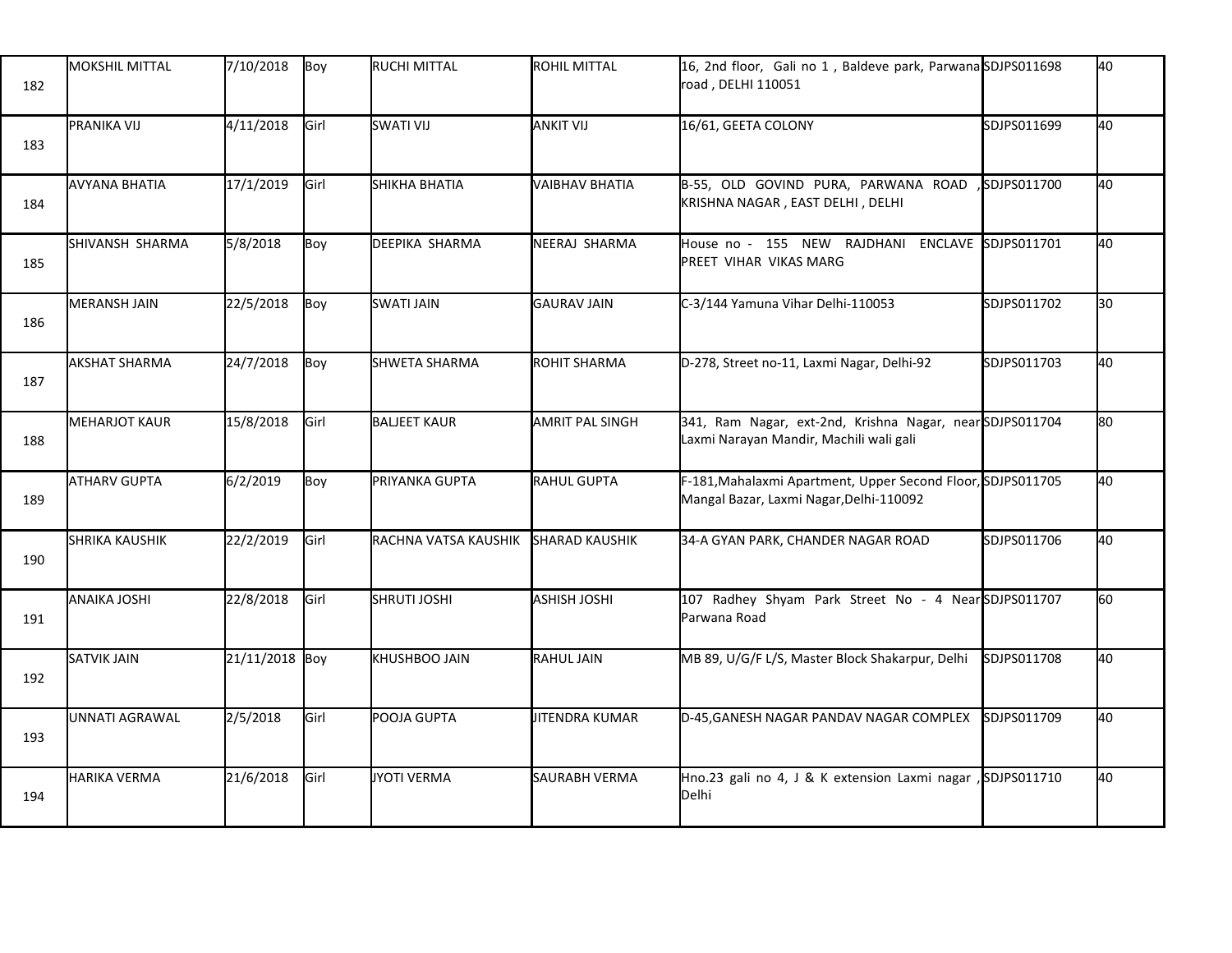| 195 | SHIVAY                     | 12/12/2018 Boy  |      | NEHA MALHOTRA        | <b>BEENU KUMAR</b>      | S-491, School Block-II, Shakarpur, Delhi                                                   | SDJPS011711 | 40 |
|-----|----------------------------|-----------------|------|----------------------|-------------------------|--------------------------------------------------------------------------------------------|-------------|----|
| 196 | AAYAN JAIN                 | 3/12/2018       | Boy  | <b>SAPNA JAIN</b>    | <b>ARUN JAIN</b>        | EAST AZAD NAGAR, KRISHNA NAGAR                                                             | SDJPS011712 | 40 |
| 197 | JANVIKA BHAGAT             | 3/2/2019        | Girl | <b>GULSHAN</b>       | RAJESH BHAGAT           | 459 C/2, Shalimar park, Shahdara, Delhi 110032                                             | SDJPS011713 | 40 |
| 198 | <b>ADWIK GOYAL</b>         | 28/5/2018       | Boy  | <b>SHILKY GOYAL</b>  | <b>SUNDEEP GOYAL</b>    | Flat # F-4, D-30C, Dayanand Block, Shakarpur, SDJPS011714<br>Delhi                         |             | 40 |
| 199 | <b>CHITRANSH</b>           | 20/11/2018 Boy  |      | <b>NEHA TOMAR</b>    | VINAY                   | FLAT NO 245 KARISHMA APARTMENT, I PSDJPS011715<br>EXTENSION PATPARGANJ DELHI               |             | 80 |
| 200 | <b>SHIVAY SRIVASTAV</b>    | 21/8/2018       | Boy  | SAVITA SRIVASTAV     | <b>DEEPAK SRIVASTAV</b> | C 10 GALI NO 2 LAXMAN PARK CHANDER NAGARSDJPS011716<br>KRISHNA NAGAR                       |             | 40 |
| 201 | SHARANYA GUPTA             | 5/3/2019        | Girl | SHALINI GUPTA        | <b>ASHISH GUPTA</b>     | MB-167, Gali no-4, Shakarpur, Delhi                                                        | SDJPS011717 | 40 |
| 202 | KARTAVYA SHARMA            | 13/9/2018       | Boy  | MANISHA SHARMA       | KULDEEP SHARMA          | HOUSE NO 64 ARAM PARK CHANDU PARK SDJPS011718<br>PRIMARY SCHOOL KRISHNA NAGAR DELHI 110051 |             | 40 |
| 203 | <b>AMYRA MITTAL</b>        | 25/7/2018       | Girl | PRIYA MITTAL         | JAI MITTAL              | A-235 JHILMIL COLONY, VIVEK VIHAR                                                          | SDJPS011719 | 80 |
| 204 | <b>DHRITI KUMAR</b>        | 23/8/2018       | Girl | POOJA KUMAR          | <b>ROHIT KUMAR</b>      | E- 19, Jawahar Park, Laxmi Nagar, Behind HiraSDJPS011720<br>Sweets                         |             | 40 |
| 205 | YUVAAN BHUTANI             | 11/11/2018 Boy  |      | ROZY                 | <b>ACHIN BHUTANI</b>    | C-22, New Govind Pura, Street no-12                                                        | SDJPS011721 | 80 |
| 206 | <b>ANSHRIT SINGH ARORA</b> | 7/4/2018        | Boy  | <b>GURPREET KAUR</b> | <b>AVNEET SINGH</b>     | C-6 Kanchan Apartment, Geeta Colony, East Delhi                                            | SDJPS011722 | 40 |
| 207 | YUVIKA                     | 11/11/2018 Girl |      | ROZY                 | <b>ACHIN BHUTANI</b>    | C-22, New Govind Pura, Street no-12                                                        | SDJPS011723 | 80 |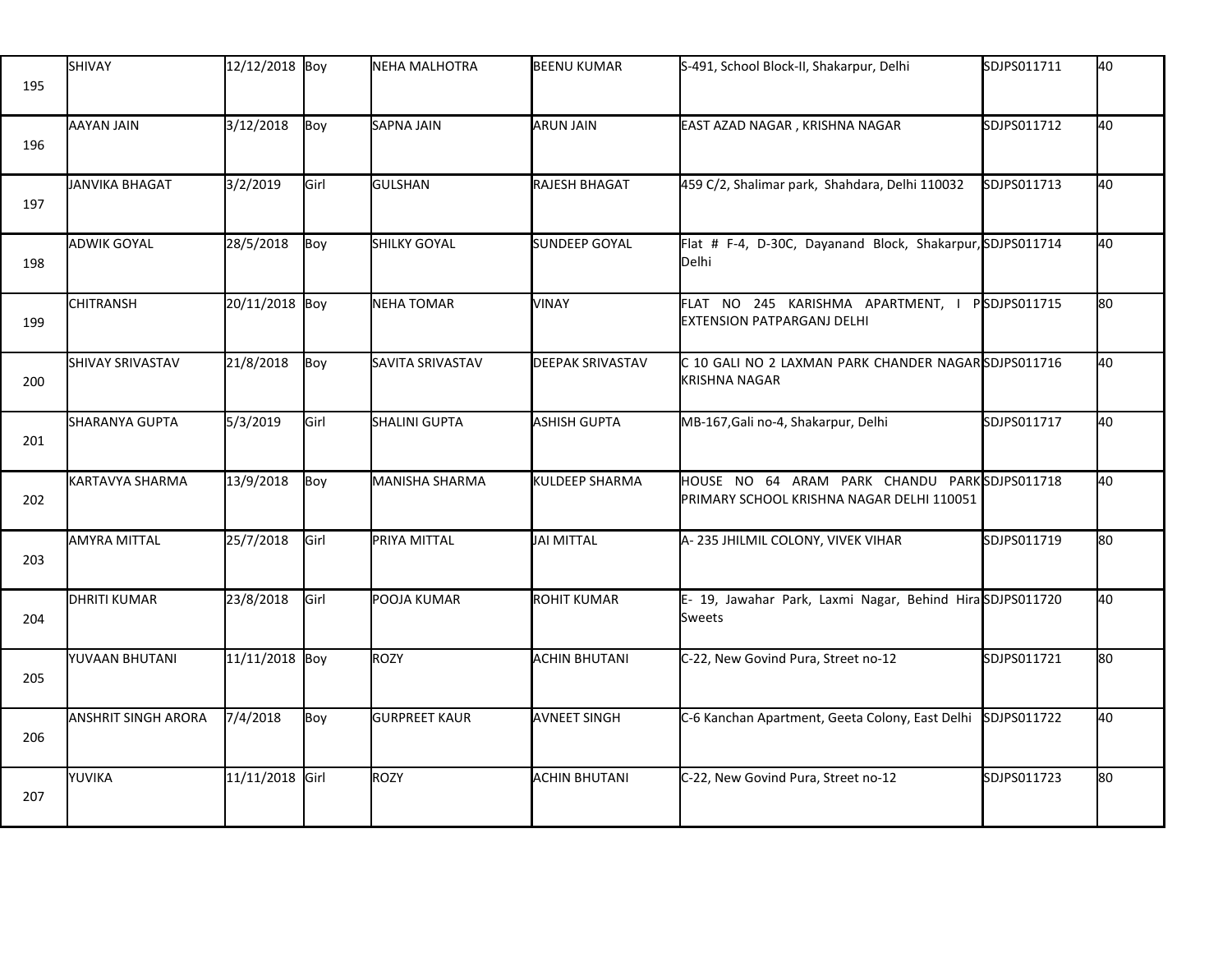| 208 | <b>TANISHKA VASUDEV</b>   | 8/11/2018       | Girl | <b>EKTA VASUDEV</b>   | <b>AMAN VASUDEV</b>  | E-4/18 KRISHNA NAGAR                                                                     | SDJPS011724       | 40 |
|-----|---------------------------|-----------------|------|-----------------------|----------------------|------------------------------------------------------------------------------------------|-------------------|----|
| 209 | <b>SHIKHAR</b>            | 24/12/2018 Boy  |      | HIMIKA                | SHOBIT AGGARWAL      | FLAT NO 49, Engineer Estate, Patparganj, Delhi                                           | SDJPS011725       | 40 |
| 210 | <b>HEMAIRA MITTAL</b>     | 21/1/2019       | Girl | SURBHI MITTAL         | <b>HEMANT MITTAL</b> | C-26, New Gobind Pura, Near Ram Mandir, Gali no SDJPS011726<br>12                        |                   | 40 |
| 211 | <b>ANIKA VARSHNEY</b>     | 4/10/2018       | Girl | <b>HINA GUPTA</b>     | <b>UMESH GUPTA</b>   | F-133, Gali No-11, West Vinod Nagar, Delhi-92                                            | SDJPS011727       | 40 |
| 212 | <b>SAGAR SHARMA</b>       | 1/10/2018       | Boy  | RENU SHARMA           | <b>SUMIT SHARMA</b>  | 228, Gali No-11, West Guru Angad Nagar, LaxmiSDJPS011728<br>Nagar â€" Delhi              |                   | 40 |
| 213 | <b>SAANVI DUBEY</b>       | 14/8/2018       | Girl | <b>SHIVANGI DUBEY</b> |                      | MANISH KUMAR DUBEY E-4, 2nd floor, Street no 3, East Chander Nagar, SDJPS011729<br>Delhi |                   | 40 |
| 214 | <b>ANSH KHANNA</b>        | 8/6/2018        | Boy  | <b>SWATI KHANNA</b>   | <b>ASHISH KHANNA</b> | -103 ANUPAM APARTMENTS EAST ARJUNSDJPS011730<br>NAGAR NEAR HEDGEWAR HOSPITAL             |                   | 40 |
| 215 | AAYANSH JAIN              | 21/4/2018       | Boy  | NEHA JAIN             | <b>GAURAV JAIN</b>   | D-183/C GALI NO-8 LAXMI NAGAR                                                            | SDJPS011731       | 80 |
| 216 | <b>VAISHNAVI DHAKERIA</b> | 28/10/2018 Girl |      | LALITA                | RAJINDER SINGH       | D-Block,<br>$D-42,$<br>Shakarpur,<br>Near<br>Dharamshala, Delhi-110092                   | BalajiSDJPS011732 | 40 |
| 217 | <b>ANAISHA JAIN</b>       | 21/4/2018       | Girl | <b>NEHA JAIN</b>      | GAURAV JAIN          | D-183/C GALI NO-8 LAXMI NAGAR                                                            | SDJPS011733       | 80 |
| 218 | RAADHYA SINGH             | 16/8/2018       | Girl | <b>PRERNA TOMAR</b>   | PAWAN KUMAR          | H.NO: 72, Baldev Park, Parwana Road                                                      | SDJPS011734       | 40 |
| 219 | <b>INAAYA MAGGO</b>       | 28/4/2018       | Girl | <b>EKTA MAGGO</b>     | <b>SUNNY MAGGO</b>   | 6/93, Geeta Colony, Near RadhaKrishan mandir.                                            | SDJPS011735       | 40 |
| 220 | DHANIYA GULATI            | 29/1/2019       | Girl | ANU GULATI            | LAJPAT RAI GULATI    | 334 S/F NEAR DAV SCHOOL GAGAN VIHAR                                                      | SDJPS011736       | 40 |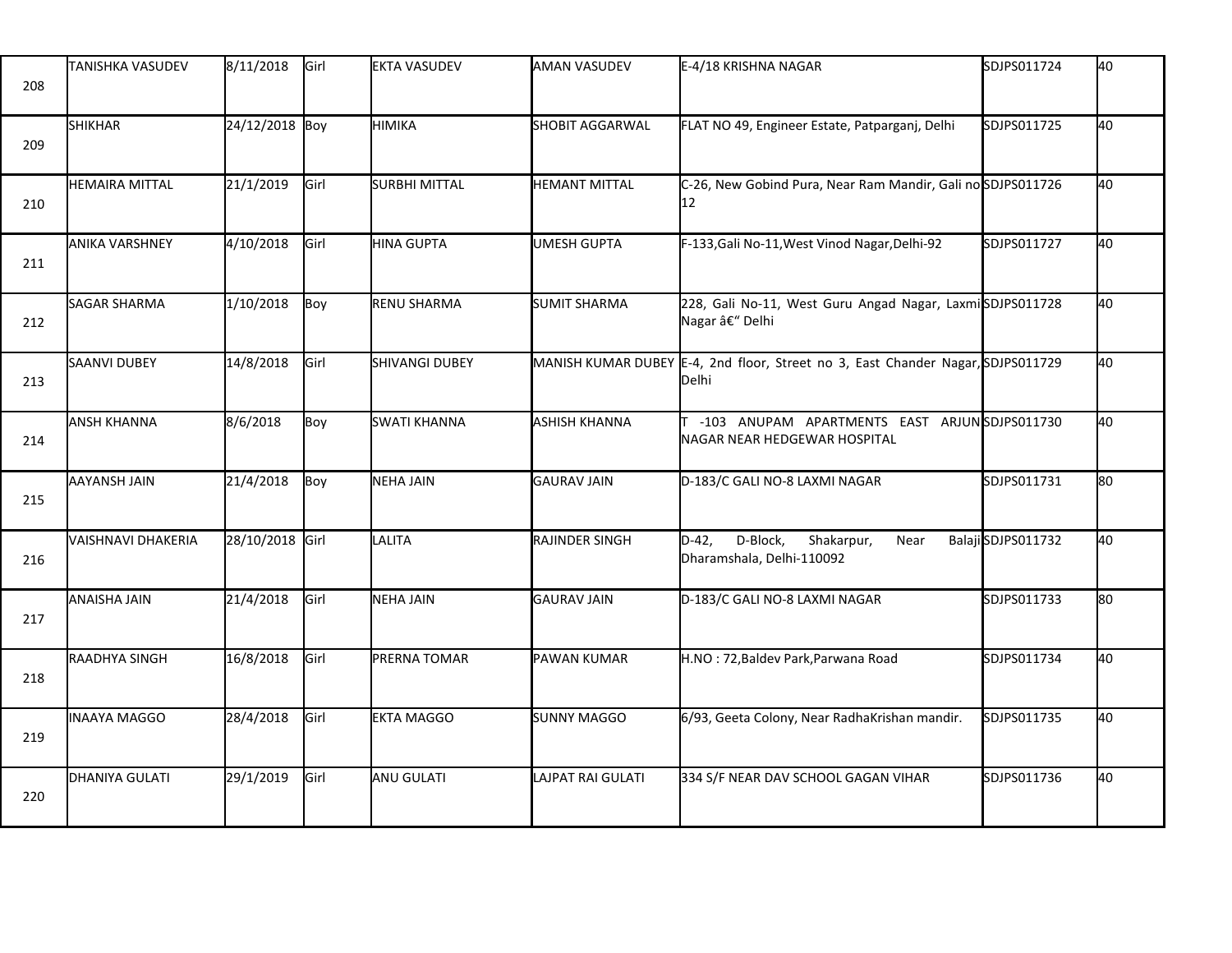| 221 | PRIYANSH                | 14/8/2018       | Boy  | <b>HEMA</b>         | CHETAN MAHENDROO          | VISHWAS NAGAR                                                                           | SDJPS011737 | 40  |
|-----|-------------------------|-----------------|------|---------------------|---------------------------|-----------------------------------------------------------------------------------------|-------------|-----|
| 222 | RIVAAN KUMAR            | 13/5/2018       | Boy  | RICHA DHAWAN        | <b>ROHIT KUMAR</b>        | 41, BALDEV PARK, NEAR PARWANA ROAD, DELHI - SDJPS011738<br>110051                       |             | 40  |
| 223 | YUVRAAJ BINDAL          | 1/1/2019        | Boy  | AARTI SHARMA        | <b>HARSH KUMAR BINDAL</b> | A-17, FIRST FLOOR, STREE NO -09, PRATAPSDJPS011739<br>NAGAR, MAYUR VIHAR PHASE-1, DELHI |             | 40  |
| 224 | AANYA                   | 21/11/2018 Girl |      | RITU                | <b>AMAN CHADDHA</b>       | 15/135, Geeta Colony                                                                    | SDJPS011740 | 40  |
| 225 | KAIRAVI BHANDARI        | 20/4/2018       | Girl | KAMLA RAWAT         | <b>SUMIT BHANDARI</b>     | A-33 JITAR NAGAR, DELHI                                                                 | SDJPS011741 | 40  |
| 226 | <b>HANVIKA VERMA</b>    | 9/8/2018        | Girl | SHILPA VERMA        | PUNIT VERMA               | 543, STREET NO 14, WEST GURU ANGAD NAGAR                                                | SDJPS011742 | 40  |
| 227 | SHASHWAT<br>MAHESHWARI  | 10/12/2018 Boy  |      | NEHA BIRLA          | SHASHANK<br>MAHESHWARI    | D-28, D-Block, Anand Vihar                                                              | SDJPS011743 | 40  |
| 228 | AANYA TODI              | 1/8/2018        | Girl | KHUSHBU TODI        | <b>GAURAV TODI</b>        | B-5, SECOND FLOOR, KRISHNA NAGAR                                                        | SDJPS011744 | 40  |
| 229 | <b>ELIANA KAUR</b>      | 19/6/2018       | Girl | JASPREET KAUR       | <b>JITENDER SINGH</b>     | H.No.N99 A, Narayan Nagar,Laxmi Nagar,East SDJPS011745<br>Delhi, Delhi                  |             | 40  |
| 230 | NIRVAAN GUPTA           | 17/7/2018       | Boy  | PREETI GUPTA        | <b>SUGANDH GUPTA</b>      | R-103/6, GALI NO. 4, RAMESH PARK, LAXMISDJPS011746<br><b>NAGAR</b>                      |             | 40  |
| 231 | <b>ADVIK MAHESHWARI</b> | 22/2/2019       | Boy  | <b>MONIKA GUPTA</b> |                           | RISHABH MAHESHWARI M. B. - 102, SHAKARPUR, DELHI - 110092                               | SDJPS011747 | l80 |
| 232 | <b>SUVIGYA SHARAN</b>   | 16/6/2018       | Girl | <b>GUNJA SHARAN</b> | AMIT SHARAN SINGH         | FLAT 50E, POCKET 3, MAYUR VIHAR PHASE 1, SDJPS011748<br>DELHI 110091                    |             | 40  |
| 233 | KRIDHA GUPTA            | 7/4/2018        | Girl | PANCHI GUPTA        | AMIT KUMAR GUPTA          | J-102, STREET NO - 5, LAXMI NAGAR, DELHI<br>110092                                      | SDJPS011749 | 40  |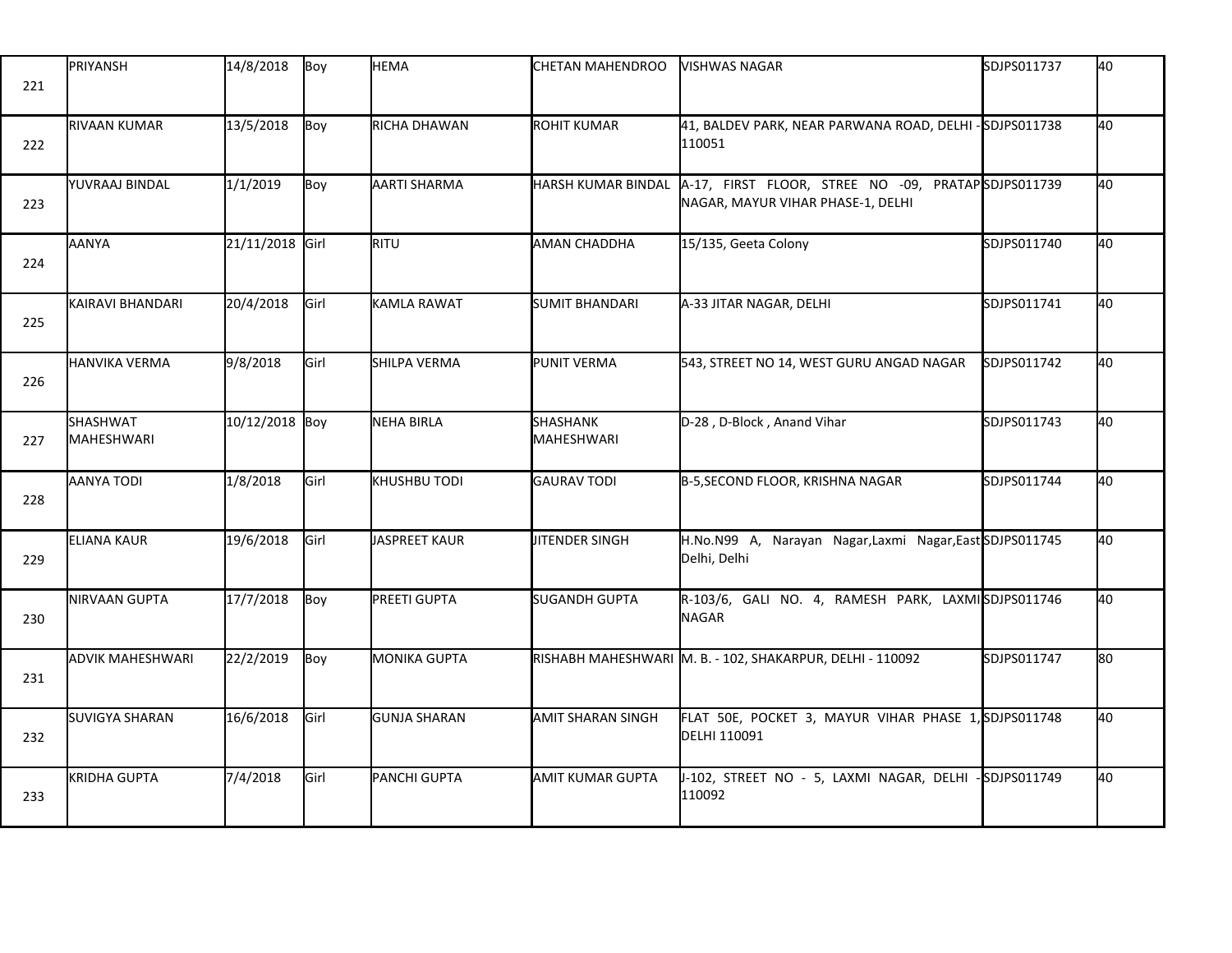| 234 | <b>HARNIDH</b>         | 21/1/2019       | Boy         | <b>I</b> BABOO KARNAIL SINGH         | <b>I</b> CHARANPREET SINGH | 27 SAINI ENCLAVE DELHI-92                                                              | SDJPS011750       | 40  |
|-----|------------------------|-----------------|-------------|--------------------------------------|----------------------------|----------------------------------------------------------------------------------------|-------------------|-----|
| 235 | AARADHYA BHARDWAJ      | 16/5/2018       | Girl        | ANJU                                 | CHETAN BHARDWAJ            | 229/31-B GALI<br>$NO-13$<br>RAILWAY<br>MANDAWALI NEW DELHI-110092                      | COLONYSDJPS011751 | 40  |
| 236 | DELISHA                | 1/12/2018       | Girl        | RAJINI WASON                         | VINOD MANOCHA              | 4/327 idgah road, bhola nath nagar (near manochaSDJPS011752<br>optical), shahdara      |                   | 40  |
| 237 | SANAIRA ARORA          | 1/8/2018        | Girl        | <b>SHIKHA ARORA</b>                  | <b>GOURAV ARORA</b>        | 55C GALI NO 10 NR DISPENSARY NEW GOBIND SDJPS011753<br>PURA EAST DELHI KRISHNA NAGAR   |                   | 40  |
| 238 | MADHAV SHARMA          | 22/7/2018       | Boy         | DR KAJAL MANCHANDA                   | <b>DR. NITIN SHARMA</b>    | HOUSE NO 18, GALI NO 1, EAST GURU ANGAD SDJPS011754<br>NAGAR, SWASTHYA VIHAR           |                   | 40  |
| 239 | <b>INAAYA SHARMA</b>   | 22/7/2018       | Girl        | DR KAJAL MANCHANDA                   | <b>I</b> DR. NITIN SHARMA  | HOUSE NO 18, GALI NO 1, EAST GURU ANGAD SDJPS011755<br>NAGAR, SWASTHYA VIHAR           |                   | 40  |
| 240 | <b>DARSH</b>           | 7/6/2018        | Boy         | SOUMYA KUMAR                         | <b>RAHUL KUMAR</b>         | R-24, STREET NO. 1, RAMESH PARK, LAXMISDJPS011756<br>NAGAR, DELHI                      |                   | 40  |
| 241 | VARENYE RISHABH        | 17/1/2019       | Boy         | <b>NEHA MALIK</b>                    | <b>RISHABH MALIK</b>       | B-10 GROUND FLOOR, MADHUBAN, NEAR PREETSDJPS011757<br><b>VIHAR</b>                     |                   | 40  |
| 242 | <b>DHRUVIK PALIWAL</b> | 6/1/2019        | Boy         | TEENA PALIWAL                        | VISHNU PALIWAL             | 139-140, 3rd Floor, West Guru Angad Nagar, GaliSDJPS011758<br>No.10, Laxminagar, Delhi |                   | 40  |
| 243 | <b>KRIVISH DUA</b>     | 29/10/2018 Boy  |             | <b>GUNJAN DUA</b>                    | IYATI DUA                  | 1/7583, street no. 9 East Gorakh Park, Shahdara                                        | SDJPS011759       | 40  |
| 244 | <b>I</b> DHARVI SHARMA | 6/1/2019        | <b>Girl</b> | <b>DIMPLE</b>                        | NAKUL SHARMA               | 593 3RD FLR GALI BAL MUKUND KUCHA PATI RAM SDJPS011760                                 |                   | l20 |
| 245 | <b>ZIVA SHARMA</b>     | 8/5/2018        | Girl        | <b>GUNJAN SHARMA</b>                 | <b>VARUN SHARMA</b>        | 72-New Rajdhani enclave, Vikas Marg, DELHI                                             | SDJPS011761       | 40  |
| 246 | <b>APEKSHA SINGH</b>   | 18/10/2018 Girl |             | <b>SING</b><br><b>CHANDRAPRAKASH</b> | PRIYANKASHATRUGHAN SINGH   | H.No 407B 4th Floor Gali No-2 Mandawali New SDJPS011762<br>Delhi                       |                   | 40  |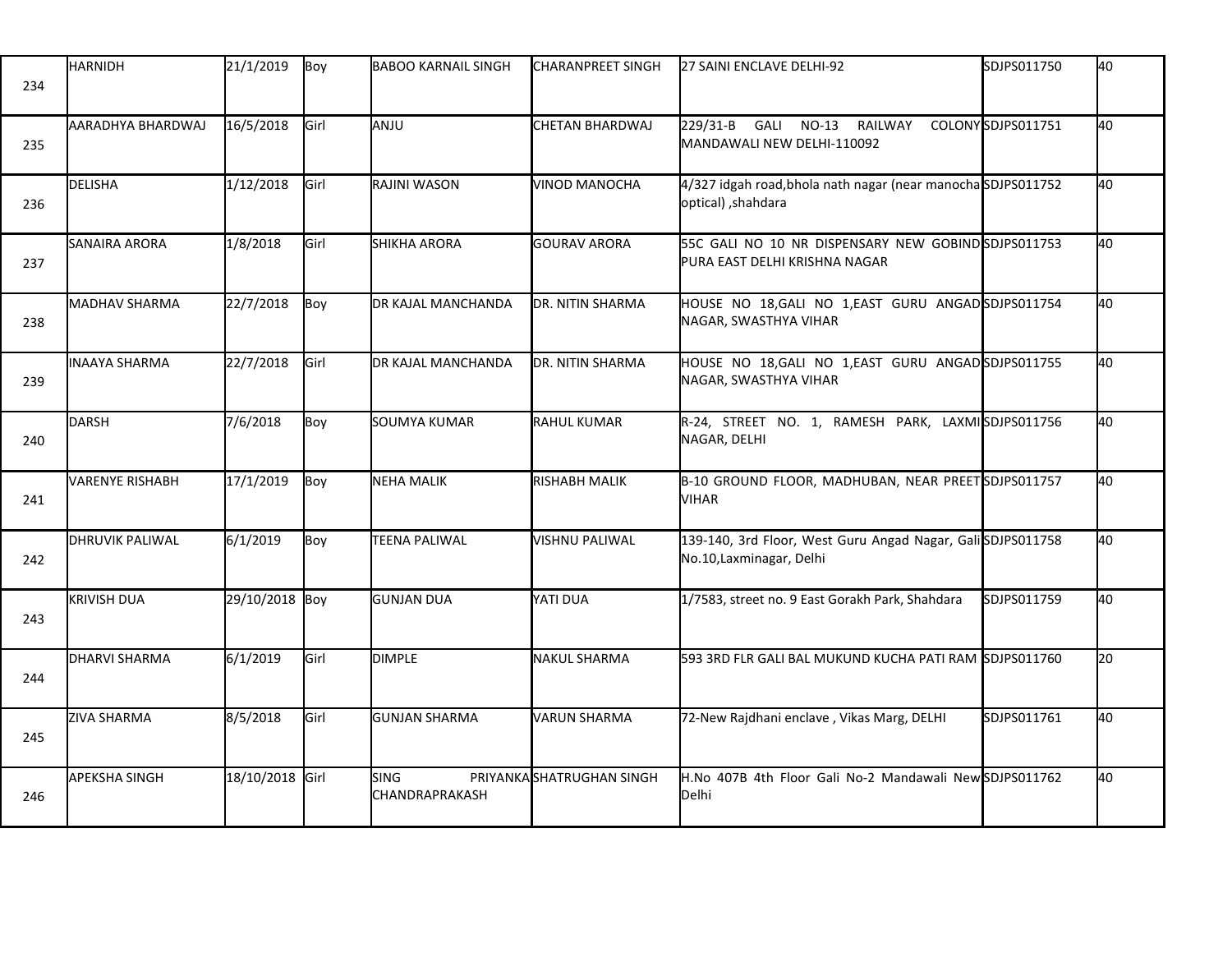| 247 | <b>VEDIKA KHARE</b>    | 12/5/2018 | Girl | NIKETA SHRIVASTAVA   | <b>NITESH KHARE</b>    | 224, 1st Floor, Gagan Vihar Extension, 110051-SDJPS011763<br>Delhi            |             | 40  |
|-----|------------------------|-----------|------|----------------------|------------------------|-------------------------------------------------------------------------------|-------------|-----|
| 248 | <b>SIYA DIXIT</b>      | 20/2/2019 | Girl | SARITA DIXIT         | HARSH DIXIT            | 39-A, South Anarkali, Street No.2, Krishna Nagar, SDJPS011764<br>Delhi        |             | 40  |
| 249 | <b>VERTIKA KHARE</b>   | 12/5/2018 | Girl | NIKETA SHRIVASTAVA   | NITESH KHARE           | 224, 1st Floor, Gagan Vihar Extension, 110051-SDJPS011765<br>Delhi            |             | 40  |
| 250 | <b>MAADHAV BHUTANI</b> | 14/2/2019 | Boy  | <b>NEHA BHUTANI</b>  | <b>VIKAS BHUTANI</b>   | 2886/b Gali no 1C Bihari Colony Shahadara Delhi                               | SDJPS011766 | 40  |
| 251 | MOHD ZEESHAN ABBAS     | 26/6/2018 | Boy  | <b>FARRUKH FATMA</b> | <b>HAIDER ABBAS</b>    | 3/123 J EXTENSION KRISHAN KUNJ, LAXMISDJPS011767<br><b>NAGAR DELHI</b>        |             | 40  |
| 252 | <b>MAHIR SINGHAL</b>   | 9/11/2018 | Boy  | NIDHI SINGHAL        | <b>VARUN SINGHAL</b>   | mb 8a 2nd floor street no 1 master block shkrpur SDJPS011768<br>delhi 110092  |             | 40  |
| 253 | <b>AADHYA GUPTA</b>    | 2/5/2018  | Girl | NEELAM GUPTA         | SAMBHAV GUPTA          | 1/11192 GALI NO 12 SUBHASH PARK NAVEENSDJPS011769<br><b>SHAHDARA DELHI</b>    |             | 40  |
| 254 | SAUMYA JAIN            | 18/5/2018 | Girl | <b>SHIWANI JAIN</b>  | <b>SUMIT JAIN</b>      | 253, East Azad Nagar, Near Jain Mandir                                        | SDJPS011770 | 40  |
| 255 | MITANSHI CHAUDHARY     | 4/1/2019  | Girl | PRIYANKA SINGH       | MAUHAKAM<br>RANA       | SINGH 79-E, Poket-F, Mayur Vihar, Phase-II, Delhi                             | SDJPS011771 | 40  |
| 256 | <b>MYRA CHOPRA</b>     | 20/2/2019 | Girl | PREETI CHOPRA        | <b>AJAY CHOPRA</b>     | 72 pocket d mayur vihar phase II                                              | SDJPS011772 | 40  |
| 257 | <b>DHARVIK JAIN</b>    | 25/9/2018 | Boy  | <b>SHILPA JAIN</b>   | <b>DHARVIK JAIN</b>    | 3073 pratap street, near golcha cinema darya ganjSDJPS011773<br>central delhi |             | l30 |
| 258 | ANAYA GOSWAMI          | 23/2/2019 | Girl | ANURADHA GOSWAMI     | <b>VIKASH GIRI</b>     | A 21/1 east krishna nagar, delhi                                              | SDJPS011774 | 40  |
| 259 | <b>AGAMBIR SINGH</b>   | 2/11/2018 | Boy  | ROSHNI BHASIN        | <b>GAGANDEEP SINGH</b> | 11/316, 4th Floor, Geeta Colony                                               | SDJPS011775 | 40  |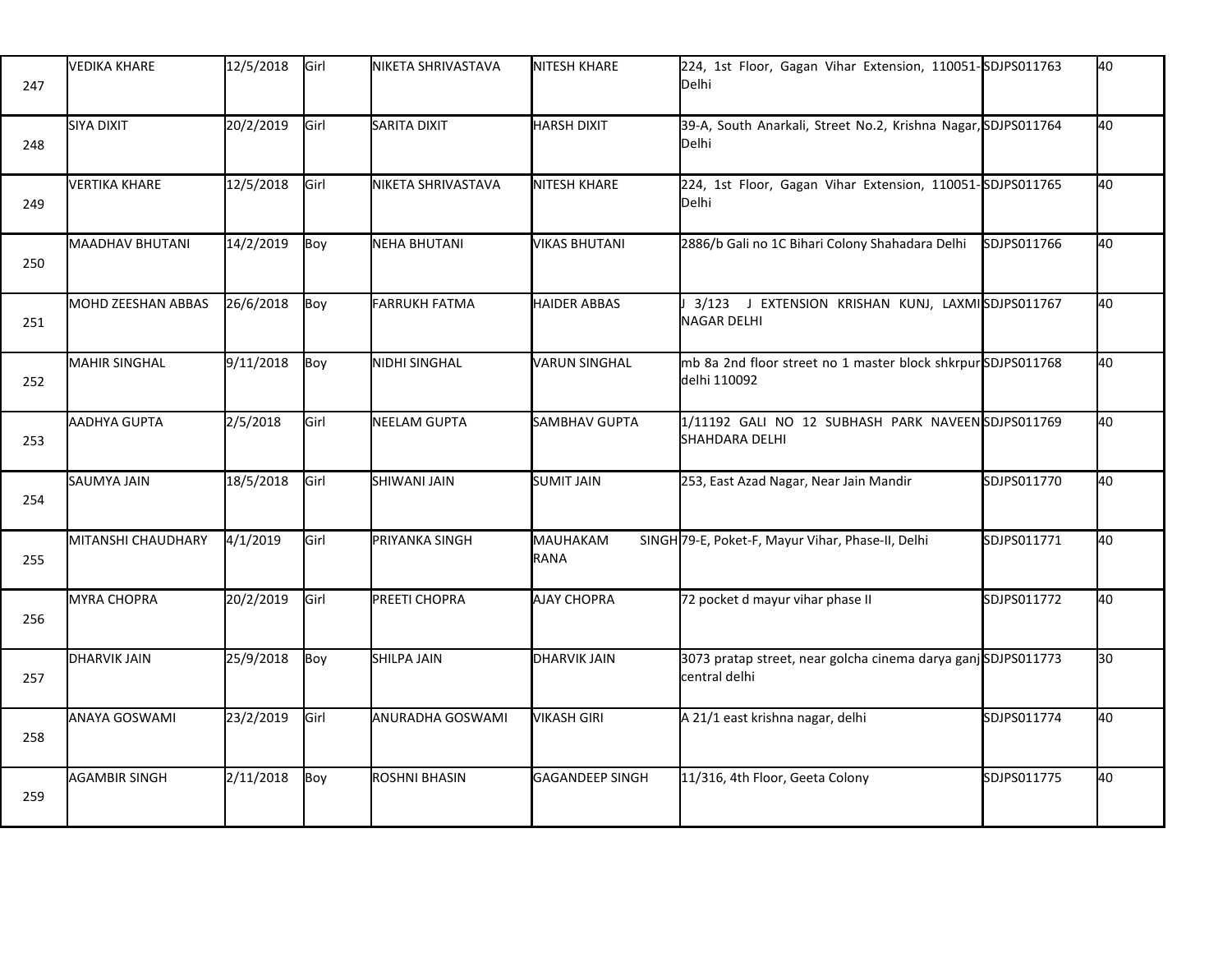| 260 | SANJALI MAHESHWARI      | 28/12/2018 Girl |      | MEENAKSHI MAHESWARI | VINEET<br><b>MAHESHWARI</b> | KUMAR383-384, GALI NO.12, WEST GURU ANGADSDJPS011776<br>NAGAR, LAXMI NAGAR, DELHI |             | 40 |
|-----|-------------------------|-----------------|------|---------------------|-----------------------------|-----------------------------------------------------------------------------------|-------------|----|
| 261 | VAIBHAVI                | 21/9/2018       | Girl | MANJU RANI          | <b>AMIT LODHI</b>           | 1/5970, UG/F, Street no.04, Kabool Nagar                                          | SDJPS011777 | 40 |
| 262 | <b>SAANVI JAIN</b>      | 8/8/2018        | Girl | SURBHI JAIN         | <b>ABHISHEK JAIN</b>        | 33-A, Street no-3, New Krishna Nagar, KrishnaSDJPS011778<br>Nagar                 |             | 40 |
| 263 | <b>RHYTHM</b>           | 8/10/2018       | Girl | BARKHA              | <b>VINAY KUMAR</b>          | HOUSE NO 16, STREET NO 1, SAROJINI NAIDUSDJPS011779<br>PARK, SHASTRI NAGAR, DELHI |             | 40 |
| 264 | <b>BHAVAY ARORA</b>     | 28/6/2018       | Boy  | POOJA ARORA         | <b>CHETAN ARORA</b>         | C-189, 2nd Floor, Block-C, Surajmal Vihar, East SDJPS011780<br>Delhi-110092       |             | 40 |
| 265 | AASHI VERMA             | 1/5/2018        | Girl | DOLLY VERMA         | YOGESH VERMA                | House 97, gali no 5 baldev park, parvana road                                     | SDJPS011781 | 40 |
| 266 | <b>AYANSH MALHOTRA</b>  | 18/12/2018 Boy  |      | NEERU MALHOTRA      | SACHIN MALHOTRA             | C-10/7 Krishna Nagar                                                              | SDJPS011782 | 40 |
| 267 | <b>AMAY CHAUDHARY</b>   | 18/7/2018       | Boy  | LAXMI CHAUDHARY     | <b>SAURABH CHAUDHARY</b>    | J-18 EAST VINOD NAGAR, NEAR MAYUR VIHARSDJPS011783<br>PHASE-2, NEW DELHI          |             | 40 |
| 268 | <b>VEDAANT GUPTA</b>    | 5/12/2018       | Boy  | PRATIBHA GUPTA      | VARUN GUPTA                 | B-67, STREET NO-6, KANTI NAGAR EXT., OPPOSITE SDJPS011784<br><b>BIHARI COLONY</b> |             | 40 |
| 269 | NAYRA LAUMAS            | 3/11/2018       | Girl | AARADHYA SHARMA     | ROHIT LAUMAS                | 519/1A Sansar Sewing Machine SDN Hospital Road SDJPS011785                        |             | 40 |
| 270 | <b>OJASVIT TRIPATHI</b> | 18/5/2018       | Boy  | MANISHA SHUKLA      | <b>GAURAV TRIPATHI</b>      | F 270, 2ND FLOOR, Pandav Nagar, Mayur viharSDJPS011786<br>phase 1                 |             | 40 |
| 271 | <b>AADVIK JINDAL</b>    | 31/7/2018       | Boy  | NISHA JINDAL        | <b>SUKIT JINDAL</b>         | S-29/B, Sunder Block, Shakarpur                                                   | SDJPS011787 | 40 |
| 272 | <b>DEVARTH GUPTA</b>    | 7/5/2018        | Boy  | POONAM KUMARI       | <b>NITIN GUPTA</b>          | H.no.45 Main market shakarpur khas                                                | SDJPS011788 | 40 |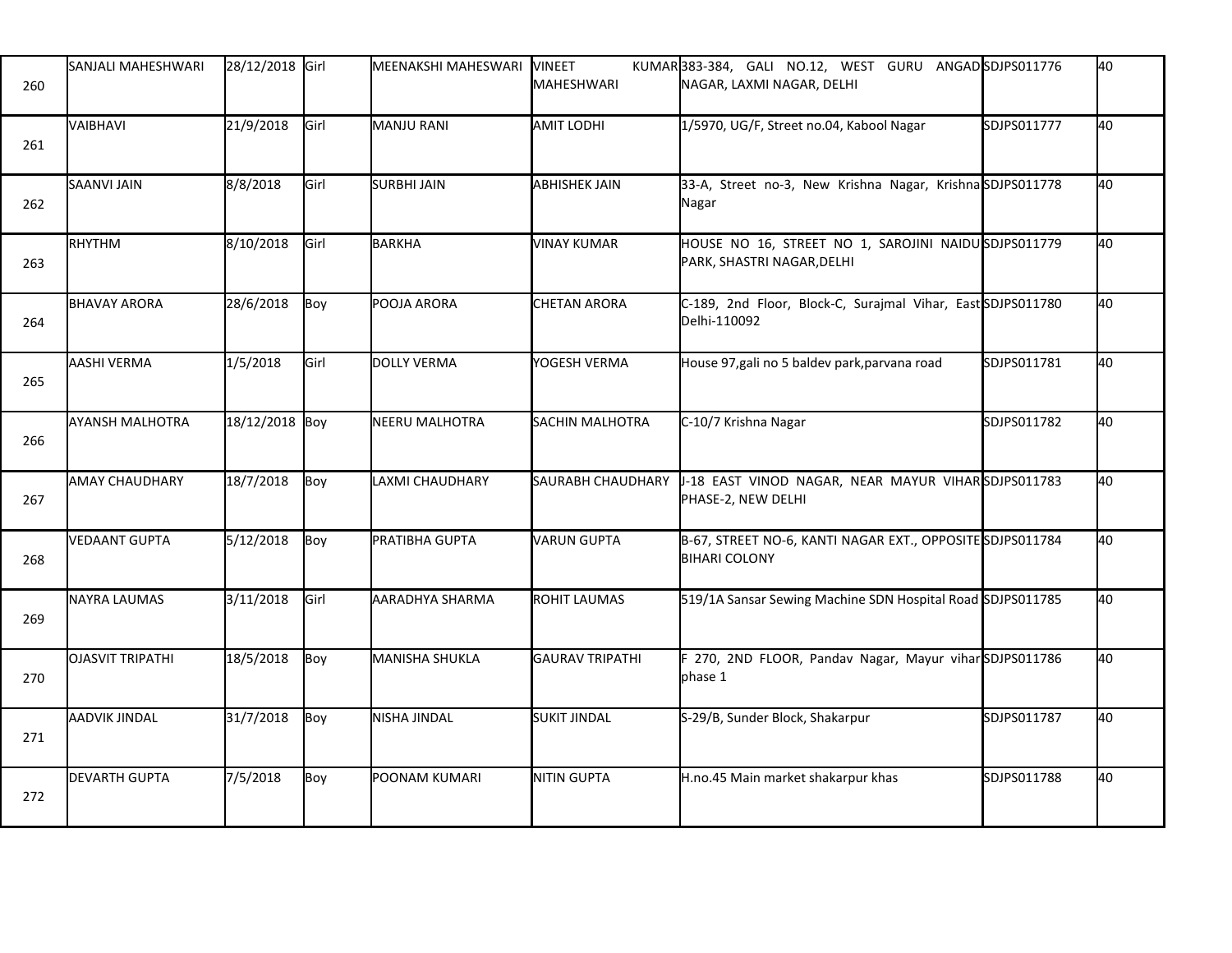| 273 | NOORVI MITTAL          | 4/1/2019        | Girl | <b>SWATI MITTAL</b>   | <b>PUNEET MITAL</b>   | 224 DAYANAND VIHAR, VIKAS MARG, DELHI                                                              | SDJPS011789 | 40  |
|-----|------------------------|-----------------|------|-----------------------|-----------------------|----------------------------------------------------------------------------------------------------|-------------|-----|
| 274 | CHIRAG AGGARWAL        | 16/12/2018 Boy  |      | AARTI AGGARWAL        | <b>I</b> KAMESH GARG  | N-56, Naveen Shahdara, Delhi- 110032                                                               | SDJPS011790 | 40  |
| 275 | <b>ANKUSH AHUJA</b>    | 16/1/2019       | Boy  | SONAL AHUJA           | <b>VIKAS AHUJA</b>    | 139-140, upper ground floor, street no 10, west SDJPS011791<br>guru angad nagar, laxmi nagar delhi |             | 40  |
| 276 | JAGEET TALWAR          | 1/2/2019        | Boy  | <b>PREET MAAN</b>     | <b>KRISHAN TALWAR</b> | H.NO.-405/86, STREET NO-8 SARPANCH COLONY, SDJPS011792<br>MANDAWALI FAZALPUR, DELHI                |             | 40  |
| 277 | <b>MAHIR SACHDEVA</b>  | 11/6/2018       | Boy  | <b>INDERJEET KAUR</b> | NITIN SACHDEVA        | H NO- 4/104, OLD TEJAB MILL, BHOLA NATH SDJPS011793<br>NAGAR, SHAHDARA                             |             | 40  |
| 278 | <b>SHANAYA BANSAL</b>  | 31/7/2018       | Girl | DEEPIKA BANSAL        | <b>KUNAL BANSAL</b>   | 239 GAGAN VIHAR DELHI                                                                              | SDJPS011794 | 60  |
| 279 | <b>KIYAN CHAUDHARY</b> | 9/8/2018        | Boy  | MANPREET -            | PANKAJ CHOUDHARY      | A-4, GALI NO-1, NEAR SAI MANDIR, CHANDERSDJPS011795<br>NAGAR, KRISHNA NAGAR, DELHI                 |             | 40  |
| 280 | <b>ADWIK JAIN</b>      | 27/7/2018       | Boy  | <b>SHALINI JAIN</b>   | NEERAJ JAIN           | H-NO S-15 SUNDER BLOCK SHAKARPUR DELHISDJPS011796<br>$-110092$                                     |             | 40  |
| 281 | KAASHVI AGGARWAL       | 29/10/2018 Girl |      | MEENAKSHI AGGARWAL    | SAGAR AGGARWAL        | HOUSE NO. 107, BANK ENCLAVE, LAXMI NAGAR, SDJPS011797<br><b>DELHI</b>                              |             | 100 |
| 282 | <b>REYANSH GUPTA</b>   | 12/2/2019       | Boy  | ROSHNI GUPTA          | <b>MOHIT GUPTA</b>    | A-361, STREET NO-2, NEAR AMBEDKAR BHAWAN, SDJPS011798<br>MANDAWALI, NEW DELHI                      |             | 40  |
| 283 | AAVYA AGGARWAL         | 25/1/2019       | Girl | NIMISHA JAIN          | <b>AKHIL AGGARWAL</b> | C-211, POCKET B, MAYUR VIHAR PHASE-2                                                               | SDJPS011799 | 40  |
| 284 | <b>VIAAN GUPTA</b>     | 18/12/2018 Boy  |      | ARUSHI GUPTA          | <b>SANYAM GUPTA</b>   | E-512 NARWANA APARTMENT, 89 IP EXTENSION, SDJPS011800<br>PATPARGANJ, DELHI-110092                  |             | 40  |
| 285 | <b>ZOYA SEHGAL</b>     | 12/12/2018 Girl |      | ISHA SEHGAL           | <b>DHEERAJ SEHGAL</b> | 69, 4TH FLOOR OLD ANARKALI NEAR CHOUDHARY SDJPS011801<br>DAIRY KRISHNA NAGAR DELHI                 |             | 40  |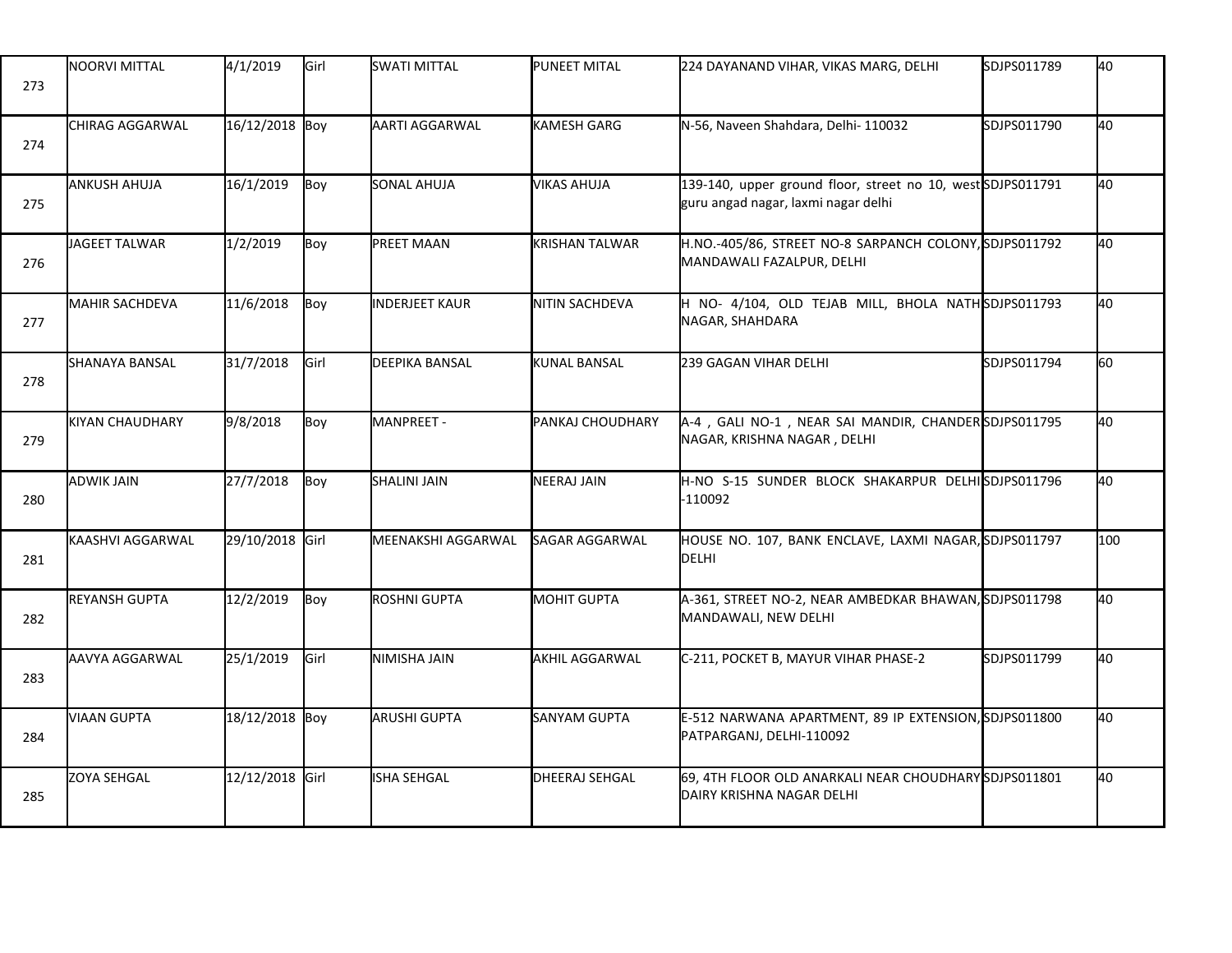| 286 | TASHAVI SHARMA        | 5/12/2018      | Girl | <b>DEEPA</b>          | <b>FATHER SHARMA</b>         | 1/5334 balbir nagar extention street no 14 SDJPS011802<br>shahdara delhi                          |              | l30  |
|-----|-----------------------|----------------|------|-----------------------|------------------------------|---------------------------------------------------------------------------------------------------|--------------|------|
| 287 | <b>EBRAHIM ESA</b>    | 14/11/2018 Boy |      | <b>ASMA</b>           | MOHAMMAD<br><b>KHURSHEED</b> | House No 10 Second Floor West Laxmi Market SDJPS011803<br>Krishna nagar                           |              | 40   |
| 288 | <b>REYANSH JAIN</b>   | 24/8/2018      | Boy  | BHAWNA JAIN           | <b>VIKAS JAIN</b>            | 4/2452a, street no -13, bihari colony Shahdara                                                    | SDJPS011804  | lso  |
| 289 | <b>TANISHA GUPTA</b>  | 28/5/2018      | Girl | SHEELU GUPTA          | HIMANSHU GUPTA               | House no. 301, Street no. 3, krishna puri, SDJPS011805<br>Mandawali, Delhi-92                     |              | 40   |
| 290 | NAISHA NARANG         | 5/4/2018       | Girl | DIVYA NARANG          | <b>BHARAT NARANG</b>         | 82/83 GYAN PARK KRISHNA NAGAR DELHI N                                                             | SDJPS011806  | 40   |
| 291 | KESHAV                | 15/6/2018      | Boy  | <b>KUSUM</b>          | PRAVEEN KUMAR PAL            | H Block, H 37, Gautam budh marg, Sharkarpur SDJPS011807<br><b>I</b> Extn. Delhi                   |              | 40   |
| 292 | <b>AGRIM SHARMA</b>   | 7/3/2019       | Boy  | MANSI SHARMA          | YAMAN SHARMA                 | 1/2832 RAM NAGAR, JAISWAL MARG, SHAHDARA, SDJPS011808                                             |              | 40   |
| 293 | YASHASVI KAUSHIK      | 25/7/2018      | Boy  | <b>RICHA PANDEY</b>   | <b>SHREYANS KAUSHIK</b>      | H.No. 30/42, 2nd floor, street no. 8, main road, SDJPS011809<br>vishwas nagar, shahdara           |              | 40   |
| 294 | <b>AARAV SINHA</b>    | 15/10/2018 Boy |      | RUPA KUMARI           | <b>AMARJEET KUMAR</b>        | D-84, 3rd Floor, Gali No. 06, Ganesh NagarSDJPS011810<br>(Pandav Nagar Complex)                   |              | 40   |
| 295 | VISHRUT SINGH         | 1/5/2018       | Boy  | <b>BHARTI GUPTA</b>   | <b>PREM SINGH</b>            | X/3438, Street No. - 1, Raghubar Pura No. - 2, SDJPS011811<br>Gandhi Nagar, Delhi - 110031        |              | lso. |
| 296 | <b>ANAISHA GANDHI</b> | 4/12/2018      | Girl | <b>SRISHTI AHUJA</b>  | <b>ANKIT GANDHI</b>          | 6/116, GEETA COLONY, DELHI-31                                                                     | SDJPS011812  | 60   |
| 297 | <b>ISHAAN RASTOGI</b> | 23/7/2018      | Boy  | <b>BHAWNA RUSTAGI</b> | <b>CHIRAG RASTOGI</b>        | 83C SHIVAM ENCLAVE                                                                                | SDJPS011813  | 40   |
| 298 | DRISHTI               | 9/3/2019       | Girl | <b>MANISHA NEGI</b>   | PARDEEP SINGH                | B-30, 3RD FLOOR, GALI NO. 2, BAND GALI<br>KRISHNA PURI, Mandawali Fazalpur, East Delhi,<br>Delhi. | ,SDJPS011814 | 40   |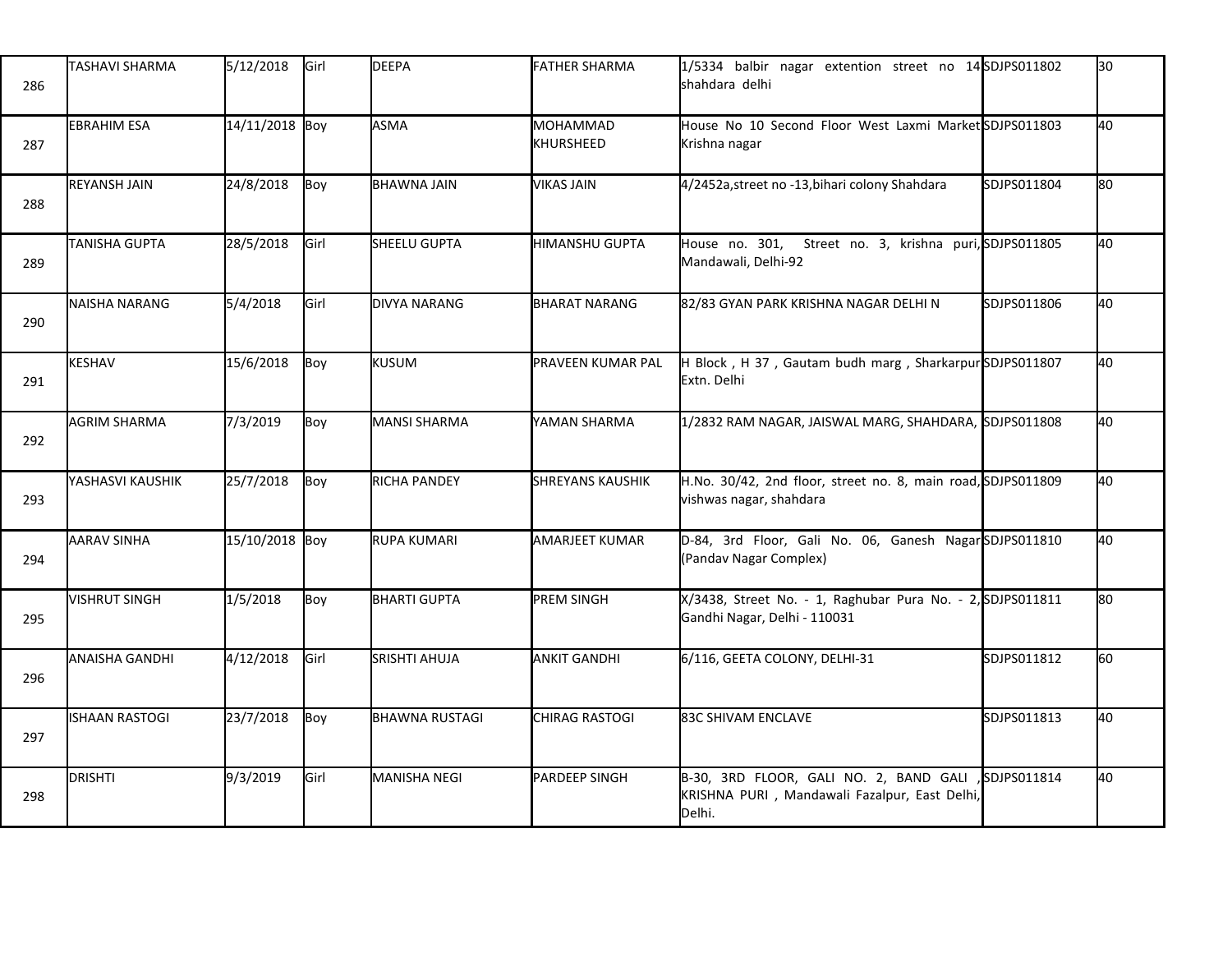| 299 | YASHIKA KAPOOR                | 27/3/2019       | Girl | <b>NIDHI KAPOOR</b>  | <b>KUSH KAPOOR</b>         | Z-5, Naveen Shadhara, Delhi - 110032                                                             | SDJPS011815 | 40  |
|-----|-------------------------------|-----------------|------|----------------------|----------------------------|--------------------------------------------------------------------------------------------------|-------------|-----|
| 300 | <b>SAANVI JAIN</b>            | 3/12/2018       | Girl | <b>NUPUR JAIN</b>    | <b>SAMYAK JAIN</b>         | B-3/16 Darya Ganj, New Delhi                                                                     | SDJPS011816 | 30  |
| 301 | JESWIKA BADONI                | 21/9/2018       | Girl | <b>DEEPALI DASS</b>  | PANKAJ BADONI              | 451,<br><b>FLAT</b><br><b>SITARAM</b><br><b>APARTMENTS</b><br>I.P.EXTENSION, PATPARGANJ DELHI    | SDJPS011817 | 40  |
| 302 | YUVAANN CHAUDHARY             | 2/8/2018        | Boy  | SHALINI MANKWAL      | <b>ALOK KUMAR</b>          | U-11-A Shakarpur near Laxmi Nagar metro station                                                  | SDJPS011818 | 40  |
| 303 | <b>AADVIK SHARMA</b>          | 5/5/2018        | Boy  | <b>SAPNA</b>         | <b>PUNEET SHARMA</b>       | 67 GALI NO 3 SOUTH ANARKALI KRISHNASDJPS011819<br>NAGAR DELHI                                    |             | 40  |
| 304 | <b>RHEA RASTOGI</b>           | 23/10/2018 Girl |      | <b>MANSI RASTOGI</b> | <b>ANUP RASTOGI</b>        | C304 Narwana Apartment, 89 IP Extn, NearSDJPS011820<br>Madhu Vihar, Patparganj                   |             | l60 |
| 305 | <b>MAAHI SHARMA</b>           | 4/6/2018        | Girl | <b>NEHA SHARMA</b>   | SANDEEP SHARMA             | B-88, Street No. 6, Jagat Puri, Delhi                                                            | SDJPS011821 | 40  |
| 306 | ADARSH KUMAR THAKUR 10/4/2018 |                 | Boy  | <b>ARUNA THAKUR</b>  | NAVIN KUMAR THAKUR         | 358/3A, IIND FLOOR, GALI NO.5, HANUMANSDJPS011822<br>MANDIR, MANDAWALI FAZALPUR, EAST DELHI      |             | 40  |
| 307 | <b>KASHVI SHARMA</b>          | 16/3/2019       | Girl | KAVITA RAI           | <b>ALOK SHARMA</b>         | a 44 gali no 3 krishna nagar near metro station                                                  | SDJPS011823 | 40  |
| 308 | <b>SPARSH KAUSHIK</b>         | 21/10/2018 Boy  |      | REEMA KAUSHIK        | <b>VIJAY KUMAR KAUSHIK</b> | C 8/108 yamuna vihar                                                                             | SDJPS011824 | 20  |
| 309 | <b>HARSH KUMAR</b>            | 29/9/2018       | Boy  | PRIYANKA KUMARI      | DHANANJAY KUMAR            | 230/28, Gali no9, Mandawali railway colony SDJPS011825<br>newdelhi                               |             | 40  |
| 310 | <b>SHREYANSH KAUSHIK</b>      | 21/10/2018 Boy  |      | REEMA KAUSHIK        | <b>VIJAY KUMAR KAUSHIK</b> | C 8/108 yamuna vihar                                                                             | SDJPS011826 | 20  |
| 311 | RIDHI SHARMA                  | 17/8/2018       | Girl | VARSHA SEHGAL        |                            | VIRAT RANJAN SHARMA 38A, DDA FLATS, SATYAM ENCLAVE, JHILMIL SDJPS011827<br>COLONY, DELHI -110095 |             | 40  |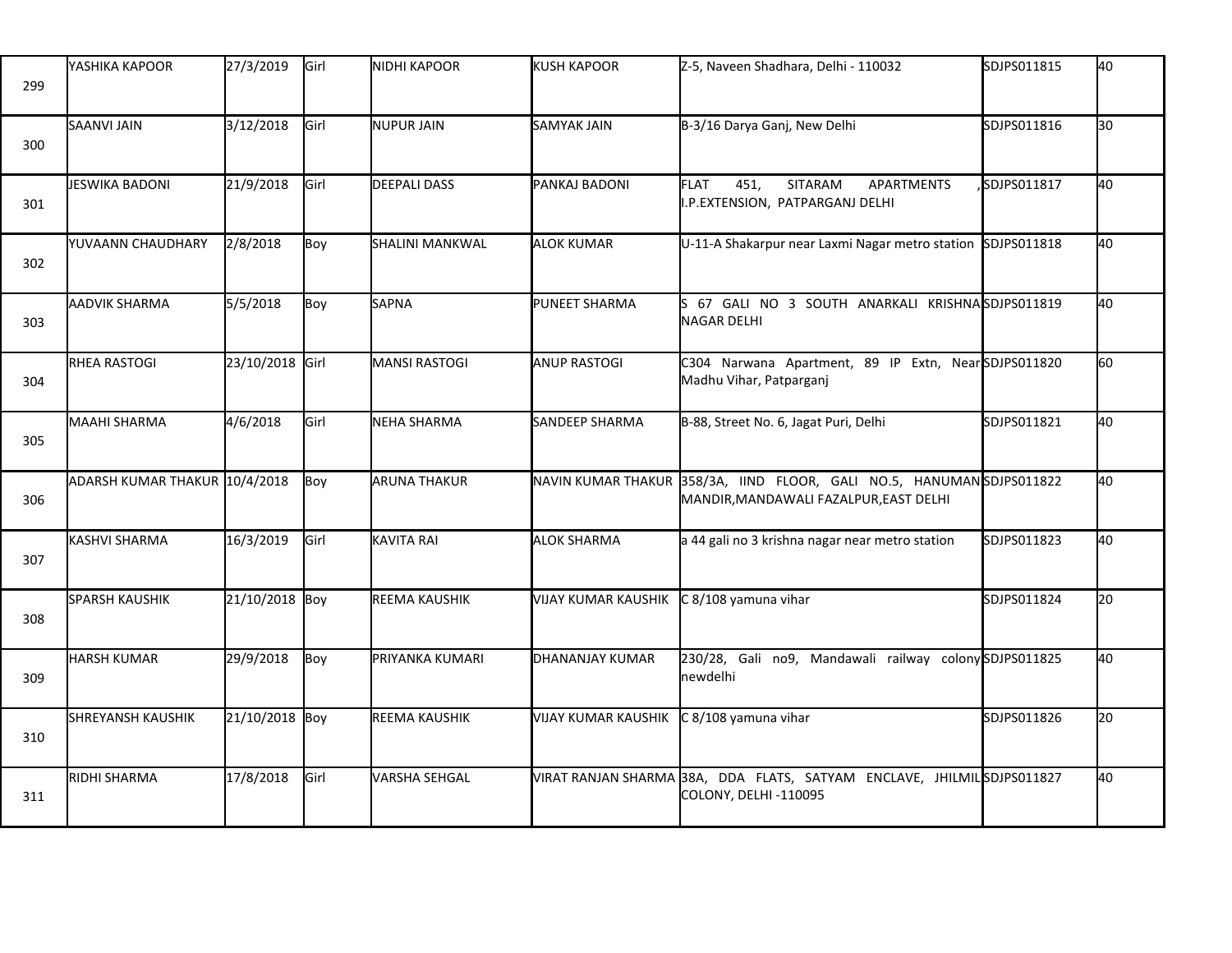| 312 | GITANSHA AGGARWAL    | 16/11/2018 Girl |      | PRIYANKA AGGARWAL   | RAVIKANT AGGARWAL     | 4/1431/1, Gali No. 2, Shalimar Park, Bholanath SDJPS011828<br>Nagar, Shahdara, Delhi                           |                  | 40 |
|-----|----------------------|-----------------|------|---------------------|-----------------------|----------------------------------------------------------------------------------------------------------------|------------------|----|
| 313 | LOVYANSH DHINGRA     | 12/2/2019       | Boy  | NEHA DHINGRA        | NITIN DHINGRA         | 18/24/12-A, STREET NO 22, OLD GOVIND PURA                                                                      | SDJPS011829      | 40 |
| 314 | <b>DIVIT JAIN</b>    | 17/12/2018 Boy  |      | DIVYANSHI JAIN      | <b>MOHIT JAIN</b>     | G 188 PREET VIHAR DELHI                                                                                        | SDJPS011830      | 40 |
| 315 | LAVNIK GUPTA         | 24/10/2018 Boy  |      | NEHA GUPTA          | <b>SHASHANK GUPTA</b> | E-512 NARWANA APARTMENT, 89 IP EXTENSION, SDJPS011831<br>PATPARGANJ, DELHI - 110092                            |                  | 40 |
| 316 | <b>VIYAN KHANNA</b>  | 30/9/2018       | Boy  | RASHI KHANNA        | <b>ANKIT KHANNA</b>   | B-81, FIRST FLOOR, NIRMAN VIHAR                                                                                | SDJPS011832      | 40 |
| 317 | ERIYAJAIN            | 30/7/2018       | Girl | <b>AKANSHA JAIN</b> | ANUJ JAIN             | G 3 second floor main road chander nagar                                                                       | SDJPS011833      | 40 |
| 318 | VIVAAN BHANDARI      | 9/8/2018        | Boy  | <b>RIMPI</b>        | BALWANT<br>BHANDARI   | SINGHA-1/52, 02nd Floor, Front Side DLF Dilshad Ext.-2, SDJPS011834<br>Near Seemapuri Sahibabad Ghaziabad U.P. |                  | 30 |
| 319 | SHASHWAT RAUTELA     | 8/2/2019        | Boy  | <b>BABITA RAWAT</b> | <b>INDER SINGH</b>    | 244/22-C<br>GALI<br>$NO-1$ ,<br>SCHOOL<br>MANDAWALI DELHI-110092                                               | BLOCKSDJPS011835 | 40 |
| 320 | <b>ADVAIT CHAWLA</b> | 4/10/2018       | Boy  | SHALINI RAJ CHAWLA  | RAJIV CHAWLA          | 1/6882-B GALI NO-5 EAST ROHTASH NAGARSDJPS011836<br><b>SHAHDARA</b>                                            |                  | 40 |
| 321 | <b>VANYA GULATI</b>  | 18/1/2019       | Girl | JIWANSHI            | <b>SUMIT GULATI</b>   | J-1/7 First floor Krishna Nagar                                                                                | SDJPS011837      | 40 |
| 322 | MANRAAJ KAUR         | 29/10/2018 Girl |      | RAJIVINDER KAUR     | DAMANPREET SINGH      | A-23, Street No.-23, Old Govindpura, Delhi                                                                     | SDJPS011838      | 40 |
| 323 | POORVI SHARMA        | 9/10/2018       | Boy  | RADHA               | RAJENDRA KUMAR        | S-253 school block shakarpur                                                                                   | SDJPS011839      | 40 |
| 324 | <b>ARNAV</b>         | 7/5/2018        | Boy  | DR. KALPANA SHARMA  | <b>MAYANK SHARMA</b>  | H.NO. 48, MASTER BLOCK, SHAKARPUR, DELHI                                                                       | SDJPS011840      | 40 |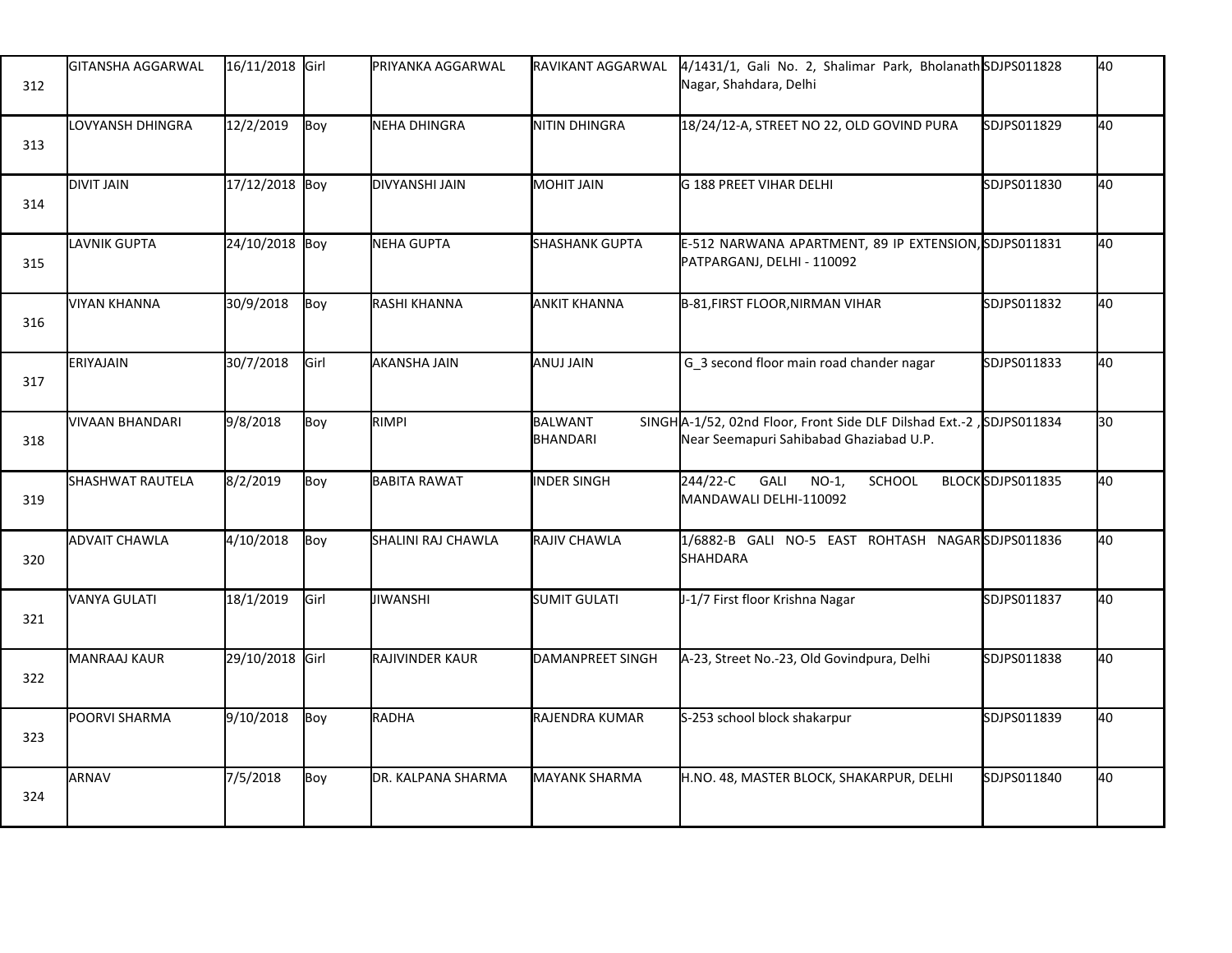| 325 | ISHANVI GUPTA                 | 13/2/2019      | Girl | <b>RITU NEGI</b>         | <b>GAURAV GUPTA</b>                       | Flat No- 303B, 2nd Floor Una Appartment I.PSDJPS011841<br><b>Extension New Delhi</b>               |                      | 40               |
|-----|-------------------------------|----------------|------|--------------------------|-------------------------------------------|----------------------------------------------------------------------------------------------------|----------------------|------------------|
| 326 | <b>TEGBIR SINGH</b>           | 11/12/2018 Boy |      | <b>RAMANDEEP KAUR</b>    | <b>AMANPREET SINGH</b>                    | F-14/6 C, KRISHNA NAGAR                                                                            | SDJPS011842          | 40               |
| 327 | <b>DEEPANSH GUSAIN</b>        | 16/10/2018 Boy |      | <b>HARDEEP KAUR</b>      | <b>DEEPAK GUSAIN</b>                      | F-68 YADAV NAGAR, KOTLA MUBARAK PUR NEWSDJPS011843<br>DELHI                                        |                      | 10 <sup>10</sup> |
| 328 | ARNAVDEEP SINGH MEW 17/4/2018 |                | Boy  | <b>HARPRIYA KAUR MEW</b> | <b>NANAK</b><br><b>DEEP</b><br><b>MEW</b> | SINGH <sub>52</sub> B Upkar apartments mayur vihar phase 1 delhi                                   | SDJPS011844          | 40               |
| 329 | AARUSH CHOURASIA              | 14/12/2018 Boy |      | PAYAL CHOURASIA          | RAHUL CHOURASIA                           | B-57 6TH FLOOR TYPE-IV, URJA VIHAR COLONYSDJPS011845<br>MANDAWALI DELHI-110092                     |                      | 40               |
| 330 | <b>ASMI MAHOUR</b>            | 28/2/2019      | Girl | DHARANA GUPTA            | <b>JALAJ KUMAR</b>                        | B-53 SECOND FLOOR<br>GANESH<br>SHAKARPUR, DELHI                                                    | NAGAR-II,SDJPS011846 | 40               |
| 331 | SAMARTH GUPTA                 | 3/7/2018       | Boy  | HIMANSHI GUPTA           | <b>ANKUR GUPTA</b>                        | H.no.55, sarojini lark, shastri nagar, street no.3                                                 | SDJPS011847          | 40               |
| 332 | KRUSHIKA GUPTA                | 7/5/2018       | Girl | SHIVIKA GUPTA            | <b>MAYANK GUPTA</b>                       | TOWER 1, UNITECH INFOSPACE PARK, BLOCK B, SDJPS011848<br>SECTOR <sub>62</sub>                      |                      | l20              |
| 333 | MAAZ AHMED                    | 14/5/2018      | Boy  | SAIMA KHAN               | SHAARIQUE AHMED                           | D-16, DDA COLONY, NEW JAFRABAD, west gorakh SDJPS011849<br>park extn., Near welcome police station |                      | 30               |
| 334 | <b>ATHARV AGGARWAL</b>        | 19/12/2018 Boy |      | SANJUKTA AGGARWAL        | <b>VIKAS AGGARWAL</b>                     | 7-A, kundan nagar, street no -5                                                                    | SDJPS011850          | 40               |
| 335 | <b>DEVANSHI MALIK</b>         | 12/5/2018      | Girl | <b>SUMITA MALIK</b>      | <b>SANJAY MALIK</b>                       | K - 09, street no. 5, Old Govind pura extn. KrishnaSDJPS011851<br>nagar, Delhi - 110051            |                      | 40               |
| 336 | <b>SHRIANSH</b>               | 3/7/2018       | Boy  | <b>SWATI SHARMA</b>      | <b>KUMAR RAUSHAN</b>                      | H no-23, street no-8, Sarojini park, shastri nagar                                                 | SDJPS011852          | 40               |
| 337 | <b>AVIKK BHALLA</b>           | 27/6/2018      | Boy  | MONIKA BHALLA            | <b>AMIT BHALLA</b>                        | 8A/25 geeta colony                                                                                 | SDJPS011853          | 40               |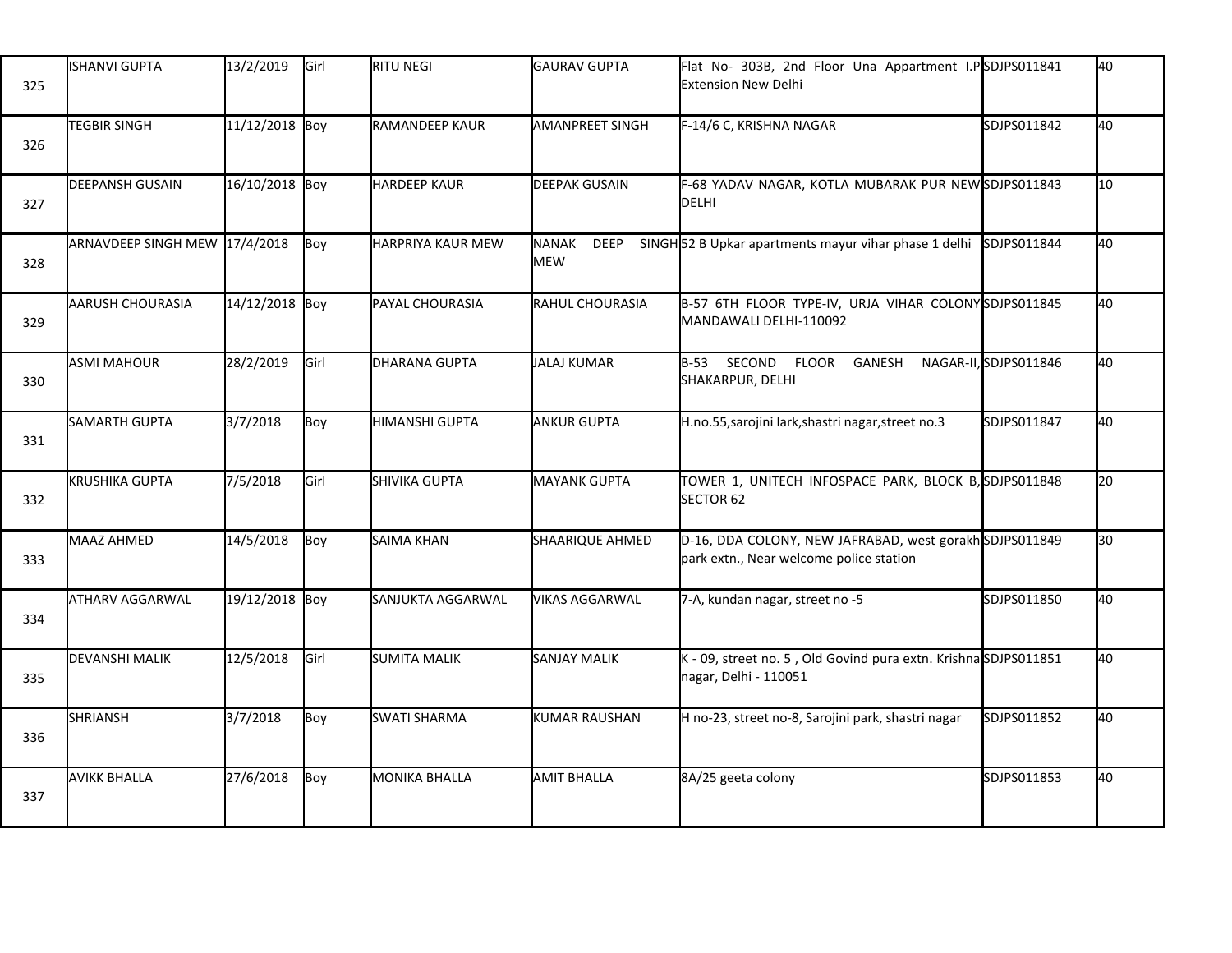| 338 | <b>AMBIKA SHUKLA</b> | 10/2/2019       | Girl        | PRIYANKA CHAUHAN       | <b>I</b> HIMANSHU SHUKLA | 84 C Shivam Enclave DDA MIG Flats Shahdara                                                     | SDJPS011854 | 60 |
|-----|----------------------|-----------------|-------------|------------------------|--------------------------|------------------------------------------------------------------------------------------------|-------------|----|
| 339 | AANYA BHARDWAJ       | 27/1/2019       | Girl        | SUCHETNA BHARDWAJ      | ABHINAV BHARDWAJ         | A-30, Giri Marg, Mandawali fazalpur, Delhi                                                     | SDJPS011855 | 40 |
| 340 | KHUSHAAL MALHOTRA    | 10/4/2018       | Boy         | MONIKA MALHOTRA        | <b>AMIT MALHOTRA</b>     | E 10 SECOND FLOOR KANCHAN APPARTMENTSDJPS011856<br><b>GEETA COLONY</b>                         |             | 40 |
| 341 | <b>AYANSH MADHRE</b> | 28/7/2018       | Boy         | RASHMI                 | <b>GIANDEEP</b>          | A-36, KHAJUR WALI GALI, EAST BALDEV PARK, SDJPS011857<br>KRISHNA NAGAR, DELHI-110051           |             | 40 |
| 342 | <b>SEHER PANESAR</b> | 28/9/2018       | <b>Girl</b> | RAJBIR KAUR            | JASPREET SINGH           | C-17-18, Indira Park Extn., Chander Nagar                                                      | SDJPS011858 | 40 |
| 343 | PARTHVI BHARTI       | 10/9/2018       | Girl        | PRIYANKA BHARTI        | <b>SUSHEEL BHARTI</b>    | 6A 3rd Floor J&K EXTENSION LAXMI NAGAR                                                         | SDJPS011859 | 40 |
| 344 | <b>AVIKA JAIN</b>    | 28/11/2018 Girl |             | PRACHI JAIN            | <b>ANKIT JAIN</b>        | F-65, II FLOOR, RADHEY PURI, KRISHNA NAGAR, SDJPS011860<br>DELHI                               |             | 40 |
| 345 | <b>AMYRA NAIB</b>    | 1/1/2019        | Girl        | <b>MAHIMA NAIB</b>     | <b>SUMIT NAIB</b>        | G 17A, East Chander Nagar, Street No. 1, Delhi SDJPS011861<br>110051                           |             | 40 |
| 346 | RIDAAN GOEL          | 12/9/2018       | Boy         | <b>TANVI GUPTA</b>     | SATWIK GOEL              | 434, SECOND FLOOR, STREET NO.8, DURGAPURISDJPS011862<br>EXTENSION, SHAHDARA, NEW DELHI, 110093 |             | 30 |
| 347 | LOVYAM KOCHAR        | 26/10/2018 Boy  |             | <b>KHUSHBOO KOCHAR</b> | RAHUL KOCHAR             | <b>B36 SECOND FLOOR EAST KRISHNA NAGAR</b>                                                     | SDJPS011863 | 40 |
| 348 | <b>KAVYANSH</b>      | 29/5/2018       | Boy         | LAXMI KUMARI           | KAMAL                    | 244/42 B, STREET NO - 05, SCHOOL BLOCK, SDJPS011864<br>MANDAWALI FAZALPUR, EAST DELHI - 110092 |             | 40 |
| 349 | <b>GINISHA</b>       | 21/9/2018       | Girl        | REENA                  | RAJENDAR                 | C-188, VIVEK VIHAR, PHASE-1, NEW DELHI-95                                                      | SDJPS011865 | 40 |
| 350 | <b>VIRANSH JAIN</b>  | 26/7/2018       | Boy         | <b>ISHA JAIN</b>       | <b>MUKUL JAIN</b>        | HOUSE NO. 9/2296, STREET NO. 11, KAILASHSDJPS011866<br>NAGAR                                   |             | 40 |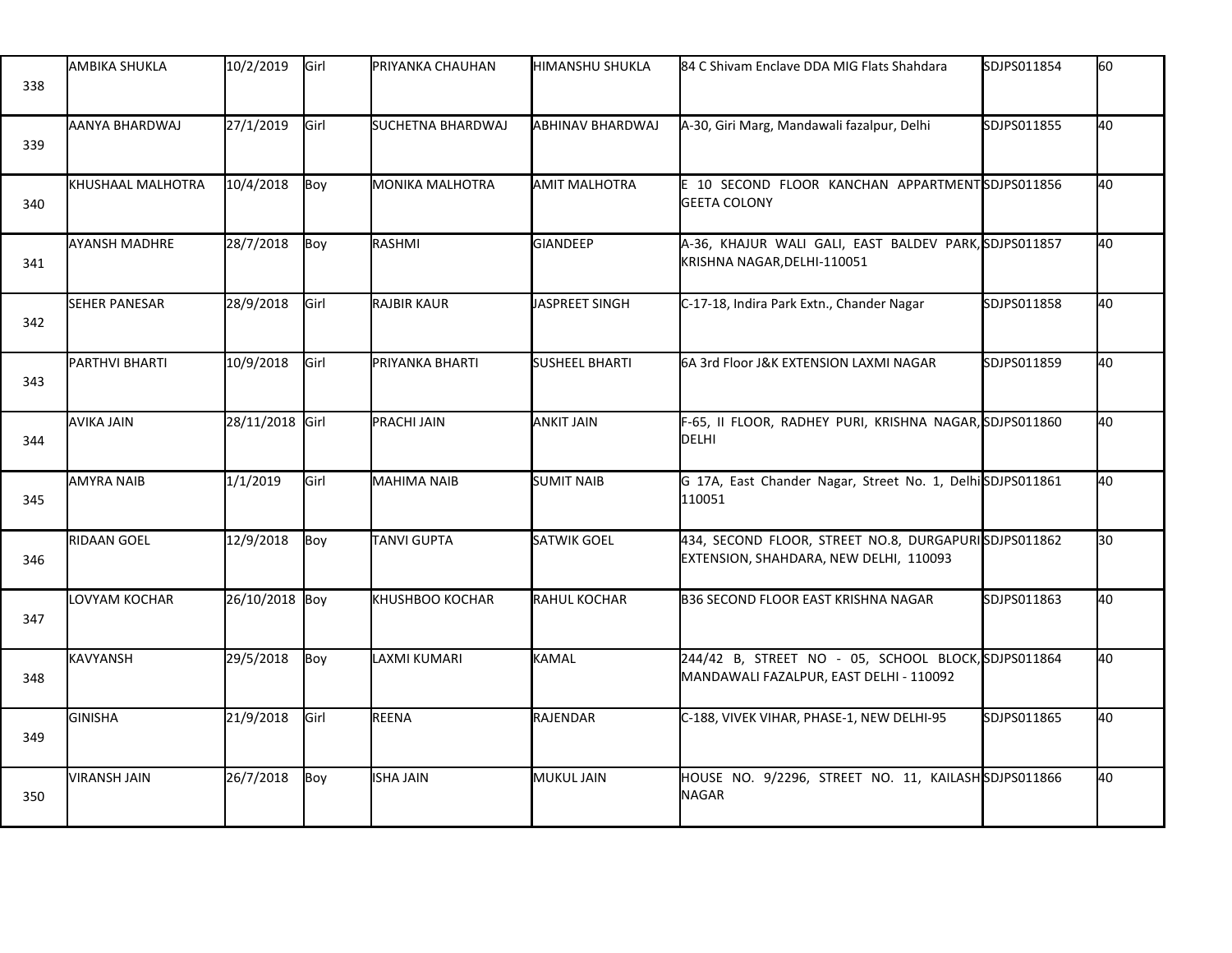| 351 | <b>AVADH DEDHA</b>    | 15/5/2018       | Boy  | RAKHI                 | YOGESH KUMAR           | H.no.90 saket block mandawali delhi                                             | SDJPS011867 | 40 |
|-----|-----------------------|-----------------|------|-----------------------|------------------------|---------------------------------------------------------------------------------|-------------|----|
| 352 | <b>ANHAD SINGH</b>    | 5/11/2018       | Boy  | <b>RANJEET KAUR</b>   | <b>HARVINDER SINGH</b> | A-47/1 GALI NO.4 JAGAT PURI Preet Vihar East SDJPS011868<br>Delhi India 110051  |             | 40 |
| 353 | <b>AVYUKT MANGAL</b>  | 23/8/2018       | Boy  | <b>AVNI MANGAL</b>    | <b>NITIN MANGAL</b>    | 481, BARA THAKUR DWARA, SHAHDARA, DELHI-SDJPS011869<br>110032                   |             | 40 |
| 354 | <b>VIRAJ SINGH</b>    | 1/2/2019        | Boy  | RAJSHREE              | <b>PARVINDER SINGH</b> | 1/2495, Moti Ram Road, Shahdara                                                 | SDJPS011870 | 30 |
| 355 | PRIYANSH SONI         | 18/7/2018       | Boy  | POOJA SONI            | <b>JATIN SONI</b>      | H-4/7, FIRST FLOOR, KRISHNA NAGAR                                               | SDJPS011871 | 40 |
| 356 | SAACHI SHARMA         | 12/11/2018 Girl |      | NIDHI SHARMA          | <b>KOVID SHARMA</b>    | US-323, Hanuman Marg, Mandawali, Delhi                                          | SDJPS011872 | 40 |
| 357 | <b>AHANA GUPTA</b>    | 5/7/2018        | Girl | <b>MEGHA GUPTA</b>    | SANDARBH GUPTA         | D-139, VIVEK VIHAR PHASE 1                                                      | SDJPS011873 | 40 |
| 358 | YUVIN NAGPAL          | 21/8/2018       | Boy  | <b>SHAMA NAGPAL</b>   | KAMAL NAGPAL           | 4/437, gali no.11 maniram mandir road, bholaSDJPS011874<br>nath nagar, Shahdara |             | 80 |
| 359 | VANSHIKA JUNEJA       | 3/9/2018        | Girl | PREETI JUNEJA         | KAMAL JUNEJA           | D-77, VIVEK VIHAR PHASE - 1                                                     | SDJPS011875 | 40 |
| 360 | SAANVI                | 23/9/2018       | Girl | <b>GURNEESH WALIA</b> | SANJAY KUMAR           | 928, PREM GALI NO-2-A GANDHI NAGAR EASTSDJPS011876<br>DELHI                     |             | 40 |
| 361 | NYRA SHRIVASTAVA      | 11/4/2018       | Girl | DIMPLE SHRIVASTAVA    | MANISH SHRIVASTAVA     | 7/151, GEETA COLONY                                                             | SDJPS011877 | 40 |
| 362 | <b>RITVI JAIN</b>     | 3/4/2018        | Girl | VAISHALI JAIN         | NIKUNJ JAIN            | H. No.-65, South Ganesh Nagar, Delhi - 110092                                   | SDJPS011878 | 40 |
| 363 | <b>GORIKSH KAPOOR</b> | 15/11/2018 Boy  |      | POOJA KAPOOR          | <b>MOHIT KAPOOR</b>    | 8/115, UPPER GROUND FLOOR, GEETA COLONY                                         | SDJPS011879 | 40 |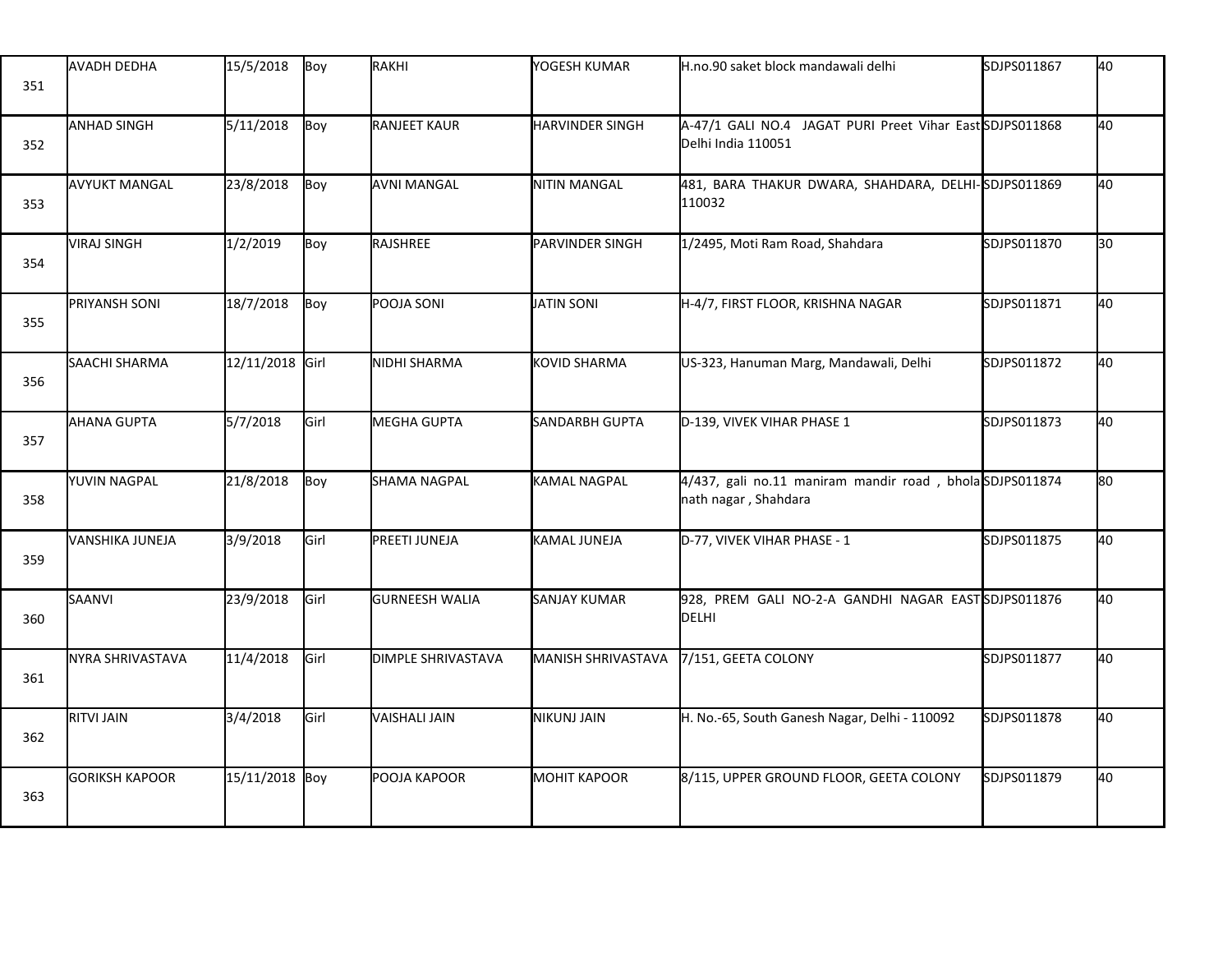| 364 | IAARADHYA MISHRA        | 22/1/2019       | Girl | IPRIYANKA MISHRA     | RAHUL MISHRA          | A 34, PRIYADARSHINI VIHAR                                                                       | SDJPS011880 | 40  |
|-----|-------------------------|-----------------|------|----------------------|-----------------------|-------------------------------------------------------------------------------------------------|-------------|-----|
| 365 | <b>DIVISHA</b>          | 12/5/2018       | Girl | RUCHI YADAV          | RUCHI YADAV           | wa-88, main mother dairy road shakarpur                                                         | SDJPS011881 | 40  |
| 366 | RAHAT                   | 21/7/2018       | Girl | SABA MEENA           | AMIT SHARMA           | D-41 IIND FLOOR 2ND PORTION STREET NO 8SDJPS011882<br>MANDAWALI UNCHEPAR DELHI 110092           |             | 40  |
| 367 | <b>IRAGHAV SHARMA</b>   | 5/4/2018        | Boy  | PRIYANKA SHARMA      | <b>DEVESH SHARMA</b>  | H-404 AJNARA ENCLAVE, DGH-1 CHANDERSDJPS011883<br>NAGAR, GHAZIABAD, UP                          |             | 40  |
| 368 | YUNAY KHURANA           | 8/12/2018       | Boy  | SIMRAN KHURANA       |                       | VIJAY KUMAR KHURANA C 190 Surajmal Vihar Delhi 110092                                           | SDJPS011884 | 40  |
| 369 | <b>SHRESTH RAWAT</b>    | 12/5/2018       | Boy  | SUNITA DEVI          | YASHPAL SINGH         | 358D, J&K PKT, DILSHAD GARDEN, Delhi                                                            | SDJPS011885 | 40  |
| 370 | <b>DHANYA SINGH</b>     | 14/10/2018 Girl |      | NITIKA VERMA         | <b>RUDRA KUMAR</b>    | DA-12, 3RD FLOOR, METRO PILLER NO-54, SDJPS011886<br>SHAKARPUR, NEW DELHI                       |             | 40  |
| 371 | <b>VANYA</b>            | 17/5/2018       | Girl | TAMANNA              | <b>GAURAV MALLARH</b> | H.NO 55, OLD ANARKALI, RAM NAGAR, KRISHNASDJPS011887<br>NAGAR, NEW DELHI                        |             | 40  |
| 372 | <b>AAROHI MITTAL</b>    | 17/6/2018       | Girl | <b>ARUSHI MITTAL</b> | PANKAJ MITTAL         | H 37 MANSAROVER PARK SHAHDARA                                                                   | SDJPS011888 | 30  |
| 373 | <b>SVAR SAXENA</b>      | 13/8/2018       | Boy  | ANU KHURANA SAXENA   | PIYUSH SAXENA         | C 36 Navunj Apartments 87 I.P. extension                                                        | SDJPS011889 | 100 |
| 374 | <b>SUKHMANGEET KAUR</b> | 25/8/2018       | Girl | TANMEET KAUR         | PARAMJEET SINGH       | H.NO- 14, Near Radhypuri Lal Mandir, Old SDJPS011890<br>Anarkali, Krishna Nagar, Delhi - 110051 |             | 40  |
| 375 | PRISHA VISHNOI          | 15/2/2019       | Girl | NIKITA VISHNOI       | <b>ANKIT GUPTA</b>    | M B 165 B Shakarpur Delhi                                                                       | SDJPS011891 | 40  |
| 376 | RUSHIKA BHASKAR         | 26/11/2018 Girl |      | <b>AROTI BHASKAR</b> | <b>TONY BHASKAR</b>   | HOUSE NO. 93, RANI GARDEN, SHASTRI NAGAR                                                        | SDJPS011892 | 40  |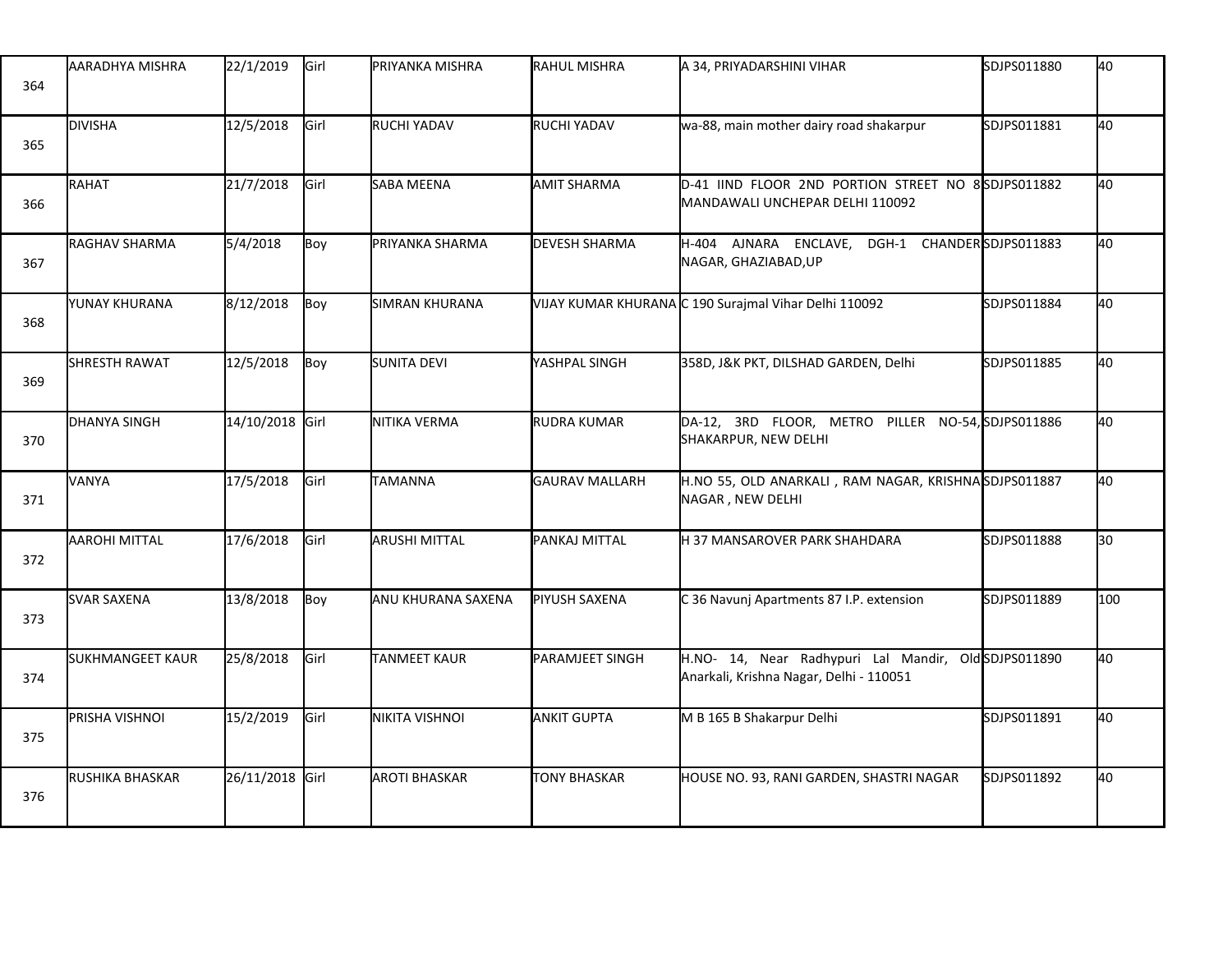| 377 | <b>I</b> HITANSHI SINGHAL | 14/6/2018       | Girl | JYOTI SINGHAL              | <b>SHASHI</b><br><b>SINGHAL</b>            | BHUSHANC-153, Street no-8, Opp Jain School, Shastri Park, SDJPS011893<br>Seelampur, North East Delhi, Delhi-110053                               |             | l30 |
|-----|---------------------------|-----------------|------|----------------------------|--------------------------------------------|--------------------------------------------------------------------------------------------------------------------------------------------------|-------------|-----|
| 378 | YUMNA KAMRAN              | 23/6/2018       | Girl | NIDA KAMRAN                | <b>USMANI</b>                              | MOHAMMAD KAMRAN44 Pratap khand, Vishwakarma Nagar, Jhilmil                                                                                       | SDJPS011894 | 40  |
| 379 | <b>RAJVEER SINGH</b>      | 24/8/2018       | Boy  | POONAM                     | <b>MANVEER SINGH</b>                       | 381/E, Swami Vivekanand Marg, Chhajjupur, East SDJPS011895<br>Babarpur, Shahdara Delhi                                                           |             | 30  |
| 380 | SANYAM KUKREJA            | 5/2/2019        | Boy  | RUCHI KUKREJA              | <b>PUNEET KUMAR</b>                        | 13/221, Near 13 Blk Gurudwara, Delhi                                                                                                             | SDJPS011896 | 40  |
| 381 | <b>RISHANK JAIN</b>       | 29/3/2019       | Boy  | PRIYA JAIN                 | RAHUL JAIN                                 | H NO 61,G NO 4, NEW KRISHNA NAGAR, DELHISDJPS011897<br>110051                                                                                    |             | 40  |
| 382 | <b>ANAIKA</b>             | 7/7/2018        | Girl | RENU                       | <b>LALIT SINGH</b>                         | HOUSE NO. 12 BLOCK F 2ND FLOOR STREET NO. 1SDJPS011898<br>EAST VINOD NAGAR VINOD NAGAR EAST - MAYUR<br>VIHAR Mayur Vihar East Delhi India 110091 |             | l40 |
| 383 | NAVYA DUA                 | 30/1/2019       | Girl | LEENA DUA                  | SOURABH DUA                                | 9/101 Geeta Colony, Delhi-110031                                                                                                                 | SDJPS011899 | l40 |
| 384 | AMAHIRA BHATNAGAR         | 13/11/2018 Girl |      | <b>TANIKA</b><br>BHATNAGAR | ANJALIGAURAV BHATNAGAR                     | 1/4561, Ram Nagar, Shahdara, Delhi                                                                                                               | SDJPS011900 | 30  |
| 385 | RIYAARTH                  | 19/2/2019       | Boy  | MEGHA CHAKRAWARTI          | SHIVAM CHAKRAWARTI A8 shivpuri golden park |                                                                                                                                                  | SDJPS011901 | 40  |
| 386 | <b>ARNAV PRAJAPATI</b>    | 18/3/2019       | Boy  | PARUL BANSAL               | ARUN                                       | G 52 EAST VINOD NAGAR, DELHI                                                                                                                     | SDJPS011902 | 40  |
| 387 | AARYAMA BHARDWAJ          | 12/4/2018       | Girl | RICHA BHARDWAJ             | <b>BHASKAR BHARDWAJ</b>                    | WB-74, Third Floor, Sharkarpur                                                                                                                   | SDJPS011903 | l80 |
| 388 | <b>AADYA PRASHAR</b>      | 9/7/2018        | Girl | SAPNA PRASHAR              | <b>ANUJ PRASHAR</b>                        | 95, Guru Angad Nagar, EXTN. Laxmi Nagar, Delhi                                                                                                   | SDJPS011904 | 40  |
| 389 | VASUDEV SINGH             | 1/4/2018        | Boy  | PAMMI KUMARI               | <b>RAVI KUMAR SINGH</b>                    | S 139 SUNDER BLOCK SHAKARPUR NEW DELHI                                                                                                           | SDJPS011905 | 40  |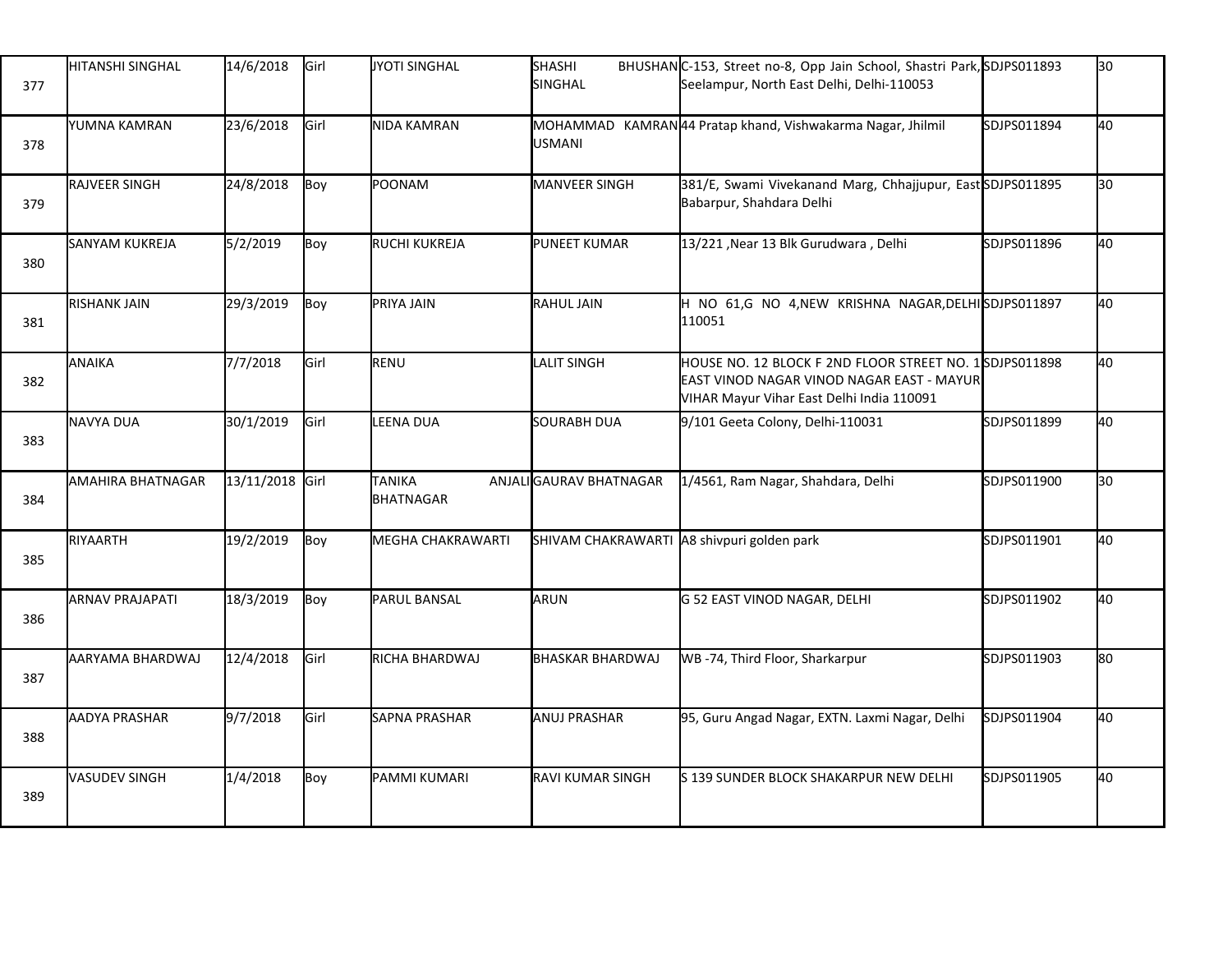| 390 | RIDHAAN SHARMA          | 3/4/2018        | Boy  | KANIKA SHARMA             | <b>SHASHANK SHARMA</b> | J 5/13 GALI NO 1 KRISHNA NAGAR                                                                    | SDJPS011906 | 40 |
|-----|-------------------------|-----------------|------|---------------------------|------------------------|---------------------------------------------------------------------------------------------------|-------------|----|
| 391 | <b>ISHAAN TOSHNIWAL</b> | 19/3/2019       | Boy  | KAVITA TOSHNIWAL          | <b>SUMIT TOSHNIWAL</b> | A-84, GALI NO.10, SHANKAR NAGAR, KRISHNASDJPS011907<br>NAGAR, EAST DELHI-110051                   |             | 40 |
| 392 | <b>LAVANYA SETHI</b>    | 1/9/2018        | Girl | DIVYA SETHI               | <b>RAMAN KUMAR</b>     | 153 West Guru Angand Nagar, ground floor, galiSDJPS011908<br>no-11, laxmi nagar, new delhi-110092 |             | 40 |
| 393 | <b>DHARVIK BANSAL</b>   | 2/2/2019        | Boy  | <b>MRS SWATI AGGARWAL</b> | MR LIRIL BANSAL        | 9/68, bagichi gali.60ft road, vishwas nagar, delhi                                                | SDJPS011909 | 40 |
| 394 | <b>SHREY BANSAL</b>     | 14/3/2019       | Boy  | <b>ANJALI BANSAL</b>      | <b>KARAN BANSAL</b>    | 121/2, PATPARGANJ (NEAR MANDIR MASJID), SDJPS011910<br>MAYUR VIHAR PHASE 1, DELHI                 |             | 40 |
| 395 | <b>YUVIN TOMAR</b>      | 26/1/2019       | Boy  | <b>SUJATA</b>             | <b>INDERJERT TOMAR</b> | I-67, Street No 4, Garhwali Mohall, Laxmi Nagar, SDJPS011911<br>Delhi                             |             | 40 |
| 396 | GARVIT                  | 30/7/2018       | Boy  | SIMRAN                    | <b>VINAY KUMAR</b>     | 9/119 Geeta Colony, Delhi                                                                         | SDJPS011912 | 40 |
| 397 | <b>HRIDYA KAMRA</b>     | 6/9/2018        | Girl | MONIKA                    | <b>RISHI KUMAR</b>     | B-10. Shakarpur. aruna-park. Delhi-92                                                             | SDJPS011913 | 40 |
| 398 | PRIYAL                  | 26/1/2019       | Girl | <b>SUJATA</b>             | <b>INDERJERT TOMAR</b> | I-67, Street No 4, Garhwali Mohall, Laxmi Nagar, SDJPS011914<br>Delhi                             |             | 40 |
| 399 | SAANVI DHINGRA          | 10/10/2018 Girl |      | PRIYANKA DHINGRA          |                        | RAJAT KUMAR DHINGRA 13/244, geeta colony, delhi                                                   | SDJPS011915 | 40 |
| 400 | <b>KRISHIV AGRAWAL</b>  | 19/1/2019       | Boy  | SAKSHI AGRAWAL            | <b>HARSH AGRAWAL</b>   | 1/2237, East ram nagar                                                                            | SDJPS011916 | 30 |
| 401 | SAANVI RASTOGI          | 20/10/2018 Girl |      | <b>SHILPI RASTOGI</b>     | <b>PRAKASH RASTOGI</b> | House no 12, Street no.-3A Maujpur                                                                | SDJPS011918 | 30 |
| 402 | KHUSHI CHOPRA           | 24/8/2018       | Girl | <b>KAVITA CHOPRA</b>      | <b>SUDHIR CHOPRA</b>   | 334-D POCKET J & K, DILSHAD GARDEN, DELHI<br>110095                                               | SDJPS011919 | 40 |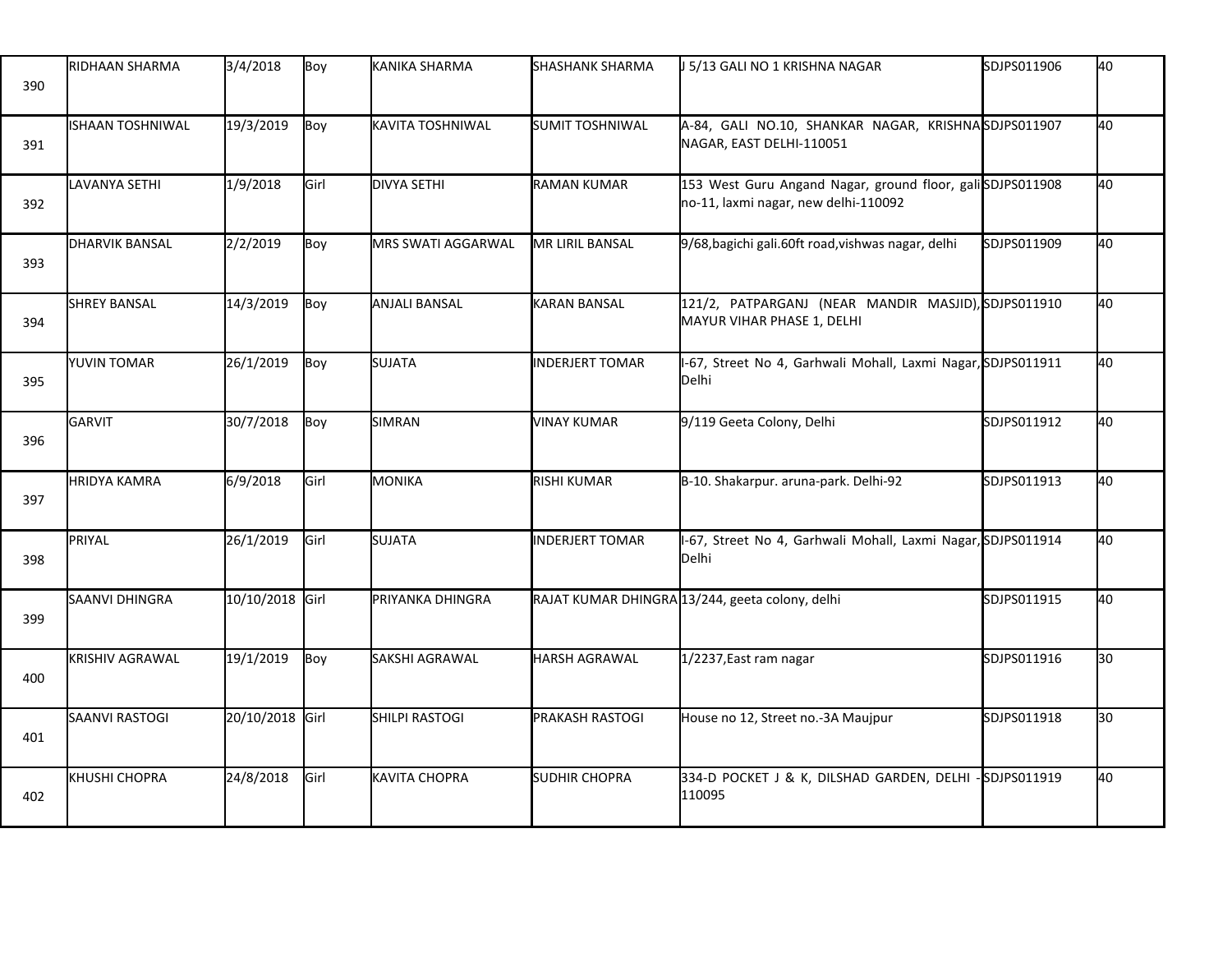| 403 | <b>TIRTH SINGHAL</b>    | 12/10/2018 Boy  |               | SHAFALI SINGHAL                             | <b>SAURAV SINGHAL</b>      | 27 A VEER SARWAKAR BLOCK SHAKARPUR DELHI                                                            | SDJPS011920          | 40  |
|-----|-------------------------|-----------------|---------------|---------------------------------------------|----------------------------|-----------------------------------------------------------------------------------------------------|----------------------|-----|
| 404 | <b>VISHAN JAIN</b>      | 24/1/2019       | Boy           | AYUSHI JAIN                                 | <b>I</b> DEEPENDER<br>JAIN | KUMAR383/5A/4 street no 16 East azad nagar krishnaSDJPS011921<br>nagar delhi                        |                      | 40  |
| 405 | AARYA AGGARWAL          | 15/10/2018 Girl |               | <b>SRASHTI AGARWAL</b>                      |                            | HIMANSHU AGGARWAL C-5, Hazara Park, Chander Nagar (near MahavirSDJPS011922<br>temple), Delhi-110051 |                      | 40  |
| 406 | AADHYA MUDGAL           | 26/3/2019       | Girl          | SARIKA SHARMA                               | <b>HARISH</b><br>SHARMA    | KUMARX/3811 GALI NO-11 Shanti Mohalla Gandhi NagarSDJPS011923<br>East Delhi-110031                  |                      | 40  |
| 407 | DHAIRYA JAIN            | 12/11/2018 Boy  |               | <b>NEHA JAIN</b>                            | <b>RAKESH JAIN</b>         | IX/2036, GALI NO. 5, KAILASH NAGAR, GANDHISDJPS011924<br>NAGAR, DELHI                               |                      | 40  |
| 408 | KIAAN ARORA             | 5/10/2018       | Boy           | SHIKHA KATHURIA ARORA <b>l</b> ASHISH ARORA |                            | D-278 NIRMAN VIHAR, VIKAS MARG                                                                      | SDJPS011925          | 40  |
| 409 | <b>NIKUNJ CHOUDHARY</b> | 4/4/2018        | Boy           | <b>APEKSHA KUMARI</b>                       | <b>SUSHIL KUMAR SINGH</b>  | S-374 SCHOOL BLOCK SHAKARPUR DELHI                                                                  | SDJPS011926          | 40  |
| 410 | <b>KRITIKA SINGH</b>    | 4/9/2018        | Girl          | CHARU SINGH                                 | DEVESH KUMAR SINGH         | 379-B GALI NO-7 DURGAPURI EXTN SHAHDARASDJPS011927<br>DELHI                                         |                      | l30 |
| 411 | TRIHAAN                 | 14/9/2018       | Boy           | <b>BHAWANA GUPTA</b>                        | <b>SUNIL KUMAR</b>         | s-191a school block shakarpur                                                                       | SDJPS011928          | 40  |
| 412 | <b>SHANVIKA SAPRA</b>   | 6/11/2018       | Girl          | PRACHI SAPRA                                | SACHINSAPRA                | H-1 Dharma Apartment, I P Extension Patparganj, ISDJPS011929<br>P Extension Patparganj              |                      | 40  |
| 413 | <b>AARISH MONDAL</b>    | 15/3/2019       | Boy           | SUBHRA MONDAL                               | ACHINTYA<br><b>MONDAL</b>  | KUMARE-204, SARASWATI<br><b>KUNJ</b><br>25, I.P. EXTENSION, NARWANA ROAD, DELHI-92.                 | SOCIETY, SDJPS011930 | 80  |
| 414 | SHAURYA MITTAL          | 2/2/2019        | Boy           | KRITIKA AGGARWAL                            | <b>KARTIK MITTAL</b>       | 1575 A RR BLOCK GALI HIRA SINGH NEAR DURGASDJPS011931<br>BHAWAN NAVEEN SHAHDARA DELHI               |                      | 40  |
| 415 | ISHIMA ANAND            | 14/5/2018       | <b>I</b> Girl | DEEPA ANAND                                 | <b>KAPIL ANAND</b>         | 8/104B, Nehru Gali, Vishwas Nagar, Shadhara, SDJPS011932<br>Delhi                                   |                      | 40  |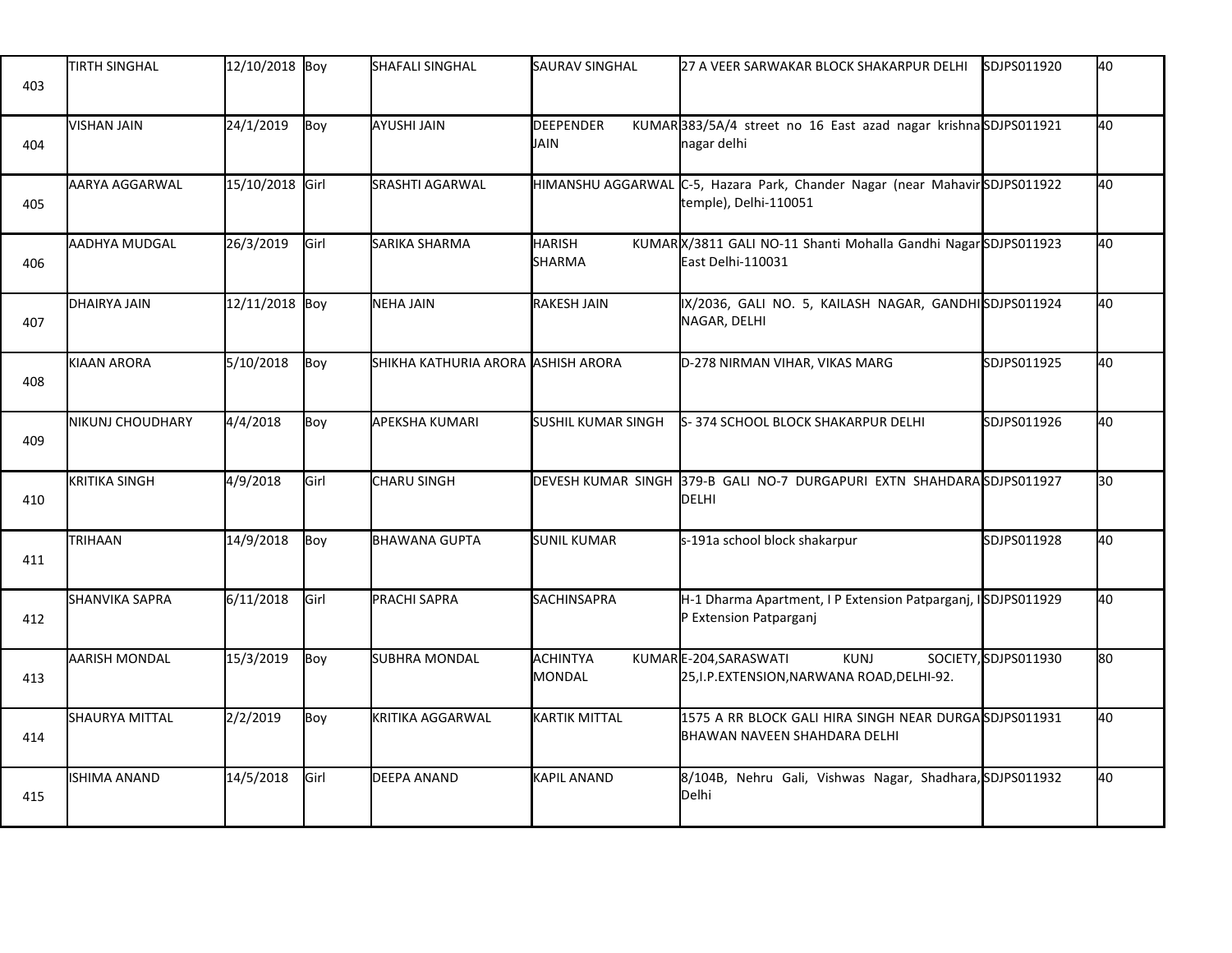| 416 | <b>AKSHAT JAIN</b>    | 10/2/2019       | Boy  | SONAM JAIN             | RISHABH JAIN           | 4/2474, STREET NO.-12,<br>BIHARI<br><b>SHAHDARA</b>                                                   | COLONY, SDJPS011933 | lso  |
|-----|-----------------------|-----------------|------|------------------------|------------------------|-------------------------------------------------------------------------------------------------------|---------------------|------|
| 417 | NISHIK JAIN           | 25/3/2019       | Boy  | <b>ANJALI JAIN</b>     | RAVINDER JAIN          | H.no 64, gali no 3 Sarojini park Shastri Nagar                                                        | SDJPS011934         | lso. |
| 418 | <b>REYANSH THAKUR</b> | 28/1/2019       | Boy  | ARUN SINGH             | <b>ARUN SINGH</b>      | D-45, Gali No.7, Ganesh Nagar, Pandav Nagar, SDJPS011935<br>Patparganj, East Delhi,                   |                     | 40   |
| 419 | <b>MISHIKA JAIN</b>   | 2/2/2019        | Girl | ANKITA JAIN            | <b>RAHUL JAIN</b>      | 9/2096 streetno.7 kailash Nagar                                                                       | SDJPS011936         | 40   |
| 420 | <b>ANANT SHARMA</b>   | 1/9/2018        | Boy  | VANDANA SHARMA         | PANKAJ SHARMA          | MB-56 MASTER BLOCK SHAKARPUR DELHI                                                                    | SDJPS011937         | 40   |
| 421 | <b>MAIRA BOGRA</b>    | 16/7/2018       | Girl | <b>CHETNA BOGRA</b>    | <b>GAURAV BOGRA</b>    | A-205 Tarang Apartments. I.P Extension, SDJPS011938<br>Patparganj                                     |                     | 40   |
| 422 | MOHAMMAD              | 1/9/2018        | Boy  | <b>RUBINA</b>          | MOHAMMAD<br>ALI        | RASHID HOUSE NO.1, SHIVA KHAND, VIVEK VIHAR PHASE-SDJPS011939<br>2ND, DELHI-110095                    |                     | 40   |
| 423 | <b>ARHAM JAIN</b>     | 19/7/2018       | Boy  | PRINCY JAIN            | <b>VAIBHAV JAIN</b>    | A-40, 7TH FLOOR, BLOCK A, DMRC STAFF COLONY, SDJPS011940<br>YAMUNA BANK, SHAKARPUR, EAST DELHI, DELHI |                     | 40   |
| 424 | <b>KRIYANSH GUPTA</b> | 1/11/2018       | Boy  | <b>DIMPLE GUPTA</b>    | <b>SUNNY GUPTA</b>     | A-3, SHIVAJI GALI, GURU RAMDAS NAGAR, LAXMISDJPS011941<br>NAGAR, DELHI                                |                     | 40   |
| 425 | <b>JIA MINOCHA</b>    | 13/8/2018       | Girl | JYOTI MINOCHA          | JAGDISH MINOCHA        | A-51, JAGAT PURI, LANE NO 3                                                                           | SDJPS011942         | 40   |
| 426 | SAMAIRA MEHTA         | 14/12/2018 Girl |      | RADHIKA MEHTA          | YAMAN MEHTA            | 94 BLOCK-A RAM NAGAR EXTENSION KRISHNASDJPS011943<br>NAGAR DELHI                                      |                     | 40   |
| 427 | PRISHA JAISWAL'       | 20/6/2018       | Girl | <b>HARSHIT JAISWAL</b> | <b>HARSHIT JAISWAL</b> | H-2/1,SECOND<br>FLOOR, LANE-H-2, BLOCK<br>KRISHNA NAGAR , EAST DELHI,                                 | HSDJPS011944        | 40   |
| 428 | ATHARV DIWAN          | 30/3/2019       | Boy  | SAANYA DIWAN           | <b>NALIN DIWAN</b>     | E-503, PRINCE APARTMENTS, 54, I.P. EXTENSION, SDJPS011945<br>PATPARGANJ                               |                     | l60  |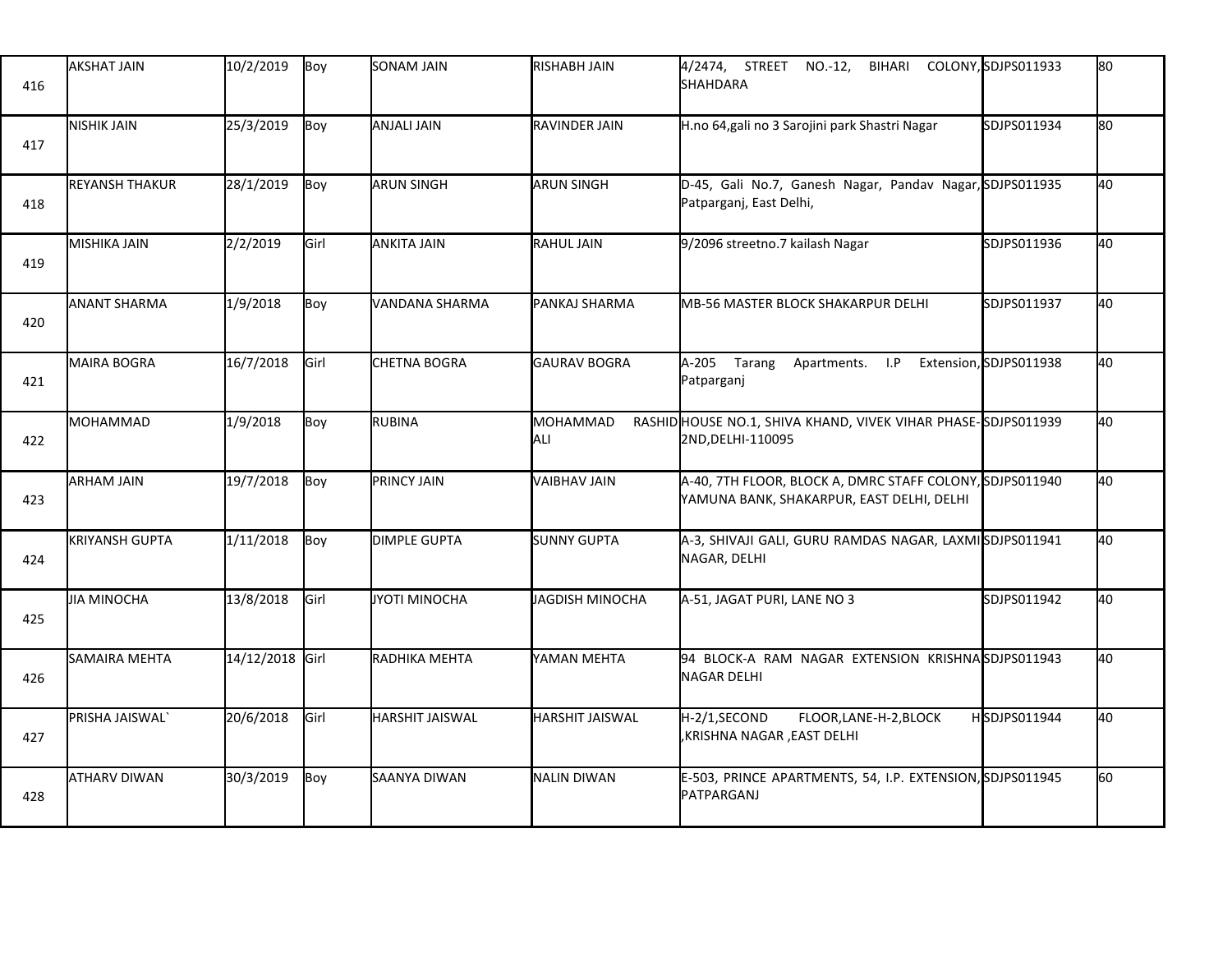| 429 | LAVINA               | 28/9/2018       | Girl | <b>MANILA JAIN</b>                       | <b>RAJ KUMAR</b>           | D-7, RIGHT SIDE, FIRST FLOOR, VIVEK VIHAR, SDJPS011946<br>PHASE-I, NEW DELHI-110095 |             | 40 |
|-----|----------------------|-----------------|------|------------------------------------------|----------------------------|-------------------------------------------------------------------------------------|-------------|----|
| 430 | <b>KRIDAY BANSAL</b> | 14/1/2019       | Boy  | LATE DR CHETNA SHARMA DR SHASHANK BANSAL |                            | A-19 UGF PRIYADARSHINI VIHAR LAXMI NAGAR                                            | SDJPS011947 | 40 |
| 431 | ARSH SINGH           | 13/9/2018       | Boy  | <b>NEHA SINGH</b>                        | <b>RAJESH SINGH</b>        | I-29A SUBHASH CHOWK GALI NO 8 LAXMI NAGARSDJPS011948<br>(NEW DELHI)                 |             | 40 |
| 432 | TAKSHVI SHARMA       | 10/1/2019       | Girl | <b>GUNJAN SHARMA</b>                     | <b>KAPIL SHARMA</b>        | 355/1, STREET NO 6, JHARKHANDI ROAD, BHOLASDJPS011949<br>NATH NAGAR, SHAHDAR, DELHI |             | 40 |
| 433 | <b>DAKSH BINDAL</b>  | 29/5/2018       | Boy  | SMRITI BINDAL                            | RAHUL BINDAL               | C37 TAKSHSHILA APARTMENTS, PLOT NO 57 IPSDJPS011950<br><b>EXTENSION PATPARGANJ</b>  |             | 40 |
| 434 | <b>NISHTHA JAIN</b>  | 26/2/2019       | Girl | SAKSHI JAIN                              | MANISH KUMAR JAIN          | C-8/11, LANE C-8, KRISHNA NAGAR, EAST DELHI                                         | SDJPS011951 | 40 |
| 435 | <b>VIHAAN GUPTA</b>  | 4/4/2018        | Boy  | SANGEETA GUPTA                           | <b>VIKAS GUPTA</b>         | D-95 First Floor Dayanand Block Shakarpur Delhi                                     | SDJPS011952 | 40 |
| 436 | VIRAJ BHARDWAJ       | 10/7/2018       | Boy  | TARUNA                                   | AKASH BHARDWAJ             | S-188 school block shakarpur delhi                                                  | SDJPS011953 | 40 |
| 437 | TEESHA SRIVASTAVA    | 11/10/2018 Girl |      | KALPANA SRIVASTAVA                       | <b>ABHISHEK SRIVASTAVA</b> | H.NO. - 501/1, SECOND FLOOR, JHEEL KHURANJA, SDJPS011954<br><b>DELHI</b>            |             | 40 |
| 438 | <b>IRYA JAIN</b>     | 10/11/2018 Girl |      | <b>MAHAK JAIN</b>                        | <b>VAIBHAV JAIN</b>        | 499/4, First Floor, Rama Block, Bhola Nath Nagar, SDJPS011955<br>Delhi              |             | 40 |
| 439 | YUVIKA               | 4/5/2018        | Girl | KANCHAN                                  | SANJEEV KUMAR              | HOUSE NO - 16 SAROJINI NAIDU PARK SHASTRISDJPS011956<br>NAGAR DELHI 110031          |             | 40 |
| 440 | JAISVI AHUJA         | 15/8/2018       | Girl | <b>MEGHA AHUJA</b>                       | VARUN AHUJA                | B-45 east Krishna Nagar                                                             | SDJPS011957 | 40 |
| 441 | PURVI JINDAL         | 4/11/2018       | Girl | <b>DEEPALI JINDAL</b>                    | <b>NIKHIL JINDAL</b>       | E-377, ST. NO. 7, WEST VINODNAGAR, DELHI-SDJPS011958<br>110092                      |             | 40 |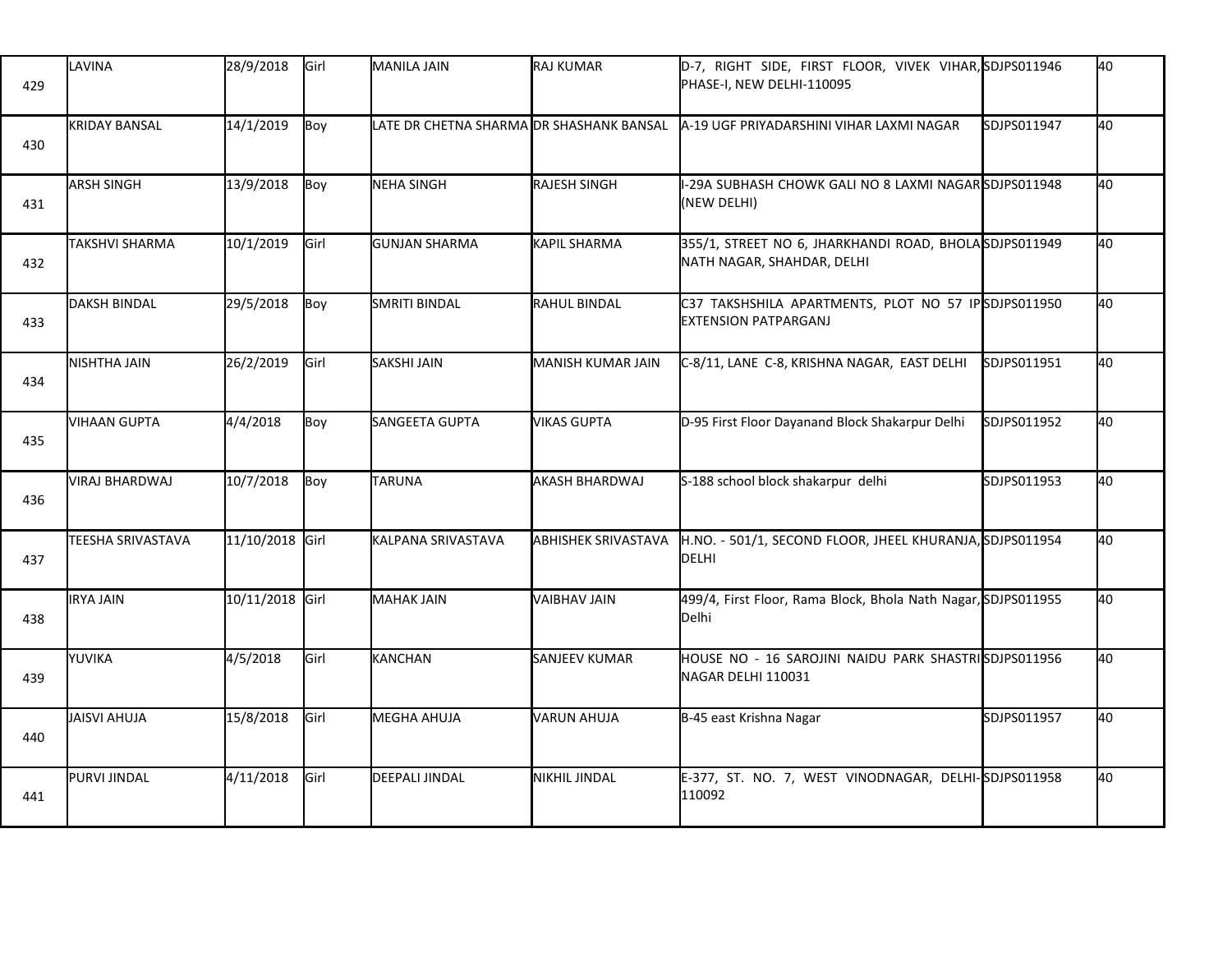| 442 | JAANVI LUTHRA        | 27/7/2018      | Girl | MEGHA LUTHRA           | RAJAT LUTHRA             | E-3, UPPER GROUND FLOOR, EAST CHANDER SDJPS011959<br>NAGAR, DELHI-110051         |               | 40 |
|-----|----------------------|----------------|------|------------------------|--------------------------|----------------------------------------------------------------------------------|---------------|----|
| 443 | <b>PURAB SARDA</b>   | 25/1/2019      | Boy  | <b>I</b> KHUSHBU SARDA |                          | SURYA PRAKASH SARDA X/1664, GALI NO. 15, RAJGARH COLONY, DELHI                   | SDJPS011960   | 40 |
| 444 | VIRAJ JAIN           | 4/10/2018      | Boy  | <b>SAPNA JAIN</b>      | ANUJ JAIN                | 34, street no.3, Shalimar Park extension Shahdara SDJPS011961<br>Delhi           |               | 40 |
| 445 | YUVAN BARUA          | 19/6/2018      | Boy  | JUHI BARUA             | <b>JAI BARUA</b>         | H.NO. G-51, Block-G, BEHIND DURGA MANDIR, SDJPS011962<br>EAST VINOD NAGAR, DELHI |               | 40 |
| 446 | <b>ATHARV BHATIA</b> | 1/12/2018      | Boy  | RINKI BHATIA           | <b>ANKUR BHATIA</b>      | E-15, JHILMIL COLONY, NEAR VIVEK VIHAR POLICE SDJPS011963<br><b>STATION</b>      |               | 40 |
| 447 | ADITYA SHARMA        | 12/5/2018      | Boy  | <b>SWATI SHARMA</b>    | <b>AMIT SHARMA</b>       | $C-2/507,$<br>MILAN VIHAR<br>APARTMENT,<br><b>EXTENSION</b>                      | IPSDJPS011964 | 40 |
| 448 | DANICA YADAV         | 8/9/2018       | Girl | RANJEETA YADAV         | UDAY KUMAR YADAV         | NO 19 FIRST FLOOR BADA CHOWK, SDJPS011965<br>IH I<br>MANDAWALI FAZALPUR          |               | 40 |
| 449 | <b>BRAHMI JAIN</b>   | 4/5/2018       | Girl | ANJALI JAIN            | <b>VIBHOUR JAIN</b>      | S-29A, Sunder Block Shakarpur Delhi-110092                                       | SDJPS011966   | 40 |
| 450 | MYRA CHAUHAN         | 8/3/2019       | Girl | <b>DEEPIKA CHAUHAN</b> | <b>ABHISHEK CHAUHAN</b>  | 187 - C, POCKET - A, MAYUR VIHAR PHASE - 2, SDJPS011967<br>DELHI - 91            |               | 40 |
| 451 | <b>TASHVI JAIN</b>   | 29/1/2019      | Girl | KOMAL JAIN             | <b>SUSHIL KUMAR JAIN</b> | A 116, VIVEK VIHAR, PHASE 2, DELHI                                               | SDJPS011968   | 40 |
| 452 | <b>CHARVIK SAINI</b> | 18/12/2018 Boy |      | KAMINI SAINI           | <b>JATIN KUMAR</b>       | A/8 krishna nagar extn east delhi-110051                                         | SDJPS011969   | 40 |
| 453 | <b>AVIN KAUR</b>     | 7/6/2018       | Girl | <b>PREET KAUR</b>      | HARPREET SINGH GABA      | D-18/9, 2nd Floor, Old Gobind Pura, Saket Gali, SDJPS011970<br>Som Bazar         |               | 80 |
| 454 | CHINMAY SHARMA       | 14/5/2018      | Boy  | AARTI SHARMA           | PAWAN SHARMA             | 136 PANDIT CHOWK MANDAWALI EAST DELHI                                            | SDJPS011971   | 40 |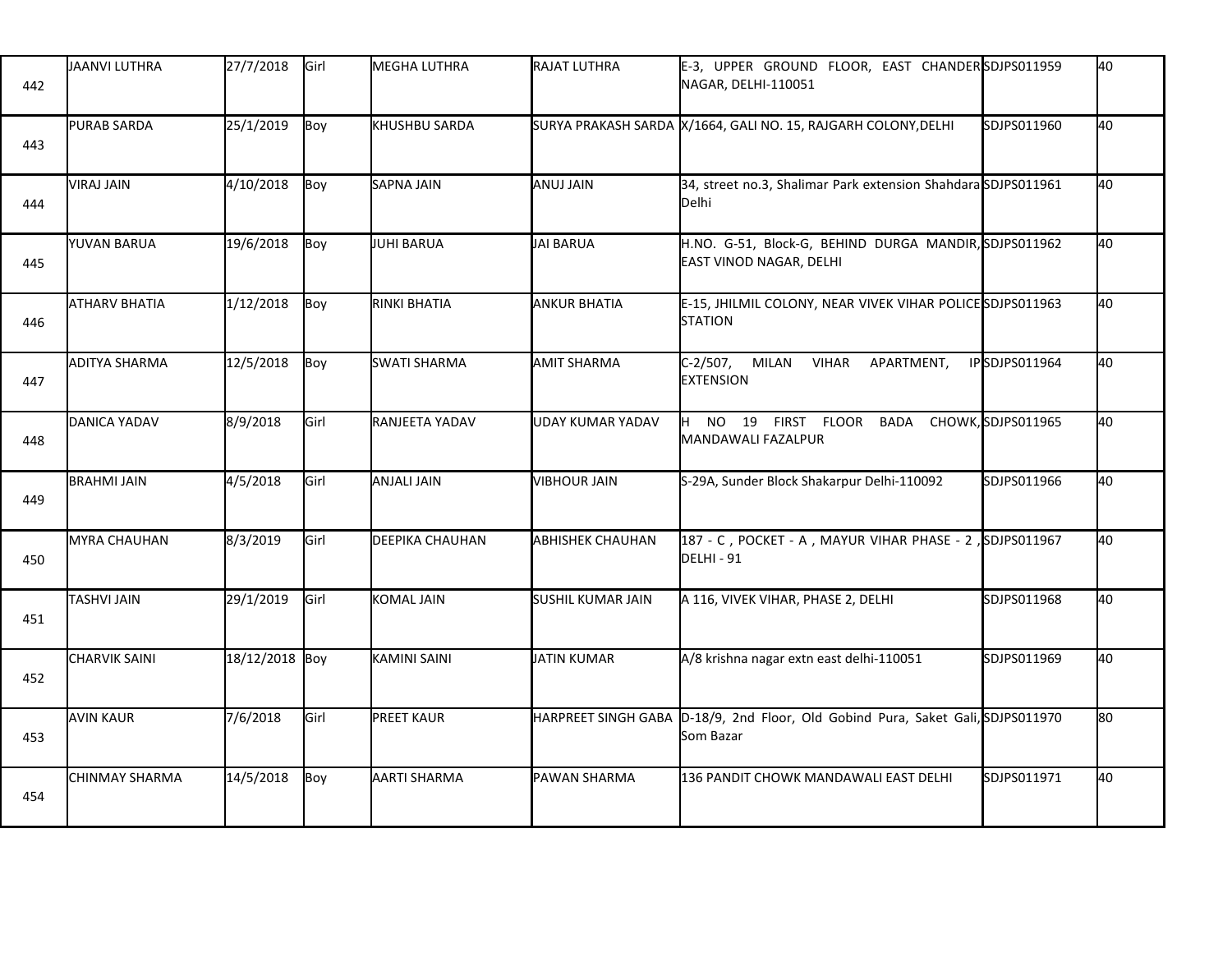| 455 | <b>SHIVAAY GOYAL</b> | 2/12/2018       | Boy  | <b>SHWETA</b>     | <b>VIKAS GOYAL</b>              | STREET NO. 2, BIHARI COLONY, SHAHDARA                                                                                    | SDJPS011972 | 40  |
|-----|----------------------|-----------------|------|-------------------|---------------------------------|--------------------------------------------------------------------------------------------------------------------------|-------------|-----|
| 456 | KUMARI VANSHIKA      | 7/5/2018        | Girl | KIRAN KUMARI      | SATYENDRA<br><b>SIDDHARTHA</b>  | KUMAR 244/90 Third Floor, Gali NO.05 School Block, SDJPS011973<br>Mandawali Fazalpur                                     |             | 40  |
| 457 | <b>KRISA KHANAL</b>  | 10/12/2018 Girl |      | SUMAN SHARMA      | <b>KRISHNA</b><br><b>KHANAL</b> | PRASAD 342 A/3, 2nd floor, gali no. 6, South Ganesh Nagar, SDJPS011974<br>Delhi                                          |             | 40  |
| 458 | ATHARV KARANWAL      | 11/1/2019       | Boy  | <b>JYOTI</b>      | PRAVEEN<br>KARANWAL             | KUMAR217/7B Rajeev Gali No 3, Mandawali Fazalpur, SDJPS011975<br>Delhi 110092                                            |             | 40  |
| 459 | <b>ZOYA KALRA</b>    | 17/5/2018       | Girl | SHEETAL KALRA     | UMESH KALRA                     | A-151/B VIVEK VIHAR BLOCK-A                                                                                              | SDJPS011976 | 40  |
| 460 | AADHAVAN DHANKAR     | 13/9/2018       | Boy  | MAMTA             | <b>RAJEEV KUMAR</b>             | House No-112, Street No-9, Chander Lok Colony, SDJPS011977<br>Shahdara, Delhi                                            |             | 40  |
| 461 | <b>REYAANSH JHA</b>  | 21/2/2019       | Boy  | RICHA JHA         | UNIT KUMAR JHA                  | C-116 2ND FLOOR RIGHT SIDE , GANESH NAGAR SDJPS011978<br>PANDAV NAGAR COMPLEX                                            |             | 40  |
| 462 | STUTI                | 9/11/2018       | Girl | MEENU             | RAJEEV KUMAR                    | 4/476 VAISHALI SECTOR 4 GHAZIABAD                                                                                        | SDJPS011979 | l30 |
| 463 | <b>AVYAN GARG</b>    | 1/12/2018       | Boy  | AKANKSHA GARG     | <b>ADITYA GARG</b>              | W-167 CHANDER SHEKHAR GALI BABARPURSDJPS011980<br>SHAHDARA                                                               |             | 30  |
| 464 | <b>DHAIRYA JAIN</b>  | 2/6/2018        | Boy  | <b>SHIPRA</b>     | <b>NAMAN JAIN</b>               | 1/11252B, Street No. 10, Subhash Park, Subhash SDJPS011981<br>Park, Shahdara                                             |             | 40  |
| 465 | <b>TAKSH SHARMA</b>  | 2/1/2019        | Boy  | ESHA MALHOTRA     | <b>MANISH KUMAR</b>             | 9/5113, Kaushik Puri, Old Seelampur, Delhi                                                                               | SDJPS011982 | 40  |
| 466 | ATHARV SRIVASTAVA    | 3/4/2018        | Boy  | KAMNA MALHOTRA    |                                 | ARADHANA MALHOTRA 229/14G-1, GaliNo.2, Railway Colony, Mandawali, SDJPS011983<br>Delhi-110092                            |             | 40  |
| 467 | <b>DIVIT ARORA</b>   | 20/11/2018 Boy  |      | <b>RENU ARORA</b> | <b>AJAY ARORA</b>               | H.NO-K-72, GALI NO-4, NEAR PARVANA ROAD, SDJPS011984<br>OLD GOVIND PURA EXT, Krishna Nagar, East Delhi,<br>Delhi, 110051 |             | l80 |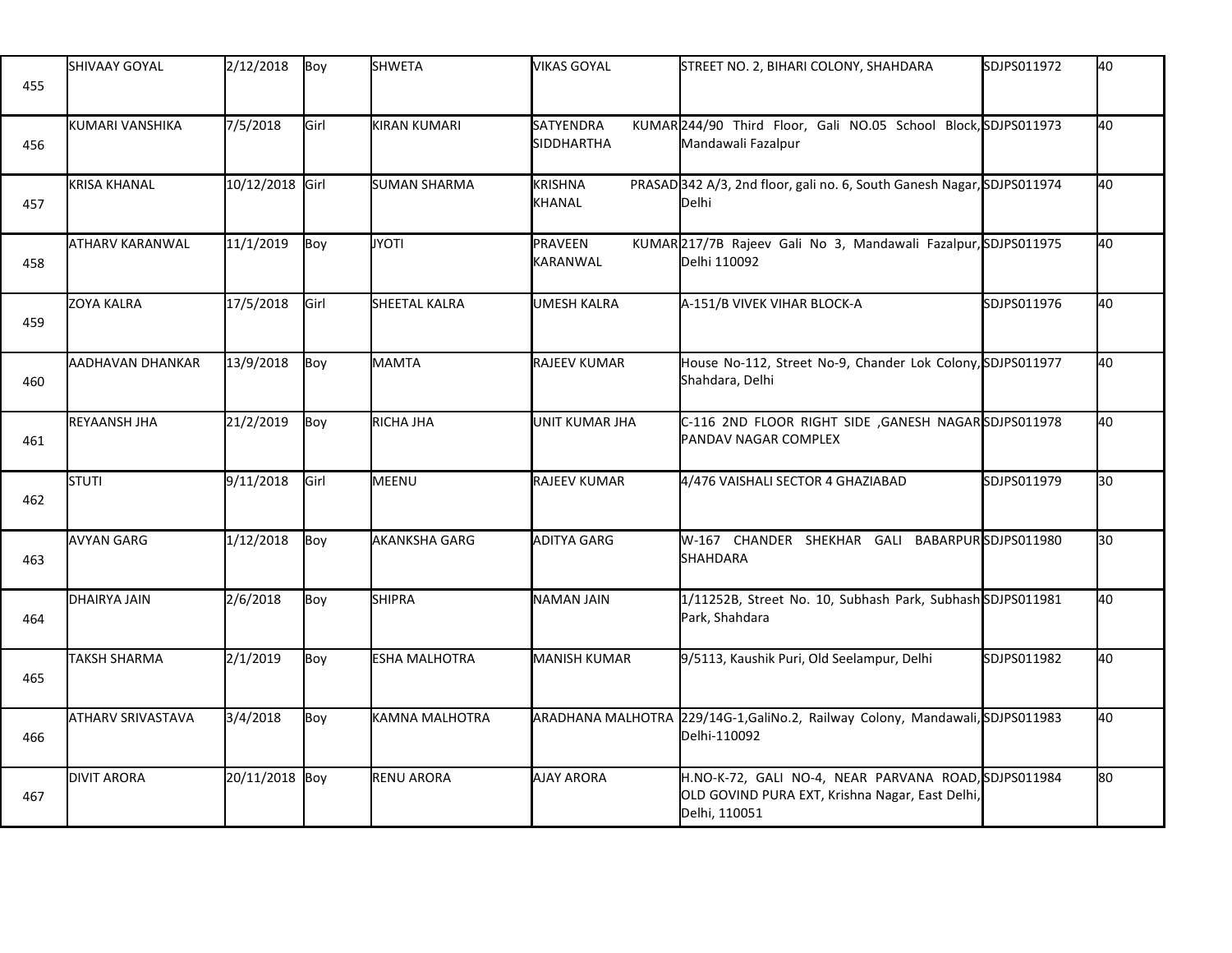| 468 | <b>INAAYA KHANDELWAL</b> | 12/6/2018       | Girl | PRIYANKA KHANDELWAL  | DHEERAJ KHANDELWAL 1575  | C, NEAR<br><b>DURGA</b><br>BHAWAN, NAVEEN SDJPS011985<br>SHAHDARA, DELHI                     |                  | 40 |
|-----|--------------------------|-----------------|------|----------------------|--------------------------|----------------------------------------------------------------------------------------------|------------------|----|
| 469 | RADHYA KAUSHIK           | 4/12/2018       | Girl | PRIYANKA KAUSHIK     | <b>I</b> NISHANT KAUSHIK | 309, BARA THAKUR DWARA, SHAHDARA, DELHI                                                      | SDJPS011986      | 40 |
| 470 | <b>AVISHKA SINGH</b>     | 6/3/2019        | Girl | ANKITA               | ASHISH KUMAR             | D-337 GANESH NAGAR PANDAV NAGAR COMPLEX SDJPS011987<br>DELHI                                 |                  | 40 |
| 471 | AARYAHI SARKAR           | 2/10/2018       | Girl | KRISHNA SARKAR       | <b>ABHAY SARKAR</b>      | 2256, SARAI TOP KHANA, H.C.SEN ROAD, SDJPS011988<br>CHANDNI CHOWK, DELHI                     |                  | 30 |
| 472 | <b>MEHR AGRAWAL</b>      | 20/3/2019       | Girl | MEGHA GUPTA          | SAHIL AGRAWAL            | QRG TOWERS, 2D, SEC - 126, EXPRESSWAY, SDJPS011989<br>NOIDA - 201304, U.P                    |                  | 40 |
| 473 | <b>MAHIRA AGRAWAL</b>    | 20/3/2019       | Girl | <b>MEGHA GUPTA</b>   | SAHIL AGRAWAL            | QRG TOWERS, 2D, SEC - 126, EXPRESSWAY, SDJPS011990<br>NOIDA - 201304, U.P                    |                  | 40 |
| 474 | <b>I</b> DHWANI SHARMA   | 2/4/2018        | Girl | SUHANI               | LOKESH SHARMA            | C-10 SECOND FLOOR ASHOKA NIKETAN                                                             | SDJPS011991      | 40 |
| 475 | SHRESHTHA BHARDWAJ       | 13/11/2018 Girl |      | <b>TANU SHARMA</b>   | AKHIL BHARDWAJ           | D 646 street. No 6 Ashok nagar Delhi                                                         | SDJPS011992      | 30 |
| 476 | <b>ADVITA ARORA</b>      | 5/12/2018       | Girl | <b>PRERNA ARORA</b>  | <b>ABHISHEK ARORA</b>    | B-189 ASHOK NAGAR, SHAHDARA, DELHI                                                           | SDJPS011994      | 30 |
| 477 | <b>SUJESH KUMAR</b>      | 11/11/2018 Boy  |      | <b>SUJATA KUMARI</b> | <b>BRAJESH KUMAR</b>     | MB-165, GALI NO 4, SHAKARPUR                                                                 | SDJPS011995      | 40 |
| 478 | <b>MOKSHIT ARORA</b>     | 24/1/2019       | Boy  | PROMILA              | <b>AMIT KUMAR</b>        | HOUSE NO.106, BLOCK NO.2, GEETA COLONY                                                       | SDJPS011996      | 40 |
| 479 | YUVAN MEHRA              | 22/11/2018 Boy  |      | <b>KANCHAN MALA</b>  | <b>DUSHYANT MEHRA</b>    | 74/a, 2nd floor, krishan kunj extension part-1, SDJPS011997<br>near jain sweets, laxmi nagar |                  | 40 |
| 480 | <b>ABHISHEK SINGH</b>    | 2/10/2018       | Girl | RANJANA TOMAR        | <b>ABHISHEK SINGH</b>    | 257B, GALI NO 06 WEST GURU<br>NAGAR,LAXMI NAGAR,NEW DELHI                                    | ANGADSDJPS011998 | 40 |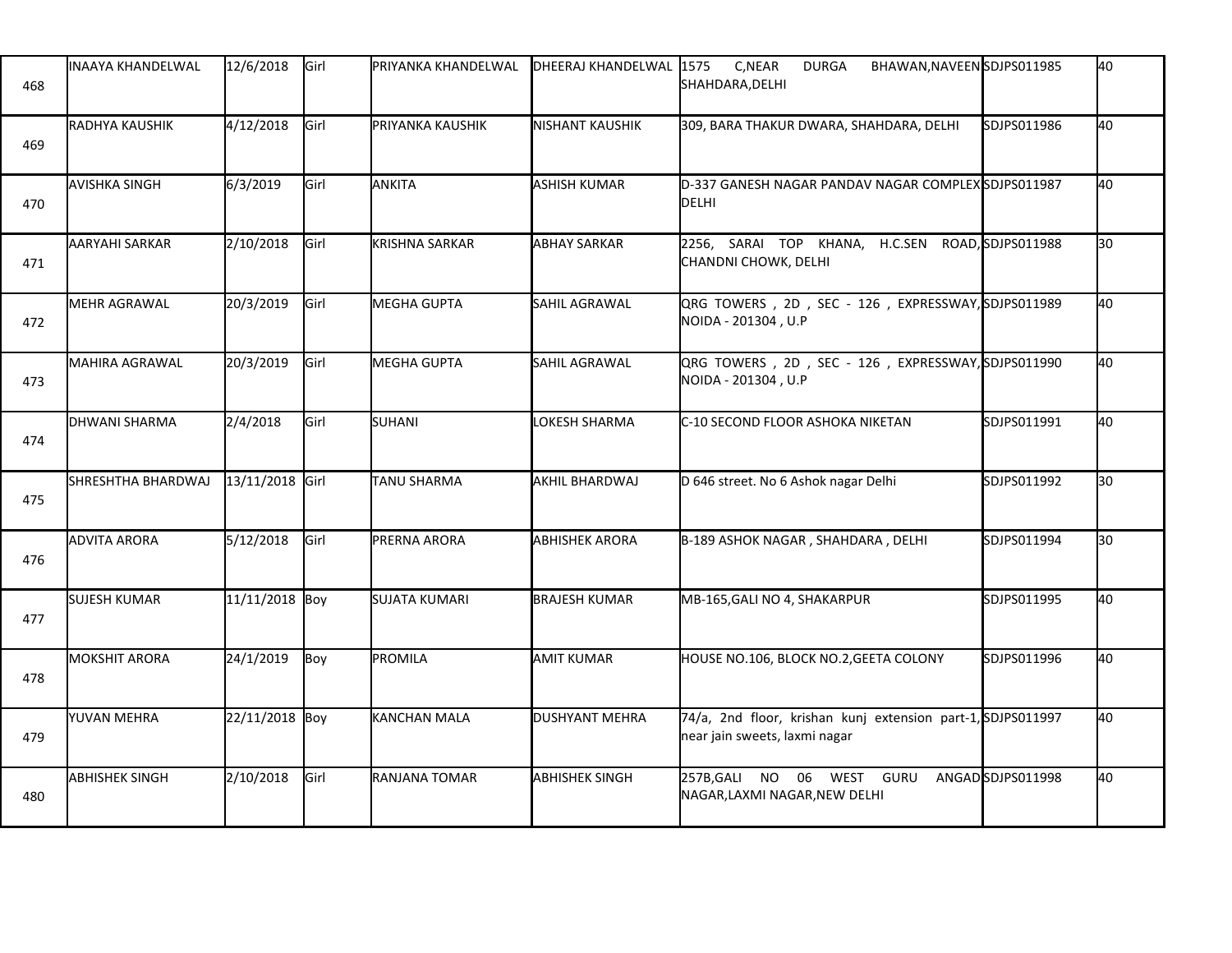| 481 | <b>DISHA AGGRWAL</b>    | 29/11/2018 Girl |             | RUCHI AGGRWAL       | <b>GAURAV KUMAR</b>      | 90 bank enclave laxmi nagar delhi                                                                    | SDJPS011999 | 40 |
|-----|-------------------------|-----------------|-------------|---------------------|--------------------------|------------------------------------------------------------------------------------------------------|-------------|----|
| 482 | RUBAANI NARANG          | 21/7/2018       | Girl        | AYAAN NARANG        | ASHISH NARANG            | 10, Defence Enclave, Vikas Marg                                                                      | SDJPS012000 | 40 |
| 483 | <b>SUHAANYA BHASKAR</b> | 10/5/2018       | <b>Girl</b> | DR. RASHMI BHASKAR  | <b>DR. GANESH KUMAR</b>  | D-41, SECOND FLOOR , GALI NO-8,, MANDAWALI, SDJPS012001<br><b>FAZALPUR</b>                           |             | 40 |
| 484 | <b>NAISHA AHUJA</b>     | 26/2/2019       | <b>Girl</b> | <b>PARUL KWATRA</b> | <b>ROHIT AHUJA</b>       | C-602, 3rd Floor, Gali No. 3, Ganesh nagar 2, nearSDJPS012003<br>krishna mandir, Shakarpur, Delhi-92 |             | 40 |
| 485 | <b>GARVIT KATHURIA</b>  | 11/12/2018 Boy  |             | DIVYA KATHURIA      | DARSHAN KATHURIA         | 41-A, GALI NO-1, SHYAM NAGAR, KRISHNASDJPS012004<br>NAGAR, DELHI                                     |             | 40 |
| 486 | UDDISH JAYANT           | 12/6/2018       | Boy         | PROMILA             | <b>MAHENDRA KUMAR</b>    | C-12 GURU RAM DASS NAGAR LAXMI NAGAR                                                                 | SDJPS012005 | 40 |
| 487 | MAHESWARI PUHAN         | 1/4/2018        | Girl        | SEEMA SAHU          | <b>PRABHUDATTA PUHAN</b> | B-62, URJAVIHAR STAFF COLONY, MANDAWALI,                                                             | SDJPS012006 | 40 |
| 488 | KAIVALYA AGGARWAL       | 14/11/2018 Girl |             | YAMINI MALHOTRA     | <b>SUNIL KUMAR</b>       | F 5-6, UPPER GROUND, GALI NO. 15, NEW SDJPS012007<br>GOVIND PURA, KRISHNA NAGAR, DELHI               |             | 40 |
| 489 | SHAIZ AIJAZ             | 30/10/2018 Boy  |             | NAGMA TABASSUM      | <b>AIJAZ AHMAD</b>       | -3/127 J EXTN LAXMI NAGAR DELHI                                                                      | SDJPS012008 | 40 |
| 490 | SANCHI AGARWAL          | 2/3/2019        | Girl        | HIMANI AGARWAL      | <b>ISHAN AGARWAL</b>     | 438/5A BHOLANATH NAGAR, SHAHDARA, DELHI-SDJPS012009<br>110032                                        |             | 40 |
| 491 | <b>AARAV KATHURIA</b>   | 12/11/2018 Boy  |             | KIRAN KATHURIA      | <b>AMIT KATHURIA</b>     | 38A 2ND FLOOR GALI NO1 SHYAM NAGARSDJPS012010<br>KRISHNA NAGAR DELHI                                 |             | 40 |
| 492 | PRABAL RUSTAGI          | 22/3/2019       | Boy         | POOJA GUPTA         | PRABAL RUSTAGI           | 4268 A/3 ANSARI ROAD, DARYA GANJ                                                                     | SDJPS012011 | 30 |
| 493 | <b>SAKSHAM KHANNA</b>   | 21/10/2018 Boy  |             | VANDANA             | <b>DINESH KUMAR</b>      | 62-A RADHEY SHYAM PARK EXTENSION KRISHNA SDJPS012012<br>NAGAR DELHI 110051                           |             | 40 |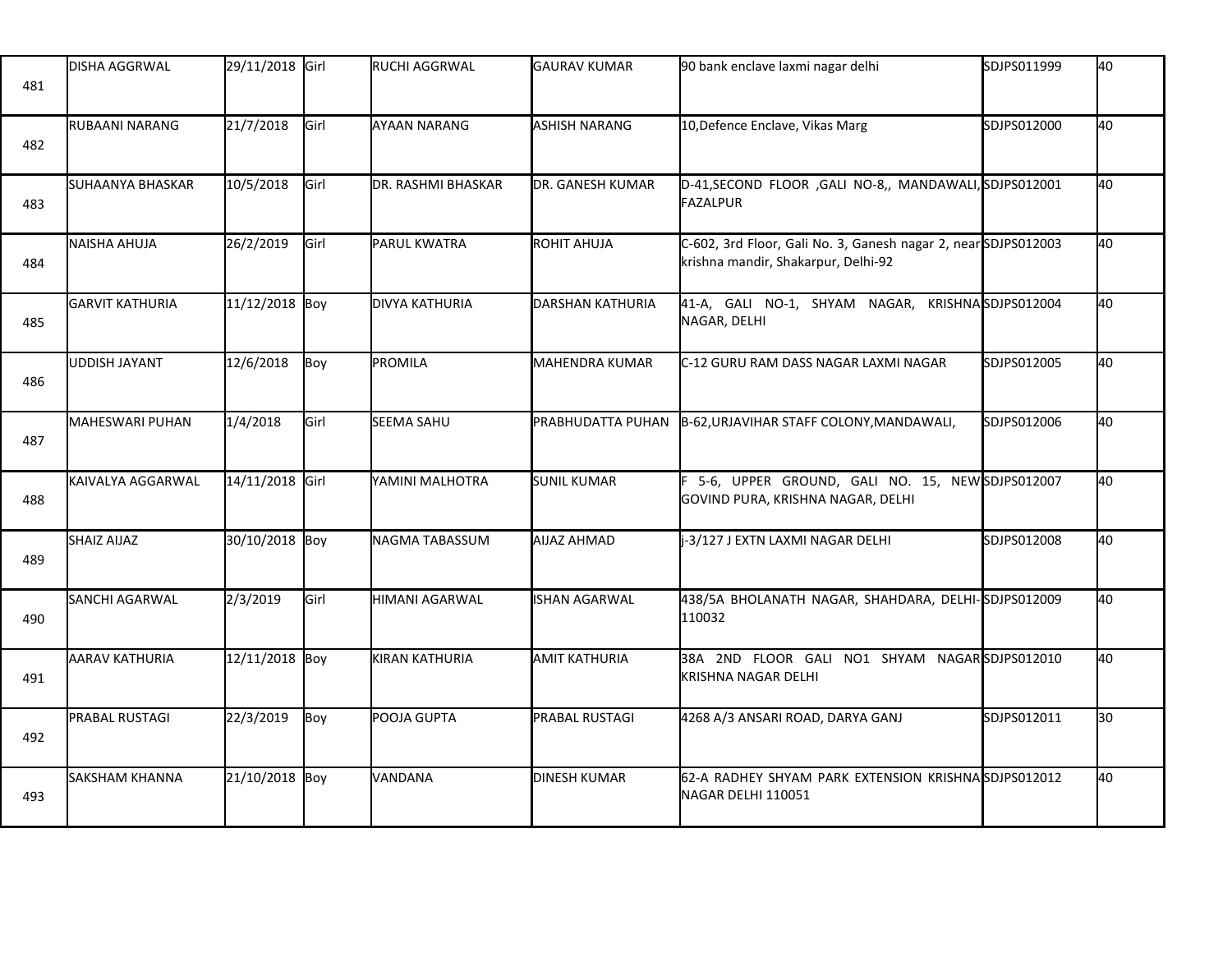| 494 | <b>ARNAV SHARMA</b>     | 25/8/2018       | Boy  | <b>MEGHA TIWARI</b>   | <b>PRASHANT SHARMA</b>    | FLAT NO. 95B   NEW R BLOCK DILSHAD GARDEN <b>İ</b> SDJPS012013<br>DELHI             |                 | 40  |
|-----|-------------------------|-----------------|------|-----------------------|---------------------------|-------------------------------------------------------------------------------------|-----------------|-----|
| 495 | <b>I</b> KARMEKSH GOYAL | 20/6/2018       | Boy  | MANSI                 | RAHUL KUMAR               | 1/2829 ram nagar, shahdara delhi                                                    | SDJPS012014     | 40  |
| 496 | YUVIKA DHAMA            | 8/1/2019        | Girl | <b>JYOTI</b>          | LOKESH KUMAR              | 14, shastri park, chander nagar, krishna nagar, delhi                               | SDJPS012015     | l80 |
| 497 | <b>JASHITH ARORA</b>    | 8/1/2019        | Boy  | UNNATA                | <b>SACHIN ARORA</b>       | G-59 aruna park shakarpur                                                           | SDJPS012016     | 40  |
| 498 | PARSHV JAIN             | 16/9/2018       | Boy  | <b>SHIVANI JAIN</b>   | <b>ANANT JAIN</b>         | E-734, FIRST FLOOR,<br>GANESH NAGAR<br>SHAKARPUR, DELHI                             | II,SDJPS012017  | 40  |
| 499 | <b>SATVIK SINGH</b>     | 14/12/2018 Boy  |      | <b>BHAWANA DABAS</b>  | <b>I</b> SHAILENDRA SINGH | 224 Dhruva Appartment, I.P Extension, Near, SDJPS012018<br>Mother Dairy, Patparganj |                 | 40  |
| 500 | <b>PRISHITA BALI</b>    | 8/5/2018        | Girl | RACHIYATA BALI        | VARUN BALI                | B1-506 Paradise Apartment, 40, I.P Extension                                        | SDJPS012019     | l60 |
| 501 | <b>PRANSHI GOEL</b>     | 28/12/2018 Girl |      | <b>DEEPIKA GOEL</b>   | RAJAT GOEL                | 4/71, BHOLA NATH NAGAR, SHAHDARA, DELHI                                             | SDJPS012020     | 40  |
| 502 | <b>SAHAJ JAIN</b>       | 14/10/2018 Boy  |      | PRERNA JAIN           | <b>YUGAL JAIN</b>         | C-4, Tikona, Park, Naveen Shahdara                                                  | SDJPS012021     | 40  |
| 503 | <b>AAYANSH JAIN</b>     | 1/9/2018        | Boy  | <b>PREETI JAIN</b>    | TARUN JAIN                | W-3, 2ND FLOOR, NAVEEN SHAHDARA, DELHI                                              | SDJPS012022     | 30  |
| 504 | <b>PRANIT GOEL</b>      | 18/12/2018 Boy  |      | <b>YUKTI</b>          | CHIRAG GOEL               | MB-33,<br>GALI<br>NO.2,<br>SHAKARPUR,<br>CHADHARWALA HANDLOOM HOUSE                 | NEARSDJPS012023 | 40  |
| 505 | <b>ATULYA JHA</b>       | 22/8/2018       | Boy  | <b>GHULGUL MISHRA</b> | <b>BRAJ KISHORE JHA</b>   | 453 first floor mandawali fazalpur gali no 3                                        | SDJPS012024     | 40  |
| 506 | VIVAAN GARG             | 30/7/2018       | Boy  | <b>SNEHA JALAN</b>    | <b>I</b> PUSHPENDRA KUMAR | 64, JAGRITI ENCLAVE PHASE 3, DELHI                                                  | SDJPS012025     | 40  |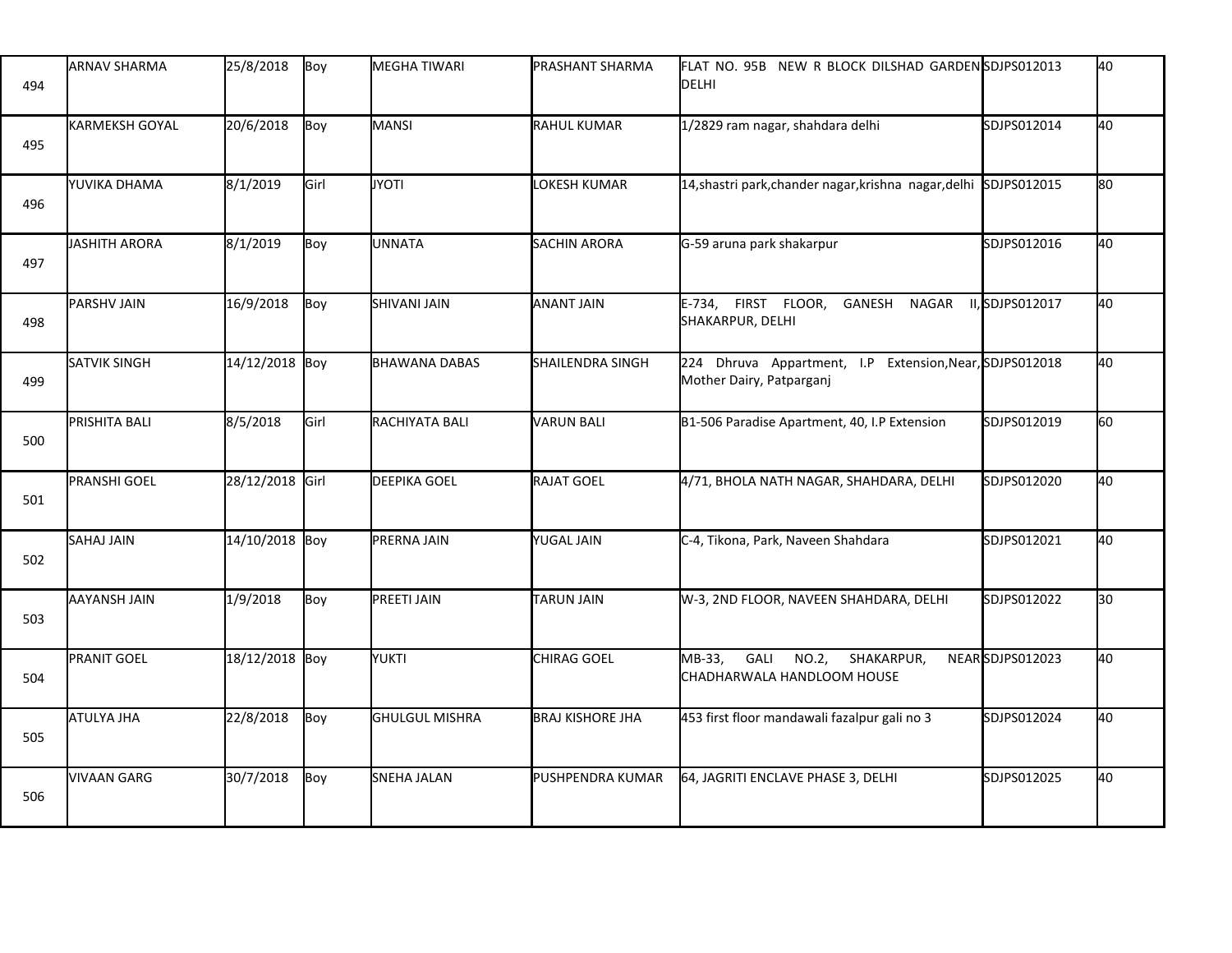| 507 | <b>EKTA MALHOTRA</b>    | 2/9/2018        | Girl          | BHAWNA MALHOTRA          | <b>GOURAV MALHOTRA</b>         | WA 32 Shakarpur Delhi                                                                       | SDJPS012026 | 40  |
|-----|-------------------------|-----------------|---------------|--------------------------|--------------------------------|---------------------------------------------------------------------------------------------|-------------|-----|
| 508 | <b>ATHARRV RELAN</b>    | 15/3/2019       | Boy           | SHILPA PANDITA           | <b>AMIT RELAN</b>              | WB-215, SHAKARPUR, NEAR KRISHNA MANDIR                                                      | SDJPS012027 | 40  |
| 509 | <b>INAAYA MANCHANDA</b> | 10/12/2018 Girl |               | RITU MANCHANDA           | <b>GARVIN MANCHANDA</b>        | 1/10555 Street<br>no 2 Mohan Park, NaveenSDJPS012028<br>shahdara                            |             | 40  |
| 510 | MOHAMMAD IMAAD          | 15/12/2018 Boy  |               | RUHI PARWEEN             | MOHAMMAD AZAM                  | FLAT NUMBER. D-43, RETREAT APARTMENTS, SDJPS012029<br>PLOT NO. 20, IP EXTENSION, PATPARGANJ |             | 40  |
| 511 | ANAYA                   | 21/2/2019       | <b>I</b> Girl | <b>NEHA</b>              | PAWAN KUMAR                    | H.NO.-213, GALI NO-02, NEW LAHORE COLONY SDJPS012030<br><b>SHASTRI NAGAR</b>                |             | 40  |
| 512 | SHANAYA                 | 21/2/2019       | Girl          | NEHA                     | <b>PAWAN KUMAR</b>             | H.NO.-213, GALI NO-02, NEW LAHORE COLONYSDJPS012031<br><b>SHASTRI NAGAR</b>                 |             | 40  |
| 513 | <b>JIYANSHI TIWARI</b>  | 4/6/2018        | Girl          | JAYA TEWARI              | <b>DEEPAK</b><br><b>TEWARI</b> | CHANDRA 342 A/5 South Ganesh Nagar Delhi                                                    | SDJPS012032 | 40  |
| 514 | <b>HARJAS SINGH</b>     | 16/10/2018 Boy  |               | <b>NAVNEET KAUR</b>      | BALVINDER<br><b>OBEROI</b>     | SINGH 30 B/1 NEW KRISHNA NAGAR, DELHI                                                       | SDJPS012033 | 40  |
| 515 | PIHOO BANSAL            | 7/5/2018        | Girl          | RUCHI BANSAL             | <b>KARAN BANSAL</b>            | 5/221 Second Floor Gajju Katra Near Babu RamSDJPS012034<br>School Shahdara Delhi            |             | 40  |
| 516 | AARAINA PARIHAR         | 24/7/2018       | Girl          | <b>ARUNA BIST</b>        | <b>AMIT PARIHAR</b>            | FLAT NO-314-D POCKET-J AND K, DILSHADSDJPS012035<br>GARDEN DELHI-110095                     |             | l30 |
| 517 | <b>ATHARV PARIHAR</b>   | 24/7/2018       | Boy           | <b>ARUNA BIST</b>        | <b>AMIT PARIHAR</b>            | FLAT NO-314-D POCKET-J AND K, DILSHADSDJPS012036<br>GARDEN DELHI-110095                     |             | l30 |
| 518 | TEJAS SINGH ARORA       | 25/6/2018       | Boy           | <b>SIMRAN KAUR ARORA</b> | <b>MANINDER SINGH</b>          | 72-A INDRA PARK, KRISHNA NAGAR                                                              | SDJPS012037 | 40  |
| 519 | SHIVIKA BANSAL          | 8/2/2019        | Girl          | TANU BANSAL              | PUSHKAR BANSAL                 | J -105 B, Street No. 6, Laxmi Nagar, Delhi                                                  | SDJPS012038 | 40  |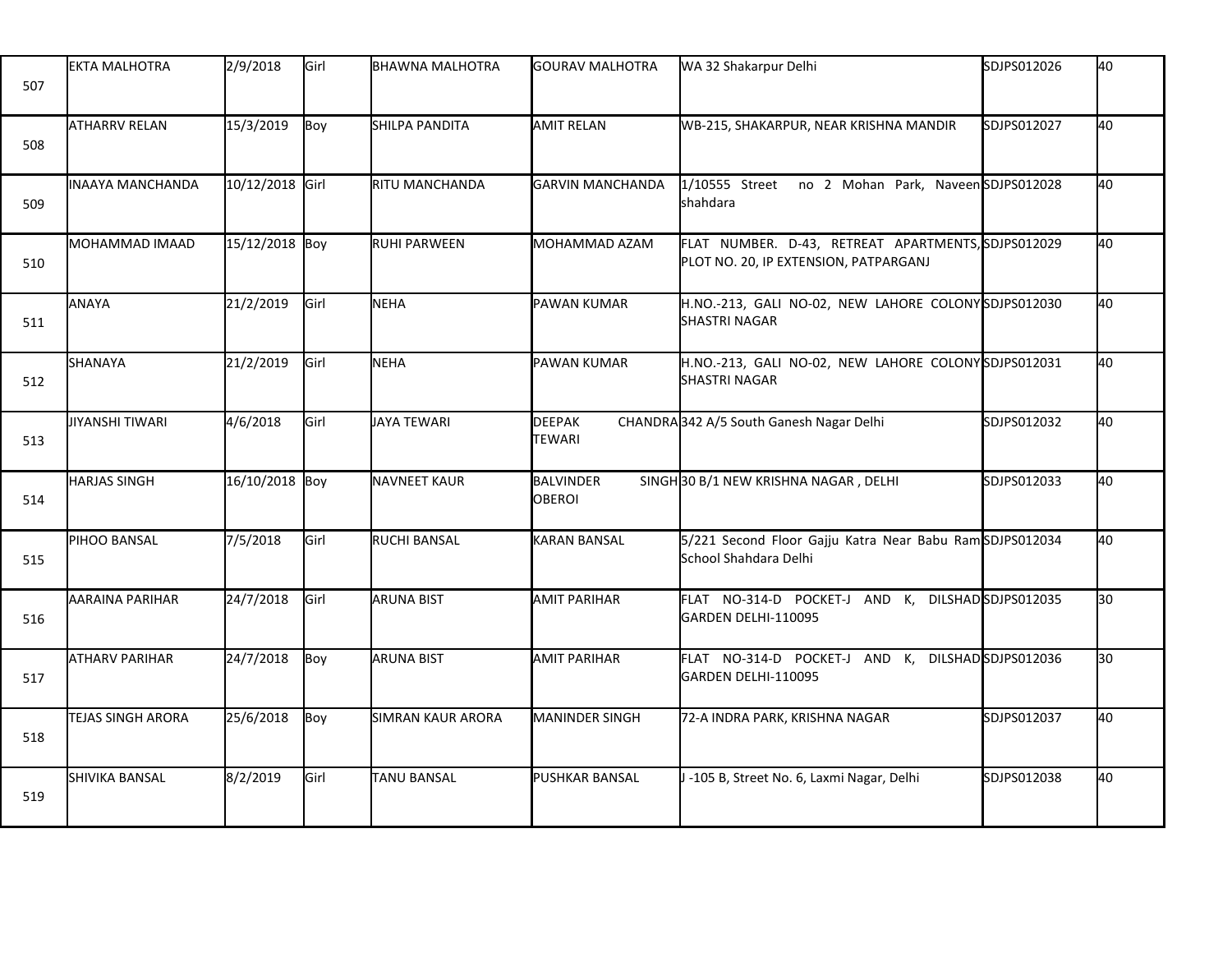| 520 | <b>BHAVIK JAIN</b>    | 1/8/2018        | Boy           | VIDHU JAIN             | ROHIT JAIN             | N-57 (GROUND FLOOR), NARAIN NAGAR, LAXMISDJPS012039<br>NAGAR, DELHI             |             | 40 |
|-----|-----------------------|-----------------|---------------|------------------------|------------------------|---------------------------------------------------------------------------------|-------------|----|
| 521 | YATHARTH ARYA         | 1/7/2018        | Boy           | <b>SHALINI ARYA</b>    | RAJ KAMAL ARYA         | 8/111, GEETA COLONY                                                             | SDJPS012040 | 40 |
| 522 | NIYANSH BHARGAVA      | 29/5/2018       | Boy           | DEEPIKA CHAUDHRY       | NAVEEN KUMAR           | B 83B GALI NO 10, Shashi Gardan, Mayur Vihar, SDJPS012041<br>Ph-1, Delhi        |             | 40 |
| 523 | <b>MANVIK RANJAN</b>  | 15/3/2019       | Boy           | ADITI                  | <b>ALOK RANJAN</b>     | B-14, TAKSHSHILA APARTMENT, I.P. EXTENSION, SDJPS012042<br>DELHI                |             | 40 |
| 524 | <b>NAMAN MITTAL</b>   | 25/6/2018       | Boy           | PRIYANKA GUPTA         | <b>GAURAV MITTAL</b>   | E705, NARWANA APPARTMENT,, IP EXTENTION, SDJPS012043<br>PATPARGANJ DELHI 110092 |             | 40 |
| 525 | <b>ASHVIK SARAOGI</b> | 17/2/2019       | Boy           | ASHU GOYAL             | <b>VIKAS SARAOGI</b>   | D-323, VIVEK VIHAR, PHASE-1, NEAR RAMSDJPS012044<br>MANDIR, DELHI-110095        |             | 40 |
| 526 | KIAANSH SACHDEVA      | 15/6/2018       | Boy           | <b>BHAWNA SACHDEVA</b> | YOGESH SACHDEVA        | K-70, CHHACHHI BUILDING, KRISHNA NAGAR, SDJPS012045<br>DELHI-51                 |             | 40 |
| 527 | <b>KRIDHA DUA</b>     | 15/6/2018       | Girl          | <b>SWATI AHUJA</b>     | DHIRAJ DUA             | 11/25 GEETA COLONY DELHI                                                        | SDJPS012046 | 40 |
| 528 | AAROHI ANAND          | 3/1/2019        | Girl          | KUMARI PALLAWI         | <b>ABHISHEK ANAND</b>  | 342/A5,SOUTH GANESH NAGAR, Near MotherSDJPS012047<br>Dairy                      |             | 40 |
| 529 | <b>VEDANT GUPTA</b>   | 21/12/2018 Boy  |               | MANSI GUPTA            | <b>MOHIT GUPTA</b>     | 238, Aamarpali Apartments, 56, I.P. Extension, SDJPS012048<br>Patparganj, Delhi |             | 40 |
| 530 | YATIKA SEHGAL         | 13/10/2018 Girl |               | SONIKA SEHGAL          | <b>SUNENDER SEHGAL</b> | F-1/2, STREET NO-4, WEST CHANDER NAGAR, SDJPS012049<br>DELHI                    |             | 40 |
| 531 | <b>DHRUVIKA</b>       | 16/10/2018 Girl |               | PRIYA GUPTA            | <b>SUNNY GUPTA</b>     | A-16, STREET NO.-1, WEST CHANDER NAGAR                                          | SDJPS012050 | 40 |
| 532 | <b>SAMAIRA CHOPRA</b> | 20/8/2018       | <b>I</b> Girl | SAKSHI CHOPRA          | RAJIV CHOPRA           | 27/A SHIV PURI EXTN, NEAR KRISHNA NAGAR, SDJPS012051<br>DELHI                   |             | 40 |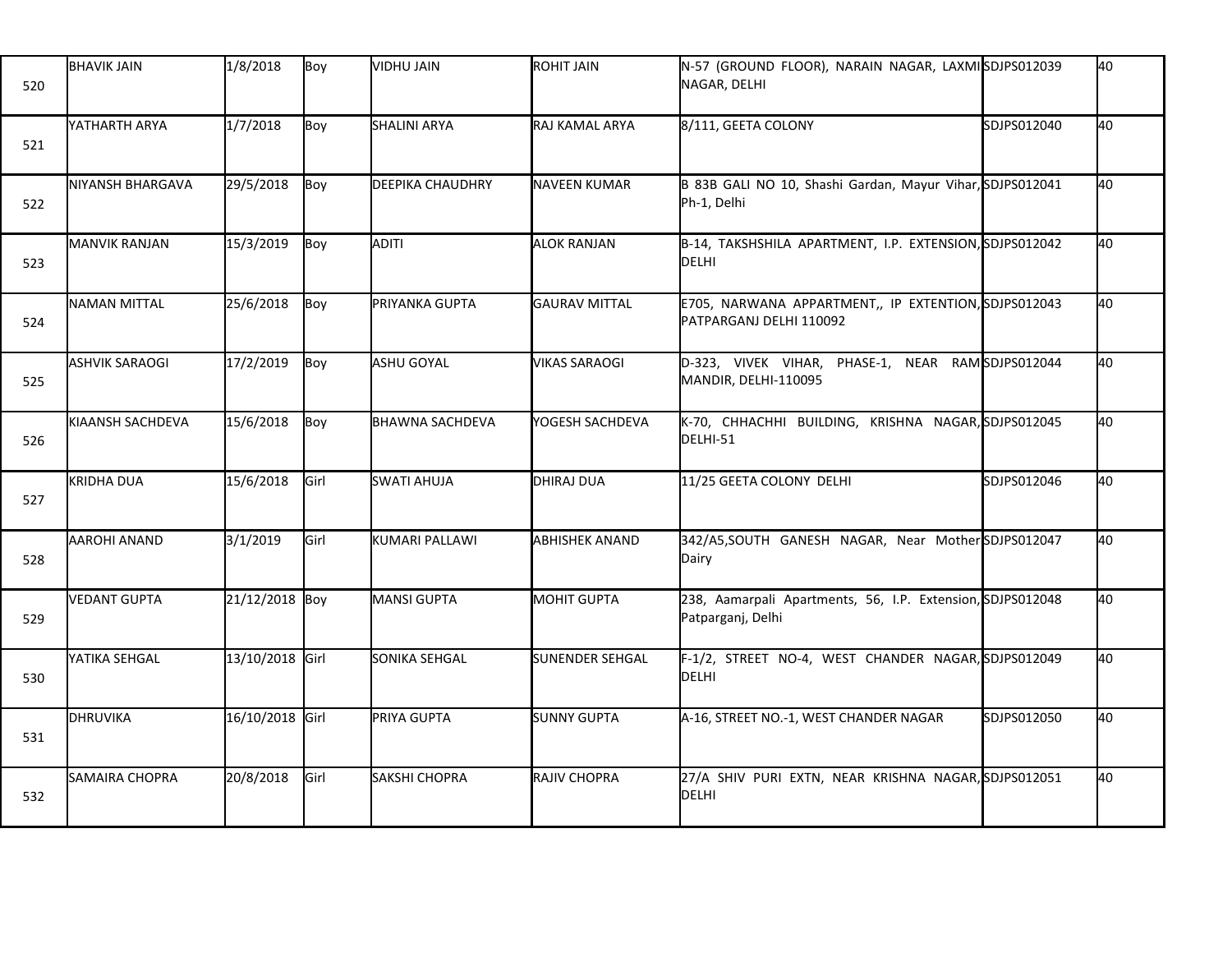| 533 | <b>ATHARV SINGH</b>    | 22/4/2018 | Boy  | NITU NIMESH           | <b>HARVINDER SINGH</b>     | H 48A, STREET NO. 5, NEAR SANJAY PARK, SDJPS012052<br>SHAKAR PUR, DELHI                                   |                       | 40              |
|-----|------------------------|-----------|------|-----------------------|----------------------------|-----------------------------------------------------------------------------------------------------------|-----------------------|-----------------|
| 534 | <b>LABDHI JAIN</b>     | 29/5/2018 | Girl | AAKANKSHA JAIN        | ANSHUL JAIN                | G-121, Preet Vihar                                                                                        | SDJPS012053           | 40              |
| 535 | VISHUDDHI JAIN         | 29/5/2018 | Girl | AAKANKSHA JAIN        | ANSHUL JAIN                | G-121, Preet Vihar                                                                                        | SDJPS012054           | 40              |
| 536 | JIYANSHI ARORA         | 30/6/2018 | Girl | MEENU                 | <b>SURESH ARORA</b>        | 16/90, GEETA COLONY. DELHI                                                                                | SDJPS012055           | 40              |
| 537 | <b>TANVI CHAWLA</b>    | 23/6/2018 | Girl | NISHA                 | YATIN CHAWLA               | 1/33, Geeta colony                                                                                        | SDJPS012056           | 40              |
| 538 | <b>AASHVI MEHRA</b>    | 25/7/2018 | Girl | SHILPA MEHRA          | <b>DINESH MEHRA</b>        | b-2/116 yamuna vihar                                                                                      | SDJPS012057           | $\overline{20}$ |
| 539 | <b>KRISHIV SINHA</b>   | 26/4/2018 | Boy  | <b>BHAWNA KHOKHAR</b> | ABHISHEK<br><b>SINHA</b>   | KUMARB8/695,<br>3RD<br>FLOOR,<br>GANESH<br><b>SHAKARPUR</b>                                               | NAGAR-II, SDJPS012058 | 40              |
| 540 | <b>ADVIK JAIN</b>      | 31/8/2018 | Boy  | CHARU JAIN            | PAWAN JAIN                 | P-125/A, street no 7, shankar nagar extension, SDJPS012059<br>krishna nagar, Delhi                        |                       | 40              |
| 541 | <b>VIVAAN KARN</b>     | 28/9/2018 | Boy  | PRIYA KUMARI KARN     | <b>VINEET KUMAR</b>        | H-285, Rama Krishna Vihar Apartment, Plot No. SDJPS012060<br>29, I.P. Extension, Patparganj, Delhi-110092 |                       | 40              |
| 542 | <b>SHIVANSH TIWARI</b> | 18/5/2018 | Boy  | RUCHI TIWARI          | SHIVENDRA<br><b>TIWARI</b> | KUMARH. No.-40, J&K Block, Laxmi Nagar, Delhi                                                             | SDJPS012061           | 40              |
| 543 | KRIDHA NAYYAR          | 2/11/2018 | Girl | <b>SHAMPY NAYYAR</b>  | <b>SAHIL NAYYAR</b>        | B-10, SOUTH ANARKALI, STREET NO. 8                                                                        | SDJPS012062           | 40              |
| 544 | <b>AYANSH DWIVEDI</b>  | 13/5/2018 | Boy  | CHHAYA DWIVEDI        | <b>ANUPAM DWIVEDI</b>      | B-22, Shashi Garden, Street No 8, Mayur Vihar SDJPS012063<br>phase 1, Delhi                               |                       | 40              |
| 545 | KAAVYA VERMA           | 2/1/2019  | Girl | VANDANA BHASKAR       | <b>NARESH KUMAR</b>        | Flat No 3A/58, First Floor, Block A, Sector 3, SDJPS012064<br>Vaishali, Ghaziabad, UP                     |                       | 30              |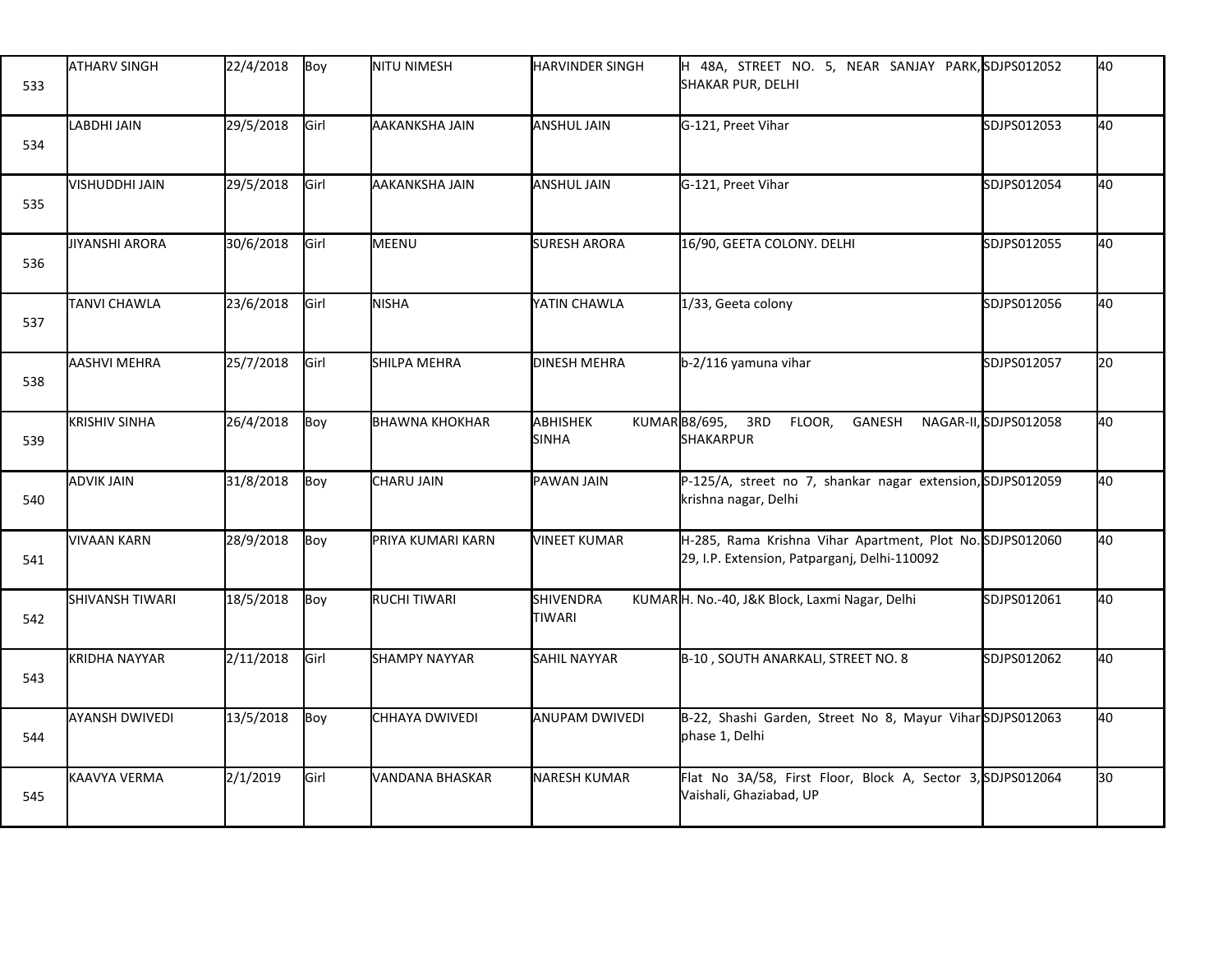| 546 | AAYANSH BHARATIYA       | 3/1/2019        | Boy   | <b>NEELAM SAIN</b>     | RAVIKANT BHARATIYA       | H.NO 367 STREET NO 17, KARKARDOOMA EASTSDJPS012065<br><b>DELHI</b>                                                                       |             | 40 |
|-----|-------------------------|-----------------|-------|------------------------|--------------------------|------------------------------------------------------------------------------------------------------------------------------------------|-------------|----|
| 547 | AADYA JAIN              | 16/11/2018 Girl |       | KAMINI JAIN            | <b>GAURAV JAIN</b>       | 9/2794, STREET NO 4 Kailash Nagar Gandhi Nagar                                                                                           | SDJPS012066 | 40 |
| 548 | <b>MANAS CHANDER</b>    | 22/5/2018       | Boy   | SANGEETA KUMARI        | <b>DINESH CHANDER</b>    | Tulsi Niwas H.No 230/24 E Railway Colony GALISDJPS012067<br>NO 8 Mandawali Fazalpur New Delhi 110092                                     |             | 40 |
| 549 | <b>AKSHAT AGGARWAL</b>  | 11/3/2019       | Boy   | APURVA                 | <b>ANKIT KUMAR</b>       | 51 street no 13 brahampuri, shahadra delhi                                                                                               | SDJPS012068 | 30 |
| 550 | SAMAIRA DEKA            | 12/4/2018       | lGirl | <b>DR FARHA YESMIN</b> | DR MRIGEN<br><b>DEKA</b> | KUMARC/O MRIGEN KUMAR DEKA, HOUSE NO 115, SDJPS012069<br>MEDHA APARTMENT, MAYUR VIHAR PHASE 1<br>EXTENSION, SAHAKARITA MARG, EAST DELHI, |             | 40 |
| 551 | <b>VIVAAN</b>           | 13/12/2018 Boy  |       | MEENAKSHI              | <b>VARUN SAPOLIYA</b>    | HOUSE NO. 6, STREET NO. 3, ARAM PARK, SDJPS012070<br>SHASTRI NAGAR, DELHI                                                                |             | 40 |
| 552 | PRACHI SHARMA           | 29/12/2018 Girl |       | Kriti Dixit            | RAJIV SHARMA             | H-54, street no 15, Jagat Puri, Parawana Road, SDJPS012071<br>Delhi                                                                      |             | 40 |
| 553 | POORNA GANEDIWALA       | 21/1/2019       | Girl  | SUCHIKA GANEDIWALA     |                          | ABHISHEK GANEDIWALA E -62, 4TH FLOOR PREET VIHAR DEHI                                                                                    | SDJPS012072 | 40 |
| 554 | <b>JAKSH KOHLI</b>      | 15/1/2019       | Boy   | <b>HIMANI KOHLI</b>    | <b>GAURAV KOHLI</b>      | 7/245 GEETA COLONY                                                                                                                       | SDJPS012073 | 40 |
| 555 | <b>DIVISHA RATHI</b>    | 24/4/2018       | Girl  | RADHIKA RATHI          | <b>SACHIN RATHI</b>      | B-115, SURYA NAGAR, NEAR NEHRU PARK, SDJPS012074<br>GHAZIABAD, UTTAR PRADESH                                                             |             | 40 |
| 556 | <b>DIVYANSH KAUSHIK</b> | 11/5/2018       | Boy   | SUNITI KUMARI          | KAUSHAL KUMAR            | S-173, SCHOOL BLOCK, SHAKARPUR, DELHI                                                                                                    | SDJPS012075 | 40 |
| 557 | INAYA GUPTA             | 12/3/2019       | Girl  | SHAIFALI GUPTA         | <b>AMAN GUPTA</b>        | 190, H S BLOCK, GALI NO. 1, BHOLA NATH NAGAR, SDJPS012076<br>SHAHDARA DELHI                                                              |             | 40 |
| 558 | <b>IVAAN GUPTA</b>      | 12/3/2019       | Boy   | SHAIFALI GUPTA         | <b>AMAN GUPTA</b>        | 190, H S BLOCK, GALI NO. 1, BHOLA NATH NAGAR, SDJPS012077<br>SHAHDARA DELHI                                                              |             | 40 |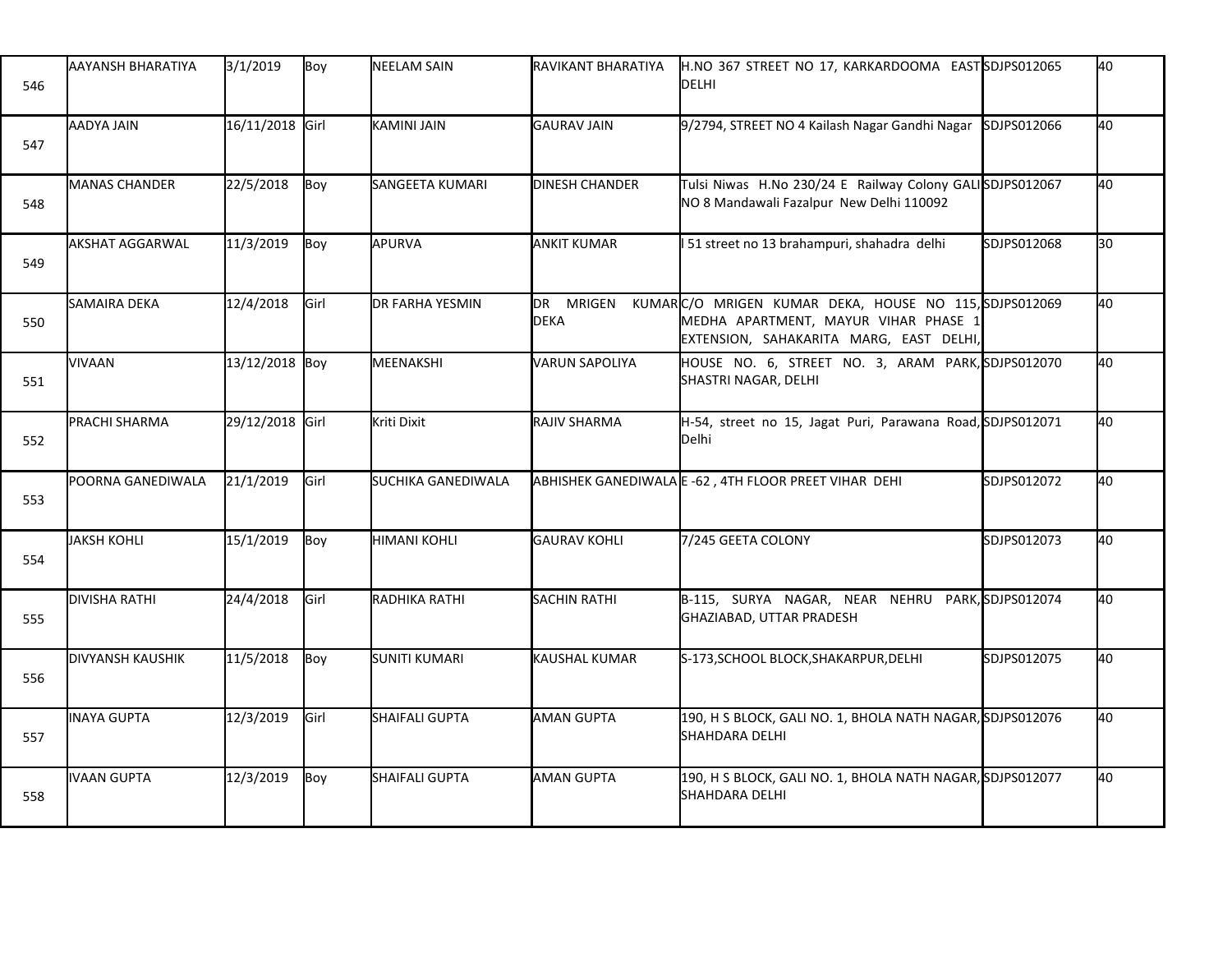| 559 | <b>JASMAIRA KAUR</b> | 15/10/2018 Girl |               | KOMAL PREET KAUR    | <b>ASHMEET SINGH SETHI</b> | 67-68, 2ND FLOOR, SILVER PARK, SHIVPURI, SDJPS012078<br>KRISHNA NAGAR, DELHI           |             | 40   |
|-----|----------------------|-----------------|---------------|---------------------|----------------------------|----------------------------------------------------------------------------------------|-------------|------|
| 560 | SHIVANSH JAIN        | 28/1/2019       | Boy           | NEHA MITTAL         | <b>MAYANK JAIN</b>         | E-130, Street No.5, Pandav Nagar, Delhi - 110091                                       | SDJPS012079 | 40   |
| 561 | SAANVI SANKRITYA     | 26/4/2018       | <b>I</b> Girl | <b>CHHAYA RANI</b>  | KUMAR<br>SANKRITYA         | SUBHAMA-12, 3RD FLOOR, GALI NO:1, SOUTH GANESHSDJPS012080<br>NAGAR, DELHI-110092       |             | 40   |
| 562 | <b>ISHANK ARORA</b>  | 14/9/2018       | Boy           | REEMA SACHDEVA      | <b>JAGDISH KUMAR</b>       | B-2, 2ND FLOOR, SOUTH ANARKALI, GALI NO. 8, SDJPS012081<br>KRISHNA NAGAR, EAST DELHI   |             | 40   |
| 563 | RADHYA KAKKAR        | 1/1/2019        | Girl          | KANIKA KAKKAR       | RAHUL KAKKAR               | GROUND FLOOR, SPRING HOUSE GRAND MALL, SDJPS012082<br><b>MG ROAD GURGAON</b>           |             | 40   |
| 564 | <b>MEHAR RANA</b>    | 14/1/2019       | Girl          | TWINKLE SHARMA      | ADITYA RANA                | S-401, ANUPAM PARTMENTS, EAST ARJUNSDJPS012083<br>NAGAR, Delhi                         |             | 40   |
| 565 | <b>VIAAN TIWARI</b>  | 10/5/2018       | Boy           | <b>VIJETA SHAH</b>  | <b>ANKIT TIWARI</b>        | 32/a,indra<br>no.11, chander SDJPS012084<br>park<br>ext.,strret<br>nagar, delhi-110051 |             | 40   |
| 566 | RIYA SHARMA          | 4/9/2018        | Girl          | RITIKA VASUDEVA     | <b>JITENDRA</b><br>SHARMA  | KUMAR1/6135, STREET NO.2, EAST ROHTASH NAGAR, SDJPS012085<br><b>SHAHDARA</b>           |             | 80   |
| 567 | <b>MAHIRA JAIN</b>   | 6/12/2018       | Girl          | CHHAVI JAIN         | <b>ABHAY JAIN</b>          | B-15, ASHOKA NIKETAN, SURAJMAL VIHAR, EASTSDJPS012086<br>DELHI                         |             | 40   |
| 568 | AARNA SHARMA         | 2/10/2018       | Girl          | <b>SUCHI SHARMA</b> | NIDHISH BHARDWAJ           | HOUSE NO. 77 VIGYAN VIHAR NEAR YAMUNASDJPS012087<br><b>SPORTS COMPLEX</b>              |             | l60. |
| 569 | <b>VEDANT GUPTA</b>  | 3/9/2018        | Boy           | <b>GEETA GUPTA</b>  | SUMIT GUPTA                | A - 200, SANJAY PARK SHAKARPUR DELHI - 110092 SDJPS012088                              |             | 40   |
| 570 | <b>MANHAR GARG</b>   | 12/8/2018       | Boy           | <b>SHRUTI GUPTA</b> | <b>AMAN GUPTA</b>          | 97, 3RD FLOOR, SAVITA VIHAR, DELHI                                                     | SDJPS012089 | 40   |
| 571 | <b>ARVIKA SINGH</b>  | 22/7/2018       | Girl          | <b>DIVYA GAUTAM</b> | AMIT KUMAR ANSHU           | 33 C POCKET C Mayur Vihar PHASE 2                                                      | SDJPS012090 | 40   |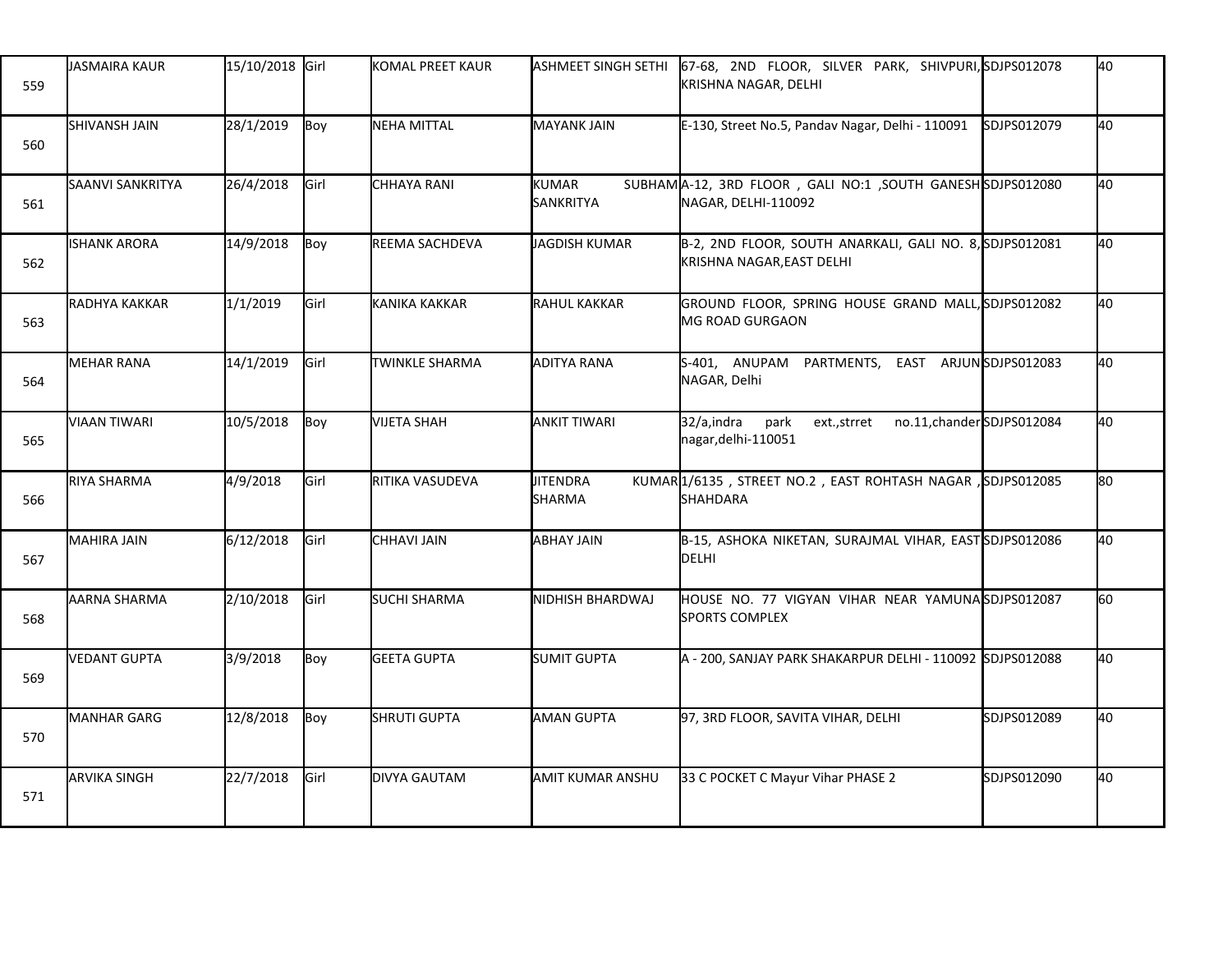| 572 | <b>GRANTH PRATAP SINGH</b> | 2/7/2018        | Boy   | <b>SINNY MONGIA</b>   | SURYA PRATAP SINGH      | H.No-7, 3rd Floor, East Guru Angad Nagar, GaliSDJPS012091<br>No-6, Delhi - 110092        |             | 40  |
|-----|----------------------------|-----------------|-------|-----------------------|-------------------------|------------------------------------------------------------------------------------------|-------------|-----|
| 573 | DANIKA RAWAT               | 28/8/2018       | Girl  | <b>ASHIMA ANAND</b>   | MR. JYOTI RAWAT         | HIM VIHAR APPARTMENT, FLAT NO 50 PLOT NO 8SDJPS012092<br>IP EXTENSION                    |             | 40  |
| 574 | <b>KASHVI SAINI</b>        | 22/12/2018 Girl |       | <b>KOMAL SAINI</b>    | <b>RAHUL SAINI</b>      | B-22 Vikalp Apartment I P Extension                                                      | SDJPS012093 | 40  |
| 575 | <b>SURKHI JAIN</b>         | 11/2/2019       | Girl  | <b>ISHAN JAIN</b>     | <b>ISHAN JAIN</b>       | 469, Friends Society, Sector 12, Vasundhara                                              | SDJPS012094 | 30  |
| 576 | ADVITAA                    | 9/2/2019        | lGirl | <b>JYOTI</b>          | <b>ANU KUMAR</b>        | H.No. 71A/2B GALI NO 04, IDGAH ROAD BHOLASDJPS012095<br><b>NATH NAGAR DELHI</b>          |             | 40  |
| 577 | DIVIJA ANAND               | 23/10/2018 Girl |       | <b>KOMAL</b>          | <b>PRAMOD KUMAR</b>     | B-18/221, PHARMA APARTMENT, PLOT NO.88, I.P. SDJPS012096<br>EXTENSION, PATPARGANJ, DELHI |             | 40  |
| 578 | <b>RONIT GUPTA</b>         | 10/10/2018 Boy  |       | NEHA GUPTA            | <b>SOURAV GUPTA</b>     | D-120, street no. 6 laxmi nagar delhi                                                    | SDJPS012097 | 80  |
| 579 | <b>PARTEET KAUR</b>        | 25/8/2018       | Girl  | <b>GURINDER KAUR</b>  | <b>SWARNDEEP SINGH</b>  | 124/1, WEST AZAD NAGAR, STREET NO. 3                                                     | SDJPS012098 | l80 |
| 580 | KUSHAAN BADHWAR            | 2/10/2018       | Boy   | PRIYA BADHWAR         | JAI KISHAN BADHWAR      | A-71 GALI NO 6 JAGAT PURI KRISHNA NAGARSDJPS012099<br>DELHI 110051                       |             | 40  |
| 581 | <b>REEYANSH JAIN</b>       | 21/9/2018       | Boy   | <b>RUCHI JAIN</b>     | PRASHANT JAIN           | FLAT A-503, PRINCE APARTMENTS, PLOT NO. 54, I. SDJPS012100<br>P. EXTENSION, DELHI        |             | 60  |
| 582 | MEDHANSH AGGARWAL          | 16/7/2018       | Boy   | ANU AGGARWAL          | SAURABH AGGARWAL        | 991, BHOLA NATH NAGAR, SHAHDARA , DELHI                                                  | SDJPS012101 | 60  |
| 583 | PARISHA BHALANI            | 29/12/2018 Girl |       | <b>DEEPTI BHALANI</b> | <b>NITIN BHALANI</b>    | Block NO 13 House No 262 Geeta Colony Delhi SDJPS012102<br>110031                        |             | 40  |
| 584 | <b>ATHARV AGGARWAL</b>     | 28/5/2018       | Boy   | ASHIKA AGGARWAL       | <b>BHAVESH AGGARWAL</b> | R319-A, RAMESH PARK, LAXMI NAGAR, DELHI                                                  | SDJPS012103 | 40  |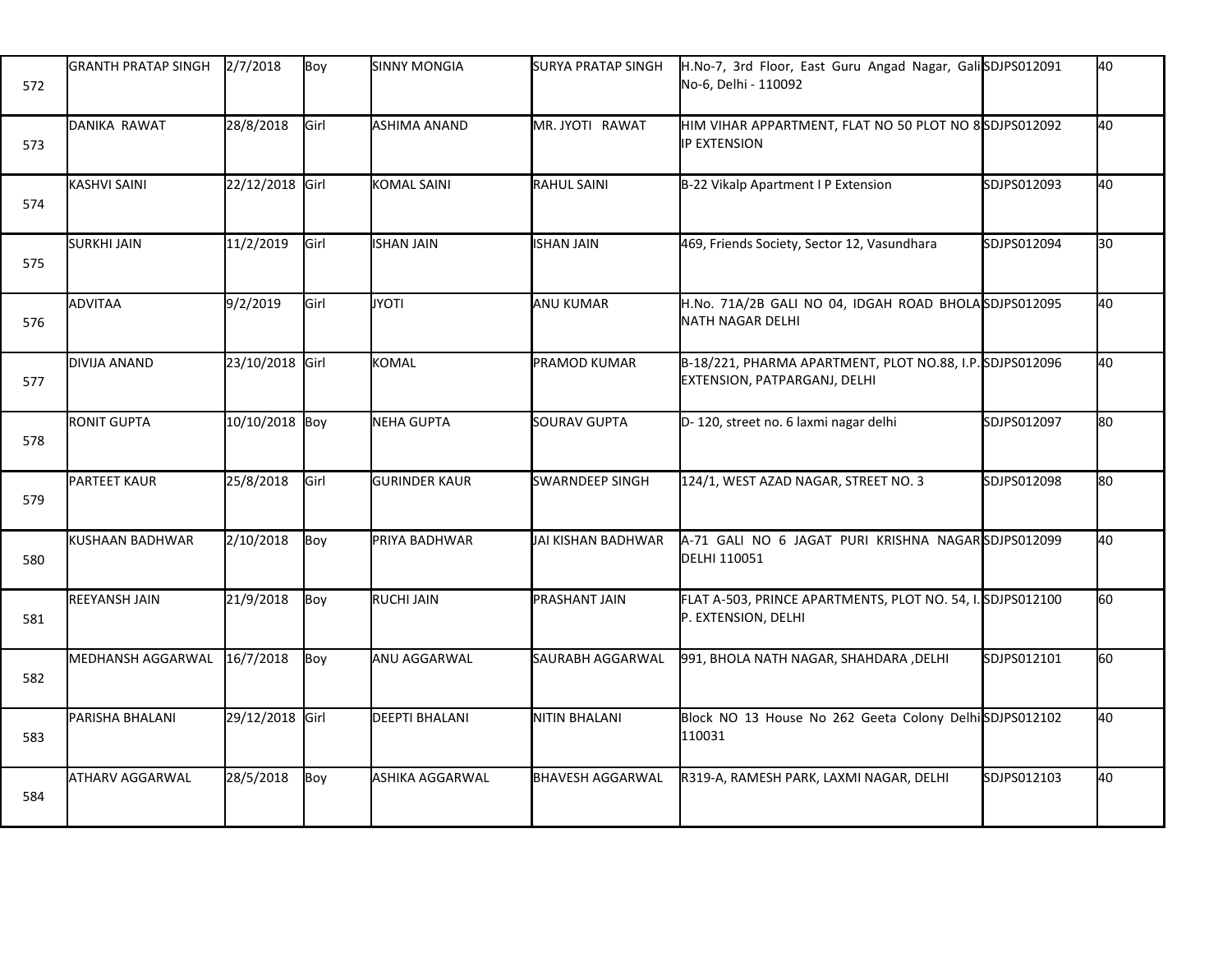| 585 | INAAYA AZMAT                    | 28/4/2018      | Girl | <b>AZRA</b>              | <b>FAISAL JAMAL</b>       | F-435, Street - 15, Chand Bagh, opp Yamuna Vihar SDJPS012104<br><b>B Block, Delhi - 110094</b>    |              | 30               |
|-----|---------------------------------|----------------|------|--------------------------|---------------------------|---------------------------------------------------------------------------------------------------|--------------|------------------|
| 586 | JASKIRAT SINGH SANDHU 21/9/2018 |                | Boy  | <b>HARPREET KAUR</b>     | SANDHU                    | ONKAR PREET SINGH 2A/12, Geeta Colony, Delhi                                                      | SDJPS012105  | 40               |
| 587 | PRADYUT                         | 17/11/2018 Boy |      | SONALI RAMTEKE           | <b>PRATIK BOMBARDE</b>    | FLAT NO. 88/89 PLOT NO. 39 SAVARKARSDJPS012106<br>APARTMENT I.P EXTENSION PATPARGANJ              |              | 40               |
| 588 | <b>TAASHVI AREN</b>             | 22/7/2018      | Girl | PRIYANKA GUPTA           | <b>VIKAS GUPTA</b>        | 188 BANK ENCLAVE LAXMI NAGAR DELHI                                                                | SDJPS012107  | 100              |
| 589 | <b>TRIYAKSH AREN</b>            | 11/10/2018 Boy |      | <b>BABITA GUPTA</b>      | <b>GAURAV GUPTA</b>       | <b>188 BANK ENCLAVE DELHI</b>                                                                     | SDJPS012108  | 80               |
| 590 | MANVEER RANA                    | 28/8/2018      | Boy  | ANITA                    |                           | PRAVEEN KUMAR RANA House No.- 17, Ground Floor, Vijay Block, LaxmiSDJPS012109<br>Nagar, New Delhi |              | 40               |
| 591 | <b>IEVAAN JAIN</b>              | 9/11/2018      | Boy  | <b>PRACHI JAIN</b>       | IANUJ JAIN                | 115, Bank Enclave, Laxmi Nagar, Delhi                                                             | SDJPS012110  | 40               |
| 592 | <b>ADHYAN JAIN</b>              | 24/12/2018 Boy |      | CHARU JAIN               | <b>SAURABH JAIN</b>       | A-69, STREET NO 10, EAST AZAD NAGAR, KRISHNASDJPS012111<br>NAGAR, DELHI                           |              | 40               |
| 593 | AARUNYA PANTHRI                 | 14/7/2018      | Girl | <b>SHIVANI PANTHRI</b>   | <b>NAVEEN PANTHRI</b>     | G-12, Illrd Floor, East Chander Nagar, Delhi<br>110051                                            | -SDJPS012112 | 40               |
| 594 | <b>AYANSH BANSAL</b>            | 12/4/2018      | Boy  | MANISHA BANSAL           | <b>ANKIT BANSAL</b>       | F-9/17, krishna nagar, 1st floor, delhi-110051                                                    | SDJPS012113  | 40               |
| 595 | <b>AVIKA MITTAL</b>             | 3/9/2018       | Girl | ANJALI                   | AVIKA                     | 176C, POCKET 1, MAYUR VIHAR PHASE 1                                                               | SDJPS012114  | 40               |
| 596 | <b>ISHAN DAVE</b>               | 28/11/2018 Boy |      | DR.PRACHI<br><b>DAVE</b> | ABHISHEKOR. ABHISHEK DAVE | FLAT NO-517, POCKET E, MAYUR VIHAR PHASE 2, SDJPS012115<br>DELHI                                  |              | 40               |
| 597 | PRISHA SAINI                    | 5/2/2019       | Girl | RASHMI SAINI             | VIBHU SAINI               | A-34, MASOODPUR, VASANT KUNJ                                                                      | SDJPS012116  | 10 <sup>10</sup> |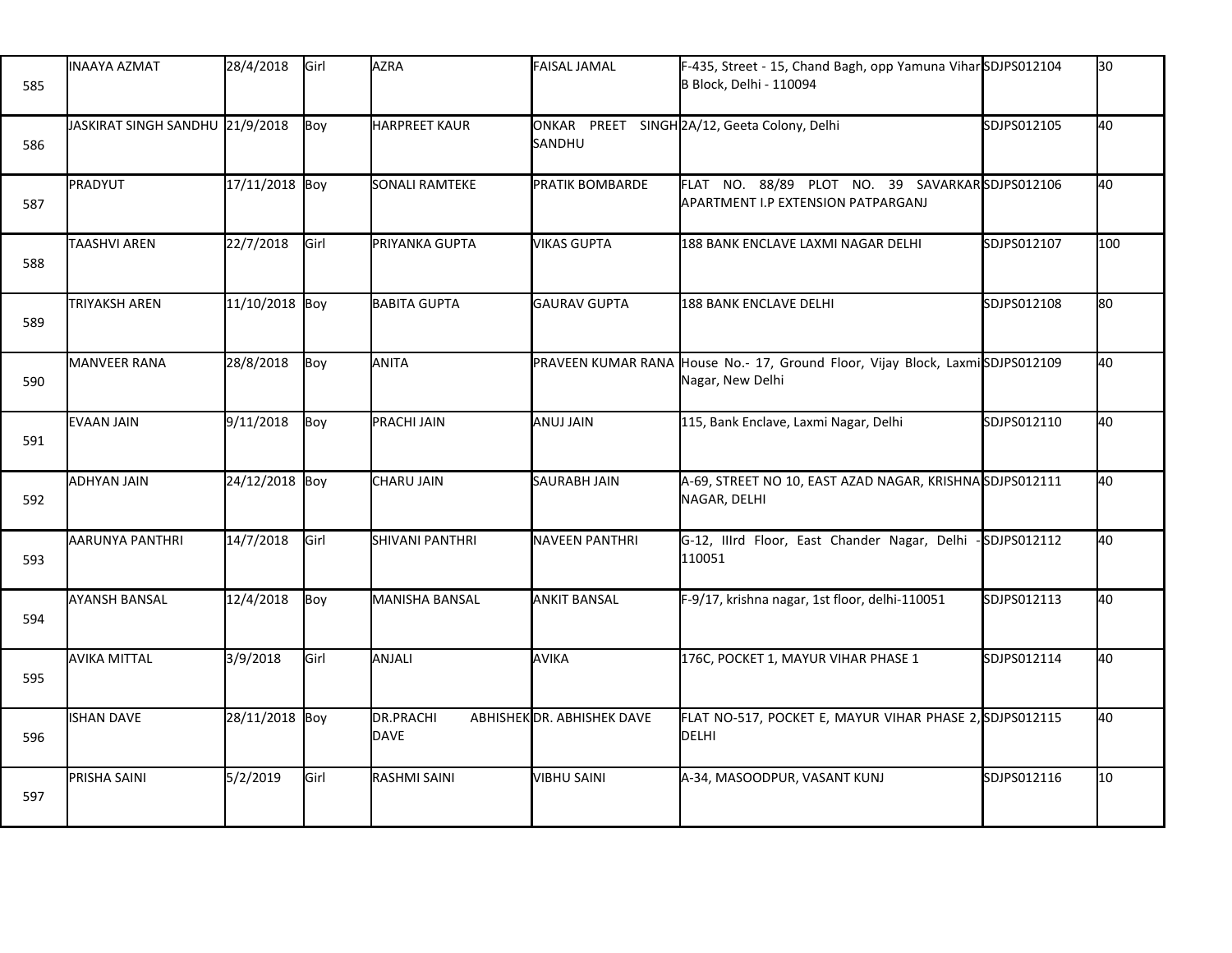| 598 | <b>TAKSHIL JAIN</b>    | 29/5/2018       | Boy  | AKANSHA JAIN         | <b>GAURAV JAIN</b>        | M-79 ,JAGAT RAM PARK, LAXMI NAGAR ,DELHI                                                 | SDJPS012117 | 40  |
|-----|------------------------|-----------------|------|----------------------|---------------------------|------------------------------------------------------------------------------------------|-------------|-----|
| 599 | MOHD IBRAHIM KHAN      | 25/3/2019       | Boy  | <b>FARHA KHAN</b>    | MOHD<br><b>KHAN</b>       | MAYRAJUDDINR-110, STREET NO 04, RAMESH PARK, LAXMISDJPS012118<br>NAGAR, DELHI            |             | 40  |
| 600 | <b>I</b> GARVIT SINGH  | 20/6/2018       | Boy  | NEHA PANDEY          | <b>KUMAR GAURAV</b>       | MB-8, FIRST FLOOR, MASTER BLOCK, SHAKARPUR, SDJPS012119<br><b>DELHI</b>                  |             | 40  |
| 601 | <b>VARUN GUPTA</b>     | 3/7/2018        | Boy  | İMINAKSHI KUMARI     | DIPENDRA KUMAR            | A-19, G.F., STREET NO-3, JAGATPURI, KRISHNASDJPS012120<br>NAGAR, DELHI-110051            |             | 40  |
| 602 | <b>DIYA GUPTA</b>      | 3/7/2018        | Girl | MINAKSHI KUMARI      | DIPENDRA KUMAR            | A-19, G.F., STREET NO-3, JAGATPURI, KRISHNASDJPS012121<br>NAGAR, DELHI-110051            |             | 40  |
| 603 | <b>ATHARV JAIN</b>     | 2/2/2019        | Boy  | REEMA JAIN           | <b>ARIHANT JAIN</b>       | H. NO. 2511, GALI NO. 12, BIHARI COLONY, SDJPS012123<br>SHAHDARA, DELHI                  |             | 40  |
| 604 | <b>AVNI PARASHAR</b>   | 18/11/2018 Girl |      | JYOTI PARASHAR       | <b>VIKAS PARASHAR</b>     | E-49, FIRST FLOOR, GALI NO 1, WEST VINODSDJPS012124<br>NAGAR, NEW DELHI                  |             | 40  |
| 605 | <b>SHAANVI KAUSHIK</b> | 4/4/2018        | Girl | DR MINAKSHI SHARMA   | DR RAVI KUMAR             | 165 BRAHAMAN BASTI, Mandawali Fazalpur, East SDJPS012125<br>Delhi                        |             | 80  |
| 606 | JESSICA SINGH          | 18/2/2019       | Girl | <b>GRETA SINGH</b>   | <b>DEEPAK KUMAR SINGH</b> | Core-6A, Ist Floor, India Habitat Centre, Lodhi Road SDJPS012126                         |             | 30  |
| 607 | JOSHUA SINGH           | 18/2/2019       | Boy  | <b>GRETA SINGH</b>   | <b>DEEPAK KUMAR SINGH</b> | Core-6A, Ist Floor, India Habitat Centre, Lodhi Road SDJPS012127                         |             | l30 |
| 608 | VEDARTH ANAND          | 3/9/2018        | Boy  | <b>SHEELU RAKESH</b> | <b>RAJEEV RAKESH</b>      | 4/2310 street no 4, Bihari colony shahdara                                               | SDJPS012128 | 40  |
| 609 | <b>DITYA YADAV</b>     | 19/11/2018 Girl |      | <b>SHWETA YADAV</b>  | <b>AMIT KUMAR YADAV</b>   | 15-A/16-B (2nd Floor, L-Corner) B-Block, Pandav SDJPS012129<br>Nagar (Near D Park) Delhi |             | 40  |
| 610 | SAANVI JINDAL          | 4/5/2018        | Girl | KHUSHBOO GOYAL       | <b>ANKIT GUPTA</b>        | U-203A jindal house shakarpur                                                            | SDJPS012130 | 40  |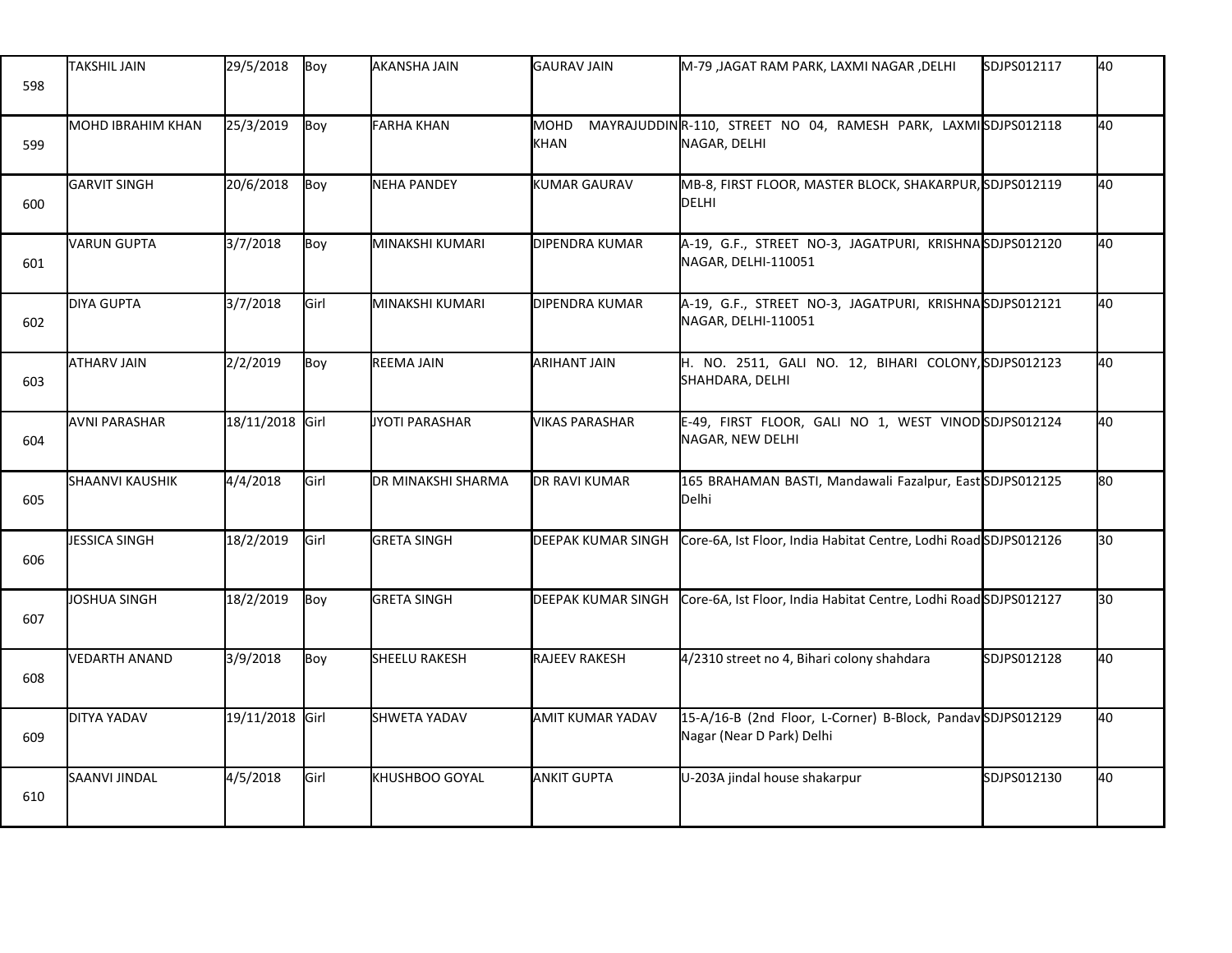| 611 | ADVITA                 | 9/3/2019       | Girl        | PREETI                  | DHEERAJ                   | A-202 rajiv gali no.1 mandawali fazalpur                                                          | SDJPS012131 | 40 |
|-----|------------------------|----------------|-------------|-------------------------|---------------------------|---------------------------------------------------------------------------------------------------|-------------|----|
| 612 | <b>AARAV SAGAR</b>     | 23/11/2018 Boy |             | PRIYA KARDAM            | <b>ATUL KUMAR SAGAR</b>   | A-19, Gali No-8, South Anarkali Extn Post KrishnaSDJPS012132<br>Nagar                             |             | 80 |
| 613 | <b>AMYRA KHERA</b>     | 6/8/2018       | Girl        | KANIKA KHERA            | <b>MANISH KHERA</b>       | HOUSE NUMBER- 1/5945,<br>KABOOL NAGAR, SDJPS012133<br>SHAHDARA                                    |             | 40 |
| 614 | <b>DEVAANSH TYAGI</b>  | 16/2/2019      | Boy         | ANJALI                  | <b>DEEPANSHU TYAGI</b>    | B91 staff quarter police station geeta colony                                                     | SDJPS012134 | 40 |
| 615 | <b>GAURI RASWANT</b>   | 4/6/2018       | Girl        | <b>VIDHI RASWANT</b>    | <b>NAVEEN RASWANT</b>     | FF-15A, LAXMI NAGAR, DELHI-92                                                                     | SDJPS012135 | 40 |
| 616 | YANSH ARORA            | 31/1/2019      | Boy         | PRIYA ARORA             | <b>GAGAN ARORA</b>        | Flat No. 603, Ground floor, kanungo Apartment , SDJPS012136<br>Patparganj                         |             | 40 |
| 617 | SAKEENA ZEHRA          | 28/6/2018      | Girl        | <b>SHAHEEN</b>          | <b>HASSAN ABBAS RIZVI</b> | E-11 gali no.2 new govindpura                                                                     | SDJPS012137 | 40 |
| 618 | <b>GURMEHAR KAUR</b>   | 28/9/2018      | Girl        | <b>GURPREET KAUR</b>    | <b>BHAGWINDER SINGH</b>   | FLAT N0. 56, GEETA APARTMENTS, GEETA COLONY SDJPS012138                                           |             | 40 |
| 619 | <b>RUDRANSH SHARMA</b> | 31/12/2018 Boy |             | <b>GUNJAN CHOUDHARY</b> | <b>PRATEEK SHARMA</b>     | 72-A, Street nu 5, Old Arjun Nagar                                                                | SDJPS012139 | 40 |
| 620 | <b>AARAV AHI</b>       | 24/12/2018 Boy |             | <b>HEMA AHI</b>         | PANKAJ AHI                | III-F 50, VAISHALI SECTOR-3                                                                       | SDJPS012140 | 40 |
| 621 | <b>YASH JHA</b>        | 26/6/2018      | Boy         | ASHIMA BHARGAV          | <b>ABHINAV JHA</b>        | 1/11587 B , Street No 3, Subhash ParkSDJPS012141<br>Extension, Naveen Shahdara. Near Laxmi Sweets |             | 40 |
| 622 | <b>AAIRA KHAN</b>      | 14/1/2019      | Girl        | <b>IRAM KHALIL</b>      | <b>AJMAL KHAN</b>         | 9/13-B, STREET NO -5, AMBEDKAR COLONY, SDJPS012142<br>MAUJPUR, DELHI                              |             | 30 |
| 623 | <b>SAANVI SINGH</b>    | 11/2/2019      | <b>Girl</b> | NEELAM PAL              | ATUL KUMAR SINGH          | F186, 1st Floor, Mangal Bazar Laxmi Nagar                                                         | SDJPS012143 | 40 |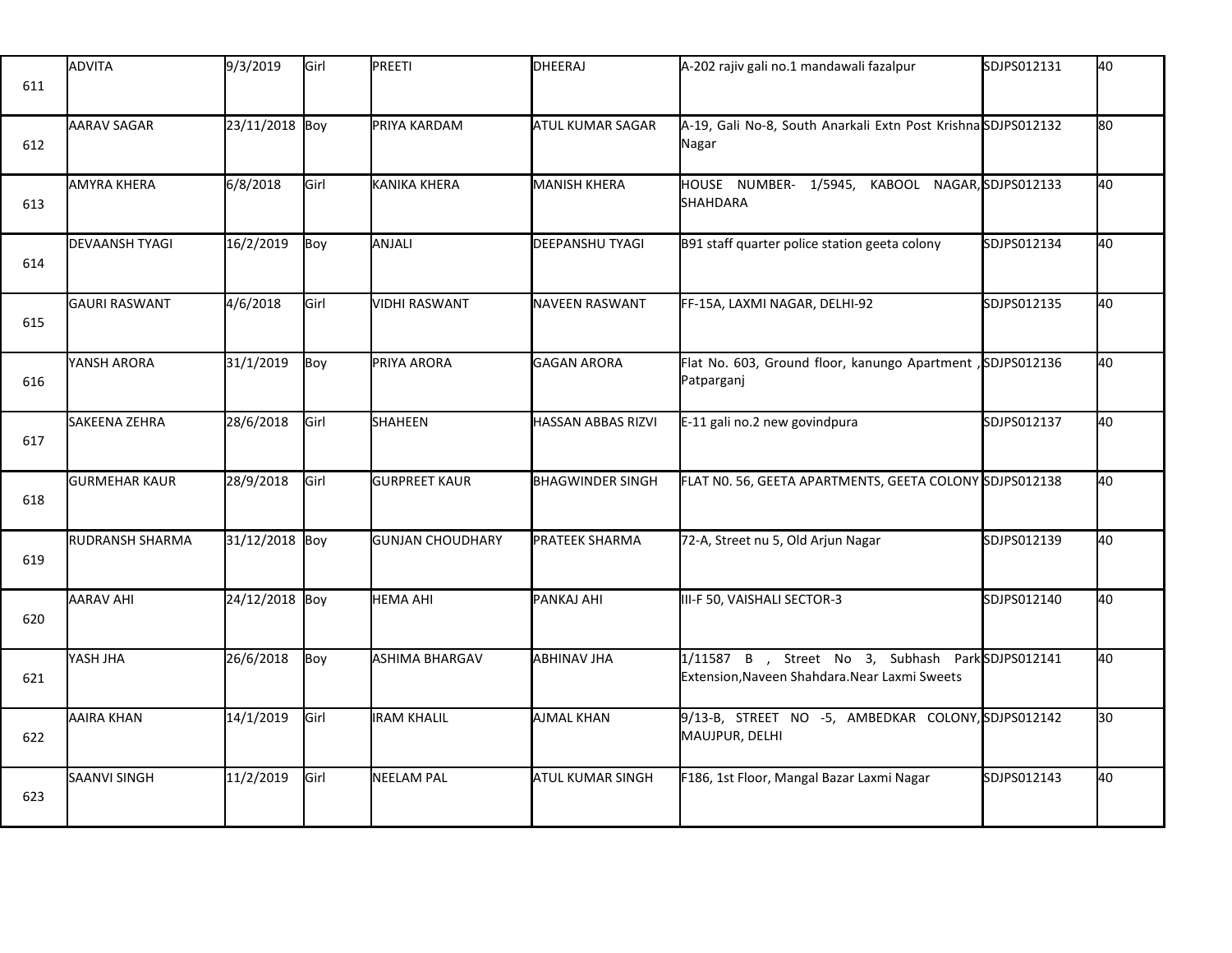| 624 | GAURI                                    | 28/7/2018 | Girl          | SONIA VERMA                 | <b>GAURAV VERMA</b>    | 212-A, GALI<br><b>WB</b><br>NO.<br>3, GANESH<br>II,SHAKARPUR                                                           | NAGARSDJPS012144 | 40  |
|-----|------------------------------------------|-----------|---------------|-----------------------------|------------------------|------------------------------------------------------------------------------------------------------------------------|------------------|-----|
| 625 | <b>RADHYA AGGARWAL</b>                   | 17/8/2018 | Girl          | <b>I</b> MEENAKSHI AGGARWAL | <b>RAJIV AGGARWAL</b>  | H NO 13 GOPAL PARK KRISHNA NAGAR DELHI                                                                                 | SDJPS012145      | 180 |
| 626 | <b>KHUSHI JAIN</b>                       | 21/9/2018 | Girl          | REENA JAIN                  | <b>RAHUL JAIN</b>      | M. B. -136, master block, shakarpur, Delhi                                                                             | SDJPS012146      | 40  |
| 627 | <b>KRRIDAY KAUSHIK</b>                   | 5/2/2019  | Boy           | MANVI SHARMA                | HIMANSHU KAUSHIK       | 16 D, Madhur Apartment, Mianwali Nagar, SDJPS012147<br>Peeragarhi                                                      |                  | 40  |
| 628 | <b>AARAV KAKRAN</b>                      | 6/3/2019  | Boy           | POOJA                       | <b>RAHUL KUMAR</b>     | E-98, FIRST FLOOR, JHILMIL COLONY, VIVEKSDJPS012148<br>VIHAR, 110095                                                   |                  | 40  |
| 629 | <b>MAHIRA GUPTA</b>                      | 29/8/2018 | <b>I</b> Girl | <b>l</b> kUMKUM GUPTA       | <b>ANKUR GUPTA</b>     | C-712, 2ND FLOOR, STREET NO-3, KRISHNASDJPS012149<br><b>MANDIR</b><br>MARG,<br>GANESH<br>NAGAR-2ND<br><b>SHAKARPUR</b> |                  | 40  |
| 630 | AARNA SHARMA                             | 7/2/2019  | Girl          | PALLAVI SHARMA              | <b>AMBER SHARMA</b>    | E-15, Jawhar Park Laxmi Nagar, Delhi-92, Near HiraSDJPS012150<br><b>Sweets</b>                                         |                  | 40  |
| 631 | NAVISHA JAIN                             | 23/4/2018 | Girl          | SONAM JAIN                  | <b>SAURABH JAIN</b>    | 403, Second floor, Gali No. 2, West Guru Angad SDJPS012151<br>Nagar, Laxmi Nagar, Near Gurudwara, Delhi                |                  | 40  |
| 632 | ACHINTYA RAM SINGH 21/9/2018<br>AGGARWAL |           | Boy           | DR. BHAWNA AGGARWAL         | <b>DR. PAWAN KUMAR</b> | - 447 , KARTAR NAGAR ,PUSTA - 3.5 , STREET NO. SDJPS012152<br>13                                                       |                  | 20  |
| 633 | <b>ANAYA KAUSHIK</b>                     | 13/6/2018 | Girl          | UPASANA SHARMA              | HIMANSHU KAUSHAL       | SHASTRI GALI<br><b>VISWASH</b><br>619D/8B<br>SHAHDARA DELHI-110032                                                     | NAGARSDJPS012153 | 40  |
| 634 | <b>RIYANSH DAGA</b>                      | 6/11/2018 | Boy           | PINKI DAGA                  | <b>KISHAN KUMAR</b>    | X/1474, RAJGARH COLONY, STREET NO.6, 2ND SDJPS012154<br>FLOOR, DELHI                                                   |                  | 40  |
| 635 | PRIYANJALI JAIN                          | 22/9/2018 | Girl          | <b>NUPUR JAIN</b>           | <b>GOURAV JAIN</b>     | 999,II RD FLOOR, KUCHA NATWA, CHANDNISDJPS012155<br><b>CHOWK</b>                                                       |                  | 20  |
| 636 | PRAYAN JAIN                              | 22/9/2018 | Boy           | NUPUR JAIN                  | <b>GOURAV JAIN</b>     | 999,II RD FLOOR, KUCHA NATWA, CHANDNISDJPS012156<br><b>CHOWK</b>                                                       |                  | 20  |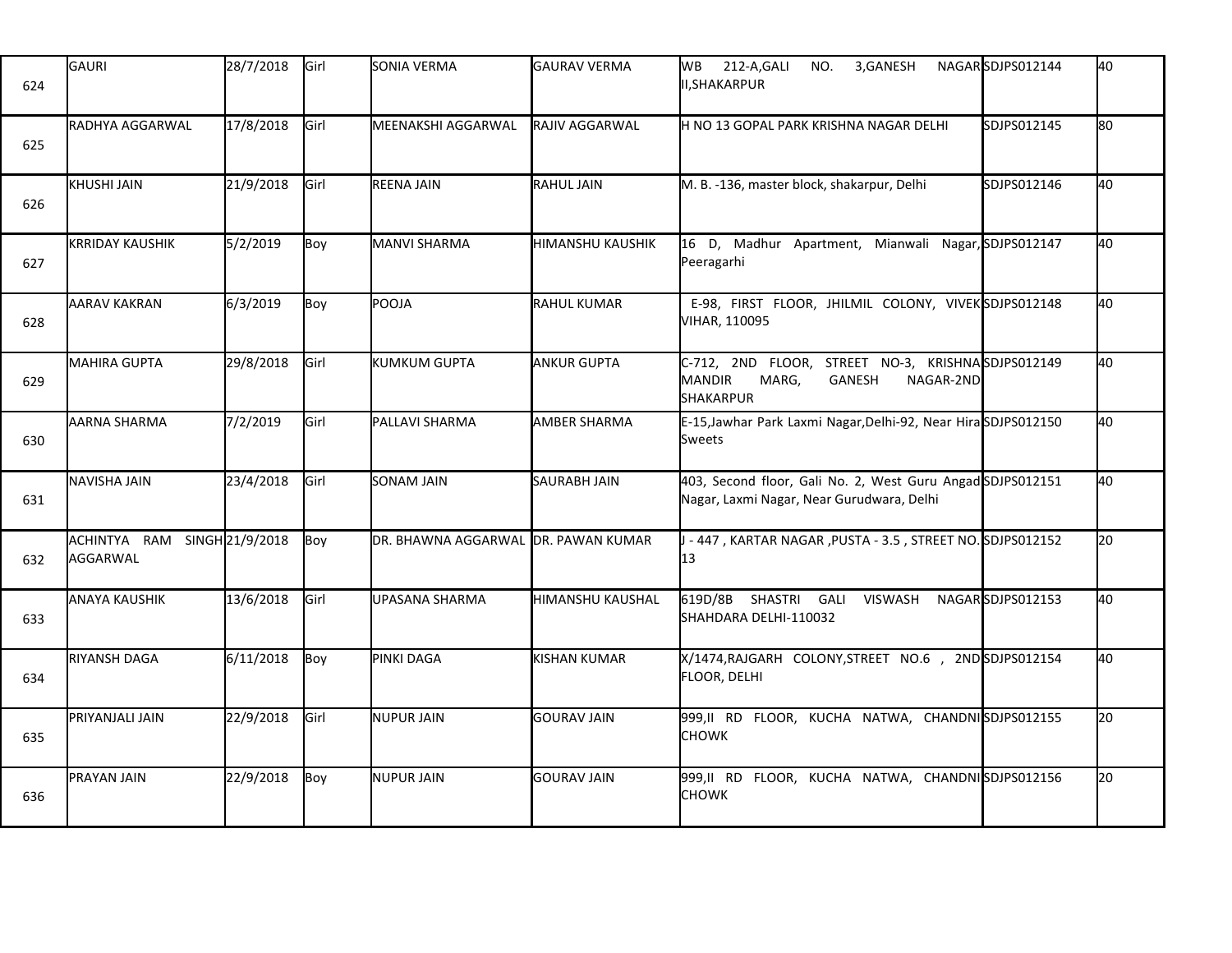| 637 | KAVYA SINGHAL          | 3/10/2018      | Girl | POOJA SINGHAL        | <b>NEERAJ SINGHAL</b>  | HOUSE NO. 9/3233, GURUDWARA GALI NO.-SDJPS012157<br>5, DHARAMPURA, GANDHI NAGAR, DELHI  |             | 40 |
|-----|------------------------|----------------|------|----------------------|------------------------|-----------------------------------------------------------------------------------------|-------------|----|
| 638 | AYANSH JAIN            | 6/2/2019       | Boy  | RIDHI JAIN           | <b>DEEPAK JAIN</b>     | 1/6052, A-4, upper Ground floor kabool NagarSDJPS012158<br>Shahdara Delhi               |             | 40 |
| 639 | VIHAAN SHARMA          | 2/1/2019       | Boy  | DOLLY SHARMA         | <b>RAKESH SHARMA</b>   | 40/41-B, New Layal Pur Extn. Krishna Nagar, Delhi-SDJPS012159<br>110051                 |             | 40 |
| 640 | <b>SHIVEN NAUTIYAL</b> | 27/4/2018      | Boy  | KANCHAN NAUTIYAL     | PUNEET NAUTIYAL        | shri ram colony, bhola nath nagar shahdra east SDJPS012160<br>delhi                     |             | 40 |
| 641 | SIYAL JAIN             | 3/7/2018       | Girl | <b>SURBHI JAIN</b>   | <b>SAMBHAV JAIN</b>    | F-1/23 KRISHNA NAGAR DELHI                                                              | SDJPS012161 | 40 |
| 642 | <b>REYANSH RISHIT</b>  | 6/3/2019       | Boy  | PRACHI               | <b>NIKHIL NARESH</b>   | E-633/9 WEST VINOD NAGAR                                                                | SDJPS012162 | 40 |
| 643 | <b>SHAVYA CHOPRA</b>   | 3/7/2018       | Girl | <b>ANJALI CHOPRA</b> | <b>NISHANT CHOPRA</b>  | c 215 2nd floor anand vihar delhi 110092                                                | SDJPS012163 | 40 |
| 644 | SOMAYA CHOPRA          | 31/7/2018      | Girl | <b>SHILPA CHOPRA</b> | <b>PRASHANT CHOPRA</b> | c 215 3RD floor anand vihar delhi 110092                                                | SDJPS012164 | 40 |
| 645 | <b>DEVANSH BATRA</b>   | 22/12/2018 Boy |      | DEEPTI SHARMA BATRA  | VAIBHAV<br>BATRA       | KUMARB 42A Street no 4 Mandawali Unchepar New delhi SDJPS012165                         |             | 40 |
| 646 | NYSHA WADHERA          | 6/12/2018      | Girl | PRIYANKA VOHRA       | <b>KARAN WADHERA</b>   | STREET NO. 3, HOUSE NO. 7, RAM NAGAR EXT., SDJPS012166<br>KRISHNA NAGAR, DELHI - 110051 |             | 40 |
| 647 | VIHAAN GUPTA           | 25/1/2019      | Boy  | POOJA GUPTA          | TUSHANK GUPTA          | 1580-E, RAJ BLOCK, NAVEEN SHAHDARA, DELHI                                               | SDJPS012167 | 40 |
| 648 | <b>SHIVAY KHANNA</b>   | 23/4/2018      | Boy  | <b>SURBHI KHANNA</b> | RACHIT KHANNA          | 1/6811 EAST ROHTASH NAGAR, SHAHDARA, DELHI SDJPS012168                                  |             | 40 |
| 649 | <b>SAMAIRA SETHI</b>   | 18/9/2018      | Girl | RITIKA SETHI         | <b>KUNAL SETHI</b>     | 1/3197 mandoli road ram nagar shahdara                                                  | SDJPS012169 | 40 |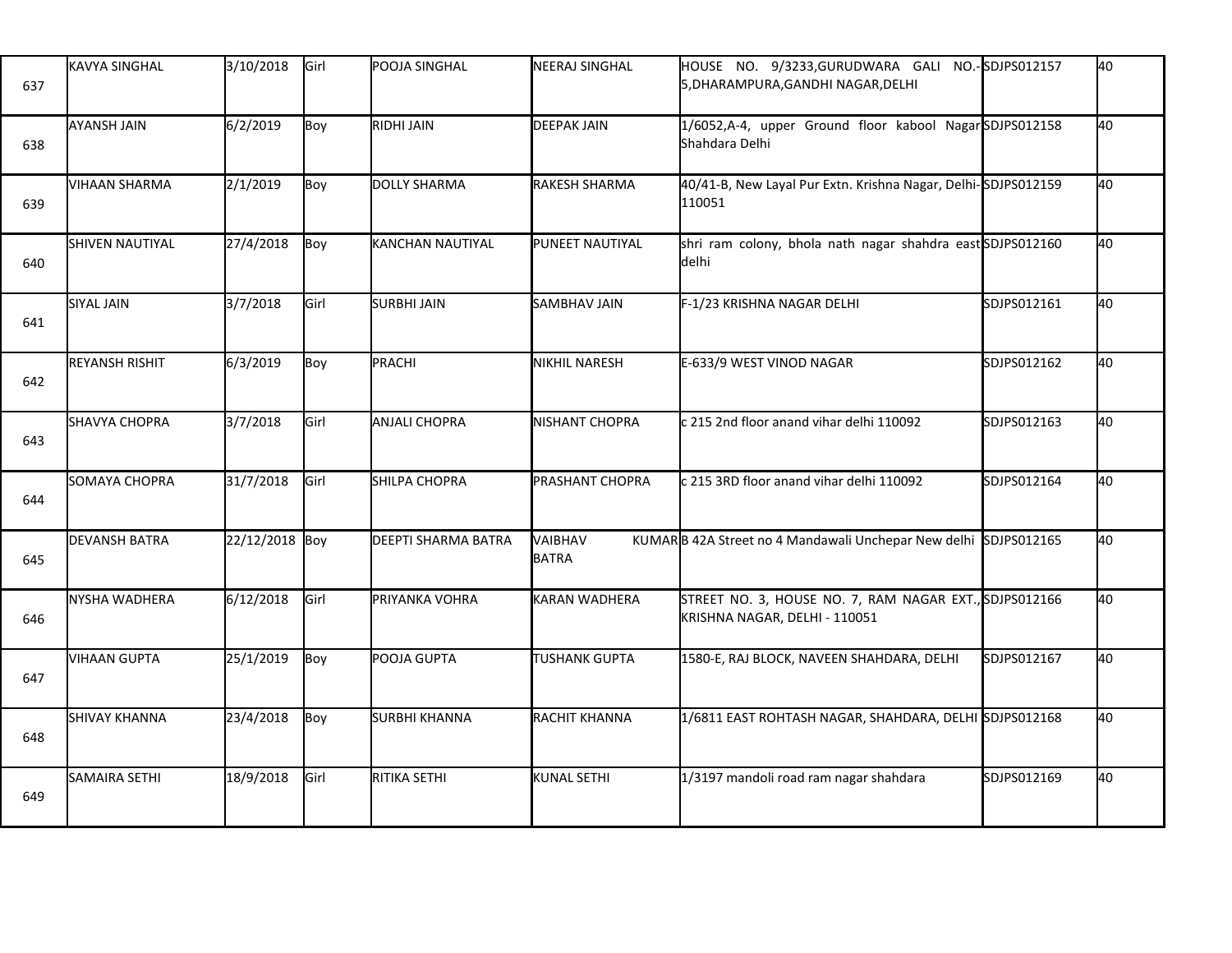| 650 | <b>DIVANK GUPTA</b>    | 8/3/2019        | Boy  | RUCHIKA GUPTA         | <b>AMIT GUPTA</b>         | 180/3 GALI NO 8 EAST AZAD NAGAR KRISHNASDJPS012170<br><b>NAGAR DELHI</b>          |                 | 40 |
|-----|------------------------|-----------------|------|-----------------------|---------------------------|-----------------------------------------------------------------------------------|-----------------|----|
| 651 | RIYANSHI GUPTA         | 10/1/2019       | Girl | SHALINI GUPTA         | <b>ATUL GUPTA</b>         | wa 57 shakapur gurudwara wali gali delhi                                          | SDJPS012171     | 30 |
| 652 | AARAV GUPTA            | 9/5/2018        | Boy  | SEEMA GUPTA           | <b>SONU GUPTA</b>         | 145/21 GALI NO-5 SHIV<br><b>MANDIR</b><br><b>MANDAWALI FAZALPUR</b>               | MARGSDJPS012172 | 40 |
| 653 | <b>SHIVAN SAINI</b>    | 5/11/2018       | Boy  | <b>SHWETA SAINI</b>   | <b>VARUN SAINI</b>        | House no 105 B, East Azad Nagar, Krishna nagar                                    | SDJPS012173     | 40 |
| 654 | AHAAN ABBAS ZAIDI      | 20/3/2018       | Boy  | <b>MEHREEN FATIMA</b> | <b>ANWAR ABBAS ZAIDI</b>  | B 134 Zaidi Gali Number 10 Mandawali Delhi                                        | SDJPS012174     | 40 |
| 655 | ANIKA GARG             | 15/11/2018 Girl |      | <b>SHALU GARG</b>     | <b>ANUJ GARG</b>          | 66, GF, SAINI ENCLAVE, KARKARDOOMA,                                               | SDJPS012175     | 40 |
| 656 | YUVRAJ SINGH KALSI     | 15/4/2019       | Boy  | <b>NAVJOT KAUR</b>    | JAGDEEP SINGH KALSI       | B-34 METRO VIHAR, YAMUNA BANK DELHI                                               | SDJPS012176     | 40 |
| 657 | <b>ARSHIKA KAUSHIK</b> | 30/3/2018       | Girl | NISHI ATRI KAUSHIK    | <b>MOHIT KAUSHIK</b>      | H. NO. C 120, STREET NO. 4, NEAR POLICE SDJPS012177<br>STATION, BHAJANPURA, DELHI |                 | 20 |
| 658 | <b>AVYUKT JAIN</b>     | 19/10/2018 Boy  |      | <b>ARCHANA JAIN</b>   | ANKIT JAIN                | A-3 NAV BAHART TIMES APPT MAYUR VIHARSDJPS012178<br>PHASE 1 DELHI 110091          |                 | 60 |
| 659 | SAANVI GUPTA           | 22/3/2019       | Girl | KHUSHBOO GUPTA        | <b>BRIJ KISHORE KUMAR</b> | H No-A-93 Chander Vihar IP Extension PatparganjSDJPS012179<br><b>Delhi</b>        |                 | 40 |
| 660 | PRISHA                 | 9/4/2019        | Girl | NAMITA JAIN           | PRASOON JAIN              | 72 first floor saini enclave karkardooma New delhi SDJPS012180                    |                 | 40 |
| 661 | <b>EVIKA</b>           | 12/6/2018       | Girl | <b>JYOTI</b>          | VIVEK KUMAR AHUJA         | J-5/5 TOP FLOOR KRISHNA NAGAR                                                     | SDJPS012181     | 40 |
| 662 | <b>RIVANSH THAKUR</b>  | 24/2/2019       | Boy  | <b>NEHA THAKUR</b>    | <b>SANJEEV KUMAR</b>      | House No. S436 School Block Shakarpur                                             | SDJPS012182     | 40 |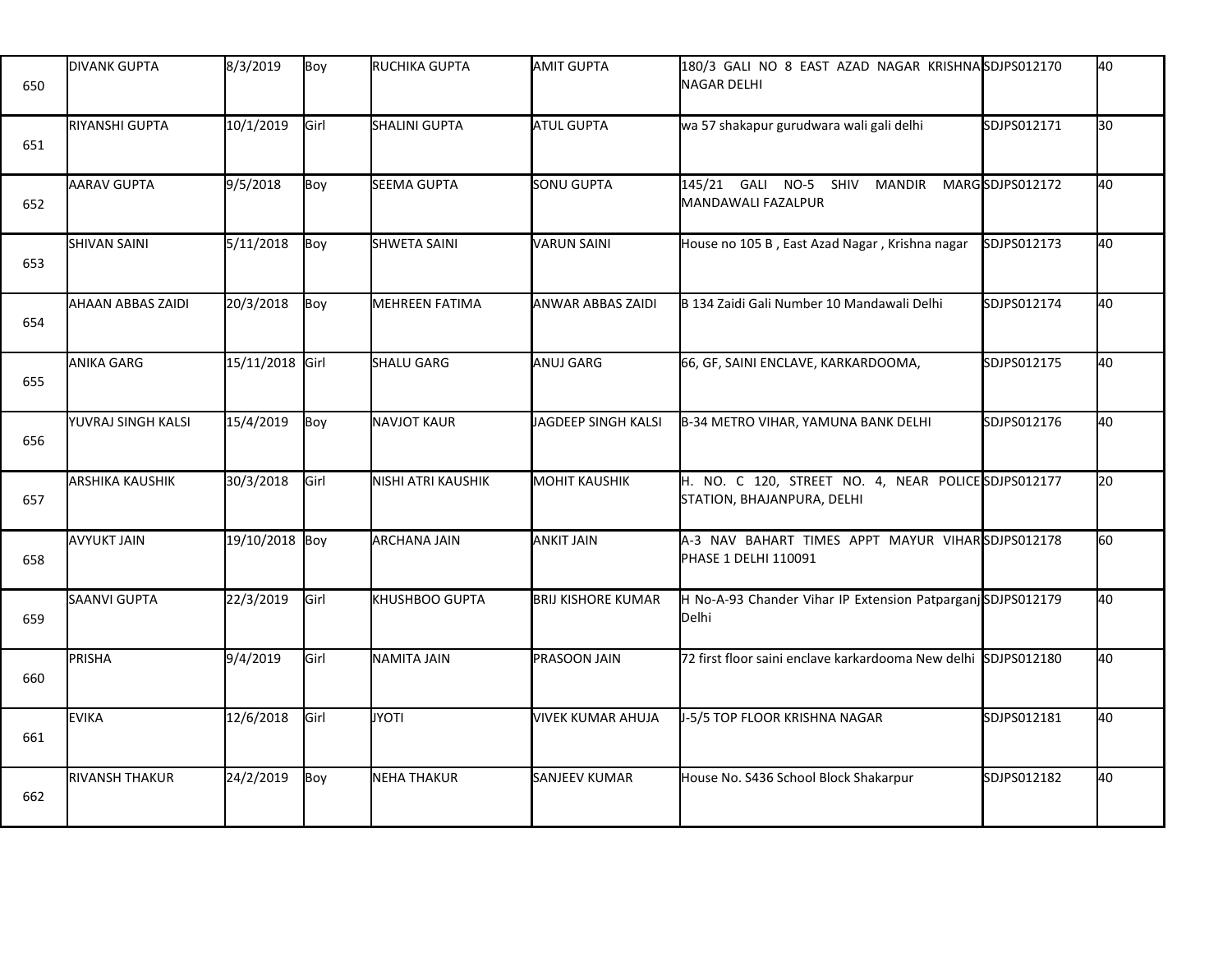| 663 | <b>RUDRA AGGARWAL</b>         | 21/4/2019       | Boy           | SHUBHANGI AGGARWAL         | <b>ARUN AGGARWAL</b>               | 331/A-24, 2nd FLOOR, STREET NO. 4, RAJGARH SDJPS012183<br>COLONY, DELHI               |                | 40  |
|-----|-------------------------------|-----------------|---------------|----------------------------|------------------------------------|---------------------------------------------------------------------------------------|----------------|-----|
| 664 | <b>DHRIVIKA SETHI</b>         | 25/4/2019       | Girl          | NIYATI SETHI               | GAURAV SETHI                       | D-90, FIRST FLOOR, VIVEK VIHAR PHASE - 1, DELHI SDJPS012184                           |                | 40  |
| 665 | AMAYRA<br>RAHMAN              | ANJUM 20/9/2018 | Girl          | <b>ASMA SAEED</b>          | <b>TARIQUE ANJUM</b>               | FLAT NO.79, NEERAJ CGHS LTD, PRAYAGSDJPS012185<br>APARTMENTS, B-1, VASUNDHARA ENCLAVE |                | l20 |
| 666 | <b>AYANSH VERMA</b>           | 9/10/2018       | Boy           | <b>NEHA VERMA</b>          | <b>AMIT VERMA</b>                  | A-30 SANJAY PARK SHAKARPUR DELHI-110092                                               | SDJPS012186    | 40  |
| 667 | VEDANSHI GAUR                 | 3/1/2019        | Girl          | SHALINI                    | <b>MAHESH SHIV GAUR</b>            | S-604 SCHOOL BLOCK SHAKARPUR                                                          | SDJPS012187    | 40  |
| 668 | RIYANSH AGGARWAL              | 21/4/2019       | Boy           | SHALLEY                    | PRATEEK AGGARWAL                   | h-3\11a, krishna nagar, delhi                                                         | SDJPS012188    | 40  |
| 669 | MISHIKA CHANDRA               | 21/3/2018       | Girl          | DEEKSHA CHANDRA            | <b>ABHISHEK CHANDRA</b>            | E-109 Preet Vihar                                                                     | SDJPS012189    | 40  |
| 670 | <b>BENISHA BISHT</b>          | 10/4/2019       | Girl          | <b>BHARTI BISHT</b>        | <b>LALIT SINGH</b>                 | S-176A SCHOOL BLOCK SHAKARPUR DLEHI                                                   | SDJPS012190    | 40  |
| 671 | VANYA AGGARWAL                | 30/6/2018       | <b>I</b> Girl | <b>GUNJAN AGGARWAL</b>     | SHIVAM AGGARWAL                    | K-37, NAVEEN SHAHDARA, SHAHDARA, NORTHSDJPS012191<br><b>EAST DELHI, DELHI</b>         |                | 80  |
| 672 | <b>KRISHIKA SHARMA</b>        | 28/12/2018 Girl |               | JYOTI SHARMA               | PRABHAKAR SHARMA                   | 137 F Pocket 1 Mayur Vihar Phase 1 New Delhi                                          | SDJPS012192    | 40  |
| 673 | <b>KUNAL KAPOOR</b>           | 31/5/2018       | Boy           | CHHAVI KAPOOR              | <b>KUNAL KAPOOR</b>                | 10/158, NEAR SILAI CENTRE, GEETA COLONY, SDJPS012193<br>DELHI                         |                | 40  |
| 674 | KIYANSH RAGHUWANSHI 16/3/2018 |                 | Boy           | <b>DEEPALI RAGHUWANSHI</b> | <b>SURYAPRAKASH</b><br>RAGHUWANSHI | 51-A,SOUTH<br>ANARKALI<br>EXTN., NEAR<br>SANATHAN DHARM MANDIR, BALDEV PARK           | BY SDJPS012194 | 40  |
| 675 | ABEER GUPTA                   | 28/9/2018       | Boy           | PRIYANKA GUPTA             | <b>VIPUL GUPTA</b>                 | HNO E 31 KAMLA NAGAR                                                                  | SDJPS012195    | 20  |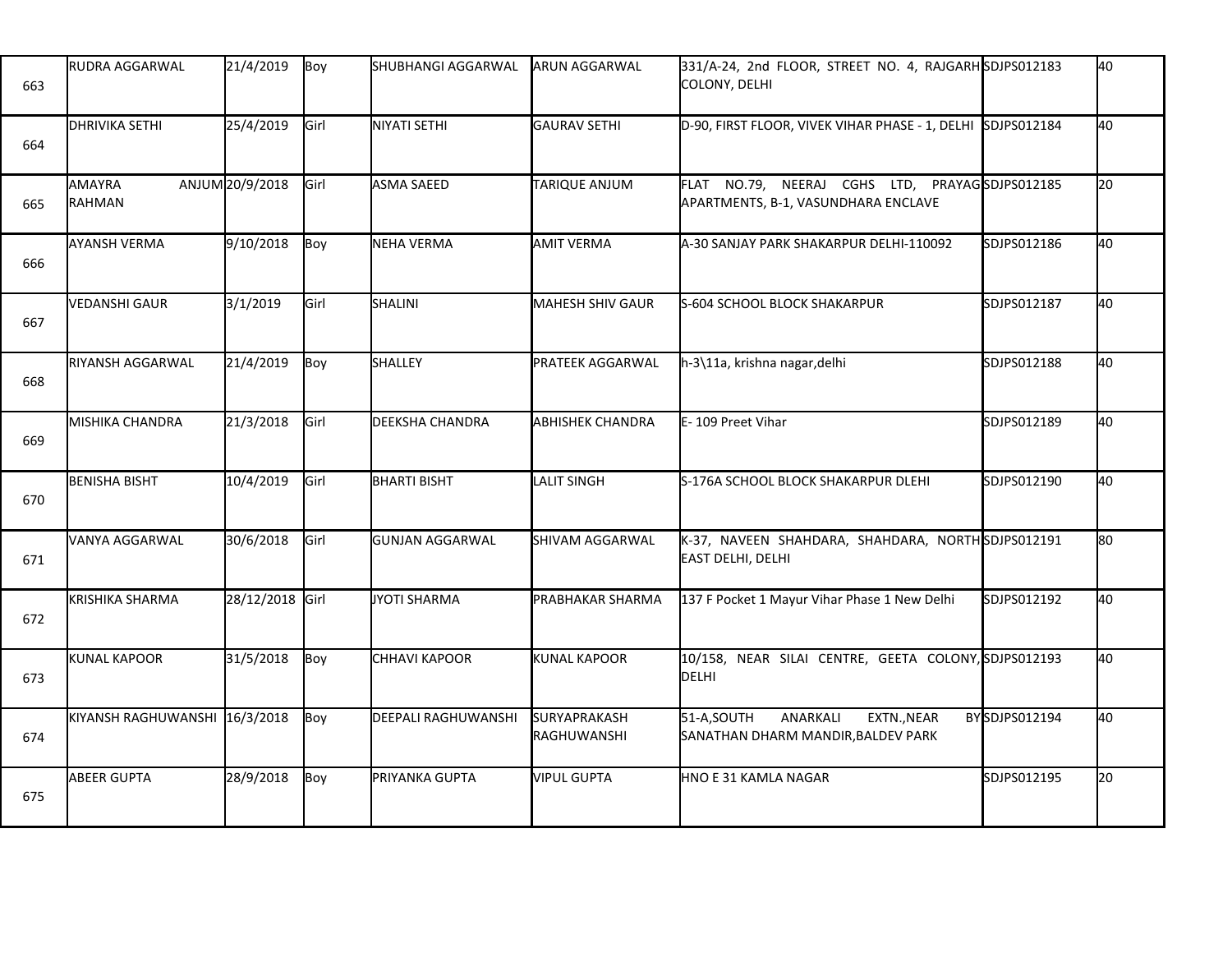| 676 | <b>ISHAAN UPADHYAY</b> | 7/5/2018        | Boy  | <b>ARCHANA UPADHYAY</b> | AKHILESH UPADHYAY       | R-1/2A, Second Floor, Ramesh Park, Laxminagar, SDJPS012196<br>Near Garhwal Paneer Bhandar, Delhi |             | 80 |
|-----|------------------------|-----------------|------|-------------------------|-------------------------|--------------------------------------------------------------------------------------------------|-------------|----|
| 677 | ALISHBAH               | 14/3/2018       | Girl | <b>SHEEBA KHATOON</b>   | MOHD ASIF               | 10/146 Block 10 Khichripur                                                                       | SDJPS012197 | 40 |
| 678 | RISHIKA KESHRI         | 18/10/2018 Girl |      | KUMARI SNEHA            | <b>RAKESH KUMAR</b>     | A84 first floor right side pandav nager east delhi                                               | SDJPS012198 | 80 |
| 679 | KIYARA JAIN            | 9/4/2019        | Girl | <b>NANCY JAIN</b>       | NITIN JAIN              | 116, pushpanjali, vikas marg extension, delhi.                                                   | SDJPS012199 | 40 |
| 680 | <b>KAVYA CHAUDHARY</b> | 25/3/2018       | Girl | VANDANA DEVI            | <b>DILIP KUMAR</b>      | 6/260 lalita park laxmi nagar                                                                    | SDJPS012200 | 40 |
| 681 | NIKAANSH CHAWALA       | 1/4/2019        | Boy  | <b>MONIKA CHAWALA</b>   | KAPIL CHAWALA           | F-170, Ist Floor, Flat-03, Mangal Bazar, LaxmiSDJPS012201<br>Nagar, Delhi-110092                 |             | 40 |
| 682 | VARNIT AGGARWAL        | 20/10/2018 Boy  |      | <b>NIKKY AGGARWAL</b>   | KAMAL AGGARWAL          | 14, RADHEY PURI EXTENSION-1, DELHI-110051                                                        | SDJPS012202 | 40 |
| 683 | KASHVI KHURANA         | 15/2/2019       | Girl | RUPA KHURANA            | DAVINDER KHURANA        | 16/41 Geeta Colony. Delhi                                                                        | SDJPS012203 | 80 |
| 684 | PAVANI BANSAL          | 22/2/2019       | Girl | SHWETA BANSAL           | <b>TARUN BANSAL</b>     | 113-114, BANK APARTMENT, FLAT NO.304, SDJPS012204<br>KRISHAN KUNJ, LAXMINAGAR                    |             | 40 |
| 685 | <b>VIHAAN THAKUR</b>   | 13/6/2018       | Boy  | <b>LEENA THAKUR</b>     | <b>HIMANSHU THAKUR</b>  | 9/141, Geeta Colony, New Delhi, Delhi-110031., SDJPS012205<br>Delhi, India, 110031               |             | 40 |
| 686 | KASHVI SHARMA          | 16/7/2018       | Girl | MAHIMA SHARMA           | <b>ARUN SHARMA</b>      | 5 satnam park, krishna nagar                                                                     | SDJPS012206 | 40 |
| 687 | MOHAMMED SARIM         | 19/6/2018       | Boy  | SHAMMA AZAM             | SHAHID<br>DR.<br>ANSARI | JAMAL 116-third floor, J and K block, laxmi nagar, delhi                                         | SDJPS012207 | 40 |
| 688 | <b>MANIK KASHYAP</b>   | 21/8/2018       | Boy  | <b>JYOTI</b>            | <b>SANJAY KUMAR</b>     | 451, PATHAN PURA, BADA BAZAR, SHAHDARA,                                                          | SDJPS012208 | 80 |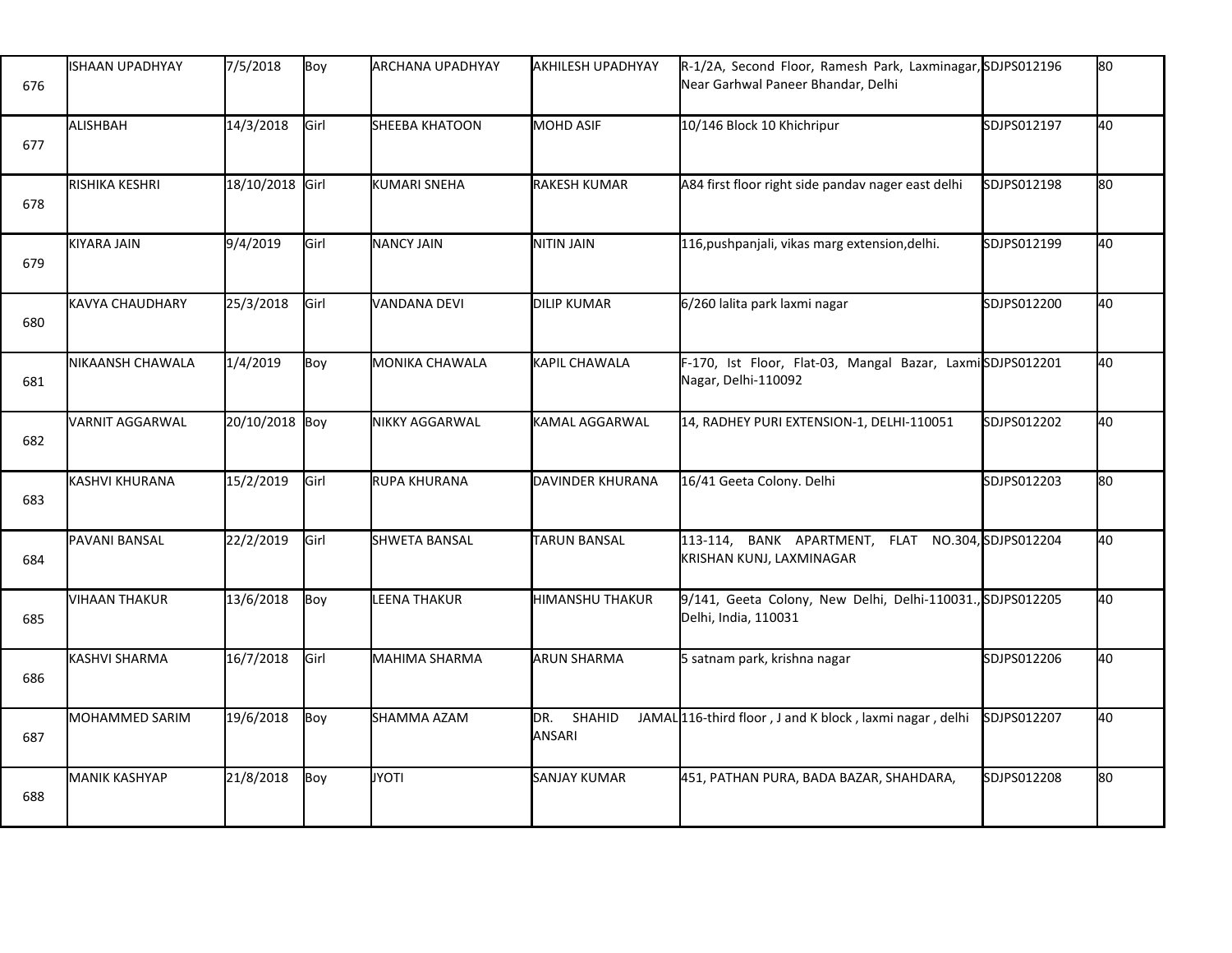| 689 | <b>DRUSHI SINGH</b>   | 5/7/2018  | Girl | <b>SUNITA RANI</b>      | <b>AMIT KUMAR</b>        | 897/E LOHIYA GALI NO- 3 BABARPUR SHAHDARA SDJPS012209<br><b>DELHI</b>                                            |                    | lso |
|-----|-----------------------|-----------|------|-------------------------|--------------------------|------------------------------------------------------------------------------------------------------------------|--------------------|-----|
| 690 | VIHAAN AGRAWAL        | 10/7/2018 | Boy  | JUHI AGRAWAL            | <b>MANOJ</b><br>AGRAWAL  | KUMAR68, 3rd Floor, J Extension, Street No.6, Near MurtiSDJPS012210<br>Wali Gali, Laxmi Nagar, East Delhi, Delhi |                    | 40  |
| 691 | <b>KRISSHIV VIJAY</b> | 22/6/2018 | Boy  | NEHA GUPTA              | <b>KAVIT VIJAY</b>       | 2473, STREET NO. 13,<br><b>BIHARI</b><br>SHAHDARA, DELHI                                                         | COLONY,SDJPS012211 | 40  |
| 692 | <b>REEHAAN CHUGH</b>  | 26/5/2018 | Boy  | NISHTA BATRA CHUGH      | <b>TANUJ CHUGH</b>       | X/1452 LANE NO-5, RAJGARH COLONY                                                                                 | SDJPS012212        | 40  |
| 693 | GAURVIE CHUGH         | 8/5/2018  | Girl | LEEZA CHUGH             | <b>TARUN CHUGH</b>       | X/1452 LANE NO-5 RAJGARH COLONY DELHI                                                                            | SDJPS012213        | 40  |
| 694 | <b>MYRA SINGHAL</b>   | 24/4/2018 | Girl | AANCHAL SINGHAL         | <b>DEEPANSHU SINGHAL</b> | HOUSE NO. 197, STREET NO.4, JWALA NAGAR, SDJPS012214<br><b>SHAHDARA</b>                                          |                    | 40  |
| 695 | THANVISH SINGH        | 14/4/2018 | Boy  | RASHMI SINGH            | RAJIV KUMAR SINGH        | 238/2, Gali No 4, Maniram mandir road, SDJPS012215<br>Bholanath Nagar, Shahdara                                  |                    | 40  |
| 696 | <b>IDAKSH CHAUHAN</b> | 6/7/2018  | Boy  | RADHA BISHT             | AJAY CHAUHAN             | House No. 198, Street No. 7, Sarpanch ka Bara, SDJPS012216<br>Mandawali, Fazalpur, Delhi                         |                    | 40  |
| 697 | MAIRAH                | 16/5/2018 | Girl | NEHA ASIM               | <b>ASIM SAIF</b>         | B26/27, VISHWA KARMA PARK, LAXMI NAGAR                                                                           | SDJPS012217        | 40  |
| 698 | PRISHA JAIN           | 4/3/2019  | Girl | KIRTI JAIN              | <b>ANKIT JAIN</b>        | H-53A(MANU NIWAS),<br>OLD<br>GINVD<br>PARWANA ROAD                                                               | PURA,SDJPS012218   | 40  |
| 699 | <b>ADVIRA RAJ</b>     | 17/8/2018 | Girl | <b>ADITI GHANGHORIA</b> | VIRAT RAJ                | DR. SPM CIVIC CENTER, MINTO ROAD                                                                                 | SDJPS012219        | 30  |
| 700 | PARIDHI SINGH         | 11/7/2018 | Girl | <b>PRITY PRASAD</b>     | <b>SUMAN KUMAR</b>       | MB-28, THIRD FLOOR MASTER BLOCK, GALI NO. SDJPS012220<br>2, SHAKARPUR, DELHI                                     |                    | 40  |
| 701 | <b>RIDDHI MORYA</b>   | 4/12/2018 | Girl | PRITI MORYA             | YOGESH MORYA             | 504,505<br>WEST<br>GURU<br>ANGAD<br>GURUDWARA ROAD LAXMI NAGAR DELHI 110092                                      | NAGARSDJPS012221   | 40  |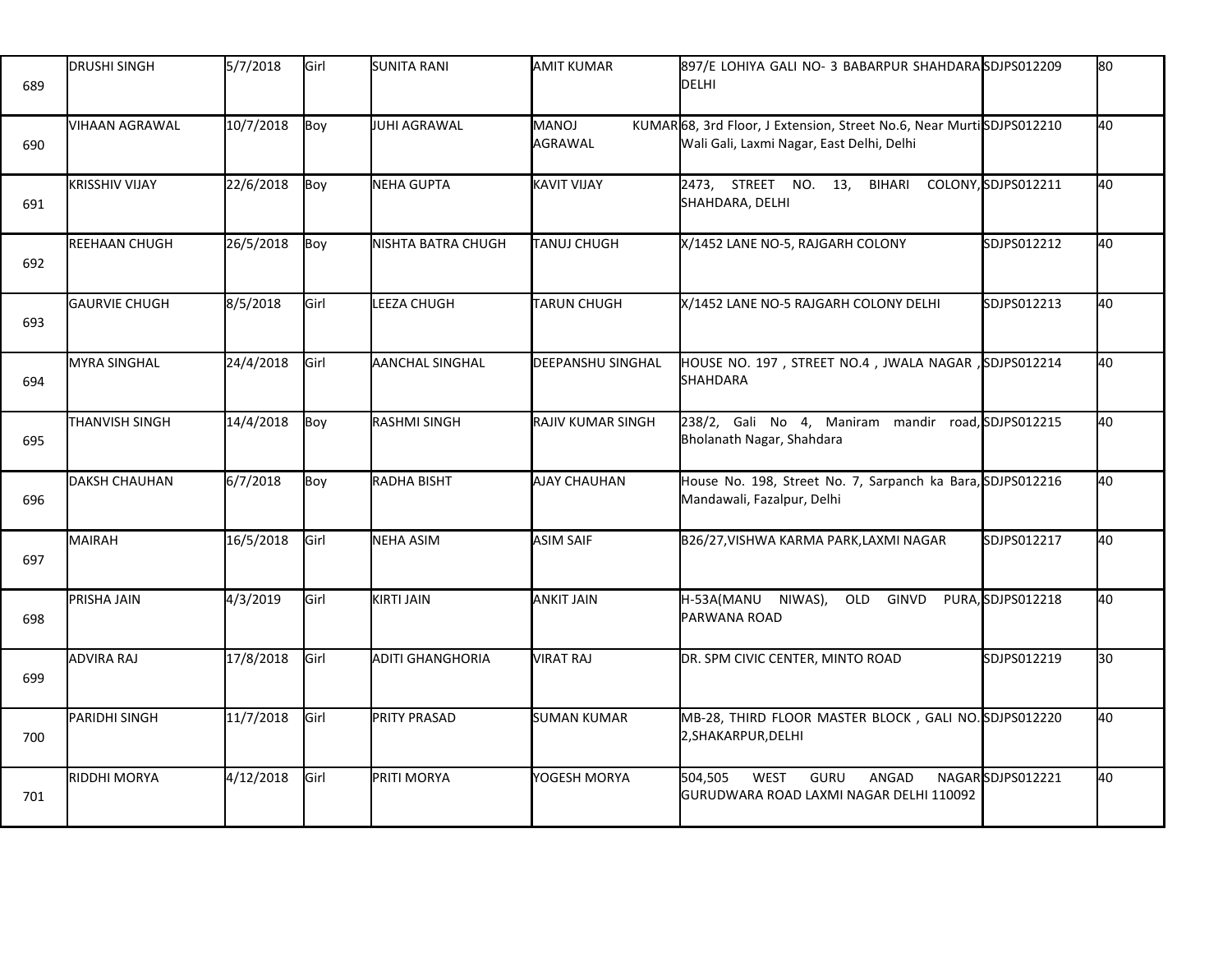| 702 | <b>YUVAN JAIN</b>          | 22/6/2018       | Boy         | <b>AKANKSHA JAIN</b> | <b>SHASHANK JAIN</b>   | C-177 MADHUBAN, PREET VIHAR, DELHI                                                            | SDJPS012222 | 40 |
|-----|----------------------------|-----------------|-------------|----------------------|------------------------|-----------------------------------------------------------------------------------------------|-------------|----|
| 703 | <b>MAITRI MISHRA</b>       | 28/6/2018       | Girl        | NEHA MISHRA          | ADITYA M               | S-68A, School Block, Shakarpur, Delhi                                                         | SDJPS012223 | 40 |
| 704 | <b>KABIR AHMED</b>         | 29/12/2018 Boy  |             | GOUSIA MUNSIF        | <b>ABDUL BASIT</b>     | 10, Park End Colony, Vikas Marg, Delhi                                                        | SDJPS012224 | 40 |
| 705 | SAMAYRA AGGARWAL           | 26/4/2019       | <b>Girl</b> | AKANSHA AGGARWAL     | <b>MANISH AGGARWAL</b> | house no. 13, gopal park, krishna nagar, delhiSDJPS012225<br>110051                           |             | 80 |
| 706 | TANVI                      | 20/2/2019       | <b>Girl</b> | NEELAM               | JAI BHARAT             | R-112/B, RAMESH PARK,LAXMI NAGAR ,NEWSDJPS012226<br>DELHI-110092                              |             | 40 |
| 707 | <b>DEEVA SAGAR</b>         | 1/8/2018        | Girl        | POOJA GUPTA          | KAPIL SAGAR            | C 89 JITAR NAGAR, STREET NO.3, BEHIND SUKH SDJPS012227<br><b>VIHAR COMMUNITY CENTRE</b>       |             | 40 |
| 708 | <b>TAVISH GARG</b>         | 29/3/2018       | Boy         | NANCY GARG           | RISHABH GARG           | 219 4th floor Jagriti Enclave East Delhi                                                      | SDJPS012228 | 40 |
| 709 | SACHIN KUMAR GUPTA         | 28/12/2018 Boy  |             | <b>SHILPI</b>        | SACHIN KUMAR GUPTA     | 1/10817 Street No - 3, Subhash Park NaveenSDJPS012229<br>Shahdara                             |             | 40 |
| 710 | AADVAY RASTOGI             | 21/1/2019       | Boy         | SHILPI AGGARWAL      | UDAYAN RASTOGI         | WA-108, FIRST<br>FLOOR, STREET SDJPS012230<br>NO.16, SHAKARPUR, DELHI                         |             | 40 |
| 711 | <b>AADYA ARORA</b>         | 24/10/2018 Girl |             | <b>MONICA ARORA</b>  | GAURAV ARORA           | 14/120, II ND FLOOR GEETA COLONY, DELHI-SDJPS012231<br>110031                                 |             | 40 |
| 712 | MOHAMMAD<br>KHAN           | NABEEL 8/3/2018 | Boy         | <b>BUSHRA</b>        | <b>WASEEM KHAN</b>     | H.NO. 69 RASHID MARKET EXTN BHAGAT SINGH SDJPS012232<br>ROAD NEAR PARWANA ROAD DELHI - 110051 |             | 40 |
| 713 | <b>RUHANSH MADHOK</b>      | 10/10/2018 Boy  |             | <b>TANVI MADHOK</b>  | <b>DEEPAK MADHOK</b>   | B-57, Shakarpur, Jain Mandir                                                                  | SDJPS012233 | 40 |
| 714 | <b>GURMANN SINGH SETHI</b> | 26/5/2018       | Boy         | <b>GURPREET KAUR</b> | <b>RAJAN SETHI</b>     | 17/63 geeta colony, Delhi                                                                     | SDJPS012234 | 40 |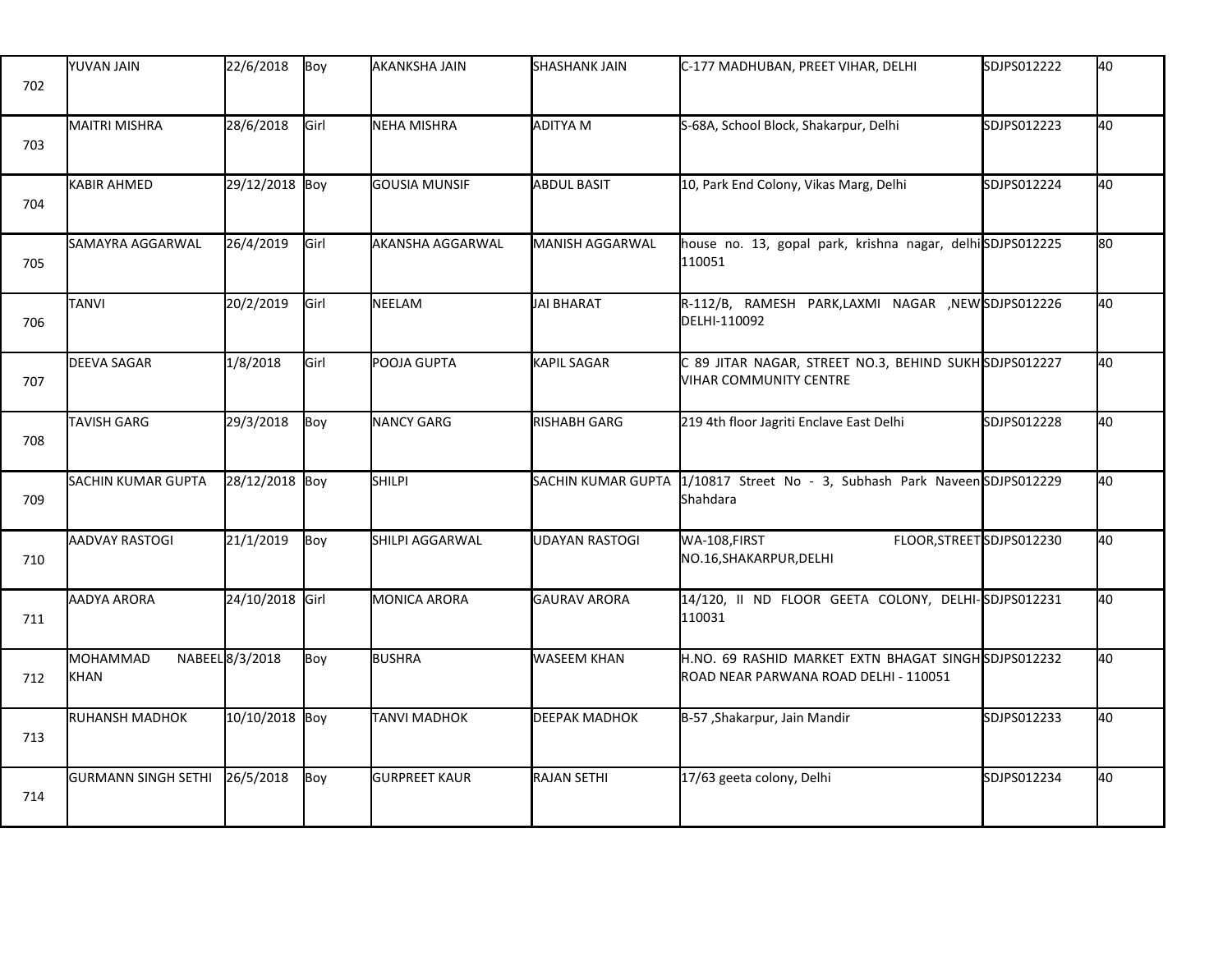| 715 | <b>KAMYA SINGLA</b>       | 25/11/2018 Girl |      | <b>HEENA</b>           | <b>SURESH SINGLA</b>    | H-72, Second floor, Street no-5, Shakarpur, East SDJPS012235<br>Delhi, Delhi            |             | 40   |
|-----|---------------------------|-----------------|------|------------------------|-------------------------|-----------------------------------------------------------------------------------------|-------------|------|
| 716 | SAANIDHYA GUPTA           | 13/2/2019       | Boy  | <b>BHUMIKA MAHAWAR</b> | <b>AMIT KUMAR GUPTA</b> | B-33/1, GALI NO-5, MANDAWALI UNCHEPARSDJPS012236<br>DELHI                               |             | lso. |
| 717 | <b>ATHARV GUPTA</b>       | 11/4/2019       | Boy  | MEGHA GUPTA            | <b>ATUL GUPTA</b>       | 1/9092 Second Floor Street No-3 West Rohtash SDJPS012237<br>Nagar Shahdara Delhi-110032 |             | 40   |
| 718 | LAVANYA VARMA             | 22/8/2018       | Girl | TANIYA SANYAL          | PIYUSH VARMA            | B-3/527, Ekta Gardens, Plot 9, IP Extension, SDJPS012238<br>Patparganj, Delhi - 110092  |             | 40   |
| 719 | <b>VIRAJ GOLA</b>         | 27/9/2018       | Boy  | <b>SHIFALI TOORAY</b>  | YATIN GOLA              | D-16/677, GANESH NAGAR 2, SHAKARPUR                                                     | SDJPS012239 | l60  |
| 720 | <b>SHIVAAY ARORA</b>      | 6/7/2018        | Boy  | SANJANA ARORA          | <b>MOHIT ARORA</b>      | F-12/21 KRISHNA NAGAR NEAR BSES OFFICE SDJPS012240<br><b>DELHI</b>                      |             | l60. |
| 721 | <b>DEVANSH SINGH NEGI</b> | 12/7/2018       | Boy  | <b>MAMTA</b>           | MANOJ SINGH NEGI        | 415, third floor, gali no.3, Mandawali fazalpur, SDJPS012241<br>Delhi 110092            |             | 40   |
| 722 | <b>VEDANSH CHAUDHARY</b>  | 23/6/2018       | Boy  | DR. PRATIBHA YADAV     | <b>HARSH YADAV</b>      | 44 Krishan Kunj Colony Laxmi Nagar Delhi 11092                                          | SDJPS012242 | 40   |
| 723 | HARSHIT GOYAL             | 13/4/2018       | Boy  | <b>GEETA GOYAL</b>     | <b>MANISH GOYAL</b>     | 1/2038,3rd floor, gali no.22, east Ramnagar, SDJPS012243<br>shahdara delhi              |             | 70   |
| 724 | MITANSH                   | 26/4/2018       | Boy  | <b>GEETA</b>           | <b>CHANDER MOHAN</b>    | S-424(a) school block Shakarpur                                                         | SDJPS012244 | 40   |
| 725 | SHREYA AGARWAL            | 22/10/2018 Girl |      | <b>ISHU GOEL</b>       | GAURAV AGARWAL          | 2661 S/F, Gali No. 6, Bihari Colony, Shahdara                                           | SDJPS012245 | 40   |
| 726 | MAYESHA                   | 26/7/2018       | Girl | RUVENA                 | <b>ZAKIR HUSAIN</b>     | E-272, GALI NO -9, SHASTRI PARK, EAST DELHI                                             | SDJPS012246 | l30  |
| 727 | <b>ANAYA GUPTA</b>        | 13/11/2018 Girl |      | PARUL GUPTA            | <b>MANISH GUPTA</b>     | F 1/17, Krishna Nagar                                                                   | SDJPS012247 | 40   |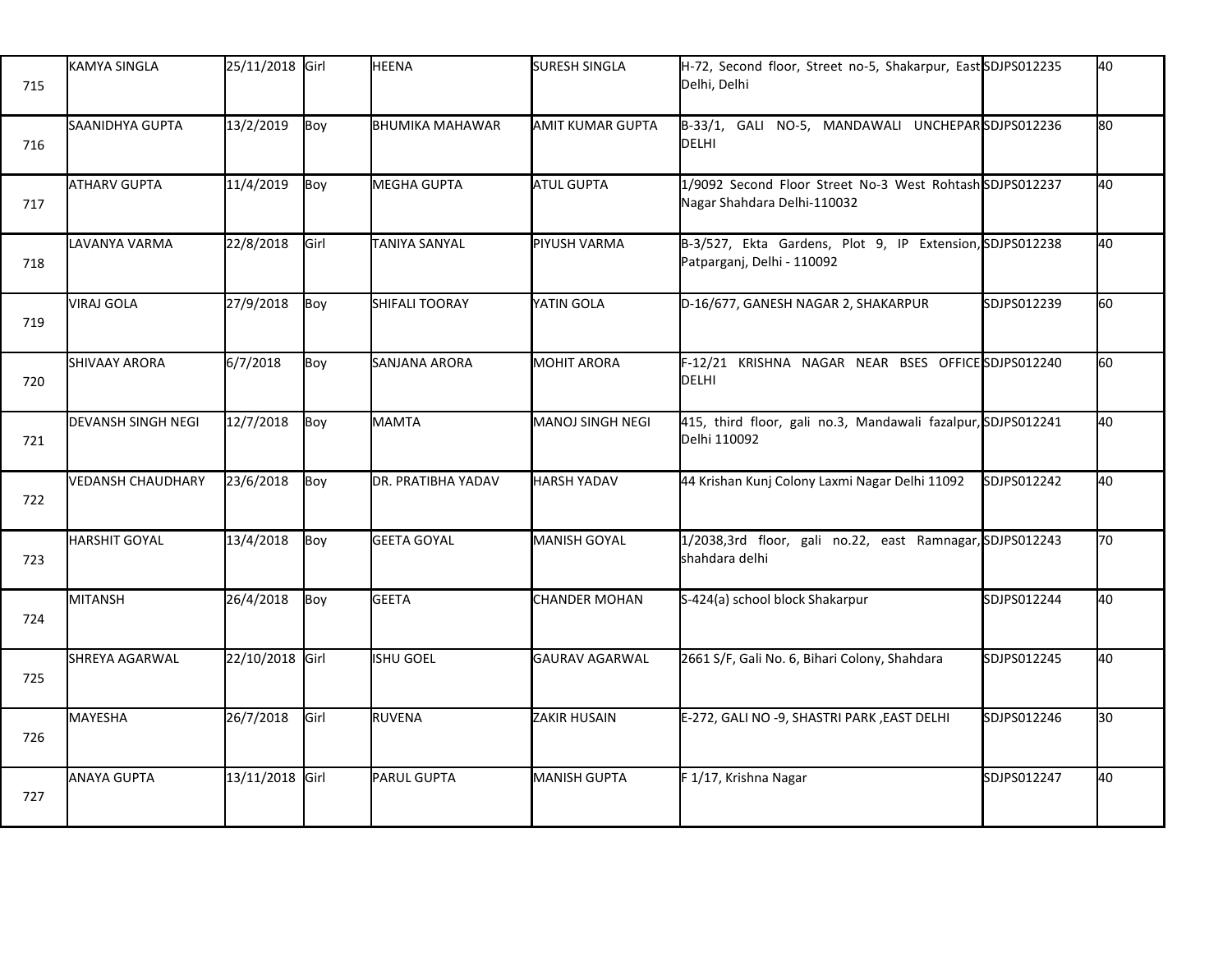| 728 | <b>ARHAM JAIN</b>       | 5/4/2018        | Boy  | SAKSHI JAIN           | <b>SUNNY JAIN</b>              | 500/37 H, ST.No. 18, Vijay Park, Maujpur                                                                                              | SDJPS012248 | 30 |
|-----|-------------------------|-----------------|------|-----------------------|--------------------------------|---------------------------------------------------------------------------------------------------------------------------------------|-------------|----|
| 729 | YESHNA                  | 27/3/2019       | Girl | <b>ASHIMA JAGTANI</b> | <b>PRAKASH CHUGH</b>           | X/1993 STREET NO-7 RAJGARH EXTN, GANDHISDJPS012249<br>NAGAR, DELHI                                                                    |             | 40 |
| 730 | <b>KRISHA BHARDWAJ</b>  | 8/8/2018        | Girl | VISHAKHA BHARDWAJ     | SHEKHAR B                      | FLAT NO 201 POCKET D, MAYUR VIHAR PHASE 2                                                                                             | SDJPS012250 | 40 |
| 731 | ADHYA KHANNA            | 3/3/2019        | Girl | <b>SWATI</b>          | <b>VAIBHAV KHANNA</b>          | FLAT NO 604, GOBIND APARTMENTS, NEARSDJPS012251<br><b>DHARAMSHILA</b><br>HOSPITAL,<br><b>VASUNDHARA</b><br>ENCLAVE, EAST DELHI, DELHI |             | 30 |
| 732 | <b>ATKSH SAXENA</b>     | 18/9/2018       | Boy  | AKANKSHA SAXENA       | <b>SHWETANK SAXENA</b>         | FLAT NO 2011 BEVERLY HILLS APPARTMENT OPPSDJPS012252<br>ST LAWRENCE SCHOOL GEETA COLONY                                               |             | 40 |
| 733 | <b>GUNISHA KHANNA</b>   | 5/3/2019        | Girl | <b>SAKSHI KHANNA</b>  | <b>KASHISH KHANNA</b>          | p-36A 4/2679 street no 6 bihari colony shahdara                                                                                       | SDJPS012253 | 40 |
| 734 | PRAANJAL JAIN           | 10/1/2019       | Boy  | ANKITA JAIN           | <b>ANIRUDH JAIN</b>            | <b>B-14 2ND FLOOR VIVEK VIHAR PHASE-II</b>                                                                                            | SDJPS012254 | 40 |
| 735 | AADHYA RAWAT            | 23/9/2018       | Girl | <b>ANITA ASWAL</b>    | JAGDISH RAWAT                  | C-47 GANESH NAGAR PANDAV NAGAR COMPLEX                                                                                                | SDJPS012255 | 40 |
| 736 | <b>ANADYA THAKUR</b>    | 4/3/2019        | Girl | PUNAM THAKUR          | <b>SHASHI</b><br><b>THAKUR</b> | SHANKARB 86 Pandav Nagar                                                                                                              | SDJPS012256 | 40 |
| 737 | SHARVIL CHAUHAN         | 9/3/2019        | Boy  | NEHA SOLANKI          | <b>ANMOL SINGH</b>             | WB 172, GANESH NAGAR II SHAKARPUR                                                                                                     | SDJPS012257 | 40 |
| 738 | <b>SUDEEKSHA KAPOOR</b> | 14/12/2018 Girl |      | SHWETA KAPOOR         | <b>DEEPAK KAPOOR</b>           | 348-A, RAM NAGAR, KRISHNA NAGAR, DELHI                                                                                                | SDJPS012258 | 40 |
| 739 | <b>AYANSH SHARMA</b>    | 8/5/2018        | Boy  | PRIYANKA SHARMA       | ASHWANI<br>SHARMA              | KUMAR5B/21 K, Gurudwara Mohalla Gali no. 6, Maujpur, SDJPS012259<br><b>Delhi</b>                                                      |             | 70 |
| 740 | YASH MITTAL             | 7/4/2018        | Boy  | POOJA MITTAL          | <b>VIPIN MITTAL</b>            | B-2/41, YAMUNA VIHAR                                                                                                                  | SDJPS012260 | 20 |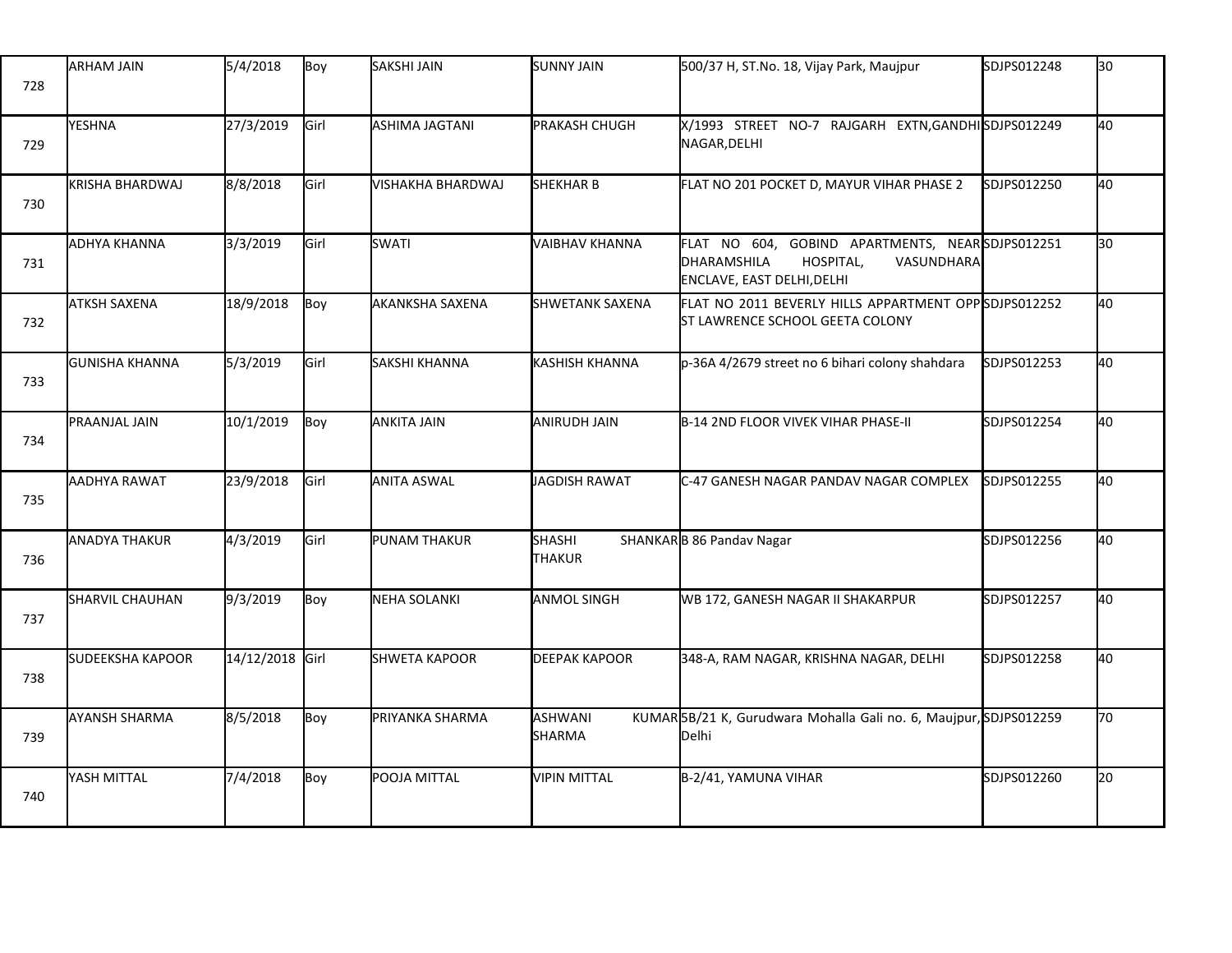| 741 | <b>SHREYAS LENKA</b>  | 10/3/2019      | Boy         | PREETILAXMI NAYAK       | JAYANTA LENKA         | E43, second floor, Vikram nagar, dariyaganj                                      | SDJPS012261      | l30 |
|-----|-----------------------|----------------|-------------|-------------------------|-----------------------|----------------------------------------------------------------------------------|------------------|-----|
| 742 | <b>ADWIT PAL</b>      | 12/2/2019      | Boy         | NEETA PAL               | KULDEEP PAL           | 169 karishma Apartment IP Extention New Delhi                                    | SDJPS012262      | 40  |
| 743 | <b>SARTHAK SINGH</b>  | 12/4/2018      | Boy         | MEENU                   | <b>PRADEEP KUMAR</b>  | B-48/B, GALI NUMBER 5,<br>KANTI<br><b>EXTENSION, EAST DELHI</b>                  | NAGARSDJPS012263 | 40  |
| 744 | <b>DARSH SACHDEVA</b> | 5/4/2019       | Boy         | <b>HEENA SACHDEVA</b>   | <b>SAHIL SACHDEVA</b> | 171 Ram nagar extension near krishna nagar                                       | SDJPS012264      | lso |
| 745 | SAMRIDHI SINGH        | 12/4/2018      | <b>Girl</b> | MEENU                   | PRADEEP KUMAR         | B-48/B, GALI NUMBER 5,<br>KANTI<br>EXTENSION, EAST DELHI                         | NAGARSDJPS012265 | 40  |
| 746 | PRAYAN CHAUHAN        | 10/10/2018 Boy |             | MEENAKSHI               | <b>SUSHIL CHAUHAN</b> | S-72 pandav nagar                                                                | SDJPS012266      | 40  |
| 747 | <b>ISHIKA JHA</b>     | 15/5/2018      | Girl        | PRIYANKA JHA            | RAHUL KUMAR JHA       | H.NO. 229/13A UG FLOOR GALI NO. 25 RAILWAYSDJPS012267<br><b>COLONY MANDAWALI</b> |                  | 40  |
| 748 | <b>VINAY RATRA</b>    | 17/2/2019      | Boy         | <b>MEETA RATRA</b>      | NEERAJ KUMAR RATRA    | H NO-580 GANESH NAGAR NO-2, STREET NO-2SDJPS012268<br><b>SHAKARPUR DELHI</b>     |                  | 40  |
| 749 | <b>AADVIK JAIN</b>    | 23/2/2019      | Boy         | PREETI AGGARWAL JAIN    | <b>SUNNY JAIN</b>     | C/O SUNNY JAIN HUF, B-27 PANCHSHEEL GARDENSDJPS012269<br>NAVEEN, SHAHDARA        |                  | 40  |
| 750 | <b>RIYANSH GUPTA</b>  | 29/6/2018      | Boy         | <b>GEETIKA GUPTA</b>    | SHUBHAM GUPTA         | 319 Bara Thakur Dwara Shahdara                                                   | SDJPS012270      | 40  |
| 751 | KIAAN GOYAL           | 12/9/2018      | Boy         | <b>GEETANJALI GOYAL</b> | PIYUSH GOYAL          | A-42, PRIYADARSHNI VIHAR, LAXMI NAGAR, DELHI SDJPS012271                         |                  | 40  |
| 752 | <b>TIRATH KAUR</b>    | 18/2/2019      | Girl        | TAJINDER KAUR           | <b>HARPREET SINGH</b> | 210, Street No. 10, West Guru Angad Nagar, LaxmiSDJPS012272<br>Nagar, Delhi      |                  | 40  |
| 753 | <b>AYANSH SHARMA</b>  | 27/9/2018      | Boy         | AKANKSHA                | KAPIL DUTT            | D 379 STREET NO 14 LAXMI NAGAR DELHI                                             | SDJPS012273      | 40  |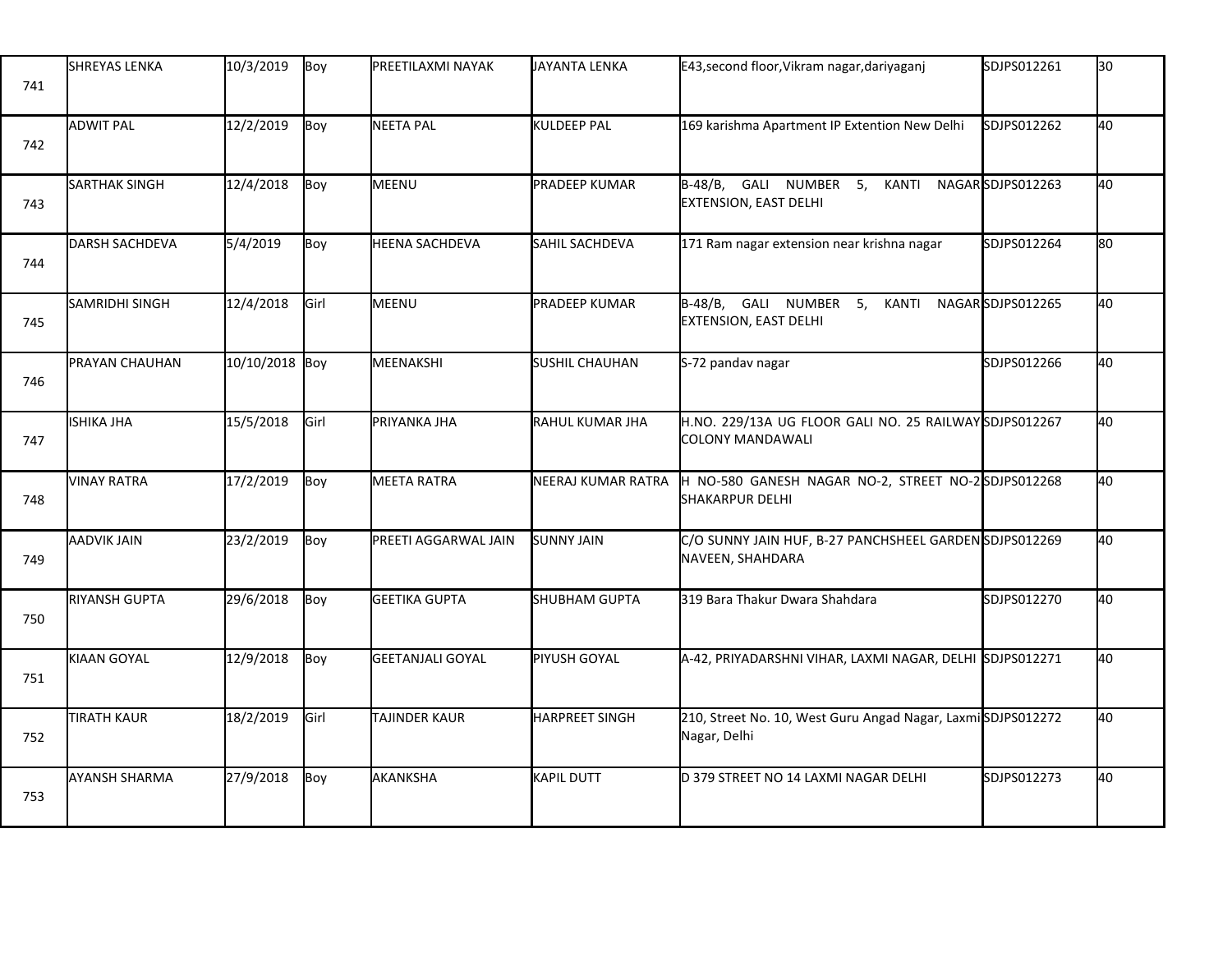| 754 | SHREJAL DESHWAL         | 24/9/2018       | Girl | IDR. PRAGATI GUPTA        | ATUL KUMAR                            | D5/G2, East Jyoti Nagar, Shahdara, Delhi                                              | SDJPS012276 | 30 |
|-----|-------------------------|-----------------|------|---------------------------|---------------------------------------|---------------------------------------------------------------------------------------|-------------|----|
| 755 | SAMAIRA YADAV           | 20/12/2018 Girl |      | NAMRATA YADAV             | <b>SUNIL YADAV</b>                    | 569, SCHOOL BLOCK, SHAKARPUR, NEARSDJPS012277<br><b>LAXMINAGAR METRO STATION</b>      |             | 40 |
| 756 | PRISHITA DESHWAL        | 24/9/2018       | Girl | DR. PRAGATI GUPTA         | <b>ATUL KUMAR</b>                     | D5/G2, East Jyoti Nagar, Shahdara, Delhi                                              | SDJPS012278 | 30 |
| 757 | VIHAAN JAIN             | 21/10/2018 Boy  |      | <b>SHIVANI JAIN</b>       | <b>RAVI JAIN</b>                      | IX/2648, GALI NO.17, KAILASH NAGAR, DELHI                                             | SDJPS012279 | 40 |
| 758 | MUZAMMIL                | 20/3/2018       | Boy  | <b>SIMRAN</b>             | <b>MOHD TASLEEM</b>                   | B-123 STREET NO 11 KANTI NAGAR EXTN DELHI                                             | SDJPS012280 | 40 |
| 759 | <b>MOKSH TAPARIA</b>    | 24/4/2018       | Boy  | PRIYANKA TAPARIA          | <b>MOHIT TAPARIA</b>                  | X/34, PRATAP GALI, GANDHI NAGAR, DELHI-SDJPS012281<br>110031                          |             | 40 |
| 760 | ANSHIKA PANDIT          | 21/9/2018       | Girl | KHUSHBU KUMARI            |                                       | SANJAY KUMAR PANDIT C-14, GROUND FLOOR, ANAND VIHAR, EAST SDJPS012282<br>DELHI, DELHI |             | 40 |
| 761 | <b>ATHARVA</b>          | 23/11/2018 Boy  |      | NEHA GOEL                 | AASHISH GUPTA                         | F 136 B, BEHIND STATE BANK OF INDIA, LAXMISDJPS012283<br>NAGAR                        |             | 40 |
| 762 | KIYARAA JAIN            | 21/11/2018 Girl |      | <b>SHWETA JAIN</b>        | VINIT JAIN                            | FLAT NO. 58 GEETA APPARTMENT GEETA COLONYSDJPS012284<br><b>DELHI</b>                  |             | 40 |
| 763 | <b>I</b> SHLOKA KASHYAP | 8/6/2018        | Girl | <b>SHALINI RAI</b>        | <b>MAYANK KASHYAP</b>                 | H.NO:1/10072 WEST GORAKH PARK STREET NO 3JSDJPS012285<br><b>SHAHADRA DELHI</b>        |             | 80 |
| 764 | AANVI JAISWAL           | 18/5/2018       | Girl | <b>SHIMRAN</b><br>JAISWAL | KUMARI ASHAWANI<br><b>I</b> CHOUDHARY | KUMARK 22 indraprast appt I.P extension patparganjSDJPS012286<br>Delhi 110092         |             | 40 |
| 765 | <b>ADVAIT SINGH</b>     | 30/7/2018       | Boy  | MRS. KAVITA SINGH         | DR RAMAN SINGH                        | D 316 , STREET NO. 12 LAXMI NAGAR NEW DELHI                                           | SDJPS012287 | 40 |
| 766 | PRANIT CHAUHAN          | 23/11/2018 Boy  |      | VARUN                     | VARUN                                 | C-164 1st Floor Vivek Vihar Phase 1                                                   | SDJPS012288 | 40 |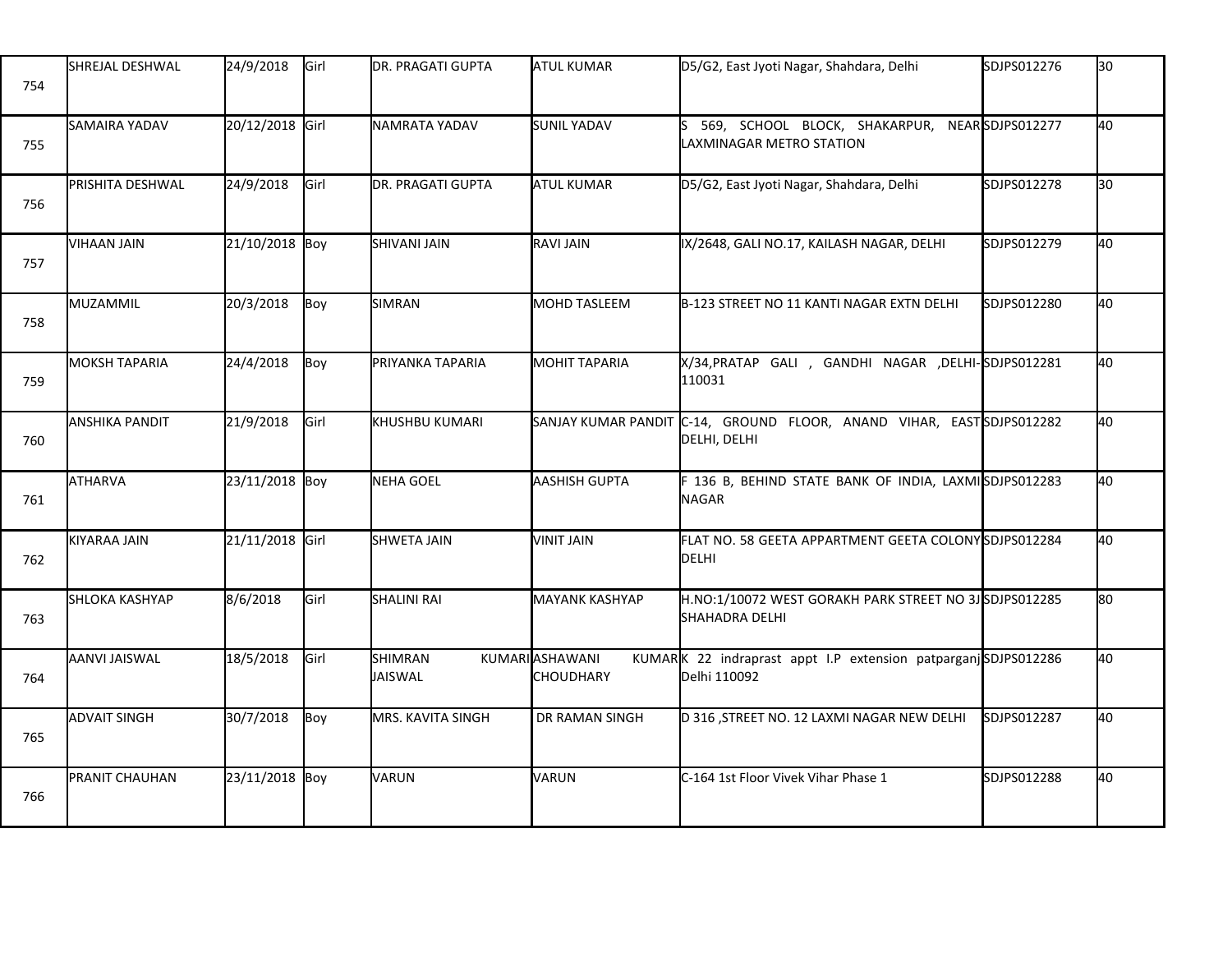| 767 | <b>DEVANSHI SHRIVASTAV</b> | 3/3/2018       | Girl | PREETI PRIYA SHRIVASTAV IHUNMUN        | <b>SHRIVASTAV</b>       | PRASAD D-268 Second floor Ganesh Nagar Pandav Nagar SDJPS012289<br>Complex Delhi 110092  |                  | 40              |
|-----|----------------------------|----------------|------|----------------------------------------|-------------------------|------------------------------------------------------------------------------------------|------------------|-----------------|
| 768 | <b>SAMAIRA MATHUR</b>      | 21/9/2018      | Girl | DR DEEPA SINGH MATHUR DR.RITESH MATHUR |                         | 26-B SFS FLATS POCKET -A, MAYUR VIHAR PHASE-3SDJPS012290                                 |                  | 30              |
| 769 | ALEXA VERMA                | 3/2/2019       | Girl | ARCHANA VERMA                          | <b>PRADEEP KUMAR</b>    | A-19, EAST BALDEV PARK, KRISHNA NAGAR, EASTSDJPS012291<br>DELHI, DELHI - 110051          |                  | 40              |
| 770 | <b>SWARA JAIN</b>          | 2/4/2018       | Girl | <b>SHRUTI ANEJA</b>                    | <b>DINESH JAIN</b>      | 11a sanchar lok appartment, Ip extension                                                 | SDJPS012292      | 40              |
| 771 | YUVANSH JAIN               | 29/5/2018      | Boy  | CHHAVI JAIN                            | NEERAJ JAIN             | P-44, STREET NO 3, SHANKAR NAGAR EXTENSION, SDJPS012293<br>KRISHNA NAGAR, DELHI          |                  | 40              |
| 772 | <b>GARVIT SAGAR</b>        | 8/5/2018       | Boy  | JYOTI SAGAR                            | YOGESH SAGAR            | D-16, DDA FLATS, MATA SUNDRI ROAD, DARYASDJPS012294<br>GANJ, NEW DELHI                   |                  | 20              |
| 773 | AYANSH AGGARWAL            | 21/11/2018 Boy |      | <b>NANCY GARG</b>                      | <b>VIVEK AGGARWAL</b>   | 20, Ram Vihar                                                                            | SDJPS012295      | 40              |
| 774 | <b>ISHMEET SINGH</b>       | 2/1/2019       | Boy  | <b>HARPREET KAUR</b>                   | <b>DIDAR SINGH</b>      | H. NO. 13A; STREET NO. 3; EAST GURU ANGADSDJPS012296<br><b>NAGAR</b>                     |                  | 40              |
| 775 | PRAHARSH                   | 22/3/2019      | Boy  | DR MEENAKSHI SINGH                     | <b>DR DINESH PANWAR</b> | 86-A, STREET NO.2,<br>RADHESHYAM<br>PARWANA ROAD, DELHI                                  | PARK,SDJPS012297 | 40              |
| 776 | <b>DITIKSHA BINDAL</b>     | 1/8/2018       | Girl | <b>RINKY BINDAL</b>                    | <b>VARUN BINDAL</b>     | MB-22, FIRST FLOOR, STREET NO. 1 STREET OLD SDJPS012298<br>POST OFFICE, SHAKARPUR, DELHI |                  | 40              |
| 777 | <b>DIWANK TREHAN</b>       | 8/6/2018       | Boy  | NEHA TREHAN                            | <b>MUKUL TREHAN</b>     | 275 JAGRITI ENCLAVE, NEAR KARKARDOOMASDJPS012299<br><b>METRO STATION</b>                 |                  | 60              |
| 778 | <b>KAVISH SACHDEVA</b>     | 30/10/2018 Boy |      | <b>SHWETA SACHDEVA</b>                 | LT ADISH SACHDEVA       | 207 FIRST FLOOR TAGOR PARK DR MUKHERJEE SDJPS012300<br>NAGAR NORTH WEST DELHI 110009     |                  | 10 <sup>1</sup> |
| 779 | DARSH                      | 24/9/2018      | Boy  | SANGEETA                               | <b>PAWAN KUMAR</b>      | HOUSE NO. 264, RAM GALI, MAIN ROAD, SDJPS012301<br>MANDAWLI, DELHI                       |                  | 40              |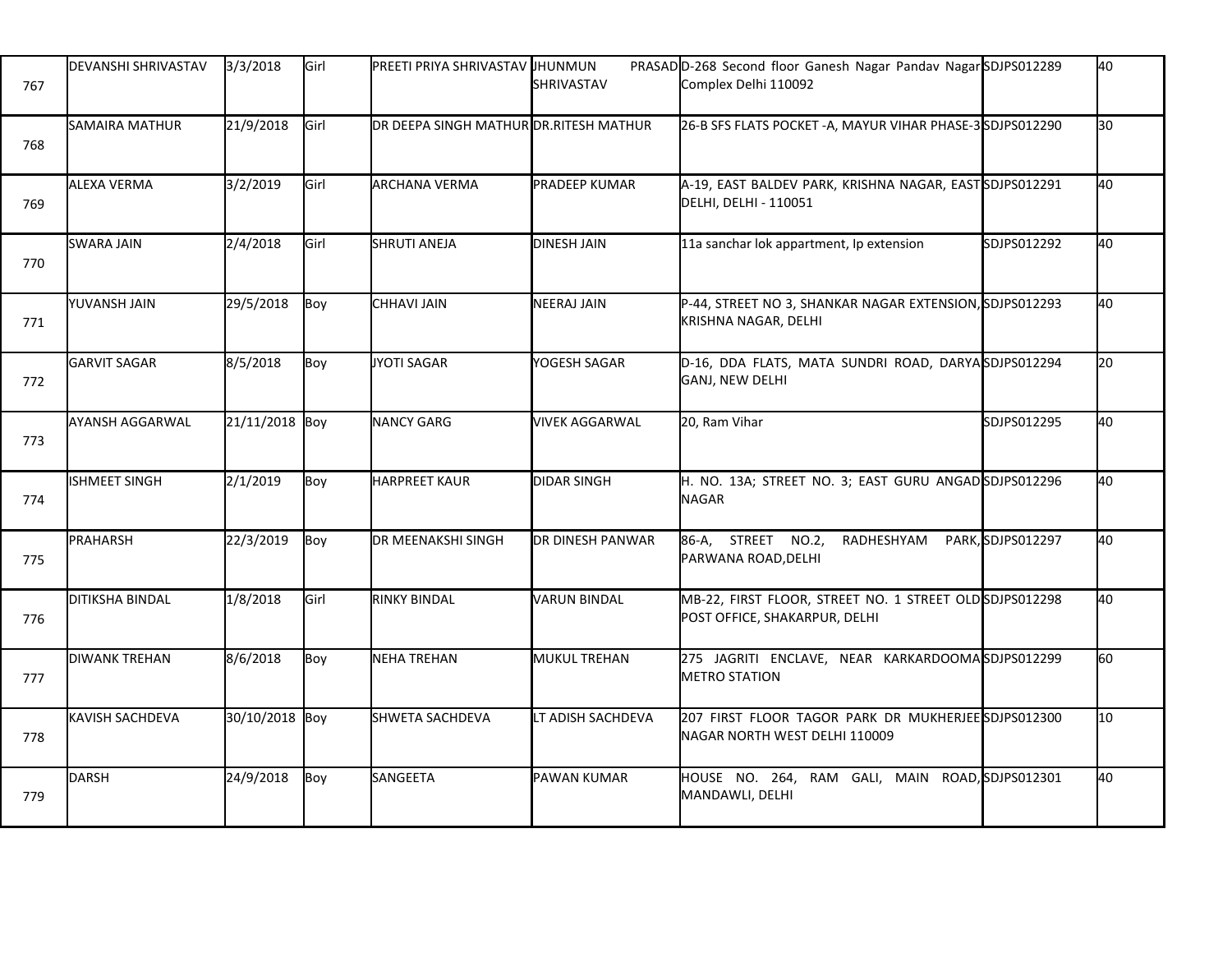| 780 | <b>RIDHAAN CHUGH</b>      | 31/12/2018 Boy |      | <b>ANSHU CHUGH</b>   | BHARAT<br><b>CHUGH</b> | BHUSHAN1/9461 GALI NO-7 WEST ROHTASH NAGARSDJPS012302<br>SHAHDARA DELHI                        |             | 40 |
|-----|---------------------------|----------------|------|----------------------|------------------------|------------------------------------------------------------------------------------------------|-------------|----|
| 781 | <b>DIVANSH JAITLY</b>     | 11/5/2018      | Boy  | SURUCHI GUPTA        | <b>MUKESH JAITLY</b>   | 165-A, J&K BLOCK, NEAR KING DISH ANTENNASDJPS012303<br>SHOP, LAXMI NAGAR, DELHI                |             | 40 |
| 782 | <b>AVIRAL SIGH</b>        | 23/8/2018      | Boy  | <b>PRACHI SINGH</b>  | <b>PADAM SINGH</b>     | SHOP PLOT NO 40, PANDAV NAGAR                                                                  | SDJPS012304 | 40 |
| 783 | <b>I</b> GAURANSHI GANDHI | 5/6/2018       | Girl | JYOTI GANDHI         | <b>DINESH GANDHI</b>   | 2/88 Geeta Colony, Near Ram Leela Ground, Delhi                                                | SDJPS012305 | 80 |
| 784 | KAVYA SINGH               | 28/3/2019      | Girl | REKHA SINGH          | NITIN KUMAR            | 4/1713 RAMA BLOCK BHOLA NATH NAGARSDJPS012306<br><b>SHAHDARA</b>                               |             | 40 |
| 785 | SACHIT GUPTA              | 14/12/2018 Boy |      | PREETI GUPTA         | DINESH KUMAR GUPTA     | Flat no. 91, Deshbandhu society, Plot no. 15, IPSDJPS012307<br>Extension, Patparganj, Delhi-92 |             | 40 |
| 786 | PIYUSH RAJPUT             | 30/3/2018      | Boy  | NEHA CHUGH           | HITESH KUMAR           | C-49/A 3RD FLOOR PANDAV NAGAR OPP MOTHERSDJPS012308<br><b>DAIRY</b>                            |             | 40 |
| 787 | <b>NISHCHAY SCHOOL</b>    | 21/4/2019      | Boy  | KAVITA SHARMA        | MANISH<br>SHARMA       | KUMARFLAT NO. E-103, SHREE GANESH APARTMENTS, SDJPS012309<br>93, I.P. EXTENSION, DELHI         |             | 40 |
| 788 | MEHREEN KAUR              | 4/2/2019       | Girl | AMANDEEP KAUR        | NAVNEET SINGH          | 447, JHEEL KHURANJA, DELHI                                                                     | SDJPS012310 | 80 |
| 789 | <b>HRIDHAAN AGGARWAL</b>  | 6/11/2018      | Boy  | HIMANSHI GUPTA       | SHARAD AGGARWAL        | 8/297 OLD POST OFFICE STREET CHOTA BAZAR SDJPS012311<br><b>SHAHDARA</b>                        |             | 40 |
| 790 | KRISHNAVI KALIA           | 14/3/2019      | Girl | <b>GEETIKA KALIA</b> | RAKESH KALIA           | 13/165 Geeta Colony                                                                            | SDJPS012312 | 40 |
| 791 | TIARA JAIN                | 31/3/2019      | Girl | CHANDNI JAIN         | <b>GAURAV JAIN</b>     | F-13/10, KRISHNA NAGAR, DELHI                                                                  | SDJPS012313 | 40 |
| 792 | ADVIK                     | 15/5/2018      | Boy  | POOJA                | ACHAL RAJ              | L-20/14, STREET NO. 5, JAI PRAKASH NAGAR, SDJPS012314<br>GHONDA, DELHI                         |             | 20 |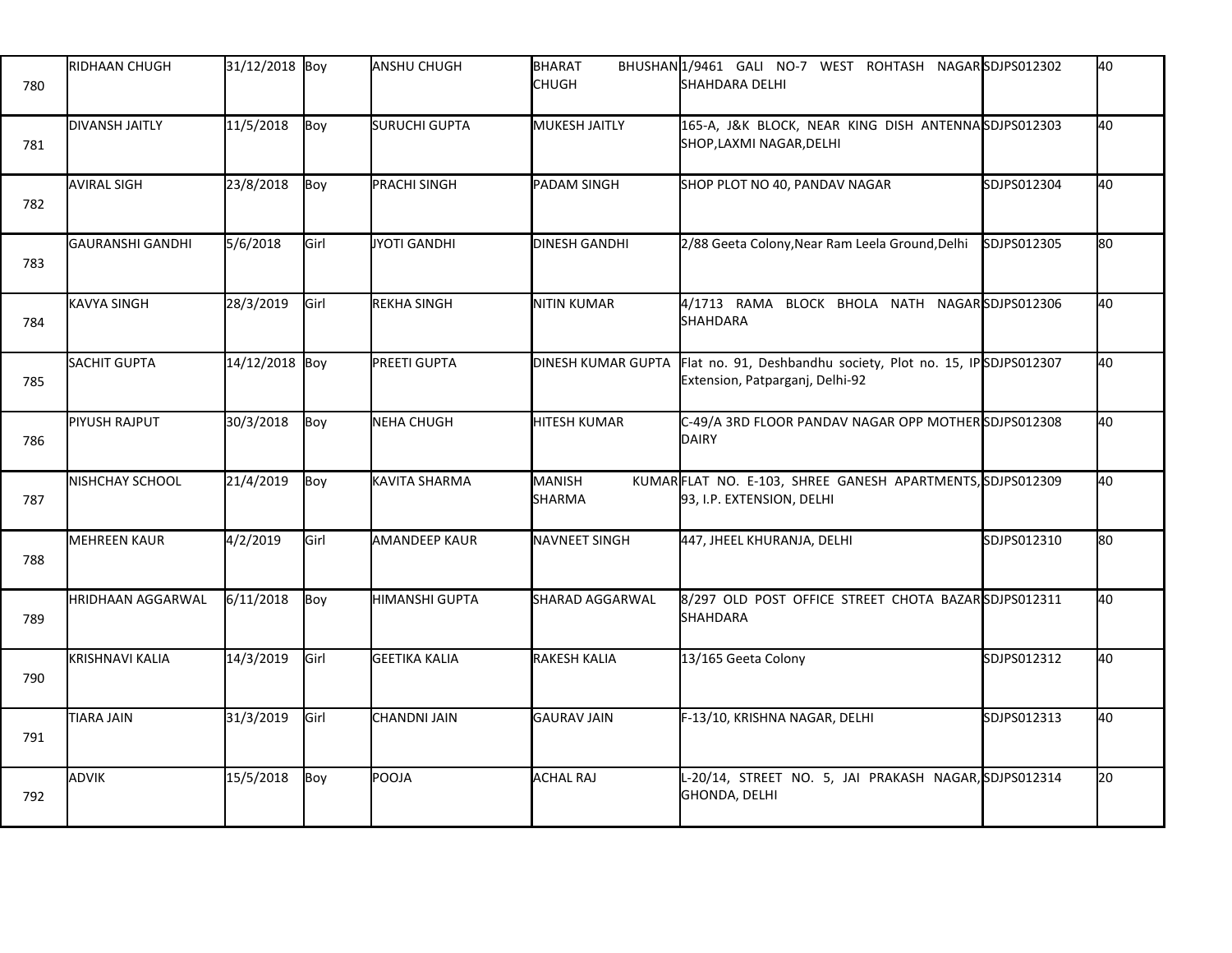| 793 | LAVISHA SURI           | 11/3/2019      | Girl | <b>CHETNA SURI</b>   | <b>ANIL SURI</b>         | H NO 156 SOUTH ANARKALI                                                              | SDJPS012315 | 40 |
|-----|------------------------|----------------|------|----------------------|--------------------------|--------------------------------------------------------------------------------------|-------------|----|
| 794 | <b>VIAAN VERMA</b>     | 10/4/2019      | Boy  | JYOTI VERMA          | <b>GAURAV VERMA</b>      | 103, Ram Nagar Extension, Krishna Nagar, East SDJPS012316<br>Delhi                   |             | 40 |
| 795 | <b>RIDDHI SHARMA</b>   | 5/6/2018       | Girl | PREETI SHARMA        | <b>GAURAV</b><br>SHARMA  | KUMARD-265 First floor, Ganesh Nagar Pandav NagarSDJPS012317<br>complex Delhi 110092 |             | 40 |
| 796 | MYSHA AHUJA            | 9/5/2018       | Girl | <b>MONIKA AHUJA</b>  | <b>VIJAY AHUJA</b>       | S 15 II FLOOR NAVEEN SHAHDARA, DELHI 110032                                          | SDJPS012318 | 40 |
| 797 | ANIKA VERMA            | 16/5/2018      | Girl | <b>ARTI VERMA</b>    | <b>AVLOK VERMA</b>       | G-210 PREET VIHAR                                                                    | SDJPS012319 | 40 |
| 798 | <b>AVYAN RANA</b>      | 3/2/2019       | Boy  | PINKI                | <b>PRAVEEN KUMAR</b>     | 39-A STREET NO. 14, SAROJINI PARK SHASTRISDJPS012320<br><b>NAGAR</b>                 |             | 40 |
| 799 | VAANI CHOPRA           | 19/4/2018      | Girl | SAHIBA CHOPRA        | <b>MR.SUMIT CHOPRA</b>   | G-104 street no -12 jagat puri                                                       | SDJPS012321 | 40 |
| 800 | AMAYRA RANA            | 23/3/2018      | Girl | <b>HEMA</b>          | <b>SHEKHAR KUMAR</b>     | 39-A STREET NO. 14, SAROJINI PARK SHASTRISDJPS012322<br><b>NAGAR</b>                 |             | 40 |
| 801 | <b>AARAV SINGH</b>     | 26/4/2018      | Boy  | KHUSHBO DEVI         | <b>VINOD KUMAR</b>       | G 12 PARWANA ROAD JAGATPURI DELHI-110051                                             | SDJPS012323 | 40 |
| 802 | <b>AVYAAN KR AHUJA</b> | 19/8/2018      | Boy  | NEHA AHUJA           | PARAS AHUJA              | 24 SAVARKAR APARTMENTS IP EXTN PATPARGANJ SDJPS012324                                |             | 40 |
| 803 | <b>MAYANK RAI</b>      | 14/12/2018 Boy |      | <b>RANJANA SINGH</b> | <b>BISHESHWAR</b><br>RAI | KUMARU-15, 3RD FLOOR, GALI NO. 1, SHAKARPUR, EASTSDJPS012325<br>DELHI                |             | 40 |
| 804 | <b>VIHAAN GUPTA</b>    | 3/8/2018       | Boy  | MEGHA GUPTA          | <b>MAYANK GUPTA</b>      | D-2, STREET NO.1, SOUTH ANARKALI, DELHI                                              | SDJPS012326 | 40 |
| 805 | MOHAMMAD ABDAAN        | 28/8/2018      | Boy  | NIDA ZAMANI SIDDIQUE | <b>MD DASTAGIR QUMAR</b> | 23, Old Brijpuri, Parwana Road                                                       | SDJPS012327 | 40 |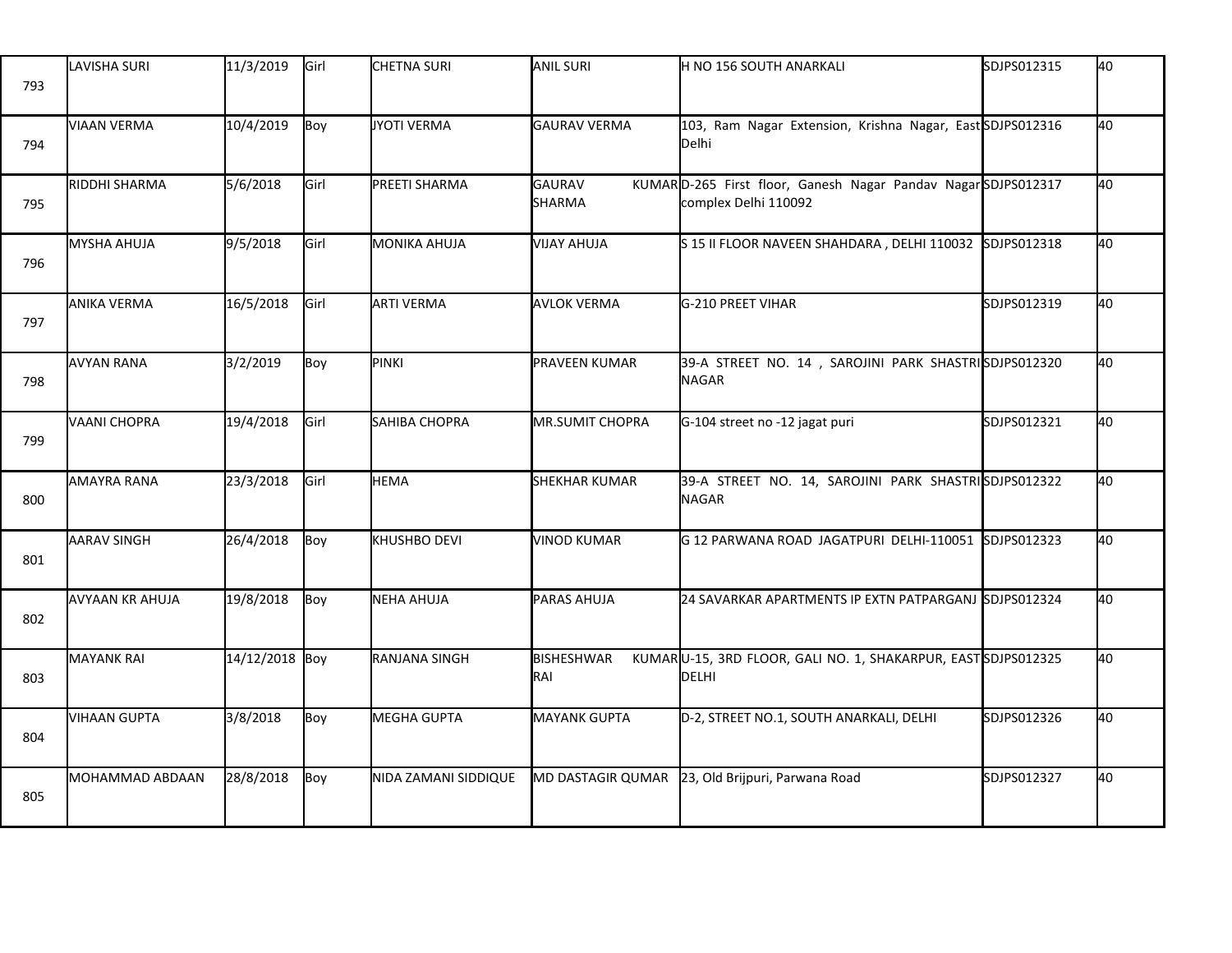| 806 | <b>REYAANSH POKHRIYAL</b> | 29/11/2018 Boy  |      | <b>I</b> RAJNI POKHRIYAL                                  | <b>ANKIT POKHRIYAL</b>            | FLAT NO-19, PANCHMAHAL APARTMENT, PLOTSDJPS012328<br>NO-47, I.P EXTENSION, PATPARGANJ, DELHI-<br>110092 |             | 40  |
|-----|---------------------------|-----------------|------|-----------------------------------------------------------|-----------------------------------|---------------------------------------------------------------------------------------------------------|-------------|-----|
| 807 | <b>GURPREET GROVER</b>    | 25/12/2018 Girl |      | <b>MAHINDER KAUR</b>                                      | <b>AMIT GROVER</b>                | K 29 GALI NO 35, NEW GOVIND PURA, KRISHNASDJPS012329<br><b>NAGAR</b>                                    |             | 40  |
| 808 | AADIT NARULA              | 13/8/2018       | Boy  | NIDHI NASSA                                               | <b>RAHUL NARULA</b>               | B 397, FIRST FLOOR, NIRMAN VIHAR, DELHI                                                                 | SDJPS012330 | 60  |
| 809 | ANAISHA VERMA             | 30/11/2018 Girl |      | <b>PINKY VERMA</b>                                        | <b>SACHIN VERMA</b>               | D 29 MANSAROVER PARK SHAHDARA DELHI                                                                     | SDJPS012331 | 40  |
| 810 | PARISHI CHUGH             | 26/10/2018 Girl |      | <b>PRINCY GULATI</b>                                      | ROHIT CHUGH                       | FLAT NO - 40, ANEKANT APARTMENTS, SDJPS012332<br>VASUNDHARA ENCLAVE                                     |             | 30  |
| 811 | <b>KIRAT SHARMA</b>       | 27/12/2018 Girl |      | JASBIR KAUR                                               | <b>DEEPAK SHARMA</b>              | C-9, 2nd Floor, Old Gobind Pura, Delhi                                                                  | SDJPS012333 | 40  |
| 812 | KAIRA KANSAL              | 28/12/2018 Girl |      | SHIKHA KANSAL                                             | PRAFFUL KANSAL                    | m-45 laxmi nagar delhi                                                                                  | SDJPS012334 | 40  |
| 813 | PARV JAIN                 | 3/10/2018       | Boy  | PRERNA JAIN                                               | SANGAM JAIN                       | X-1358, STREET NO 3, RAJGARH COLONY                                                                     | SDJPS012335 | 40  |
| 814 | <b>SIYA SHUKLA</b>        | 24/4/2018       | Girl | PARUL SHUKLA                                              | SHIVENDRA SHUKLA                  | C401, SUKHSAGAR APARTMENT, PATPARGANJ, IPSDJPS012336<br><b>EXTENSION, PLOT 52</b>                       |             | 40  |
| 815 | <b>EVAAN CHOUDHARY</b>    | 17/1/2019       | Boy  | DR SANTOSH<br><b>CHOUDHARY</b>                            | KUMARIOR R K CHOUDHARY            | A 269 SURAJMAL VIHAR                                                                                    | SDJPS012337 | l80 |
| 816 | <b>AVISHA MEHRA</b>       | 15/7/2018       | Girl | SHWETA MEHRA                                              | <b>APOORV MEHRA</b>               | C-152 (New No. C-410), Street No. 11, West Vinod SDJPS012338<br>Nagar, Delhi                            |             | 40  |
| 817 | SHREYAANSHI RAJ           | 27/4/2018       | Girl | <b>CA</b><br><b>KUMARCA</b><br><b>RAJESH</b><br>CHAURASIA | <b>RAJESH</b><br><b>CHAURASIA</b> | KUMAR295, LANE NO-6, WEST GURU ANGAD NAGAR, SDJPS012339<br>NEAR SCOPE MINAR, LAXMI NAGAR,               |             | 40  |
| 818 | PARTH JAIN                | 19/4/2019       | Boy  | TRAPTI PARASHAR                                           | <b>GAURAV JAIN</b>                | Flat No. A-3, Bathla CGHS LTD Plot No 43, IP SDJPS012340<br>Extension Patparganj Delhi                  |             | 40  |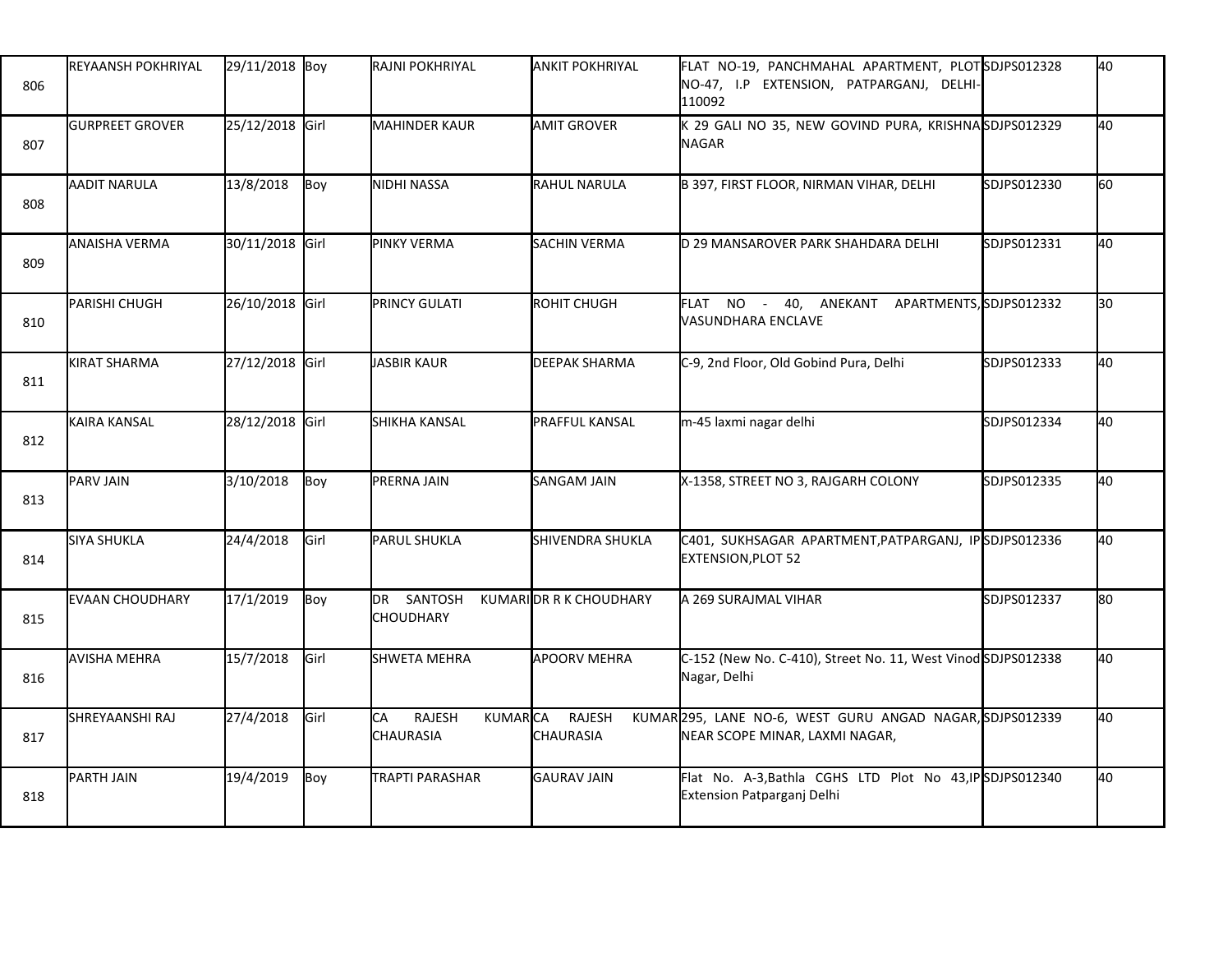| 819 | <b>ABEER BHATIA</b>  | 29/11/2018 Boy |      | <b>ISHITA BATRA</b> | ABEER BHATIA          | H-1/5b Model town-3, Model town                                                                | SDJPS012341 | 10 |
|-----|----------------------|----------------|------|---------------------|-----------------------|------------------------------------------------------------------------------------------------|-------------|----|
| 820 | MISHAY SABHARWAL     | 5/5/2018       | Boy  | MINAKSHI SABHARWAL  | UATIN SABHARWAL       | A-356 New Layalpur Colony Krishna Nagar Delhi                                                  | SDJPS012342 | 40 |
| 821 | JAKSH ARORA          | 2/3/2019       | Boy  | REENA TUTEJA        | <b>ROHIT ARORA</b>    | 9/121, Back Side, Geeta Colony, Delhi                                                          | SDJPS012343 | 40 |
| 822 | <b>AANYA SHREY</b>   | 3/11/2018      | Girl | RUBY KUMARI         | AMIT KUMAR            | C/o Devendra prasad, i-block, gali no.-11, garhawali SDJPS012344<br>mohalla, laxmi nagar delhi |             | 40 |
| 823 | <b>PULKIT</b>        | 21/6/2018      | Boy  | <b>SAKSHI</b>       | <b>HEMANT KUMAR</b>   | d-539 west, vinod nagar near nazeer resturant                                                  | SDJPS012345 | 40 |
| 824 | MANASVI YADAV        | 4/1/2019       | Girl | POOJA YADAV         | <b>BRAHM</b><br>YADAV | PRAKASHA-15, Urja Vihar, BSES Colony, Mandawali                                                | SDJPS012346 | 40 |
| 825 | AAVYA JAIN           | 9/10/2018      | Girl | NIDHI JAIN          | <b>ANKIT JAIN</b>     | 170-A, Gali no-5, East Azad Nagar, Delhi-51                                                    | SDJPS012347 | 40 |
| 826 | <b>JIMIT CHAUHAN</b> | 16/8/2018      | Boy  | RAJNI CHAUHAN       | <b>AMIT CHAUHAN</b>   | B-182A PANDAV NAGAR DELHI                                                                      | SDJPS012348 | 40 |
| 827 | SHIVANSH JOSHI       | 7/3/2019       | Boy  | RASHMI JOSHI        | NAVEEN C. JOSHI       | 149 D, Pocket 4, Mayur Vihar Phase 1, Delhi                                                    | SDJPS012349 | 40 |
| 828 | <b>EKANSH JAIN</b>   | 7/1/2019       | Boy  | KOMAL JAIN          | <b>ANKIT JAIN</b>     | H-34, NAVEEN SHAHDARA NEAR SHANTI NURSINGSDJPS012350<br><b>HOME DELHI</b>                      |             | 40 |
| 829 | <b>REYANSH JAIN</b>  | 9/7/2018       | Boy  | PRACHI JAIN         | <b>ARUN JAIN</b>      | 9/1918 GALI NO 3 KAILASH NAGAR DELHI-110031                                                    | SDJPS012351 | 40 |
| 830 | MISHHIKA             | 6/2/2019       | Girl | POONAM SACHDEVA     | <b>MOHIT SACHDEVA</b> | 6/201 geeta colony                                                                             | SDJPS012352 | 40 |
| 831 | <b>SHAYAN SARKAR</b> | 4/7/2018       | Boy  | <b>MEENU SARKAR</b> | <b>RANA SARKAR</b>    | A-82, DHIRAJ BLOCK, SOUTH GANESH NAGAR, SDJPS012353<br><b>NEW DELHI</b>                        |             | 40 |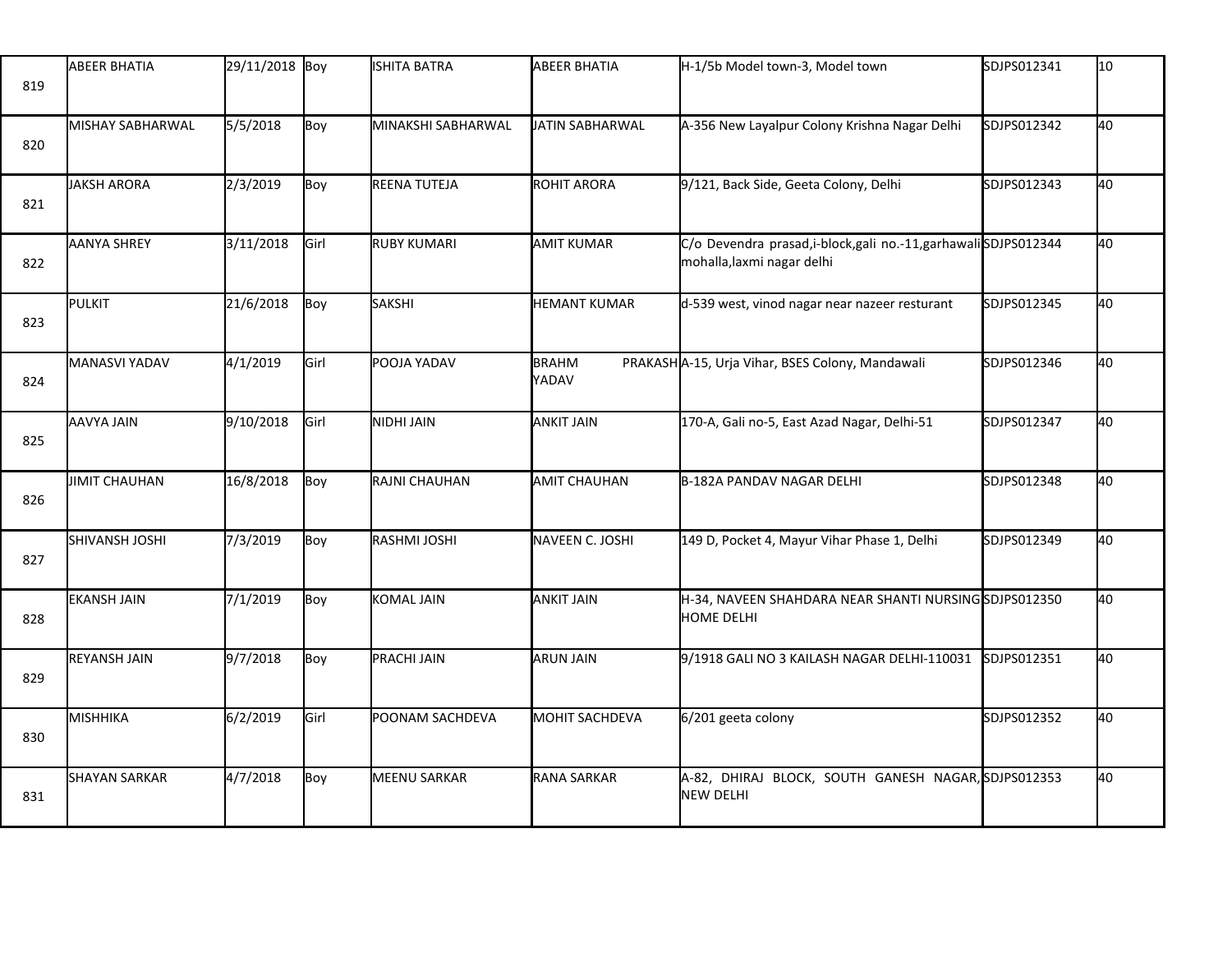| 832 | LAKSHIKA SOOD            | 17/4/2018       | Girl | <b>GEETA SOOD</b>    | <b>HEMANT SOOD</b>        | D-62, 2ND FLOOR CHNADER NAGAR, KRISHNASDJPS012354<br>NAGAR, DELHI                     |             | 40   |
|-----|--------------------------|-----------------|------|----------------------|---------------------------|---------------------------------------------------------------------------------------|-------------|------|
| 833 | <b>I</b> SHIVAANSH GUPTA | 19/9/2018       | Boy  | <b>RUCHIKA GUPTA</b> | <b>NIKHIL GUPTA</b>       | 11/3-H DAMODER PARK, DILSHAD GARDEN, SDJPS012355<br>SHAHDARA INDL. AREA,              |             | 40   |
| 834 | <b>DEVANSHI SHARMA</b>   | 8/3/2019        | Girl | SUNAINA SHARMA       | AVDHESH SHARMA            | Z-8, IInd Floor, Naveen Shahdara                                                      | SDJPS012356 | lso. |
| 835 | <b>CHAITVIK</b>          | 31/8/2018       | Boy  | ARCHANA              | <b>KRISHAN VEER SINGH</b> | 53 street no 7 chander vihar mandawali fazalpur SDJPS012357<br>east delhi Delhi       |             | 40   |
| 836 | <b>AURA SINGHAL</b>      | 6/3/2019        | Girl | ABHA AGGARWAL        | <b>DIVAS SINGHAL</b>      | 174 SITARAM APARTMENT, IP EXTENSION SDJPS012358<br>PATPARGANJ, DELHI                  |             | 40   |
| 837 | VIYAN GUPTA              | 13/6/2018       | Boy  | <b>MEGHA GUPTA</b>   | <b>SUDHIR GUPTA</b>       | A-41, Third floor, Block A, Phase 1, Vivek Vihar, SDJPS012359<br>Delhi 110095         |             | 100  |
| 838 | <b>KRISHA JAIN</b>       | 29/6/2018       | Girl | <b>SEEMA JAIN</b>    | <b>AMIT KUMAR JAIN</b>    | c-6/5 GROUND FLOOR KRISHNA NAGAR EASTSDJPS012360<br>DELHI                             |             | 40   |
| 839 | <b>KRISHNAV JAIN</b>     | 29/6/2018       | Boy  | <b>SEEMA JAIN</b>    | AMIT KUMAR JAIN           | c-6/5 GROUND FLOOR KRISHNA NAGAR EASTSDJPS012361<br>DELHI                             |             | 40   |
| 840 | RUDRA SEHRAWAT           | 28/2/2019       | Boy  | PREETI CHOUDHARY     | <b>DEEPAK CHAUDHARY</b>   | 7/550 JAIN MANDIR GALI CHOTA BAZARSDJPS012362<br>SHAHDARA                             |             | 40   |
| 841 | LINAYA                   | 18/12/2018 Girl |      | NITIKA               | PIYUSH AGGARWAL           | G-27, gali no.1, near aruna park, shakarpur, delhi                                    | SDJPS012363 | 40   |
| 842 | <b>PRABHNOOR KAUR</b>    | 28/12/2018 Girl |      | <b>SURMEET KAUR</b>  | <b>DEEPAK SINHH</b>       | H.no. 103, STREET NO 4, Near Sai Baba Mandir, SDJPS012364<br>East Laxmi Market, Delhi |             | 40   |
| 843 | <b>KHYATI SINGH</b>      | 12/12/2018 Girl |      | <b>DOLLY SINGH</b>   | <b>SATBIR SINGH</b>       | A73 First Floor Street No. 10 Chander Vihar Delhi                                     | SDJPS012365 | 40   |
| 844 | NITYA BANSAL             | 16/9/2018       | Girl | SONAL                | <b>DEEPAK BANSAL</b>      | 73, GURU ANGAD NAGAR EXT. LAXMI NAGAR                                                 | SDJPS012366 | 40   |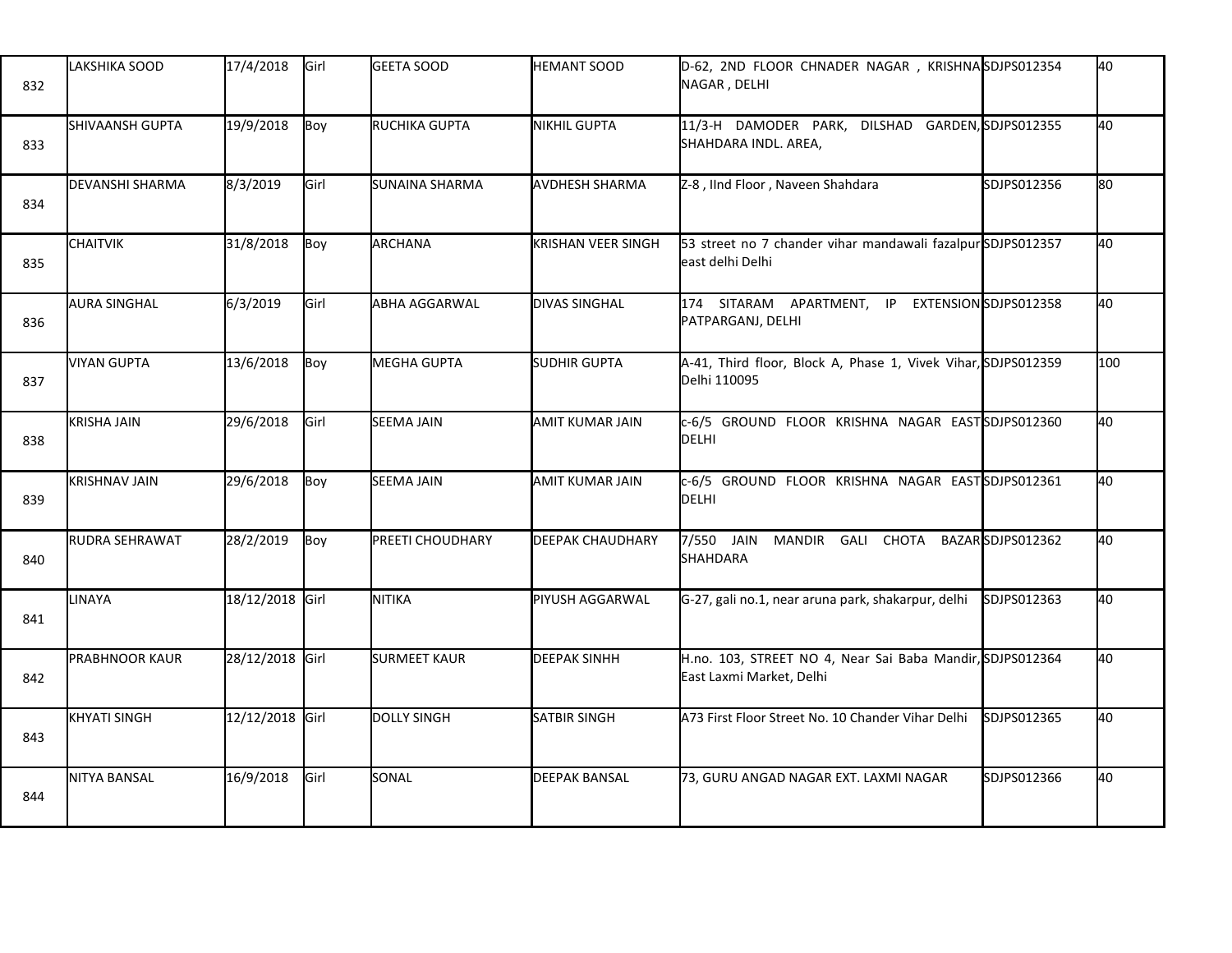| 845 | <b>RUDRANSH SAINI</b>      | 19/1/2019       | Boy           | <b>SAKSHI SAINI</b>       | <b>KASHISH SAINI</b>             | 43, Saini Enclave, Vikas Marg,, Near KarkardoomaSDJPS012367<br><b>Metro Station</b> |             | 40 |
|-----|----------------------------|-----------------|---------------|---------------------------|----------------------------------|-------------------------------------------------------------------------------------|-------------|----|
| 846 | <b>VIHAN JAYANT</b>        | 9/5/2018        | Boy           | URMILA                    | <b>LALIT KUMAR</b>               | C-12 GURU RAM DASS NAGAR LAXMI NAGAR                                                | SDJPS012368 | 40 |
| 847 | <b>AYANSH GUPTA</b>        | 5/4/2019        | Boy           | RENU KUMARI               | <b>VIKAS GUPTA</b>               | 458/A-17 GANGA RAM MARG JHANDE WALI GALISDJPS012369<br>MANDAWALI FAZALPUR           |             | 40 |
| 848 | PAVIKA AGGARWAL            | 12/10/2018 Girl |               | VANDANA GUPTA             | <b>PRAVEEN AGGARWAL</b>          | F 23 Second Floor, Radhey Puri, Krishna Nagar, SDJPS012370<br>Delhi                 |             | 40 |
| 849 | <b>ISHU ARORA</b>          | 24/4/2018       | <b>I</b> Girl | TANU ARORA                | <b>ISHU ARORA</b>                | 11/69A, 1st floor, GEETA COLONY                                                     | SDJPS012371 | 40 |
| 850 | <b>DIVJOT SINGH KAMBOJ</b> | 29/8/2018       | Boy           | SIMRANPREET KAUR          | <b>MANINDER</b><br><b>KAMBOJ</b> | SINGHH No 75-A, Gali No 5, Gyan Park, Krishna Nagar, SDJPS012372<br>Delhi           |             | 40 |
| 851 | SHIVANSH SHARMA            | 17/4/2018       | Boy           | ANUPAM SHARMA             | PURUSHOTTAM<br>SHARMA            | I-166, Garhwali Mohlla-Gali 12 Laxminagar                                           | SDJPS012373 | 40 |
| 852 | AARAV BINJOLA              | 31/10/2018 Boy  |               | ANITA                     | ARUN KUMAR BINJOLA               | B-107/S-3 Dilshad colony Delhi                                                      | SDJPS012374 | 40 |
| 853 | AAYU BOTHWAL               | 26/8/2018       | Boy           | <b>ANUPAM RANI</b>        | <b>DEEPAK BOTHWAL</b>            | 21/4, street no-5, Ganesh Nagar, extension-2nd, SDJPS012375<br>Shakarpur, Delhi     |             | 40 |
| 854 | <b>CHAITANYA SHARMA</b>    | 21/11/2018 Boy  |               | ANURADHA<br><b>SHARMA</b> | GOELRAJAT SHARMA                 | A-302, BHGAYAWAN APARTMENT, MAYUR VIHARSDJPS012376<br>PHASE -1, NEW DELHI           |             | 40 |
| 855 | <b>DIVIT TANDON</b>        | 28/8/2018       | Boy           | <b>NEHA BEDI</b>          | <b>ANKUR TANDON</b>              | 13/102 Geeta colony                                                                 | SDJPS012378 | 40 |
| 856 | <b>CHARVI SEHGAL</b>       | 18/12/2018 Girl |               | AAKANKSHA SEHGAL          | <b>ABHISHEK RAJ SEHGAL</b>       | A-2 old gobind pura, street no 23, near parwanaSDJPS012379<br>road                  |             | 40 |
| 857 | ANAYA AGGARWAL             | 16/6/2018       | Girl          | NIKITA AGGARWAL           | RAJAT AGGARWAL                   | 564, ESPLANADE ROAD, CYCLE MARKET                                                   | SDJPS012380 | 30 |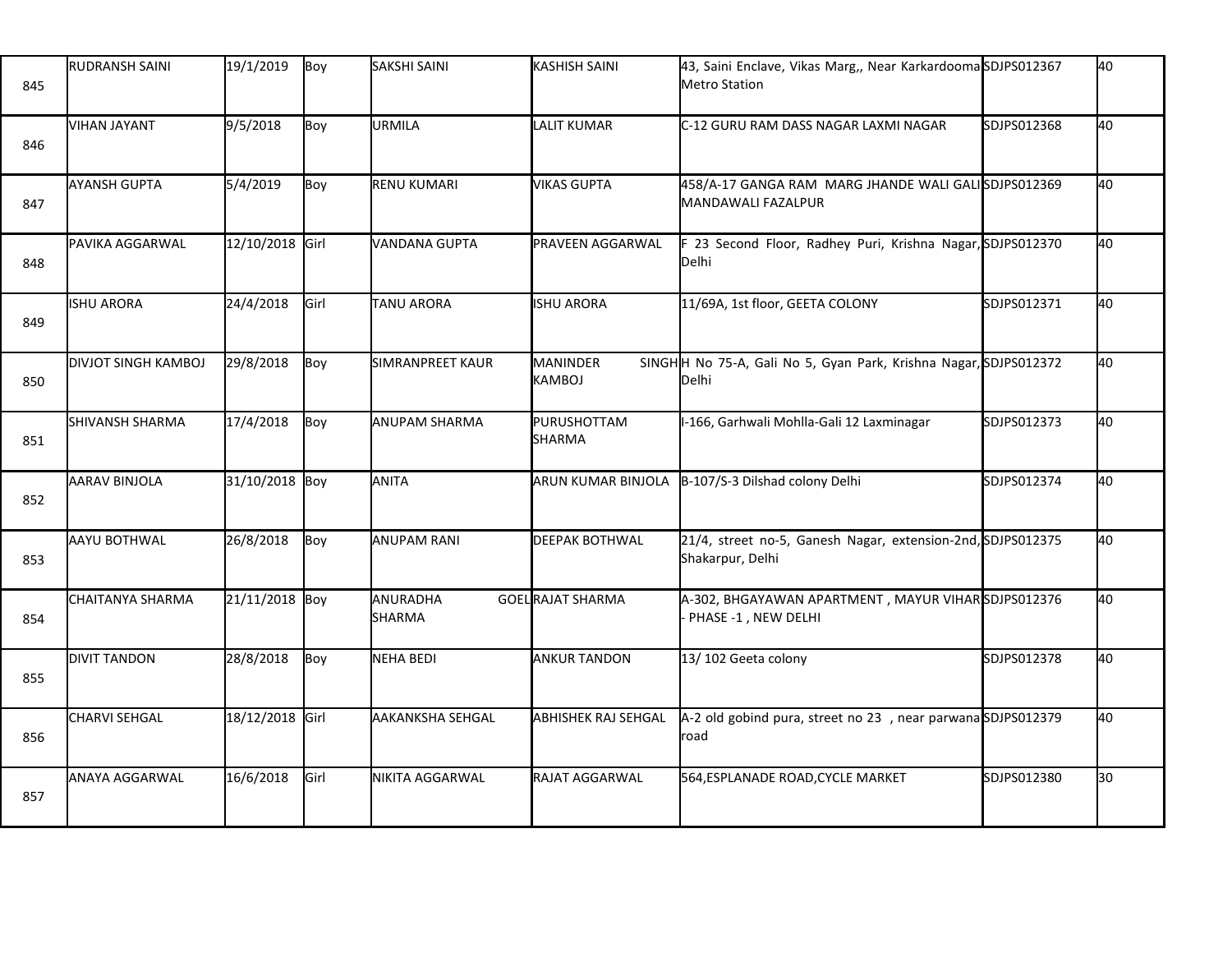| 858 | AREEBA                  | 28/6/2018       | Girl | UMME ZUBERIYA            | MD<br>YAHIYA                   | SHARFUDDINIB-108 METRO VIHAR SHASTRI PARK DELHI                                             | SDJPS012381 | 30 |
|-----|-------------------------|-----------------|------|--------------------------|--------------------------------|---------------------------------------------------------------------------------------------|-------------|----|
| 859 | <b>DIVISHA JOSHI</b>    | 16/12/2018 Girl |      | DEVANGINI JOSHI          | HIMANSHU JOSHI                 | 1787 street no. 12 Rajgarh colony, jheel                                                    | SDJPS012382 | 40 |
| 860 | VIVAAN GOYAL            | 25/11/2018 Boy  |      | BHAWNA AGARWAL           | <b>HIMANSHU AGARWAL</b>        | F-4/43, Ground Floor, Sector 16, Rohini, Delhi-SDJPS012383<br>110089                        |             | 10 |
| 861 | <b>AARNA VERMA</b>      | 6/11/2018       | Girl | SIMMI SIDHU              | <b>DEEPANSHU KUMAR</b>         | B 9/3, Third Floor, Street no 9, Krishna Nagar, DelhiSDJPS012384                            |             | 40 |
| 862 | <b>ADVAITA JOSHI</b>    | 6/5/2018        | Girl | PRIYANKA PRASAD          | <b>ASHISH JOSHI</b>            | Shakti Kiran Building, Karkardooma, Delhi                                                   | SDJPS012385 | 40 |
| 863 | RADHYA GUPTA            | 1/6/2018        | Girl | NAMRATA GUPTA            | HIMANSHU GUPTA                 | A 72 BALAJI STORE ,KESAV MARG WEST VINODSDJPS012386<br><b>NAGAR DELHI</b>                   |             | 40 |
| 864 | <b>REYANSH AGGARWAL</b> | 25/4/2018       | Boy  | MEGHA AGGARWAL           | MAYANK AGGARWAL                | 343, JAGRITI ENCLAVE DELHI                                                                  | SDJPS012387 | 40 |
| 865 | MOHD ARHAAN KHAN        | 15/5/2018       | Boy  | KHUSHBU YASMIN           | MOHD VAKIL                     | R-301, Street No.-14, Ramesh Park, Laxmi Nagar, SDJPS012388<br>Delhi                        |             | 40 |
| 866 | DHIR GOEL               | 12/11/2018 Boy  |      | ANU GUPTA                | NAVEEN GUPTA                   | 1617/A2,Uldhanpur Naveen Shahdara, Kuwan waliSDJPS012389<br>Gali (Near Sheetla mata Mandir) |             | 40 |
| 867 | SHIVANSH AGGARWAL       | 25/4/2018       | Boy  | MEGHA AGGARWAL           | <b>MAYANK AGGARWAL</b>         | 343, JAGRITI ENCLAVE DELHI                                                                  | SDJPS012390 | 40 |
| 868 | JEEVANSHI GIROTRA       | 16/1/2019       | Girl | PINKI                    | <b>MANOJ</b><br><b>GIROTRA</b> | KUMAR 12/27/2, First Floor, Chandu Park, Krishna Nagar, SDJPS012391<br>Delhi                |             | 40 |
| 869 | MIVANSH KUMAR           | 28/10/2018 Boy  |      | <b>APARNA KUMAR</b>      | MANOJ KUMAR                    | 28, Ist Floor, Shivalik Apartments, IP Extension, SDJPS012392<br>Delhi 110092               |             | 40 |
| 870 | SAMBHAV ARYA            | 9/11/2018       | Boy  | <b>SANGITA PRAJAPATI</b> | <b>MANISH KUMAR</b>            | WA-185 B,2 FLOOR, GALI NO-5,SHAKARPUR                                                       | SDJPS012393 | 40 |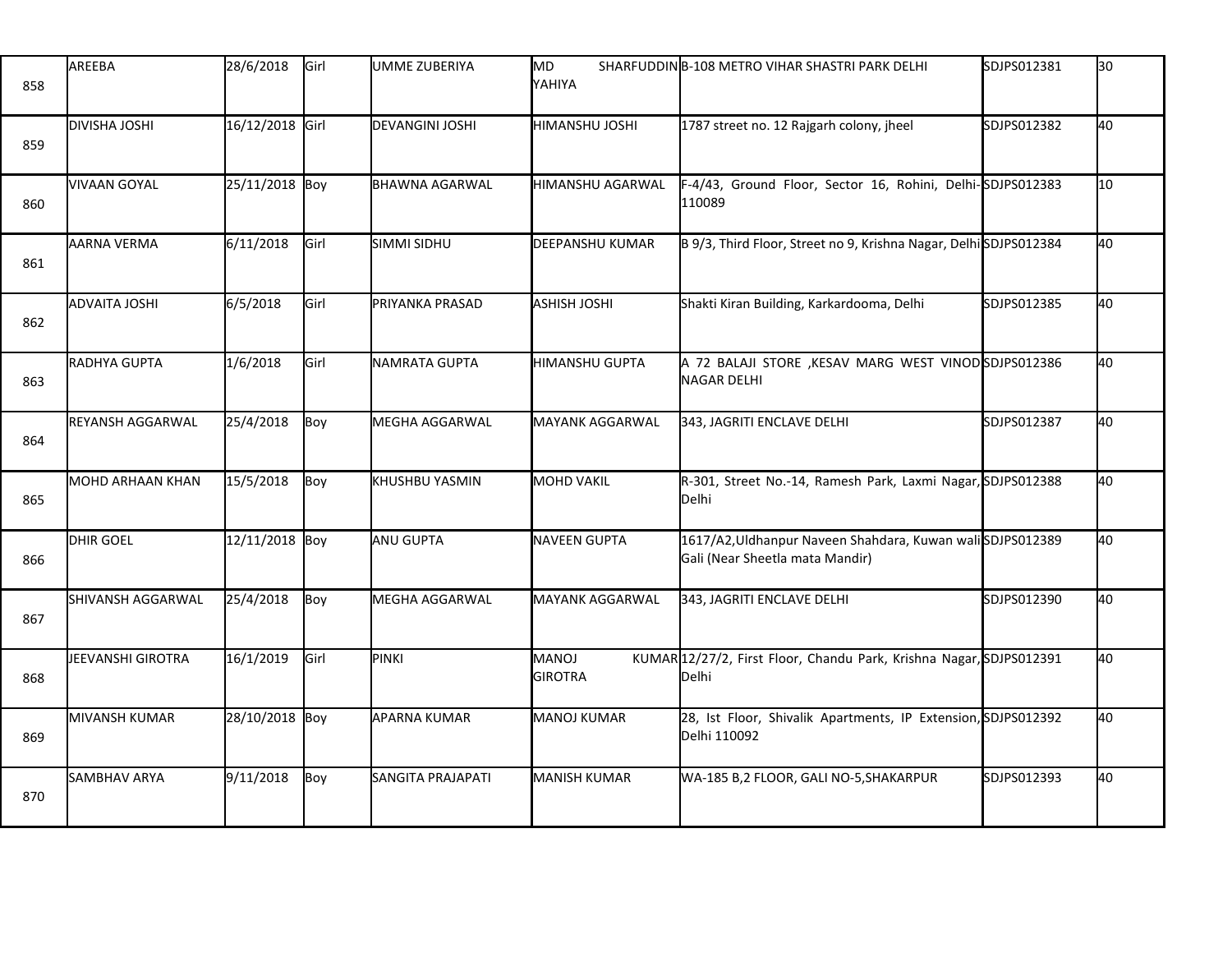| 871 | SAANVI SAINI          | 5/1/2019        | Girl | SONIYA SAINI        | <b>VIKAS MALI</b>              | FLAT UG1, C-61, VINAYAK APARTMENT, GANESHSDJPS012394<br>NAGAR, PANDAV NAGAR COMPLEX, DELHI |             | 40  |
|-----|-----------------------|-----------------|------|---------------------|--------------------------------|--------------------------------------------------------------------------------------------|-------------|-----|
| 872 | <b>RUPANSH GUPTA</b>  | 23/3/2019       | Boy  | RENU                | <b>ANSHUMAN GUPTA</b>          | f-31/763 ,gali no-8 ,ganesh nagar-2 ,shakarpurSDJPS012395<br>delhi-92                      |             | 40  |
| 873 | <b>KRISHA GUPTA</b>   | 2/3/2019        | Girl | KHUSHBOO GUPTA      |                                | RAMA SHANKAR GUPTA P-64 2nd Floor Pandav Nagar, Mayur Vihar Ph-1                           | SDJPS012396 | 40  |
| 874 | SHIZA SIDDIQUI        | 22/1/2019       | Girl | <b>FARHEEN</b>      | SAJID SIDDIQUI                 | R-139/2,st no-7, Ramesh park, Laxmi nagar                                                  | SDJPS012397 | 40  |
| 875 | <b>EESHVIKA GUPTA</b> | 24/11/2018 Girl |      | POOJA GUPTA         | <b>ROOPESH</b><br><b>GUPTA</b> | KUMARA-41 SECOND FLOOR, PANDAV NAGAR, DELHI                                                | SDJPS012398 | 40  |
| 876 | <b>DIVANSH SEHGAL</b> | 7/9/2018        | Boy  | <b>DIVYA SEHGAL</b> | <b>ASHISH SEHGAL</b>           | 5/3/10, GEETA COLONY, DELHI-110031                                                         | SDJPS012399 | 40  |
| 877 | SIMRAN BHATNAGAR      | 27/5/2018       | Girl | NEHA<br>BHATNAGAR   | KATHURIAPIYUSH BHATNAGAR       | D-317, Anand Vihar, Delhi-110092                                                           | SDJPS012400 | 40  |
| 878 | MISHKA GUPTA          | 22/3/2019       | Girl | NEHA GUPTA          | LOVE GUPTA                     | A6/23 KRISHNA NAGAR DELHI                                                                  | SDJPS012401 | 40  |
| 879 | AKSHARA GARG          | 8/1/2019        | Girl | <b>ABHA MANGAL</b>  | MANISH GARG                    | C 104 MAYURDHWAJ APT. IP EXTENSION                                                         | SDJPS012402 | 40  |
| 880 | KIARA JAIN            | 28/10/2018 Girl |      | RITIKA JAIN         | RISHABH JAIN                   | C-78 SF, Surajmal Vihar, Delhi-110092                                                      | SDJPS012403 | 40  |
| 881 | <b>GARVIT GUPTA</b>   | 9/5/2018        | Boy  | REKHA GUPTA         |                                | MUKESH KUMAR GUPTAD-156, GALI NO-6, LAXMI NAGAR, DELHI                                     | SDJPS012404 | l80 |
| 882 | SARANSH GUPTA         | 25/6/2018       | Boy  | <b>RUPAM GUPTA</b>  | BHARAT<br><b>GUPTA</b>         | BHUSHANU-76, GALI NO-4, LAXMI NAGAR, DELHI-92                                              | SDJPS012405 | 40  |
| 883 | <b>NISHIKA GUPTA</b>  | 25/6/2018       | Girl | AARTI GUPTA         | JOGESH GUPTA                   | 24A, SUNDER PARK, SHASTRI NAGAR, DELHI                                                     | SDJPS012406 | 40  |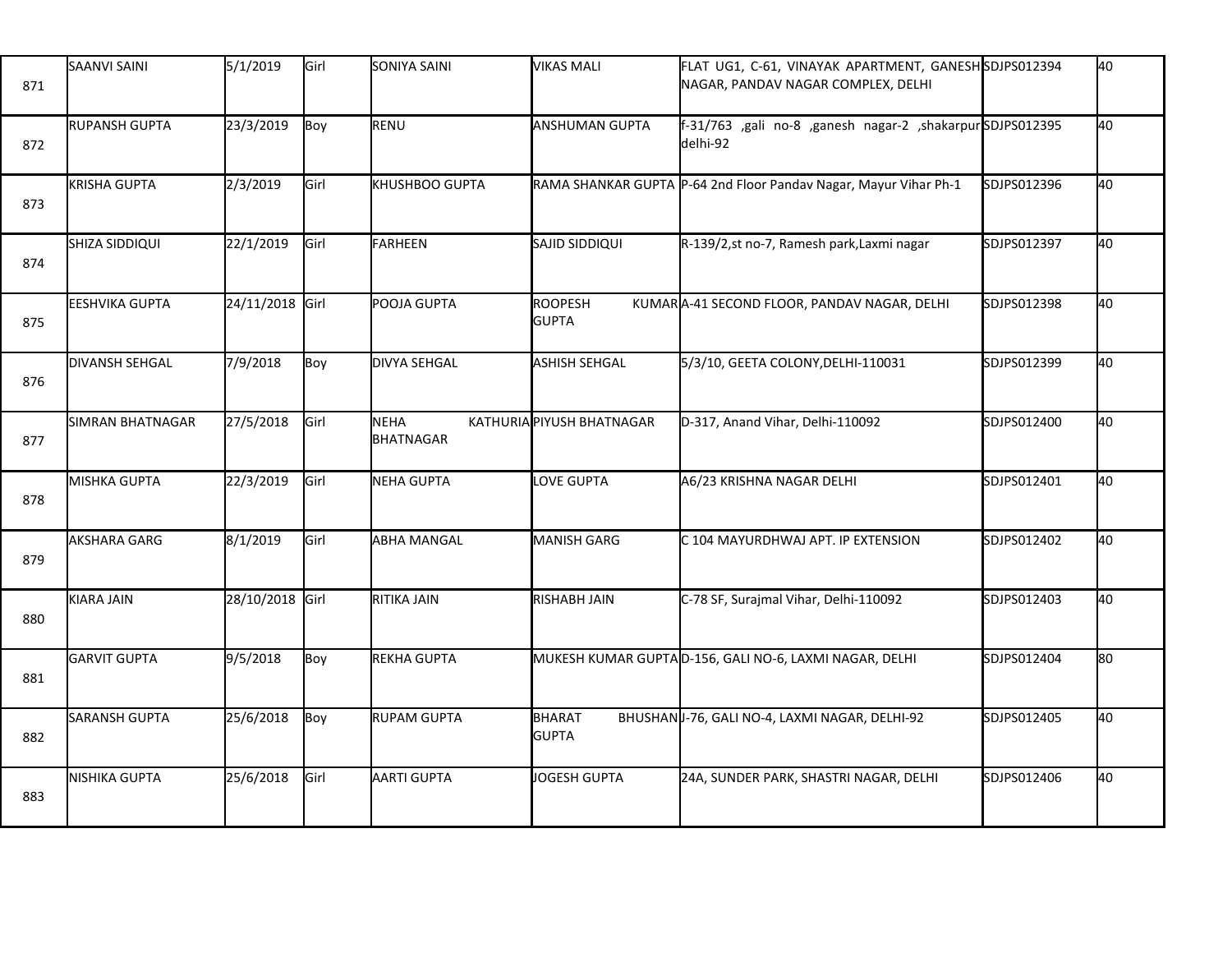| 884 | <b>INAVLIKA SINGH</b> | 5/2/2019        | Girl | MAMTA DIWAKER                         | <b>DEVENDER SINGH</b>      | G-602 Metro Vihar Shastri Park                                                       | SDJPS012407 | 30 |
|-----|-----------------------|-----------------|------|---------------------------------------|----------------------------|--------------------------------------------------------------------------------------|-------------|----|
| 885 | <b>GARVITA THAKUR</b> | 6/5/2018        | Girl | ANITA DEVI                            | <b>SANTOSH KUMAR</b>       | 3, Mausam Vihar                                                                      | SDJPS012408 | 40 |
| 886 | <b>VAIDIK KUMAR</b>   | 21/10/2018 Boy  |      | ANURADHA                              | <b>AMIT KUMAR</b>          | G-707, METRO VIHAR, SHASTRI PARK, SHSTRISDJPS012409<br>PARK METRO STATION, NEW DELHI |             | 30 |
| 887 | NISHTHA SHARMA        | 9/11/2018       | Girl | MADHURI                               | <b>GIRIRAJ SHARMA</b>      | FLAT NO. 99, MAITRI APARTMENTS, MAYURSDJPS012410<br>VIHAR PHASE 1, DELHI             |             | 40 |
| 888 | <b>HETANSH DANG</b>   | 25/2/2019       | Boy  | <b>SHWETA DANG</b>                    | <b>HARISH DANG</b>         | 42, old anarkali, krishna nagar                                                      | SDJPS012411 | 40 |
| 889 | <b>SPARSH PATEL</b>   | 24/8/2018       | Boy  | POOJA VERMA                           | <b>SHASHI KANT PATEL</b>   | F-9 green park ext. new delhi                                                        | SDJPS012412 | 10 |
| 890 | <b>DIVYANSHI SETH</b> | 4/4/2019        | Girl | MANISH SETH                           | MANISH SETH                | 92-D, Pocket-B, Dilshad Garden, Delhi                                                | SDJPS012413 | 40 |
| 891 | IYASHMITA TALWAR      | 3/5/2018        | Girl | VANDANA TALWAR                        | <b>TARUN TALWAR</b>        | WA-199, SHAKARPUR                                                                    | SDJPS012414 | 40 |
| 892 | LAKSHITA ANAND        | 11/6/2018       | Girl | RANJANA                               | SANJEEV KUMAR              | H.NO.-90, RADHEY SHYAM PARK, PARWANASDJPS012415<br>ROAD, DELHI                       |             | 40 |
| 893 | MOHAMMED<br>KHAN      | AYAAN26/1/2019  | Boy  | <b>NARGIS JAHAN</b>                   | <b>SABIR KHAN</b>          | J-3/147 B. Krishan Kunj, Laxmi Nagar, Delhi                                          | SDJPS012416 | 40 |
| 894 | <b>BHAVYA BANSAL</b>  | 11/11/2018 Girl |      | SHIKHA BANSAL                         | <b>GAURAV BANSAL</b>       | 524 ISHWAR BHAWAN KHARI BAOLI                                                        | SDJPS012417 | 20 |
| 895 | VIVAAN MITTAL         | 19/4/2018       | Boy  | ANU JINDAL                            | <b>SUMIT KUMAR</b>         | C-38, MANDIR MARG, CHHAJJUPUR, BABARPUR, SDJPS012418<br>SHAHDARA, EAST DELHI         |             | 40 |
| 896 | <b>JAIVIK ARORA</b>   | 23/8/2018       | Boy  | MRS.<br>ARORAMR.<br>RAMA<br>BUDHIRAJA | <b>DIMPLE</b><br>BUDHIRAJA | ARORA 252 A/K, STREET NO- 8, BHOLA NATH NAGAR, SDJPS012419<br>SHAHDARA, DELHI        |             | 40 |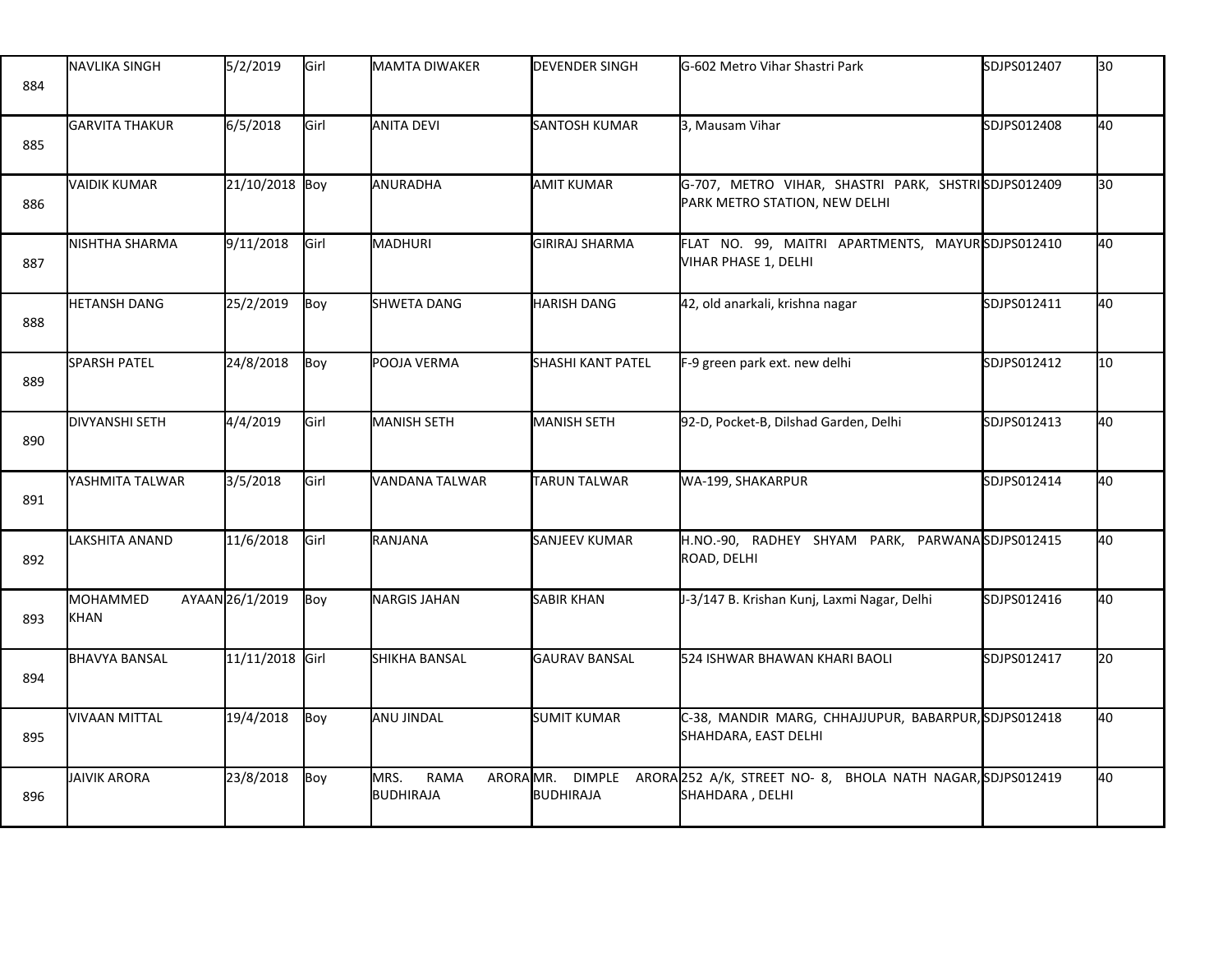| 897 | <b>I</b> SAKSHAM MISHRA | 1/10/2018       | Boy  | PRIYA MISHRA        | <b>SHASHANK MISHRA</b>  | D-183/A WEST VINOD NAGAR MAIN ROADSDJPS012420<br><b>MANDAWALI</b>                        |             | 40   |
|-----|-------------------------|-----------------|------|---------------------|-------------------------|------------------------------------------------------------------------------------------|-------------|------|
| 898 | AARADHYA                | 29/4/2018       | Girl | LAXMI NEGI          | RAJEEV SINGH            | 11A, Gali No.1, 3rd Floor, Dhiraj Block,, south SDJPS012421<br>ganesh nagar              |             | lso. |
| 899 | RIYANSH                 | 22/9/2018       | Boy  | MEETAKSHI           | <b>RAVI GUPTA</b>       | D-50, Main Market, Shakarpur                                                             | SDJPS012422 | 40   |
| 900 | ADVIK                   | 6/4/2018        | Boy  | SUSHMA SHARMA       | <b>SACHIN DEV</b>       | K-6, THIRD FLOOR, NEW GOVIND PURA, DELHI-SDJPS012423<br>110051                           |             | 40   |
| 901 | ARNAV                   | 6/4/2018        | Boy  | SUSHMA SHARMA       | SACHIN                  | K-6, THIRD FLOOR, NEW GOVIND PURA, DELHI-SDJPS012424<br>110051                           |             | 40   |
| 902 | <b>AVYAN GUPTA</b>      | 19/1/2019       | Boy  | CHHAVI GUPTA        | <b>NEHAL KUAMR</b>      | 297 B, pocket-E, gtb enclave, dilshad garden, Delhi SDJPS012425                          |             | l30  |
| 903 | SAYESHA ARORA           | 7/3/2019        | Girl | SONAL KANWAR        | ROHIT ARORA             | C-8, New Gobind Pura upper Ground Floor, NearSDJPS012426<br>Sanjay Park & Shah namkeen   |             | 40   |
| 904 | JASRAJ SINGH            | 28/12/2018 Boy  |      | PRIYANKA KAUR ARORA |                         | JASPREET SINGH ARORA X/1549 STREET N0.9 RAJGARH COLONY GANDHISDJPS012427<br><b>NAGAR</b> |             | 40   |
| 905 | KIAAN KHANNA            | 27/8/2018       | Boy  | TANYA KHANNA        | <b>KARAN KHANNA</b>     | D-4/13, Krishna nagar                                                                    | SDJPS012428 | 40   |
| 906 | <b>DIVIJA BANSAL</b>    | 20/11/2018 Girl |      | MANISHA BANSAL      | <b>SHAMMI BANSAL</b>    | 46A 1ST FLOOR RADEY PURI EXTN-1 KRISHNASDJPS012429<br>NAGAR EAST DELHI DELHI             |             | 40   |
| 907 | SHALABHEE GARG          | 14/5/2018       | Girl | NANDANI GUPTA       | ATUL GARG               | H-19A, OPP SANJAY PARK, SHAKARPUR, DELHI                                                 | SDJPS012430 | 40   |
| 908 | <b>SEHAJPREET SINGH</b> | 8/1/2019        | Boy  | JASPREET KAUR       | JASVINDER SINGH         | 166 A, MAYUR VIHAR PH-1                                                                  | SDJPS012431 | 40   |
| 909 | <b>ATHARVA SHEKHAR</b>  | 27/9/2018       | Boy  | SHIVANI VERMA       | <b>SHASHANK SHEKHAR</b> | C-3/345, Lodhi Colony, Lodhi Road, New Delhi                                             | SDJPS012432 | 20   |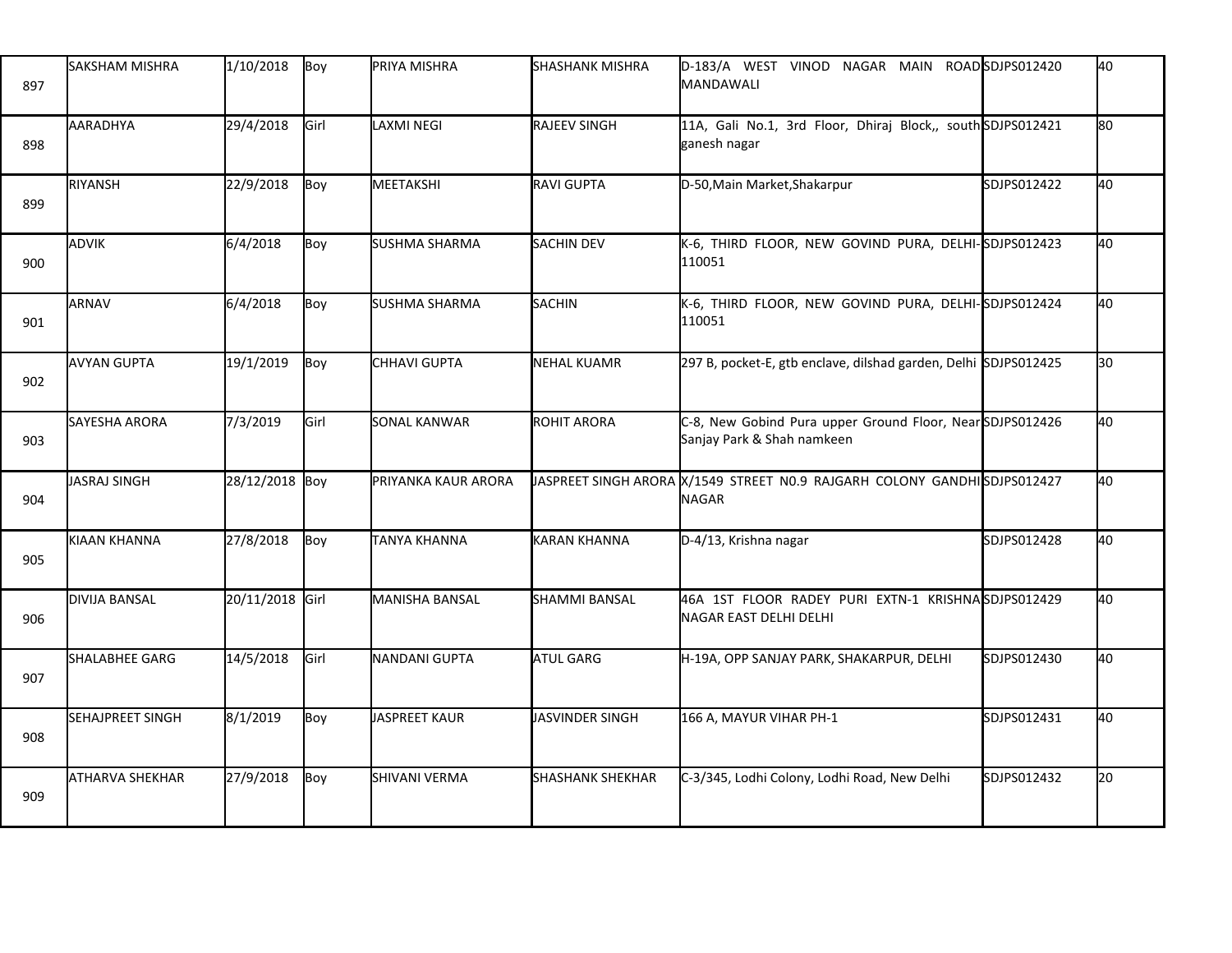| 910 | PRANIKA JOSHI           | 22/3/2019       | Girl | <b>DEEPA</b>            | BHUWAN JOSHI           | Flat no 9-10,2nd Floor, MB-3rd, EWS, Ramprashtha SDJPS012433<br>Colony, Ghaziabad          |             | 40 |
|-----|-------------------------|-----------------|------|-------------------------|------------------------|--------------------------------------------------------------------------------------------|-------------|----|
| 911 | <b>SAVYANSH SAHNI</b>   | 22/6/2018       | Boy  | AAKANKSHA AHUJA         | <b>JITENDER SAHNI</b>  | 570, SUBHASH GALI, JHEEL KHURANJA , NEAR SDJPS012434<br>GEETA COLONY POLICE STATION, DELHI |             | 40 |
| 912 | <b>BHANU PRAT</b>       | 4/5/2018        | Boy  | POOJA TOMAR             | <b>AJAY TOMAR</b>      | A-2 SHIV MANDIR MARG MANDAWALI FAZALPURSDJPS012435<br><b>EAST DELHI</b>                    |             | 40 |
| 913 | YASHNA SHARMA           | 4/9/2018        | Girl | NEHA SHARMA             | <b>HEMANT SHARMA</b>   | G-50, JAGAT PURI, GALI NO-17, DELHI                                                        | SDJPS012436 | 40 |
| 914 | <b>DEV MALHOTRA</b>     | 2/8/2018        | Boy  | <b>KAMINI</b>           | YOGESH KUMAR           | B - 8/5 Krishna Nagar, Near Raghunath Mandir, SDJPS012437<br>Delhi                         |             | 40 |
| 915 | <b>SHALVI JAIN</b>      | 28/12/2018 Girl |      | <b>SHIKHA JAIN</b>      | <b>VISHAL JAIN</b>     | F 604 MAYURDHWAJ APARTMENT IP EXTENSIONSDJPS012438<br><b>DELHI</b>                         |             | 40 |
| 916 | <b>VYOM AGGARWAL</b>    | 5/3/2019        | Boy  | AARTI AGGARWAL          | <b>GOURAV AGGARWAL</b> | 18 block house no 8 geeta colony delhi                                                     | SDJPS012439 | 40 |
| 917 | <b>LAKSHMI VERMA</b>    | 31/8/2018       | Girl | DR ANKITA VERMA         | DR ADARSH VERMA        | G-50, PANKAJ CENTRAL MARKET, IP EXTENSION                                                  | SDJPS012440 | 60 |
| 918 | AARAV MISHRA            | 1/1/2019        | Boy  | PRERNA MISHRA           | DR ANKUR MISHRA        | C-260, VIVEK VIHAR PHASE - 1, DELHI                                                        | SDJPS012441 | 40 |
| 919 | <b>MEHR GILHOTRA</b>    | 2/11/2018       | Girl | SHIKHA GILHOTRA         | <b>HITESH GILHOTRA</b> | BLOCK NO.5, STREET NO.3, HOUSE NO, 6 GEETA SDJPS012442<br><b>COLONY</b>                    |             | 40 |
| 920 | SHAURYA SHARMA          | 24/12/2018 Boy  |      | SUNITA SHARMA           | GAURAV SHARMA          | 341/1D, Gali No. 6, Bhola Nath Nagar, Shalimar SDJPS012443<br>Park Ext.                    |             | 40 |
| 921 | <b>KHUSHVI SANCHETI</b> | 14/11/2018 Girl |      | <b>DEEPIKA SANCHETI</b> | <b>AKASH SANCHETI</b>  | 10/16, SUBHASH GALI,, VISHWAS NAGAR                                                        | SDJPS012444 | 40 |
| 922 | <b>HIMANSHU</b>         | 28/8/2018       | Boy  | NEHA RAJPUT             | <b>HIMANSHU</b>        | Old R-block 42-G dilshad garden                                                            | SDJPS012445 | 40 |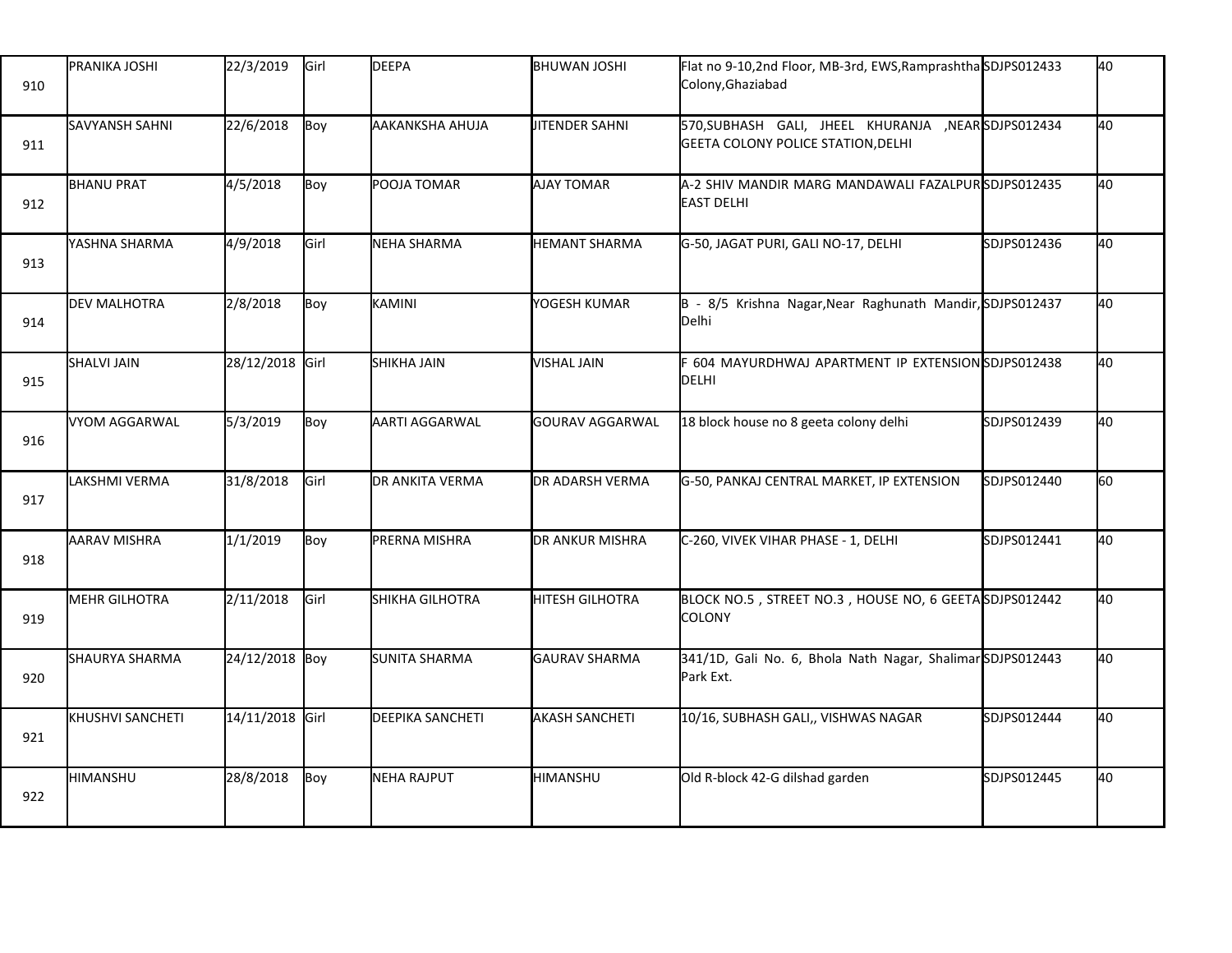| 923 | <b>I</b> KAUTILYA KASHYAP     | 28/1/2019      | Boy                        | <b>ESHNA</b>          | <b>ABHISHEK KUMAR</b>                  | G-2,B-269,RAMPRASTHA,GHAZIABAD,UTTAR<br>PRADESH                                              | SDJPS012446 | 40 |
|-----|-------------------------------|----------------|----------------------------|-----------------------|----------------------------------------|----------------------------------------------------------------------------------------------|-------------|----|
| 924 | <b>HETAKSH NIGAM</b>          | 18/2/2019      | Boy                        | SANYA SEHGAL          | <b>MANISH NIGAM</b>                    | 130- A GALI NO. 11 SAROJINI PARK SHASTRISDJPS012447<br><b>NAGAR DELHI</b>                    |             | 40 |
| 925 | AAGAM JAIN                    | 18/6/2018      | Boy                        | <b>SHILPI JAIN</b>    | <b>NISHANK JAIN</b>                    | C-407/6, STREET NO-17, BHAJANPURA                                                            | SDJPS012448 | 20 |
| 926 | DIVISHA DAHIYA                | 11/1/2019      | Girl                       | <b>KIRAN DAHIYA</b>   |                                        | PANKAJ KUMAR DAHIYA ITBP HEADQUATER CGO COMPLEX                                              | SDJPS012449 | 40 |
| 927 | KRISHNANSH SACHDEVA 16/3/2019 |                | Boy                        | ALISHA                | MR.<br>SACHDEVA                        | ABHISHEK22, FIRST FLOOR CHITRA VIHAR NEAR V3SSDJPS012450<br>MALL, EAST DELHI                 |             | 40 |
| 928 | <b>AVIR SINGH</b>             | 21/8/2018      | Boy                        | VAISHALI SINGH        | <b>AMIT SAGAR</b>                      | WB 197 C Ganesh Nagar II Shakarpur Delhi                                                     | SDJPS012451 | 40 |
| 929 | CHITRANSHI GOYAL              | 26/9/2018      | Girl                       | PRACHI GOYAL          | <b>VIKAS GOYAL</b>                     | E-41, GALI NO -12, UNCHEPAR, MANDAWALISDJPS012452<br>FASALPUR, OPP. RAMAVTAR HOTEL           |             | 40 |
| 930 | <b>DITI JAIN</b>              | 15/12/2018     | Transgend RUCHI JAIN<br>er |                       | <b>GAURAV JAIN</b>                     | M-145,3rd floor, Naveen Shahdara, Delhi                                                      | SDJPS012453 | 40 |
| 931 | YUVAAN PRAJAPAT               | 28/3/2019      | Boy                        | <b>KOMAL PRAJAPAT</b> | <b>SURESH</b><br>PRAJAPAT              | KUMAR 86, 3rd floor shanti vihar karkardooma                                                 | SDJPS012454 | 40 |
| 932 | AVYAAN JAIN                   | 19/7/2018      | Boy                        | <b>BHAVNA JAIN</b>    | <b>ANUBHAV JAIN</b>                    | 115, BANK ENCLAVE, LAXMI NAGAR, DELHI                                                        | SDJPS012455 | 40 |
| 933 | <b>LAKSHAY SINGH</b>          | 10/6/2018      | Boy                        | <b>RINKU SINGH</b>    | GAGAN DEEP SINGH                       | HOUSE NO. 100, BANK ENCLAVE LAXMI NAGAR                                                      | SDJPS012456 | 40 |
| 934 | PRAGUN CHAKRAVARTI            | 17/11/2018 Boy |                            | RICHA CHAKRAWARTI     | <b>BALVINDER</b><br><b>CHAKRAVARTI</b> | A-32, Indra Park, Gali No.-16, Som Bazar, Chander SDJPS012457<br>Nagar, Krishna Nagar, Delhi |             | 40 |
| 935 | <b>VEDANSH JAIN</b>           | 19/12/2018 Boy |                            | AYUSHI JAIN           | ABHINANDAN JAIN                        | SHOP PLOT NO.11 PANDAV NAGAR OPP. MOTHER SDJPS012458<br><b>DAIRY DELHI</b>                   |             | 40 |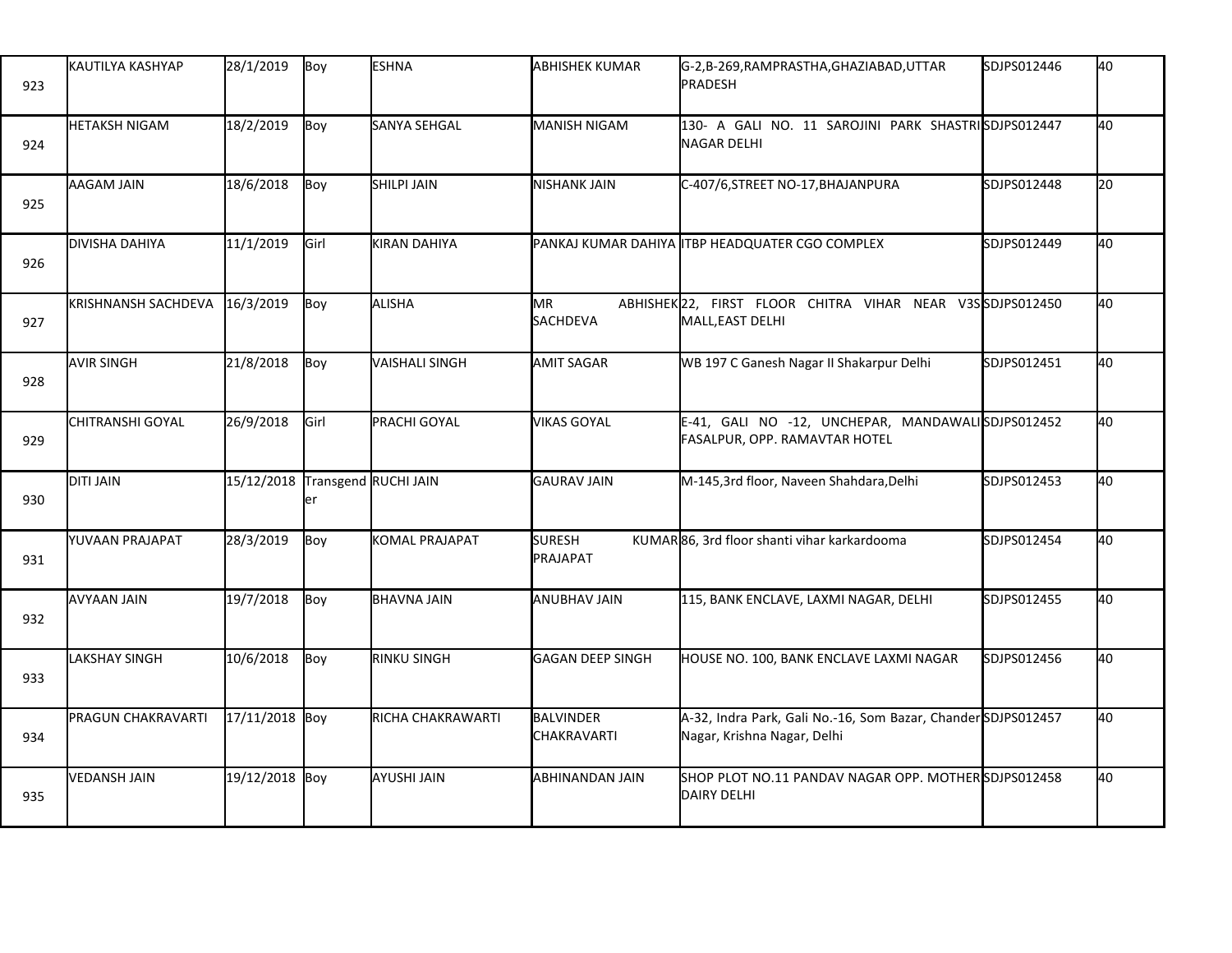| 936 | VIVAAN AGGARWAL         | 14/8/2018       | Boy  | <b>SAKSHI GUPTA</b>   | <b>ANKIT AGGARWAL</b>   | F3/3 KRISHNA NAGAR                                                                | SDJPS012459 | 40 |
|-----|-------------------------|-----------------|------|-----------------------|-------------------------|-----------------------------------------------------------------------------------|-------------|----|
| 937 | <b>MEHAAN MALHOTRA</b>  | 24/1/2019       | Boy  | <b>DEEPA BISHT</b>    | <b>SAGAR MALHOTRA</b>   | X/1744 rajgarh colony, Gali no 9, near gandhiSDJPS012460<br>nagar                 |             | 40 |
| 938 | RIDHAAN                 | 25/3/2018       | Boy  | POONAM NAGAR          | <b>DINESH KUMAR</b>     | 47/3A GALI NO.6 ARYA NAGAR DAYANAND VIHAR                                         | SDJPS012461 | 40 |
| 939 | <b>EVAAN MALIK</b>      | 18/10/2018 Boy  |      | YASHMITA MALIK        | <b>GAGAN MALIK</b>      | B-54, UPPER GROUND FLOOR, PUSHPANJALI DELHISDJPS012462                            |             | 40 |
| 940 | <b>SAAVI SINGHAL</b>    | 17/11/2018 Girl |      | <b>DEEPTI SINGHAL</b> | <b>HIMANSHU SINGHAL</b> | 001, REGENT, SUPERTECH ESTATE, SECTOR 9, SDJPS012463<br>VAISHALI, GHAZIABAD, U.P. |             | 30 |
| 941 | <b>STUTI NARAYAN</b>    | 2/2/2019        | Girl | JYOTI NARAYAN         | <b>ASHUTOSH NARAYAN</b> | D-12 Ganesh nagar Complex ganesh nagar                                            | SDJPS012464 | 40 |
| 942 | <b>PRANJAL SINGH</b>    | 7/9/2018        | Boy  | <b>DIPTI SINGH</b>    | ABHISHEK<br>SINGH       | KUMARS206 C, Gali No.-3, School Block, Shakarpur                                  | SDJPS012465 | 40 |
| 943 | <b>JINCY KAUR SIKKA</b> | 14/8/2018       | Girl | AMARPRWWT KAUR        | ASHMEET SINGH SIKKA     | 52,53, Street no.14, indra park                                                   | SDJPS012466 | 40 |
| 944 | <b>SEERAT ARORA</b>     | 20/7/2018       | Girl | <b>GUNJAN ARORA</b>   | <b>DINESH ARORA</b>     | 8-RASHID MARKET EXTN. OLD POST OFFICE SDJPS012467<br><b>STREET DELHI</b>          |             | 40 |
| 945 | JASKARAN SINGH          | 31/1/2019       | Boy  | DR. KULJEET KAUR      | <b>NAVNEET SINGH</b>    | C - 47/1, Street No. 1, New Gobindpura, Delhi                                     | SDJPS012468 | 40 |
| 946 | SHIVANSH VASHISHTH      | 13/8/2018       | Boy  | <b>VERSHA SHARMA</b>  | <b>SANJAY VASHIST</b>   | D-55 Main market Shakarpur                                                        | SDJPS012469 | 40 |
| 947 | <b>SHUBHIKA KUMAR</b>   | 29/10/2018 Girl |      | AKANKSHA              | <b>RAJAN KUMAR</b>      | c1/401, MILAN VIHAR CGHS, IP EXTENSION, SDJPS012470<br>PATPARGANJ, DELHI          |             | 40 |
| 948 | ATHARV BANDHU           | 2/5/2018        | Boy  | RAKHI BANDHU          |                         | ADESH KUMAR BANDHU B402 ,FIRST FLOOR ,NIRMAN VIHAR ,DELHI                         | SDJPS012471 | 40 |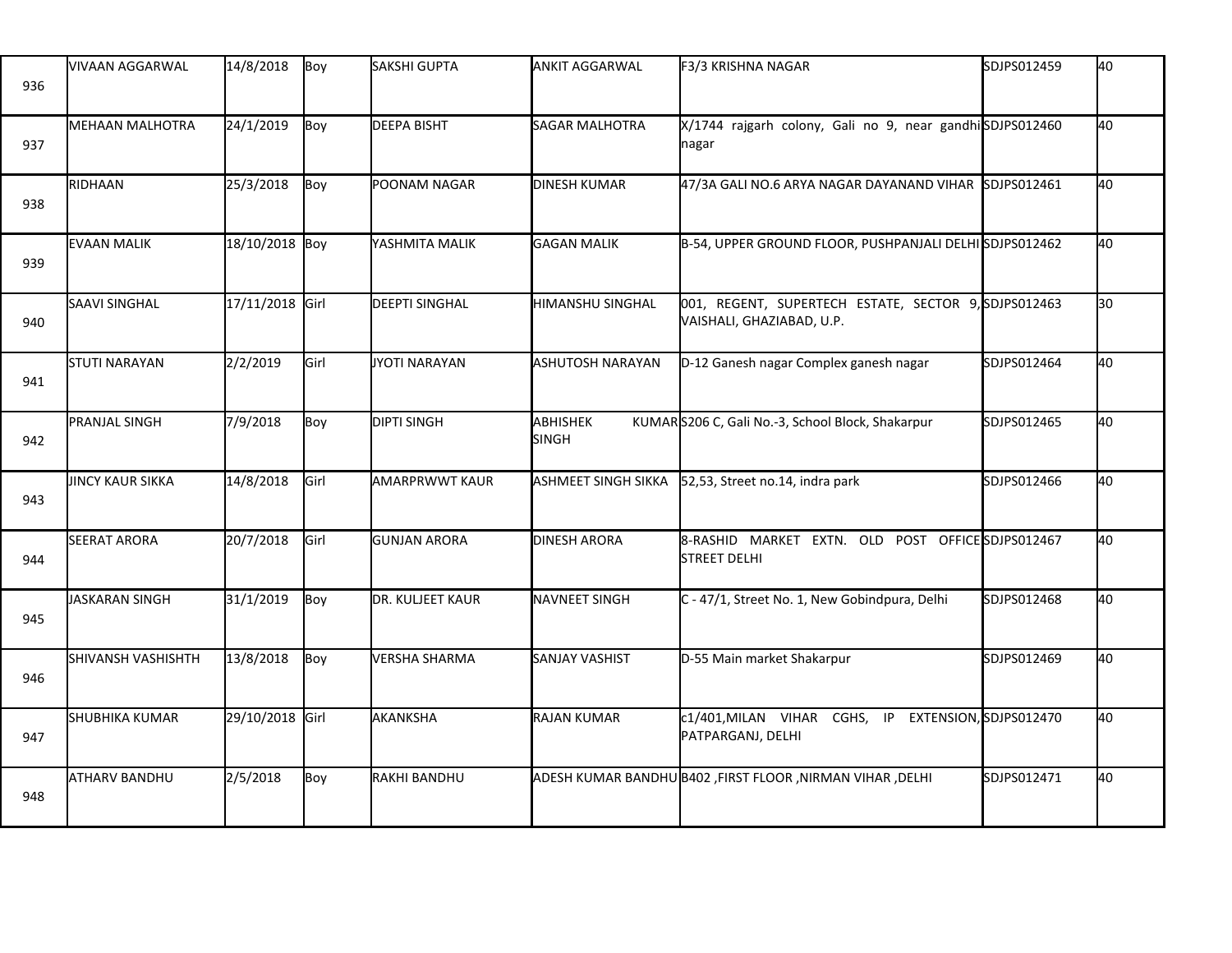| 949 | LIVANA ARORA            | 28/9/2018        | Girl | <b>INDU KAUR</b>    | <b>TARUN ARORA</b>      | FLAT NO. B-1/101, MILAN VIHAR APARTMENT, I. SDJPS012472<br>P. EXTENSION, DELHI             |                  | 40 |
|-----|-------------------------|------------------|------|---------------------|-------------------------|--------------------------------------------------------------------------------------------|------------------|----|
| 950 | <b>I</b> SHIVANSH GUPTA | 15/12/2018 Boy   |      | KIRTI GUPTA         | <b>I</b> SHASHANK GUPTA | 113 GAGAN VIHAR EXTENSION                                                                  | SDJPS012473      | 40 |
| 951 | <b>DAIWIK RAJPUT</b>    | 11/5/2018        | Boy  | <b>SHWETA</b>       | AVINASH KUMAR           | C-109, WEST VINOD NAGAR DELHI                                                              | SDJPS012474      | 40 |
| 952 | <b>ANVESHA SINGH</b>    | 19/12/2018 Girl  |      | <b>ASHA RANI</b>    | NARAIN                  | 8/300-B, Lalita Park, Laxmi Nagar, Delhi-110092                                            | SDJPS012475      | 40 |
| 953 | ISHANA BANSAL           | 19/10/2018 Girl  |      | <b>SHRUTI GUPTA</b> | <b>AMAN BANSAL</b>      | 483 PLOT NO 24, 25, BURGESS PARK, OBEROISDJPS012476<br>COMPOUND,, DILSHAD GARDEN, SHAHDARA |                  | 40 |
| 954 | <b>BHAVI</b>            | 16/10/2018 Girl  |      | NISHA ARORA         | <b>DEEPESH ARORA</b>    | 130 SECOND FLOOR RAM NAGAR                                                                 | SDJPS012477      | 30 |
| 955 | YUVIKA CHAWLA           | 6/4/2018         | Girl | KAVITA CHAWLA       | NITIN CHAWLA            | H NO-254 BLOCK-6 GEETA COLONY DELHI                                                        | SDJPS012478      | 40 |
| 956 | SIANA<br><b>CHHABRA</b> | MADHOK 20/4/2019 | Girl | SHIKHA MADHOK       | NISHANT CHHABRA         | House No.-508, Narvan Aptt. I.P. Extn. Patparganj, SDJPS012479<br>Delhi                    |                  | 40 |
| 957 | SHIVRANJANI RATHORE     | 14/4/2018        | Girl | <b>ASHA</b>         | VENKATESHWARAM<br>RAMAN | GANESH NAGAR,<br>D-340,<br>PANDAV<br>COMPLEX, DELHI                                        | NAGARSDJPS012480 | 40 |
| 958 | SHIVANSHI SHARMA        | 9/11/2018        | Girl | SANGEETA SHARMA     | RAKESH SHARMA           | A-330, BUDDHA MARG MANDAWALI                                                               | SDJPS012482      | 40 |
| 959 | <b>TANVI SHARMA</b>     | 17/8/2018        | Girl | PARTIBHA SHARMA     | LATE ARVIND SHARMA      | A-330, BUDDHA MARG MANDAWALI                                                               | SDJPS012483      | 40 |
| 960 | DAKSHI KASHYAP          | 14/12/2018 Girl  |      | MEENAKSHI           | <b>VINAY KASHYAP</b>    | MB-184 MASTER BLOCK LANE NO-5 SHAKARPURSDJPS012484<br>DELHI                                |                  | 40 |
| 961 | <b>ARJUN VERMA</b>      | 11/8/2018        | Boy  | SHIKHA VERMA        | <b>ABHISHEK VERMA</b>   | H- 62 A street No 03 Garhwali Mohalla LaxmiSDJPS012485<br>Nagar                            |                  | 40 |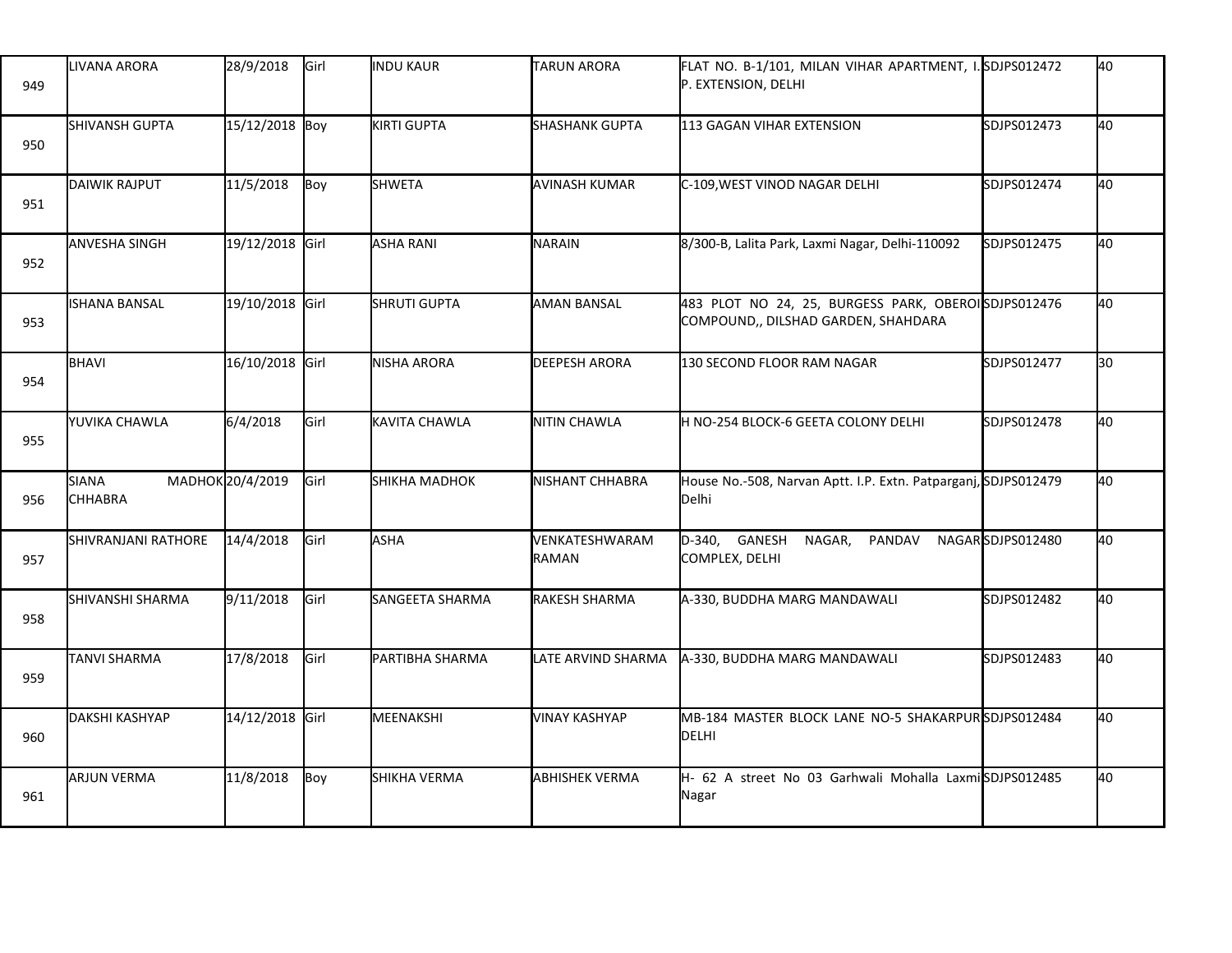| 962 | AAYANSH CHAUHAN        | 6/4/2019  | Boy  | <b>ANJALI CHAUHAN</b> | <b>TIJENDER CHAUHAN</b> | 4/39, GALI No. 4, Saket Block, MandawaliSDJPS012486<br>Fazalpur, PO Laxmi Nagar, Sub District: Gandhi<br>Nagar, District: East Delhi, State: Delhi. |             | 40 |
|-----|------------------------|-----------|------|-----------------------|-------------------------|-----------------------------------------------------------------------------------------------------------------------------------------------------|-------------|----|
| 963 | <b>ABHINEETH SINGH</b> | 26/3/2018 | Boy  | RAJINDERJIT KAUR      | <b>DALJEET SINGH</b>    | 14/17 GEETA COLONY DELHI                                                                                                                            | SDJPS012487 | 40 |
| 964 | <b>ANVESHA SHARMA</b>  | 25/3/2019 | Girl | ANAMIKA SHARMA        | BHANU<br><b>SHARMA</b>  | PRAKASH 4/1750 Third Floor Gali No-2 Mahavir Block Bhola SDJPS012488<br>Nath Nagar Shahdara Delhi                                                   |             | 40 |
| 965 | LAVANYA JAIN           | 12/2/2019 | Girl | <b>CHETNA JAIN</b>    | <b>SANDEEP JAIN</b>     | H-85, GALI<br>NAGAR, KRISHNASDJPS012489<br>NO-1,SHANKAR<br>NAGAR, DELHI                                                                             |             | 40 |
| 966 | YUGAL BHARTI           | 4/11/2018 | Boy  | KARISHMA              | <b>SUMIT BHARTI</b>     | HOUSE NO- 619 A/1, LONI ROAD, RAM NAGAR, SDJPS012490<br>SHAHDARA, DELHI-110032                                                                      |             | 30 |
| 967 | MUHAMMAD AABAN         | 10/1/2019 | Boy  | <b>IRAM</b>           | ZAINUL<br><b>SAIFI</b>  | RASHEDDINV-579, Street No.-22B, Vijay Park, Delhi                                                                                                   | SDJPS012491 | 30 |
| 968 | <b>KRITARTH RELHAN</b> | 6/8/2018  | Boy  | <b>MEGHA RELHAN</b>   | <b>VARUN RELHAN</b>     | H, NO. 35, 2ND FLOOR, MANAK VIHAR, OPP. SDJPS012492<br>YOJNA VIHAR, KARKARDOOMA, EAST DELHI<br>$-110092$                                            |             | 40 |
| 969 | <b>KRIYANSH JAIN</b>   | 14/6/2018 | Boy  | NISHU JAIN            | <b>UMESH JAIN</b>       | n36a near jagatram park laxmi nagar new delhi                                                                                                       | SDJPS012493 | 40 |
| 970 | AARNA VASUJA           | 2/2/2019  | Girl | SAMRITI TULI VASUJA   | <b>ATUL VASUJA</b>      | 188 gali no 3 upper ground floor Ram nagarSDJPS012494<br>Krishna nagar near Laxmi narayan mandir                                                    |             | 40 |
| 971 | <b>GEETAKSHI PANT</b>  | 25/8/2018 | Girl | NEETA PANT            | <b>KISHOR PANT</b>      | S-160 Pandav Nagar                                                                                                                                  | SDJPS012495 | 40 |
| 972 | <b>ATHARV DWIVEDI</b>  | 16/5/2018 | Boy  | PALLAVI SINGHAL       | PRAVIN DWIVEDI          | 138D, 3RD FLOOR, POCKET C, MAYUR VIHARSDJPS012496<br>PHASE- II                                                                                      |             | 40 |
| 973 | <b>MANAV VERMA</b>     | 6/5/2018  | Boy  | NEETU VERMA           | <b>RAHUL VERMA</b>      | 32/1, GALI NO. 1, ARYA NAGAR                                                                                                                        | SDJPS012497 | 40 |
| 974 | <b>VIRAJ SUNEJA</b>    | 13/3/2018 | Boy  | SONIA SUNEJA          | <b>SUMIT SUNEJA</b>     | 17/98 GEETA COLONY 17 BLOCK                                                                                                                         | SDJPS012498 | 40 |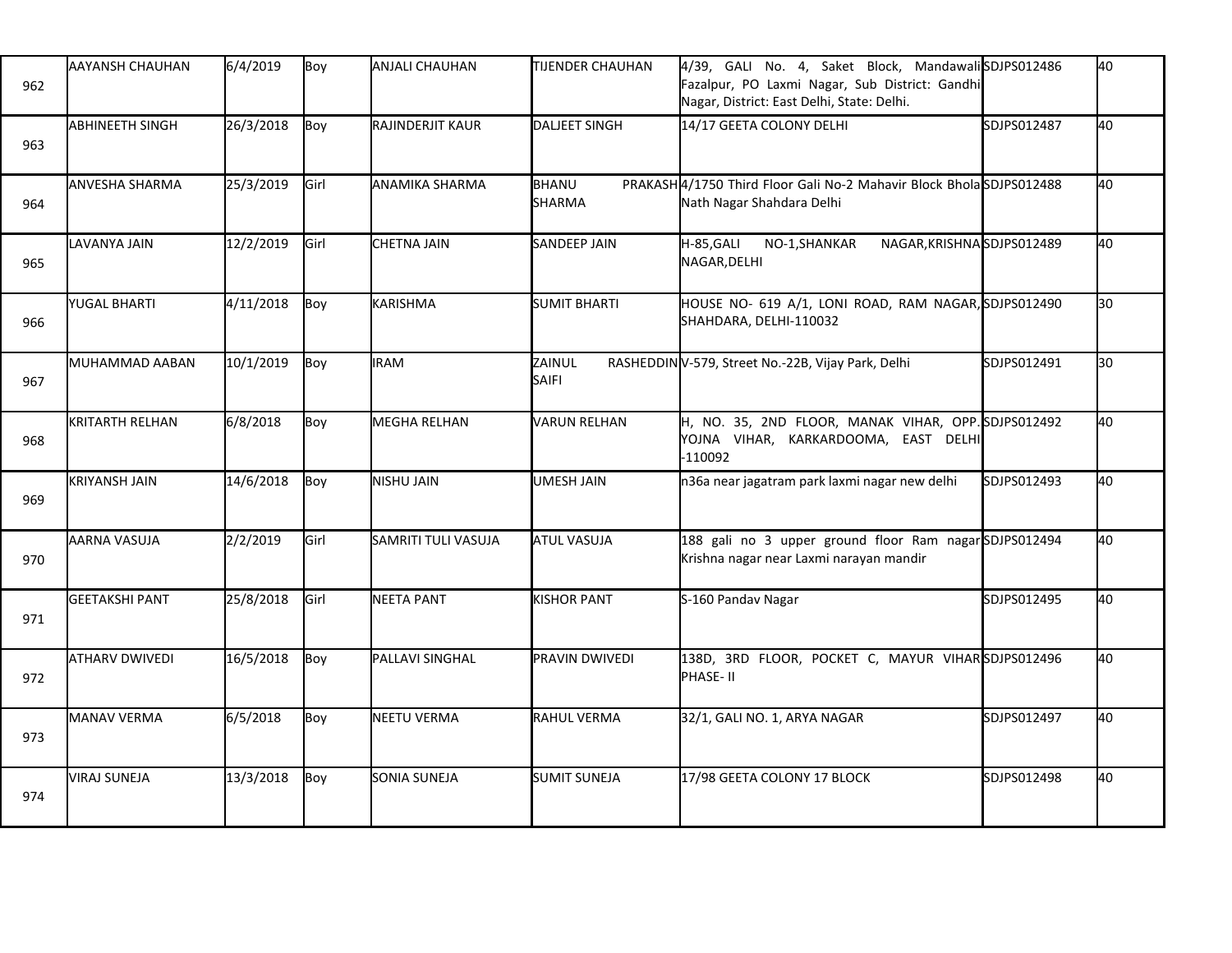| 975 | <b>HITIKA JAIN</b>      | 25/12/2018 Girl |             | RICHA SAHNI          | ARIHANT JAIN        | 24, NEW KRISHNA NAGAR                                                                      | SDJPS012499      | 40 |
|-----|-------------------------|-----------------|-------------|----------------------|---------------------|--------------------------------------------------------------------------------------------|------------------|----|
| 976 | <b>RUPASHI MADAN</b>    | 20/7/2018       | Girl        | RITIKA MADAN         | <b>HARSH MADAN</b>  | 16/130 geeta colony                                                                        | SDJPS012500      | 40 |
| 977 | <b>SAMAKSH ARORA</b>    | 16/12/2018 Boy  |             | <b>GEETIKA ARORA</b> | <b>MOHIT ARORA</b>  | 406, GAGAN VIHAR,                                                                          | SDJPS012501      | 40 |
| 978 | NIVAAN GUPTA            | 26/12/2018 Boy  |             | <b>SONAM BANSAL</b>  | <b>ANKUR GUPTA</b>  | D-52, Gharonda Apartments, Shreshtha Vihar                                                 | SDJPS012502      | 40 |
| 979 | YUVANSH JAIN            | 4/1/2019        | Boy         | <b>SHIPRA JAIN</b>   | <b>SAURABH JAIN</b> | 83/9B, Street No.-9, East Azad Nagar, KrishnaSDJPS012503<br>Nagar, Delhi                   |                  | 40 |
| 980 | <b>SIA</b>              | 2/12/2018       | Girl        | <b>SWATI SHARMA</b>  | <b>AMIT SHARMA</b>  | C-1/205 Yamuna Vihar Delhi 110053                                                          | SDJPS012504      | 20 |
| 981 | <b>SHIVAY GUPTA</b>     | 20/1/2019       | Boy         | PARUL GUPTA          | <b>SACHIN GUPTA</b> | H6/6A, Street No 15, Parwana Road, Jagat Puri                                              | SDJPS012505      | 80 |
| 982 | <b>UDIKSSHA JAIN</b>    | 18/4/2018       | Girl        | PRIYANKA JAIN        | <b>SUSHIL JAIN</b>  | 87 A Master block opposite vidya bal bhawanSDJPS012506<br>public school gali no-3 Delhi-92 |                  | 40 |
| 983 | <b>KOUSHIKA</b>         | 9/8/2018        | <b>Girl</b> | <b>GEETA</b>         | MUKESH KUMAR        | B 653 G D COLONY MAYUR VIHAR PHASE 3                                                       | SDJPS012507      | 30 |
| 984 | KANISH AHUJA            | 12/7/2018       | Boy         | KALPANA SINGH AHUJA  | MANISH AHUJA        | 4417/7 ANSARI ROAD, DARYAGANJ, NEW DELHI                                                   | SDJPS012508      | 30 |
| 985 | <b>MOHAMMAD</b><br>KHAN | YUSUF26/4/2018  | Boy         | RESHMA JAWED         | MOHD JAWED KHAN     | 191 J Extension lane no 6, Laxmi Nagar                                                     | SDJPS012509      | 40 |
| 986 | YATHARTH BHAGAT         | 17/9/2018       | Boy         | PREETI KATARIA       | NEERAJ KUMAR        | 618A/4A, SHANKAR STREET VISHWAS<br>SHAHDARA                                                | NAGARSDJPS012510 | 40 |
| 987 | AAVYA SHARMA            | 22/4/2018       | Girl        | RADHIKA SHARMA       | AKHILESH SHARMA     | A 21 GALI No. 1, JOHRI PUR EXTENSION                                                       | SDJPS012511      | 20 |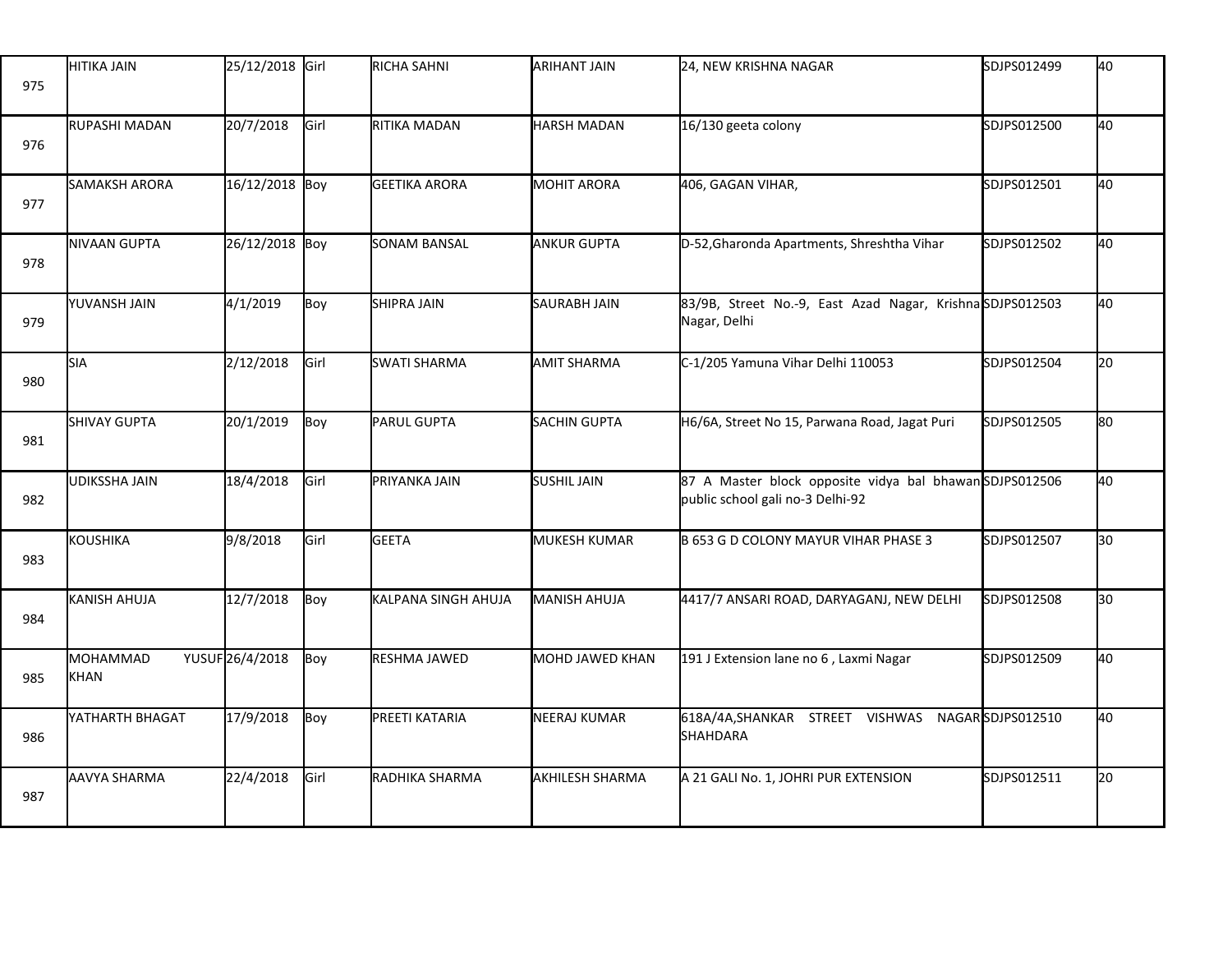| 988  | NYRA BRAHMANI                  | 14/11/2018 Girl               |      | <b>SNEHA KUMARI</b>  | AMRITESH KUMAR RAI        | E-3, GALI NO. 1, WEST VINOD NAGAR, NEW SDJPS012512<br>DELHI-110092                                                                           |             | 40 |
|------|--------------------------------|-------------------------------|------|----------------------|---------------------------|----------------------------------------------------------------------------------------------------------------------------------------------|-------------|----|
| 989  | GATIK SINGH CHHACHHI 25/3/2019 |                               | Boy  | <b>MANPREET KAUR</b> | VIKRAM CHHACHHI           | House No.1, Street No.1, West Azad Nagar                                                                                                     | SDJPS012513 | 80 |
| 990  | <b>VIVAAN KHATTAR</b>          | 2/9/2018                      | Boy  | POONAM               | <b>PRAVEEN KUMAR</b>      | BLOCK NO. 8, HOUSE NO. 44, GEETA COLONY, SDJPS012514<br>DELHI                                                                                |             | 40 |
| 991  | SHANAYA JAIN                   | 17/12/2018 Girl               |      | PALLAVI PANDEY       | <b>SHISHIR JAIN</b>       | 5B DDA FLATS, NIRMAN VIHAR                                                                                                                   | SDJPS012515 | 60 |
| 992  | <b>KUMAR SHASHWAT</b>          | 28/11/2018 Boy                |      | <b>KIRTI KUMARI</b>  | NITESHWAR KUMAR           | 626, First Floor, Ganesh Nagar Extension, SDJPS012516<br>Shakarpur, Delhi                                                                    |             | 40 |
| 993  | YASHVI AGGARWAL                | 10/11/2018 Transgend PRIYANKA | ler  |                      | <b>GAGAN AGGARWAL</b>     | 398 chanderlok mandoli road shahdara                                                                                                         | SDJPS012517 | 30 |
| 994  | KARUN VINAYAK                  | 15/3/2019                     | Boy  | <b>JYOTI</b>         | PIYUSH VINAYAK            | 59 fourth floor gyan park chander nager delhi51, SDJPS012518<br>Krishna nager                                                                |             | 40 |
| 995  | MANSHI GUPTA                   | 22/7/2018                     | Girl | SAROJ GUPTA          | <b>UMESH GUPTA</b>        | 186A, 3rd Floor, Stree No. 3, Shakarpur, Delhi -SDJPS012519<br>110092                                                                        |             | 40 |
| 996  | <b>VARENYA VERMA</b>           | 10/7/2018                     | Girl | RASHMI RANI VERMA    | <b>SUMIT VERMA</b>        | 27/109 - E, JWALA NAGAR, SHAHDARA, DELHI                                                                                                     | SDJPS012520 | 40 |
| 997  | <b>ARPITA SINGH</b>            | 17/9/2018                     | Girl | VANDANA RANI         | <b>BHANU PRATAP SINGH</b> | H.NO.22, GALI NO. 2, RADHEY PURI EXTENSION 2                                                                                                 | SDJPS012521 | 40 |
| 998  | <b>ANAV JAIN</b>               | 8/10/2018                     | Boy  | <b>ARTI JAIN</b>     | AMIT JAIN                 | H.No. 445/1 Street No.4, Bhola Nath Nagar, Near SDJPS012522<br>Babu Ram School, Shahdara Delhi                                               |             | 40 |
| 999  | <b>MANYA</b>                   | 27/7/2018                     | Girl | <b>RUBY TOMAR</b>    | <b>AMIT TOMAR</b>         | H NO.: 1/2854, S/F, OLD NO. 1/4385/2/D/1, GALISDJPS012523<br>NO. 13, JANTA HOTEL, LONI ROAD, RAM NAGAR,<br>SHAHDARA, NORTH EAST DELHI, DELHI |             | 30 |
| 1000 | KIAN BISARWAL                  | 12/12/2018 Boy                |      | AISHWARYA KUMAR      | <b>ASHWANI KUMAR</b>      | H.No. 210 street no.17 karkardooma delhi                                                                                                     | SDJPS012524 | 80 |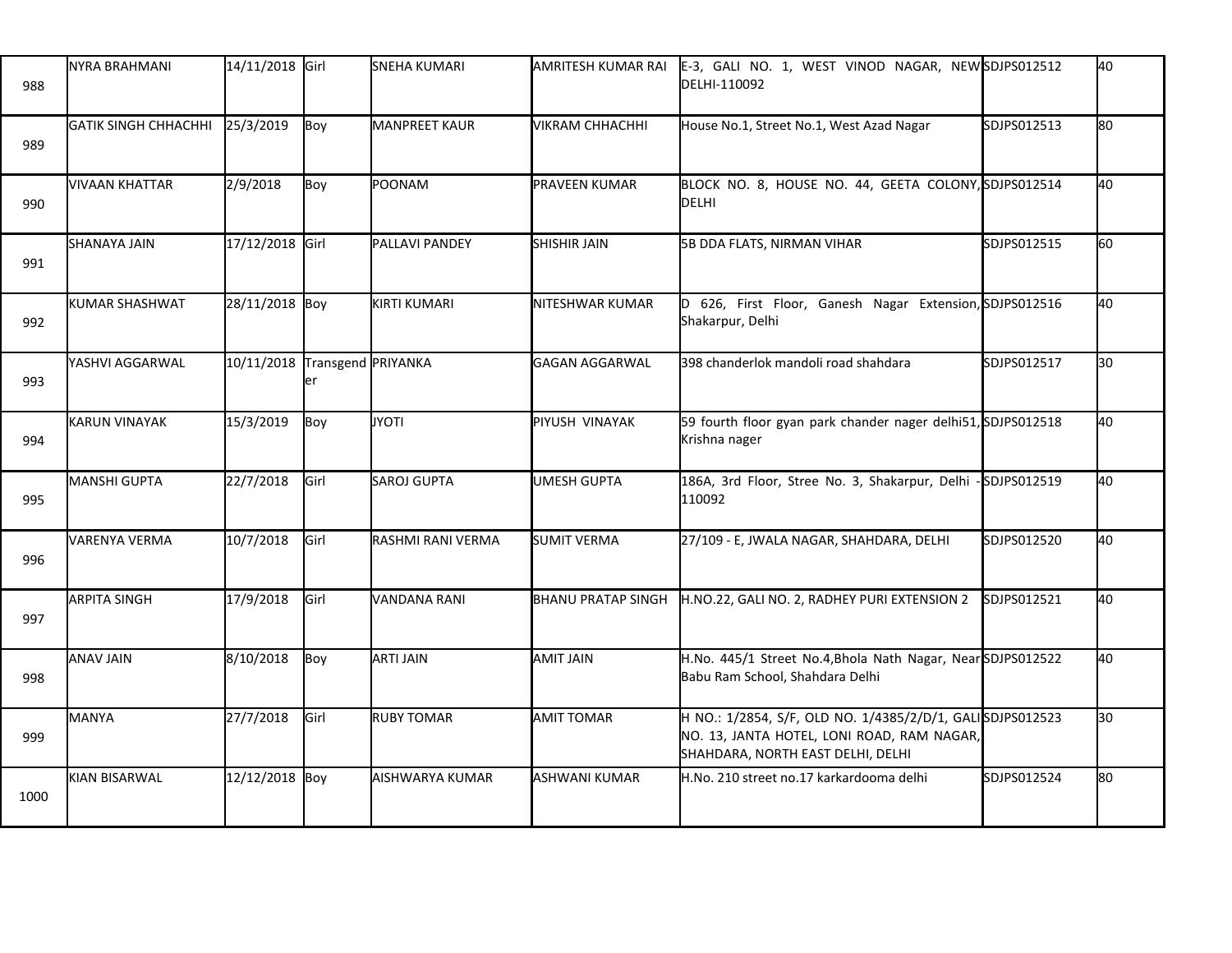| 1001 | <b>HARJAS SINGH</b>       | 6/9/2018        | Boy  | ANJU                | <b>INDER PAL SINGH</b>    | H NO-1/5700 STREET NO-18 BALBIR NAGAR SDJPS012525<br><b>SHAHDARA</b>                                                                                     |             | 30 |
|------|---------------------------|-----------------|------|---------------------|---------------------------|----------------------------------------------------------------------------------------------------------------------------------------------------------|-------------|----|
| 1002 | MINARV KOCHAR             | 29/11/2018 Boy  |      | RAJVINDER KAUR      | PUNEET KOCHAR             | 2/85 geeta colony delhi                                                                                                                                  | SDJPS012526 | 40 |
| 1003 | <b>MYRA</b>               | 29/8/2018       | Girl | SAKSHI JAIN         | <b>RAHUL JAIN</b>         | 116B/117A, Street No.: 10, Siddharth Gali, SDJPS012527<br>Vishwas Nagar, North East, Delhi, 116B/117A,<br>Street No.: 10, Siddharth Gali, Vishwas Nagar, |             | 40 |
| 1004 | <b>SANVIKA SINGH</b>      | 20/10/2018 Girl |      | GARIMA KADAM        | <b>DEEPAK KUMAR SINGH</b> | B-226 Priyadarshini Vihar Near Laxmi Nagar                                                                                                               | SDJPS012528 | 40 |
| 1005 | <b>ANVIT PARASHAR</b>     | 20/7/2018       | Boy  | <b>SMRTI MISHRA</b> | <b>KSHITIJ PARASHAR</b>   | F-197/568 3RD FLOOR MANGAL BAZAR LAXMISDJPS012529<br>NAGAR EAST DELHI 110092                                                                             |             | 40 |
| 1006 | <b>SYED EMAAD NAZKI</b>   | 13/5/2018       | Boy  | <b>SIMPLE</b>       | NAZKI                     | SYED ABDUL MUNIM 6/276, SECOND FLOOR, GALI NO. 6, LALITA PARK, SDJPS012530<br>LAXMI NAGAR DELHI.                                                         |             | 40 |
| 1007 | <b>AMYRA JAIN</b>         | 19/7/2018       | Girl | PRIYANKA JAIN       | HIMANSHU JAIN             | 2196, GALI NUMBER 9, NEAR PRITAM HALWAI, SDJPS012531<br>KAILASH NAGAR, GANDHI NAGAR, EAST DELHI                                                          |             | 40 |
| 1008 | <b>SURYA PRATAP SINGH</b> | 11/8/2018       | Boy  | DALLY SINGH         | SHASHANK<br><b>SINGH</b>  | SHEKHERC-4/1, HAZARA PARK, SHIV PURI, KRISHNASDJPS012532<br>NAGAR, EAST DELHI, DELHI                                                                     |             | 40 |
| 1009 | AADYA SOOD                | 19/2/2019       | Girl | SHITAL SHARMA       | <b>AKSHAY SOOD</b>        | R117/2, GALI NO. 6, RAMESH PARK, LAXMISDJPS012533<br>NAGAR, DELHI, 110092                                                                                |             | 40 |
| 1010 | <b>RIYA GUPTA</b>         | 20/11/2018 Girl |      | MOHINI GUPTA        | <b>KESHAV GUPTA</b>       | 180 S/F DAYANAND VIHAR DELHI                                                                                                                             | SDJPS012534 | 40 |
| 1011 | NAINA                     | 17/2/2019       | Girl | MANSI               | NAMAN GUPTA               | A-104 FIRST FLR, SOUTH GANESH NAGAR Near SDJPS012535<br>Bajaj showroom, Nemichand halawai ke upar                                                        |             | 40 |
| 1012 | <b>GOVIND KUMAR</b>       | 4/6/2018        | Boy  | NITU KUMARI         | <b>RAMAN KUMAR</b>        | S641B, 3rd floor Nehru Enclave School Block SDJPS012536<br>Shakarpur                                                                                     |             | 40 |
| 1013 | <b>VEIG BHATIA</b>        | 7/8/2018        | Boy  | NISHU BHATIA        | <b>I</b> RAVI KUMAR       | M03 PLOT NO. 80 DELHI RAJDHANI APARMENT, IP SDJPS012537<br>EXTN.                                                                                         |             | 40 |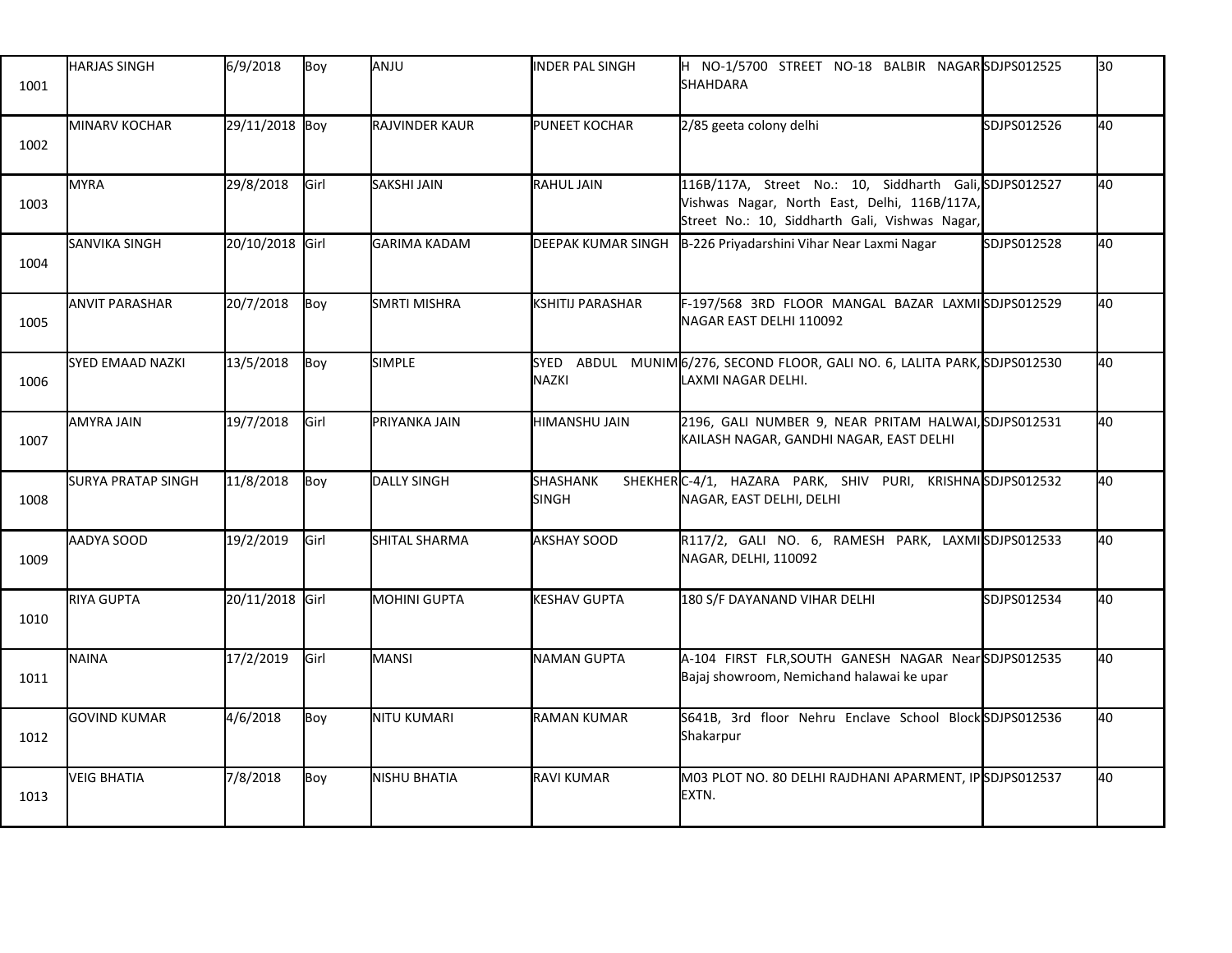| 1014 | <b>VIRAJ CHORARIA</b> | 5/2/2019       | Boy  | SONIKA CHORARIA       | <b>RISHABH CHORARIA</b> | B-33 EAST KRISHNA NAGAR                                             | SDJPS012538 | 40 |
|------|-----------------------|----------------|------|-----------------------|-------------------------|---------------------------------------------------------------------|-------------|----|
| 1015 | <b>RIZLEEN KAUR</b>   | 2/11/2018      | Girl | <b>SUPREET KAUR</b>   | <b>AMANDEEP SINGH</b>   | 11/102 GEETA COLONY                                                 | SDJPS012539 | 40 |
| 1016 | KIAAN VATS            | 25/5/2018      | Boy  | PARUL SHARMA          | <b>RAJAT VATS</b>       | 1/3066 loni road, ramnagar, shahdra                                 | SDJPS012540 | 20 |
| 1017 | MANASVI AGGARWAL      | 6/9/2018       | Girl | PRITI AGGARWAL        | <b>GAURAV AGGARWAL</b>  | 1/5970, Kabool Nagar, Shahdara, Delhi                               | SDJPS012541 | 40 |
| 1018 | <b>ADHRIT RANA</b>    | 23/10/2018 Boy |      | PARUL RANA            | ANUP SINGH RANA         | C-5 F-4, C-Block, First Floor, Dilshad Colony, Delhi                | SDJPS012542 | 30 |
| 1019 | MRIGAANK SHARMA       | 16/7/2018      | Boy  | <b>ARCHITA SHARMA</b> | <b>SUNIL SHARMA</b>     | 355, HIMACHAL MOHALLA,, AMBEDKAR MARG, SDJPS012543<br>MANDAWALI     |             | 40 |
| 1020 | SHANAYA MAHANI        | 28/5/2018      | Girl | VANDNA MAHANI         | RAHUL MAHANI            | F-192, LAXMI NAGAR,                                                 | SDJPS012544 | 40 |
| 1021 | ADITI JAIN            | 27/3/2019      | Girl | PREETI JAIN           | <b>ADISH JAIN</b>       | WA 79 Street No 19, Shakarpur, Delhi                                | SDJPS012545 | 40 |
| 1022 | AAKARSH               | 10/1/2019      | Boy  | NIKETA RANI           | <b>ANIL KASHYAP</b>     | 229/32-c Railway colony Mandawali Delhi                             | SDJPS012546 | 40 |
| 1023 | <b>PRANAV SINGH</b>   | 5/11/2018      | Boy  | NEHA KUMARI           | MANOJ KUMAR             | 129A, EAST GURU ANGAD NAGAR, LAXMI NAGAR                            | SDJPS012547 | 40 |
| 1024 | SHAURYA SOOD          | 24/9/2018      | Boy  | SONAL                 | NAVODAY SOOD            | D-214, First Floor, Anand Vihar                                     | SDJPS012548 | 40 |
| 1025 | <b>AGRIDHA SHARMA</b> | 11/6/2018      | Girl | ALKA SHARMA           | <b>MANAV SHARMA</b>     | House No. 75 Krishan Kunj, Ext -1 Laxmi Nagar, SDJPS012549<br>Delhi |             | 40 |
| 1026 | ZAINAB JAMAL          | 22/5/2018      | Girl | AFSANA BEGUM          | TAHIR JAMAL             | B-48, DDA COLONY, NEW ZAFRABAD, SHAHDARA                            | SDJPS012550 | 40 |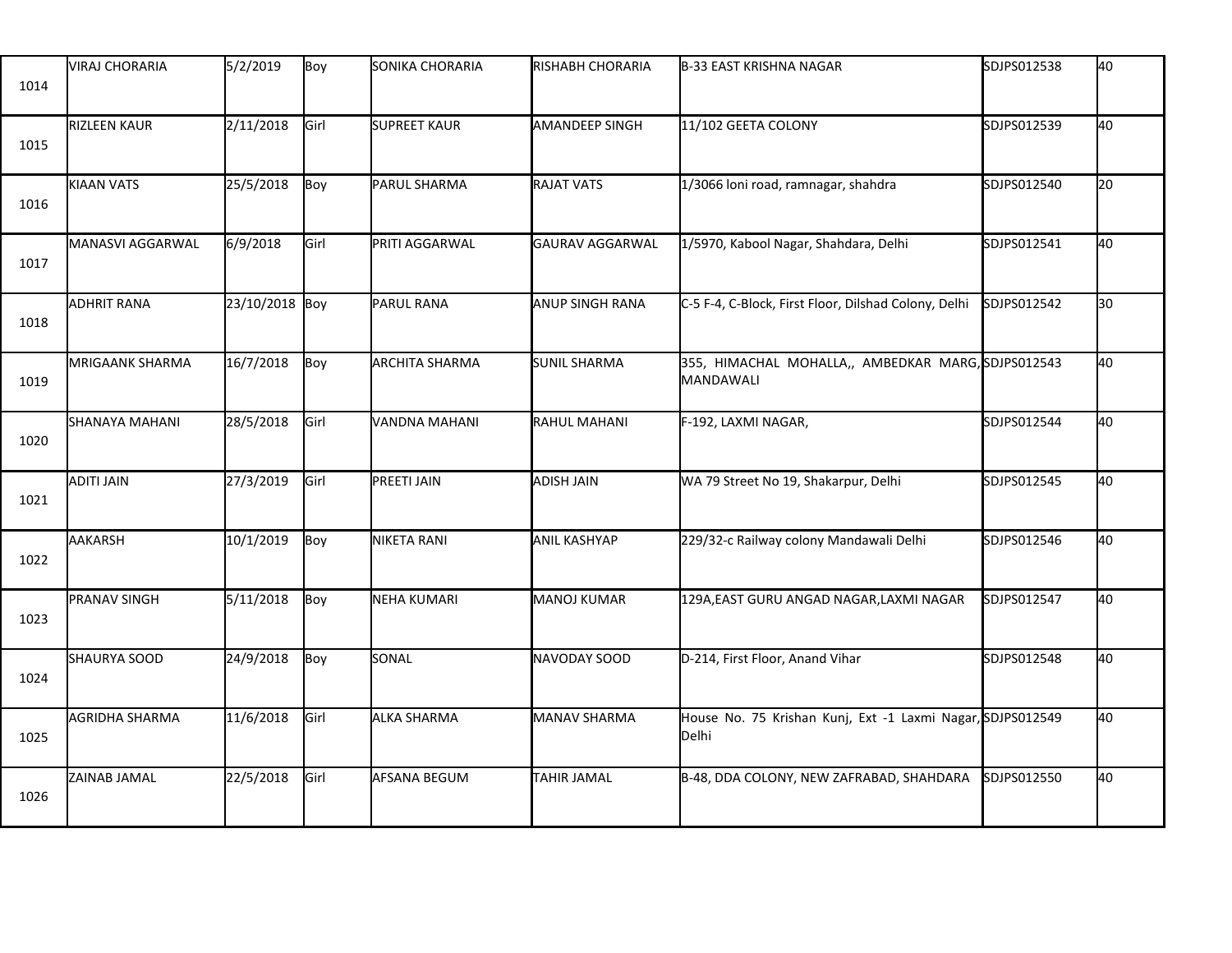| 1027 | PRISHA JAIN              | 8/6/2018        | Girl | PREETI JAIN         | SUSHIL                 | K-75 KRISHNA NAGAR                                                                                               | SDJPS012551   | 40 |
|------|--------------------------|-----------------|------|---------------------|------------------------|------------------------------------------------------------------------------------------------------------------|---------------|----|
| 1028 | DHARA                    | 18/9/2018       | Girl | NEHA                | <b>VIPIN RATHOR</b>    | 20B, J AND K EXTENSION , NEAR BANGALISDJPS012552<br>SCHOOL,LAXMI NAGAR, EAST DELHI                               |               | 40 |
| 1029 | <b>VEDHANT SOBTI</b>     | 21/9/2018       | Boy  | REENA SOBTI         | <b>TARUN SOBTI</b>     | MB 190, MASTER BLOCK, STREET NO<br>SHAKARPUR, EAST DELHI                                                         | 5,SDJPS012553 | 40 |
| 1030 | JYOTI BANSAL             | 14/9/2018       | Boy  | JYOTI BANSAL        | <b>RISHI GOYAL</b>     | 3/163 mohalla ganga ram teliwara shahdara delhi                                                                  | SDJPS012554   | 40 |
| 1031 | <b>AMAY ANAND</b>        | 11/3/2019       | Boy  | POOJA SHARMA        | <b>SATYAM ANAND</b>    | A330, 2ND FLOOR, BUDDHA MARG, LAXMISDJPS012555<br>MEDICAL STORE, MANDAWALI FAZALPUR Preet<br>Vihar, Delhi 110092 |               | 40 |
| 1032 | <b>SHUBHIKSHA JAIN</b>   | 4/10/2018       | Girl | PRATIKSHA JAIN      | <b>SHUBHAM JAIN</b>    | H-23, vikas marg, laxmi nagar, delhi                                                                             | SDJPS012556   | 40 |
| 1033 | <b>SAMKIT JAIN</b>       | 25/12/2018 Boy  |      | NIKITA JAIN         | <b>SOURABH JAIN</b>    | 9/2360 GALI NO.12 KAILASH NAGAR                                                                                  | SDJPS012557   | 40 |
| 1034 | PRAYAG                   | 3/1/2019        | Boy  | POOJA RATHOR        | <b>RINKU THAKUR</b>    | 11/226 SF GEETA COLONY DELHI                                                                                     | SDJPS012558   | 40 |
| 1035 | <b>MOHD HAIDER ZAIDI</b> | 9/9/2018        | Boy  | NABEELA BATOOL      | MOHD SHAZAN ZAIDI      | 31, brij puri ext, street no-10, parwana Road                                                                    | SDJPS012559   | 40 |
| 1036 | <b>SHAIVI BHUSHAN</b>    | 14/12/2018 Girl |      | RANBALA KUMARI      | ASHISH BHUSHAN         | C-90, Kamta Garden. Pandav Nagar, Delhi                                                                          | SDJPS012560   | 40 |
| 1037 | MIRAYA GOGIA             | 15/4/2019       | Girl | DIVYA AHUJA         | DHIRAJ GOGIA           | MB-55, MASTER BLOCK, SHAKARPUR                                                                                   | SDJPS012561   | 40 |
| 1038 | AVNI GUPTA               | 18/5/2018       | Girl | RANJITA GUPTA       | UMESH KUMAR GUPTA      | 7/296,2nd Floor, Lalita Park, Laxmi Nagar                                                                        | SDJPS012562   | 40 |
| 1039 | ATIKSH SHARMA            | 21/8/2018       | Boy  | <b>MEENA SHARMA</b> | <b>SURENDER SHARMA</b> | FLAT NO.85-H, DDA FLAT, 3RD FLOOR, POCKET-IV, SDJPS012563<br>MAYUR VIHAR PHASE - I, DELHI                        |               | 40 |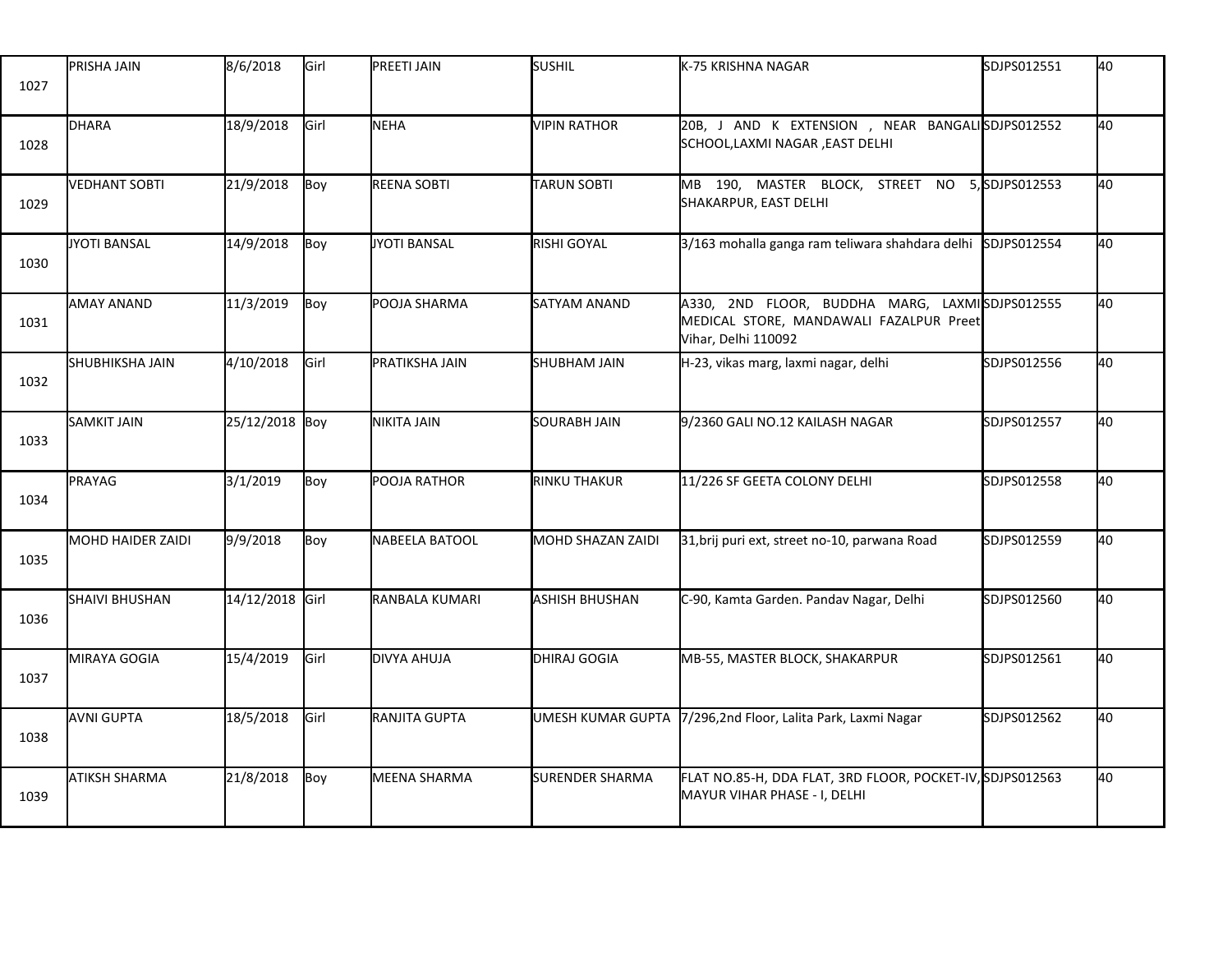| 1040 | MITUSHI GUPTA          | 13/3/2019       | Girl | <b>DEEPA SOLANKI</b> | <b>RITESH GUPTA</b>       | B-52 west guru angad nagar                                                                | SDJPS012564 | 40 |
|------|------------------------|-----------------|------|----------------------|---------------------------|-------------------------------------------------------------------------------------------|-------------|----|
| 1041 | KATYAYANI BARANWAL     | 8/8/2018        | Girl | KUMARI BHAWANI       | <b>RAHUL KUKAR</b>        | F-84-A S/F LAXMI NAGAR GALI NO-11 NEARSDJPS012565<br><b>HEERA SWEETS</b>                  |             | 40 |
| 1042 | VIVAAN AGGARWAL        | 10/1/2019       | Boy  | NIKITA AGGARWAL      | VIMAL AGGARWAL            | 1449/3, 30 feet road, durga puri, shahdara                                                | SDJPS012566 | 30 |
| 1043 | <b>DISHITA DIWAKAR</b> | 9/2/2019        | Girl | SAKSHI KUMARI        | <b>DIWAKAR KUMAR</b>      | HOUSE NO 14, FIRST FLOOR, VIJAY BLOCK, NEAR SDJPS012567<br>TIKONA PARK, LAXMINAGAR, DELHI |             | 40 |
| 1044 | SHREYASH GUPTA         | 28/1/2019       | Boy  | <b>PUSHPA</b>        | <b>ABHISHEK GUPTA</b>     | D21A, Dayanand Block,, Shakarpur                                                          | SDJPS012568 | 40 |
| 1045 | <b>NAVYA SEHGAL</b>    | 1/10/2018       | Girl | POOJA SEHGAL         | RAJENDER SEHGAL           | H-18-B, garhwali mohalla, laxmi nagar, delhi                                              | SDJPS012569 | 40 |
| 1046 | BHARGAVI               | 5/1/2019        | Girl | <b>NEHA KUMARI</b>   | SANAT KUMAR               | 233/3B, Gali No- 9, Railway Colony, Fazalpur, SDJPS012570<br>Mandawali, Delhi             |             | 40 |
| 1047 | <b>BINITA YADAV</b>    | 25/11/2018 Girl |      | <b>BABITA DEVI</b>   | KAPILDEO YADAV            | USB-109, UTTARI SCHOOL BLOCK, MANDAWALISDJPS012571<br>FAZALPUR, DELHI                     |             | 40 |
| 1048 | TANAY HANDA            | 11/10/2018 Boy  |      | <b>SHRADDHA SONI</b> | <b>SACHIN HANDA</b>       | 16/64-65 geeta colony east Delhi                                                          | SDJPS012572 | 40 |
| 1049 | PRIYANSHI TRIPATHI     | 3/2/2019        | Girl | PRIYANKA TRIPATHI    | <b>PRADEEP KUMAR</b>      | C-8 East Arjun Nagar Delhi                                                                | SDJPS012573 | 40 |
| 1050 | <b>TARUSH KATHURIA</b> | 24/6/2018       | Boy  | PRIYANKA KATHURIA    | HIMANSHU KATHURIA         | 6/317 GEETA COLONY BLOCK 6                                                                | SDJPS012574 | 40 |
| 1051 | <b>HRIDIK SINGH</b>    | 15/6/2018       | Boy  | PRITI SINGH          | <b>MANISH KUMAR SINGH</b> | C-78, URJA VIHAR, MANDAWALI, LAXMI NAGAR, SDJPS012575<br>(NEAR RAILWAY PHATAK)            |             | 40 |
| 1052 | AMAY YADAV             | 18/4/2018       | Boy  | VANDANA YADAV        | <b>NAVEEN KR YADAV</b>    | WA 29, Shakarpur, East Delhi                                                              | SDJPS012576 | 40 |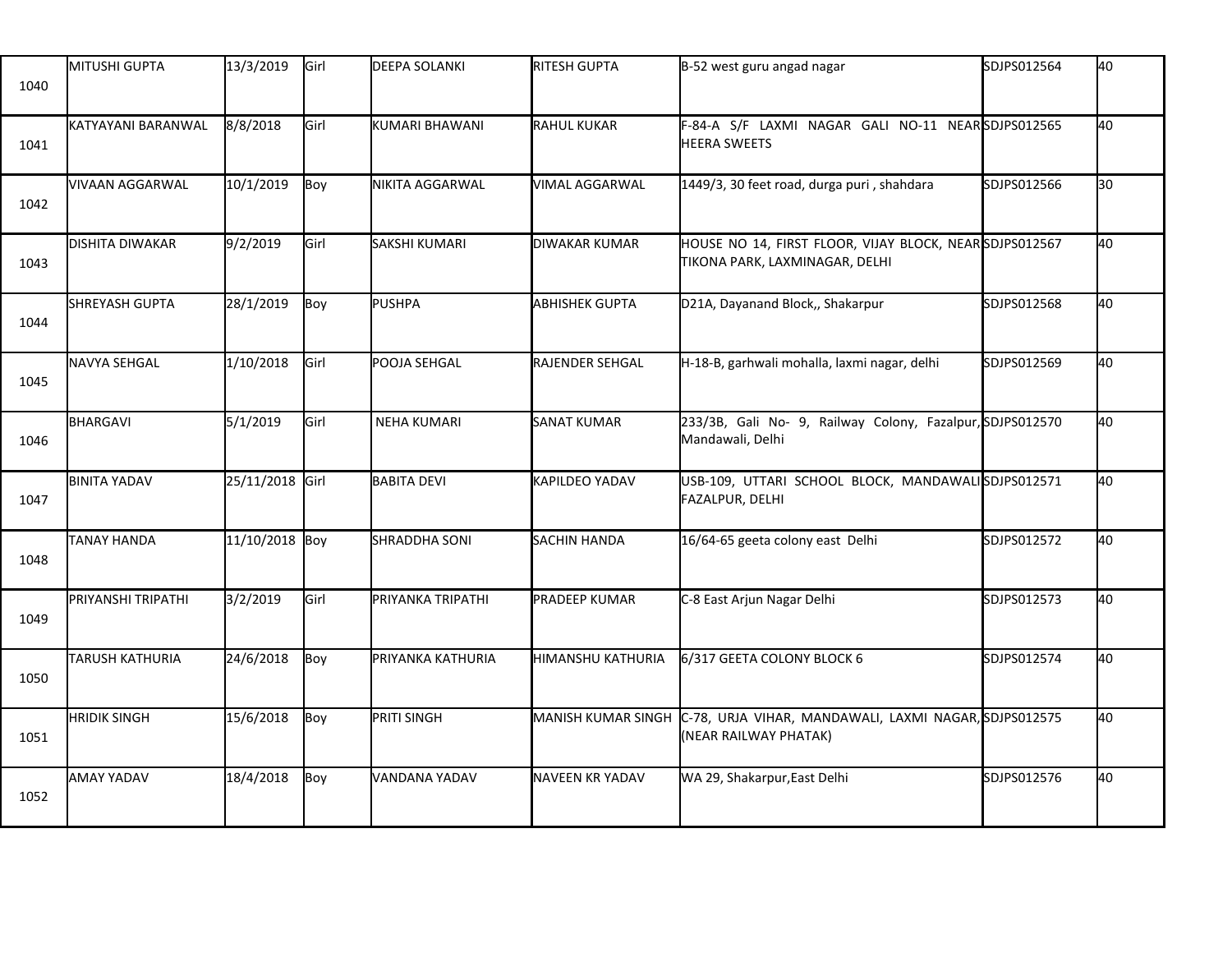| 1053 | AARVI JAIN            | 23/11/2018 Girl |      | JULI JAIN             | MAHENDER JAIN         | C-50, GALI No.6, RAJGARH COLONY, GANDHISDJPS012577<br>NAGAR, EAST DELHI                                 |             | 40 |
|------|-----------------------|-----------------|------|-----------------------|-----------------------|---------------------------------------------------------------------------------------------------------|-------------|----|
| 1054 | <b>ANISHK TOMAR</b>   | 21/1/2019       | Boy  | KANIKA PUNIA          | <b>ASHISH TOMAR</b>   | HOUSE NO - 1/6323 B, Gali No -4, East Rohtash SDJPS012578<br>Nagar, Babarpur Road, Shahdara, East Delhi |             | 40 |
| 1055 | RAISHA BANGA          | 20/7/2018       | Girl | <b>TRISHA BANGA</b>   | <b>MANISH BANGA</b>   | 7/173, GEETA COLONY, Delhi - 110031                                                                     | SDJPS012579 | 40 |
| 1056 | PRISHA JAIN           | 8/6/2018        | Girl | PREETI JAIN           | DIGGAJ JAIN           | k-70 verma niwas chachi building krishna nagar                                                          | SDJPS012580 | 40 |
| 1057 | JAINISHA DAGA         | 11/12/2018 Girl |      | DIPIKA DAGA           | <b>HEMANT DAGA</b>    | 124, JAGRITI ENCLAVE, VIKAS MARG, DELHISDJPS012581<br>110092                                            |             | 40 |
| 1058 | <b>SAMBHAV KALRA</b>  | 21/12/2018 Boy  |      | MONIKA                | <b>HARPREET SINGH</b> | L-28/A naveen shahdara, delhi                                                                           | SDJPS012582 | 40 |
| 1059 | TRISHMEET KAUR        | 11/3/2018       | Girl | DAVINDER PAL KAUR     | JASPREET SINGH        | 1/10713 STREET NO 1 TOP FLOOR SUBHASH PARK SDJPS012583<br>NAVEEN SHAHDARA DELHI                         |             | 40 |
| 1060 | <b>GURMEHAK KAUR</b>  | 12/4/2019       | Girl | EKTA SALUJA           | <b>GURPREET SINGH</b> | D 206 B SECOND FLOOR RAMPRASTHA COLONY                                                                  | SDJPS012584 | 40 |
| 1061 | <b>REHATNOOR KAUR</b> | 11/3/2018       | Girl | DAVINDER PAL KAUR     | JASPREET SINGH        | 1/10713 STREET NO 1 TOP FLOOR SUBHASH PARK SDJPS012585<br>NAVEEN SHAHDARA DELHI                         |             | 40 |
| 1062 | <b>TISHAN RANA</b>    | 21/7/2018       | Boy  | <b>MAMTA RANA</b>     | MANOJ KUMAR           | B-29 MAIN KANTI NAGAR KRISHNA NAGAR                                                                     | SDJPS012586 | 40 |
| 1063 | AARAV                 | 10/9/2018       | Boy  | <b>SHIKHA</b>         | YOGESH KUMAR          | 48 first floor gali no 1 parwana road shyam nagar SDJPS012587<br>krishna nagar delhi                    |             | 40 |
| 1064 | YASHI VAISH           | 27/6/2018       | Girl | <b>AKANKSHA VAISH</b> | <b>RAHUL VAISH</b>    | S-142 school block shakarpur                                                                            | SDJPS012588 | 40 |
| 1065 | RIDHAAN JAIN          | 5/6/2018        | Boy  | POOJA JAIN            | <b>ANKUR JAIN</b>     | C-7/179 YAMUNA VIHAR, DELHI-53                                                                          | SDJPS012589 | 30 |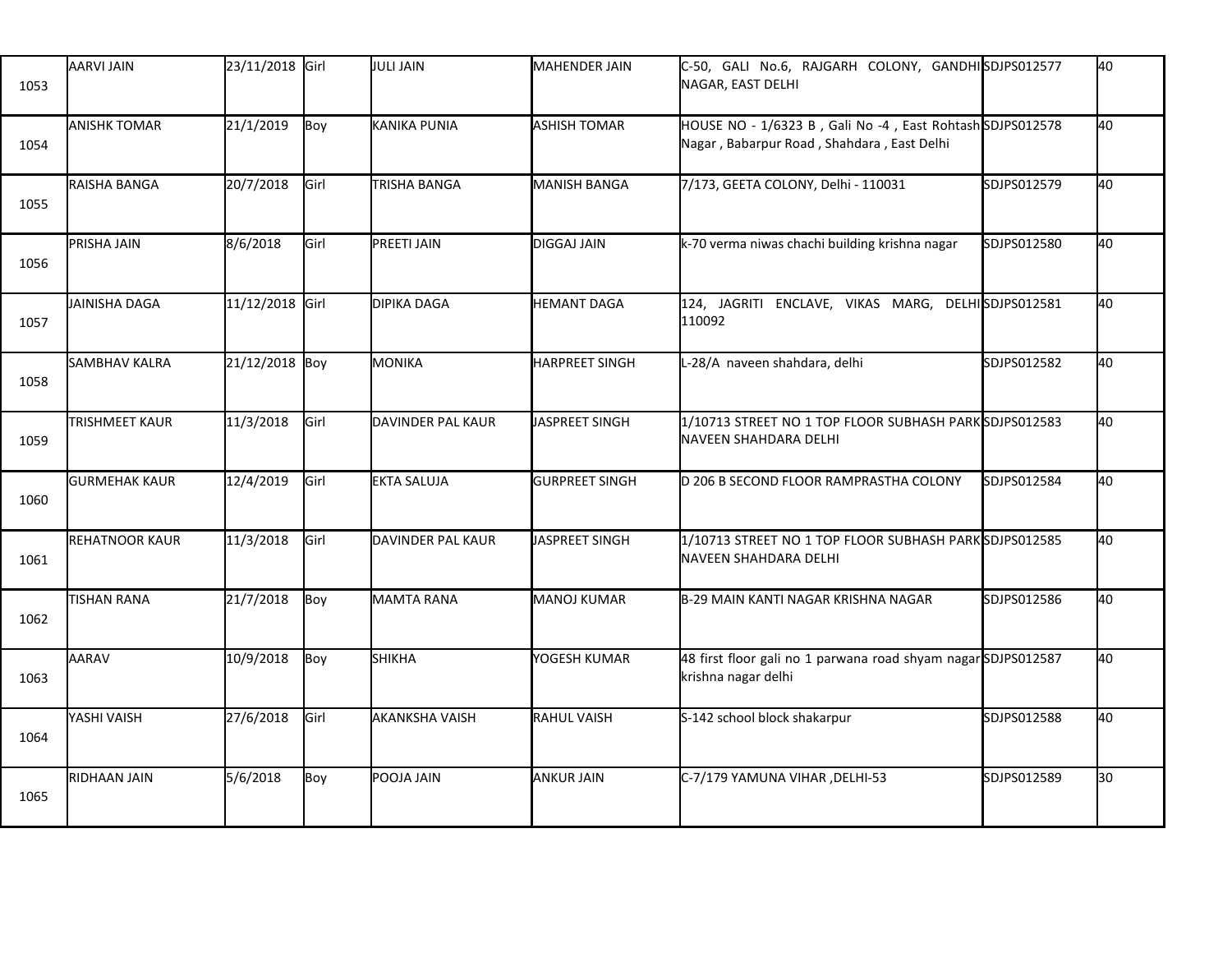| 1066 | <b>AVIRAJ SINGH</b>      | 13/8/2018       | Boy  | PUNEET KAUR              | SUNPREET SINGH           | 524 jheel khuranja, delhi                                                                                                                   | SDJPS012590 | 40 |
|------|--------------------------|-----------------|------|--------------------------|--------------------------|---------------------------------------------------------------------------------------------------------------------------------------------|-------------|----|
| 1067 | PAAVANI DIXIT            | 10/1/2019       | Girl | NIHARIKA DIXIT           | ANURAG DIXIT             | A-23 second floor, street no.2, guru nanak pura, SDJPS012591<br>laxmi nagar, opp. V3s mall. New delhi                                       |             | 40 |
| 1068 | <b>FAAIZ AHMED</b>       | 29/12/2018 Boy  |      | NIDA IFTEKHAR            | MOHAMMAD ARSHAD          | 96, GAGAN VIHAR MAIN, NEW DELHI                                                                                                             | SDJPS012592 | 40 |
| 1069 | <b>SOHAM KAUNDAL</b>     | 17/12/2018 Boy  |      | SARITA DEVI              | <b>SUNIL KUMAR</b>       | D-390 WEST VINOD NAGAR DELHI                                                                                                                | SDJPS012593 | 40 |
| 1070 | <b>AARAV MALIK</b>       | 30/3/2018       | Boy  | NITIKA MALIK             | <b>VIVEK MALIK</b>       | G-4A, Third Floor, Subhash Chowk, Laxmi Nagar                                                                                               | SDJPS012594 | 40 |
| 1071 | <b>GAURIK CHOURASIYA</b> | 16/11/2018 Boy  |      | <b>SHEFALI CHOURASIA</b> | <b>VIBHOR CHOURASIYA</b> | janta garden, pandav nagar, mayur vihar phase 1                                                                                             | SDJPS012595 | 40 |
| 1072 | <b>ADVIKA NARAYAN</b>    | 9/7/2018        | Girl | KANCHAN SRIVASTAVA       | KAMAKHYA NARAYAN         | C/O KIRAN BALA, PLOT NO A-71-A, G/F PANDAV SDJPS012596<br>NAGAR, DELHI 110092                                                               |             | 40 |
| 1073 | <b>SAAD KHAN</b>         | 19/10/2018 Boy  |      | <b>RUBY</b>              | <b>SOHIL KHAN</b>        | B-19 SOUTH GANESH NAGAR, DELHI-92                                                                                                           | SDJPS012597 | 40 |
| 1074 | PRIYA MAGON              | 1/1/2019        | Girl | <b>ROSY MAGON</b>        | SACHIN MAGON             | F-17A JAGAT PURI GALI NO 10 PARWANA ROADSDJPS012599<br>KRISHNA NAGAR DELHI 110051                                                           |             | 40 |
| 1075 | AARUSH VERMA             | 7/11/2018       | Boy  | <b>MONIKA KUMARI</b>     | RAKESH<br>VERMA          | CHANDRARAKESH CHANDRA VERMA C- 40 A, SECONDSDJPS012600<br>FLOOR, LANE NO.2 , NEAR RADHA KRISHNA<br>MANDIR, PANDAV NAGAR, EAST DELHI -110092 |             | 40 |
| 1076 | KIARA DUA                | 8/8/2018        | Girl | MEENAKSHI                | <b>SUDHIR DUA</b>        | F 183, 3RD FLOOR, NEAR HIMALAYA GYM, SDJPS012601<br>MANGAL BAZAR, LAXMI NAGAR                                                               |             | 40 |
| 1077 | <b>TAKSH KHURANA</b>     | 7/10/2018       | Boy  | KANIKA KHURANA           | <b>SUNNY KHURANA</b>     | 182, saini enclave, karkardooma, vikas marg, SDJPS012602<br>Delhi-110092                                                                    |             | 40 |
| 1078 | <b>SIYA SINGHAL</b>      | 20/12/2018 Girl |      | VANDANA JAIN             | <b>MAYUR SINGHAL</b>     | L-10, GALI NO- 2, BIHARI COLONY, SHAHDARASDJPS012603<br>DELHI-110032                                                                        |             | 40 |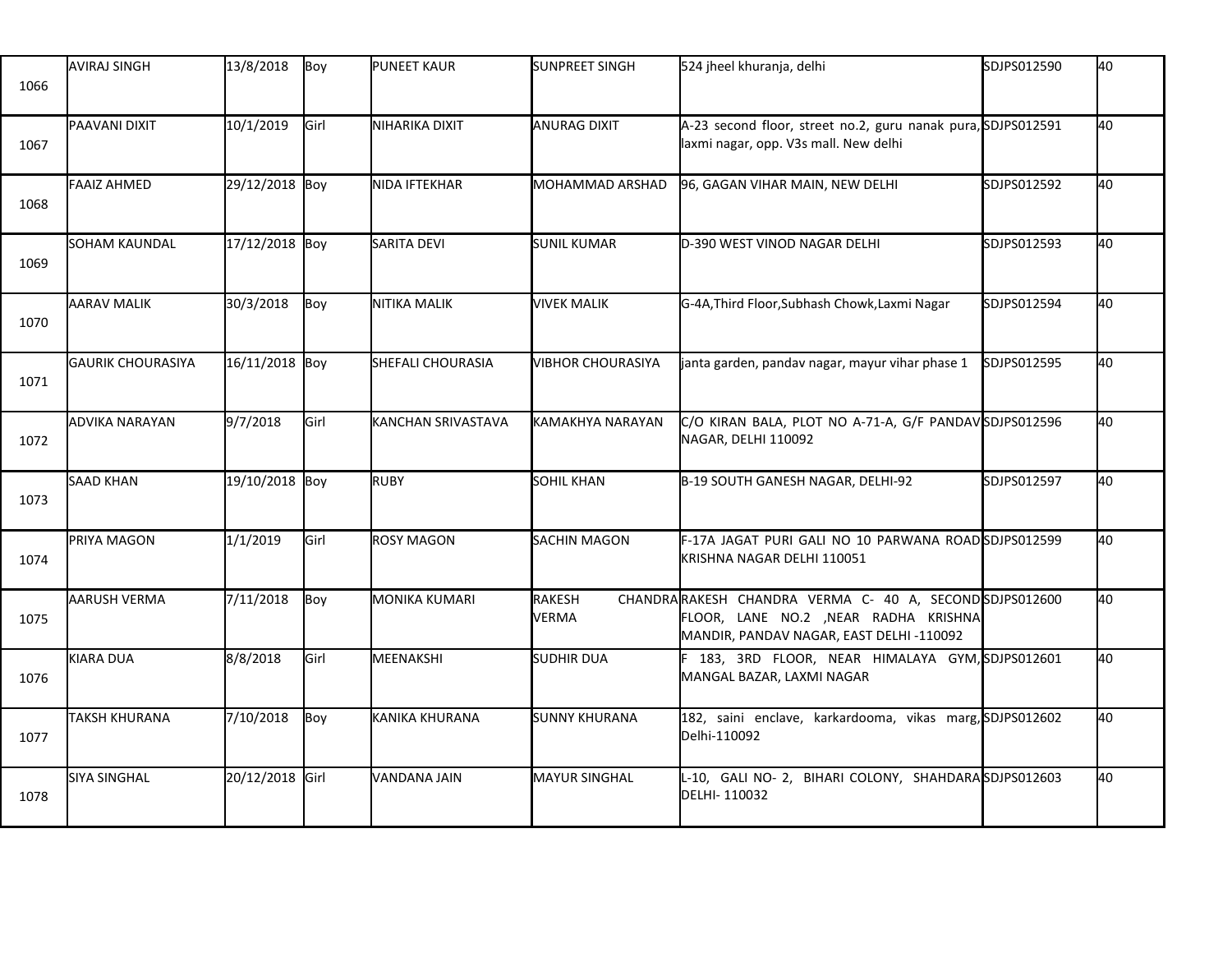| 1079 | ANAYA AJAY GUPTA       | 9/12/2018       | Girl | SARIKA GUPTA           | AJAY KUMAR GUPTA        | 244/12 GALI NO. 3 SCHOOL BLOCK MANDAWALISDJPS012604<br>DELHI                                                              |             | 40  |
|------|------------------------|-----------------|------|------------------------|-------------------------|---------------------------------------------------------------------------------------------------------------------------|-------------|-----|
| 1080 | KIAAN CHUGH            | 22/6/2018       | Boy  | MANI CHUGH             | PANKAJ CHUGH            | Block 10, house no 120, geeta colony                                                                                      | SDJPS012605 | 40  |
| 1081 | DEVANSH DHINGRA        | 25/9/2018       | Boy  | NEHA DHINGRA           | VAIBHAV DHINGRA         | H-5/23A, KRISHNA NAGAR                                                                                                    | SDJPS012606 | 40  |
| 1082 | <b>PRANEEL BINDAL</b>  | 19/11/2018 Boy  |      | <b>LALITESH BINDAL</b> |                         | LOKESH KUMAR BINDAL 1/10473, THIRD FLOOR, GALI NO 2, MOHAN PARK, SDJPS012607<br>NAVEEN SHAHDARA, NEAR PEEPAL CHOWK, DELHI |             | 40  |
| 1083 | RAHUL TOMAR            | 9/11/2018       | Boy  | <b>MEENAKSHI TOMAR</b> | <b>RAHUL TOMAR</b>      | 1591-94, M.J. BUILDING 3RD FLOOR,, SHOP NO.03, SDJPS012608<br>BEHIND DEWAL HALL, BHAGIRATH PALACE,                        |             | 40  |
| 1084 | ANANYA JAIN            | 16/9/2018       | Girl | <b>DIMPY JAIN</b>      | <b>PRATEEK JAIN</b>     | H-3/5, Krishna Nagar, H-3/5                                                                                               | SDJPS012609 | 40  |
| 1085 | <b>DHRISHIT CHOPRA</b> | 5/5/2018        | Boy  | RITIKA CHOPRA          | RAJESH<br><b>CHOPRA</b> | KUMARHOUSE NO. 246, BLOCK 11, GEETA COLONY, DELHI SDJPS012610                                                             |             | 40  |
| 1086 | MANYA JAIN             | 23/10/2018 Girl |      | <b>ANCHAL JAIN</b>     | <b>MAYANK JAIN</b>      | S-96A, 3rd Floor, Sunder Block, Shakarpur, P.O.SDJPS012611<br>Laxmi Nagar, Delhi                                          |             | 40  |
| 1087 | <b>DITVI GIROTRA</b>   | 7/9/2018        | Girl | MRS. SANJEETA GIROTRA  | MR. LOHIT GIROTRA       | HOUSE NO. 293, BLOCK 11 GEETA COLONY, DELHI                                                                               | SDJPS012612 | 40  |
| 1088 | <b>IVNOOR KAUR</b>     | 21/12/2018 Girl |      | RAMANDEEP KAUR         | <b>NAVJEET SINGH</b>    | H. NO. 12/362, UG-1, STREET NO. 12, WEST GURUSDJPS012613<br>ANGAD NAGAR, LAXMI NAGAR, DELHI                               |             | 40  |
| 1089 | RIYANSH                | 25/11/2018 Boy  |      | <b>ANJANA JOSHI</b>    | <b>ARUN KUMAR</b>       | 17/44, BLOCK 17, KALYAN PURI                                                                                              | SDJPS012614 | l30 |
| 1090 | <b>SWARAA KAKKAR</b>   | 7/6/2018        | Girl | MANISHA KAKKAR         | <b>AMIT KAKKAR</b>      | 16/34 Geeta colony, Delhi.                                                                                                | SDJPS012615 | 40  |
| 1091 | PRIYANSHI              | 24/3/2019       | Girl | SHAMA DOGRA            | SANDEEP<br><b>DOGRA</b> | KUMAR18 A STREET 15 SAROJINI PARK SHASTRI NAGARSDJPS012616<br>DELHI                                                       |             | l60 |